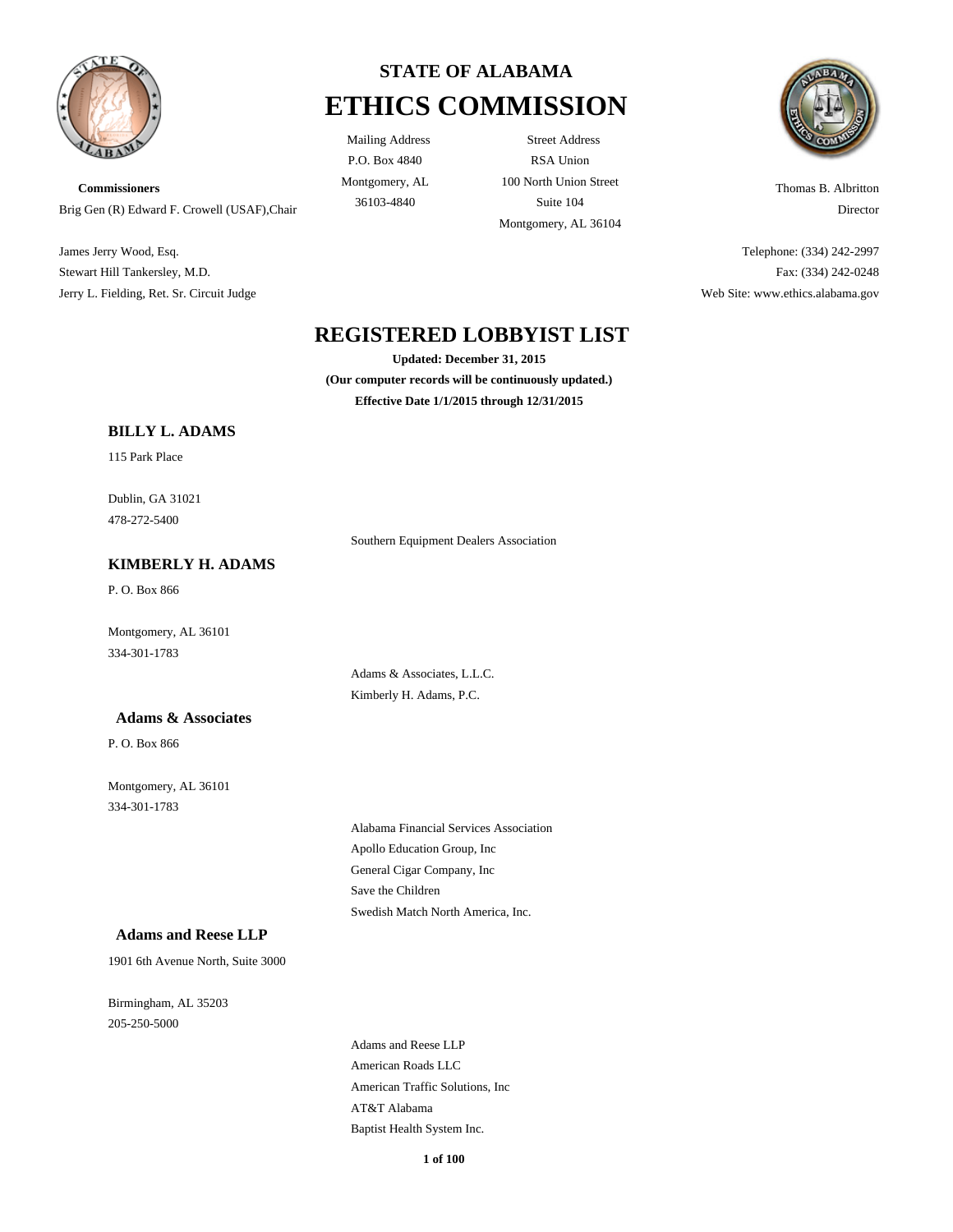Coastal Alabama Partnership City of Wetumpka Goodwyn, Mills & Cawood Inc. Gilead Sciences, Inc. City of Mobile Bloom Group Inc., The Birmingham Water Works Board City of Foley City of Daphne, Alabama Grifols Inc. Regional Care Hospital Partners Organization for International Investment Wetlands Solutions, LLC Troy University MERSCORP Holdings Inc. Indivior PLC Humana Inc. Luxottica Retail of North America Kid One Transport, Inc.

#### **JOHN Q. ADAMS, III**

P.O.Box 240

334-265-2732 Montgomery, AL 36101

> Adams & Associates, L.L.C. Alabama Poultry & Egg Association Kimberly H. Adams, P.C.

**Kimberly H Adams, PC**

P. O. Box 866

Montgomery, AL 36101 334-301-1783

> American International Group, Inc (AIG) Association of Alabama Camps Bradford Health Services AltaPointe Health Systems, Inc. Alabama High School Athletic Association Alabama Municipal Court Clerks & Magistrate Association Alabama Tourism Partnership League of Southeastern Credit Unions National Waste & Recycling Association Tom Coker & Associates Houston County Economic Development Authority Brookwood Baptist Health Brookwood Medical Center Coastal Conservation Association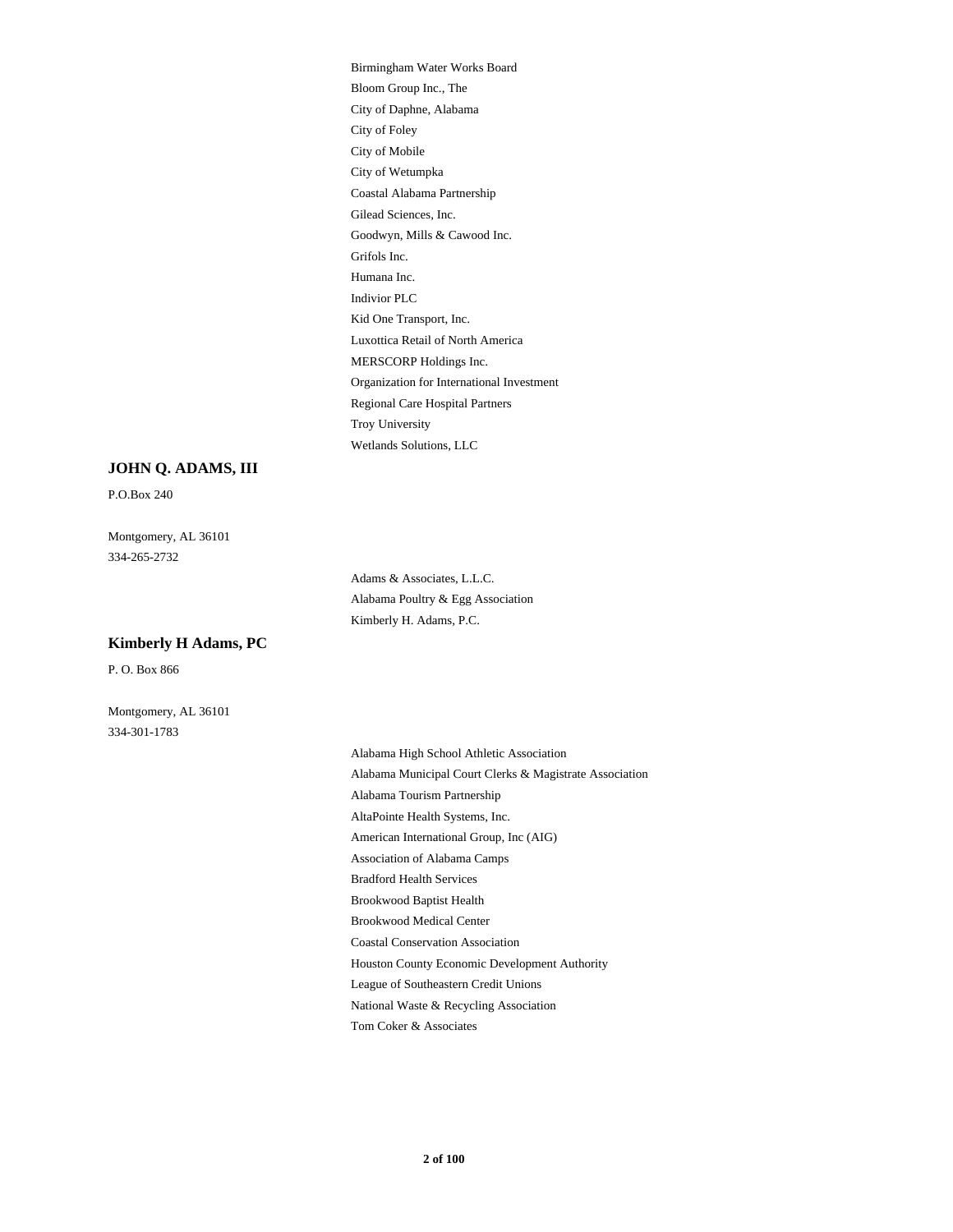#### **ANNE T ADKINS**

7755 Halcyon Forest Trail

334-396-2419 Montgomery, AL 36117

### **GLYN A. AGNEW**

600 19th Street North

205-714-0722 Birmingham, AL 35203

#### AT&T Alabama

Hope For Heroes

125 S. Ripely Street

334-649-4455 Montgomery, AL 36104

Alabama Wholesale Beer Association

# **SHANNON AMMONS**

**DONNA M. ALEXANDER**

800 Lakeshore Dr

205-879-4712 Birmingham, AL 35209

Alabama Association of Nonprofits

## **AMBER ANDERSON**

PO Box 230488

Montgomery, AL 36123 334-277-9700

Alabama Association of School Boards

### **DIANA ANDERSON**

P.O. Box 4177

334-834-9790 Montgomery, AL 36103

Alabama Education Association

### **J. KNOX ARGO**

6706 Taylor Circle

334-279-0088 Montgomery, AL 36117

> Entertainment Software Association American Insurance Association Motion Picture Association of America, Inc. United Services Automobile Association Reinsurance Association of America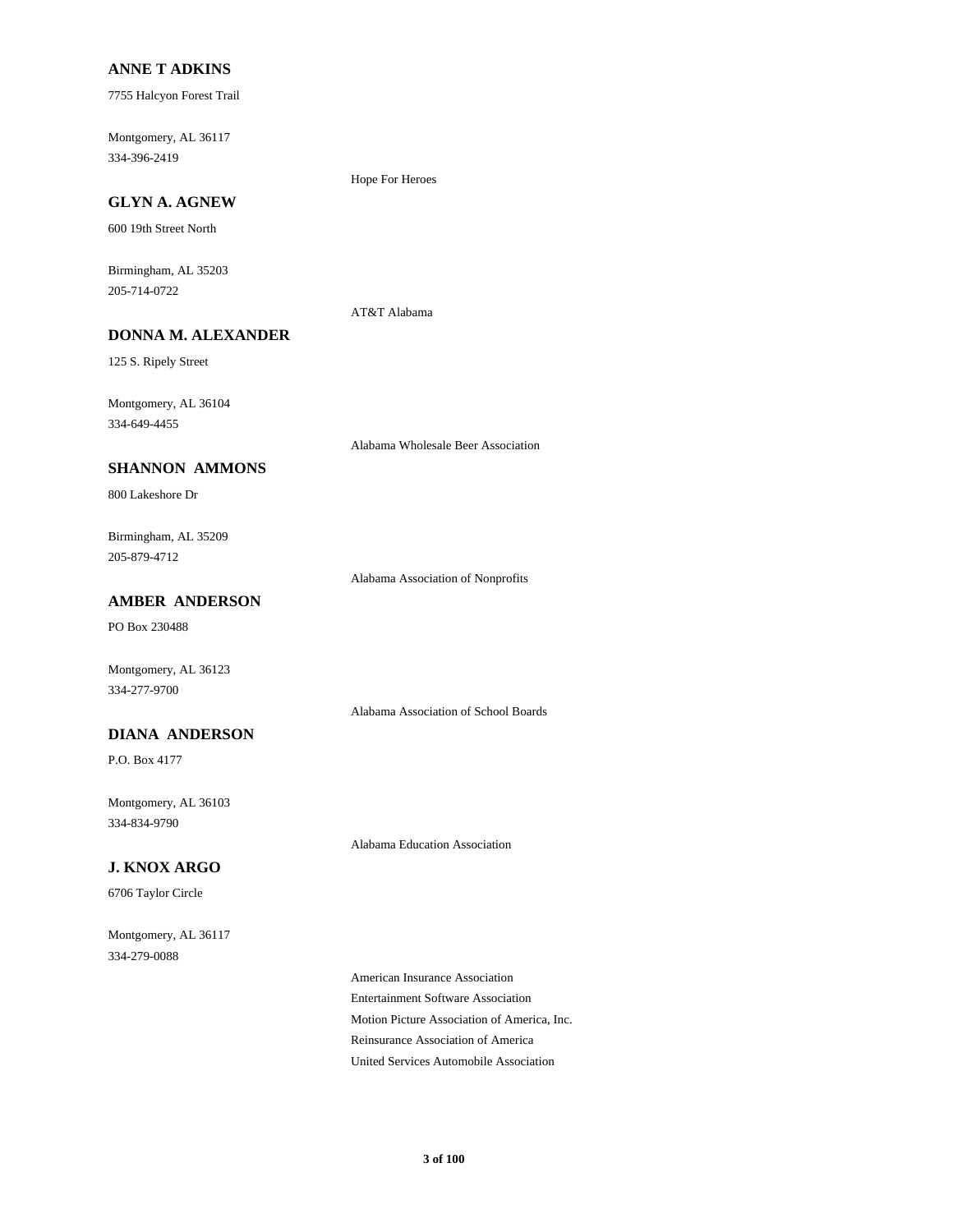### **EUGENIA LEBLANC ARMBRECHT**

3512 Scenic Drive

251-605-1188 Mobile, AL 36605

AT&T Alabama

# **JEFF ARRINGTON**

19 South Jackson St

334-954-2570 Montgomery, AL 36104

Alabama Academy of Family Physicians

# **CLAIRE HANNAH AUSTIN**

803 Adams Avenue

334-657-9440 Montgomery, AL 36104

> American Legal Finance Association Alabama Bail Bond Association, Inc Waste Management, Southern Group Argos Cement, LLC

### **GINGER AVERY**

P.O. Box 1187

334-262-4974 Montgomery, AL 36101

# **JACKIE F. AYERS**

4156 Carmichael Road

334-271-6214 Montgomery, AL 36106

Alabama Nursing Home Association

Alabama Association for Justice

# **CRAIG H. BAAB**

309 N. Hull St.

334-263-0086 Montgomery, AL 36104

### **FREDA H. BACON**

Post Office Box 59509

205-868-6900 Birmingham, AL 35259

Alabama Appleseed Center for Law & Justice, Inc.

Alabama Self-Insured Workers Compensation Fund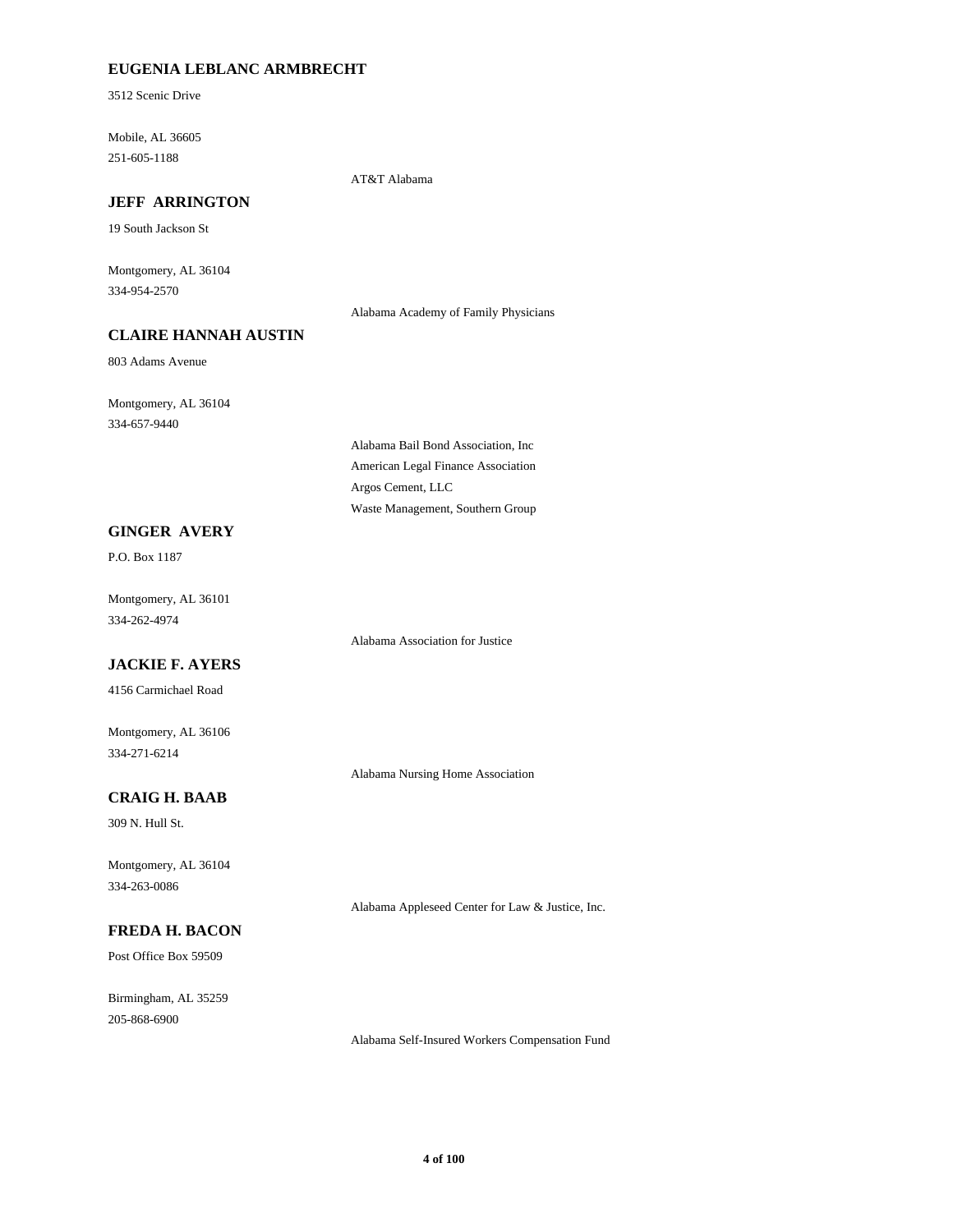### **JUSTIN T. BAILEY**

P.O. Box 1187

334-262-4974 Montgomery, AL 36101

Alabama Association for Justice

# **CHRISTINE BAKER**

600 N 18th St.

205-257-1617 Birmingham, AL 35203

Alabama Power Company

# **JIMMY H BAKER**

4266 Lomac Street

334-215-9320 Montgomery, AL 36106

**THURBERT E. BAKER**

303 Peachtree Street

404-527-4000 Atlanta, GA 30308

U.S. Chamber/Inst. for Legal Reform

Alabama Community College System Alabama Pharmacy Association

Alabama Primary Health Care Association

# **WIL BAKER**

AMEC -22787 Highway 59

251-947-6288 Robertsdale, AL 36567

Alabama Medical Education Consortium

Alabama Power Company Jefferson County Commission

### **S. EASON BALCH, JR.**

P.O.Box 306

205-226-3461 Birmingham, AL 35201

# **ANDREW BARBEE**

2760 Research Park Drive

206-454-8284 Lexington, KY 40511

Council of State Governments - Justice Center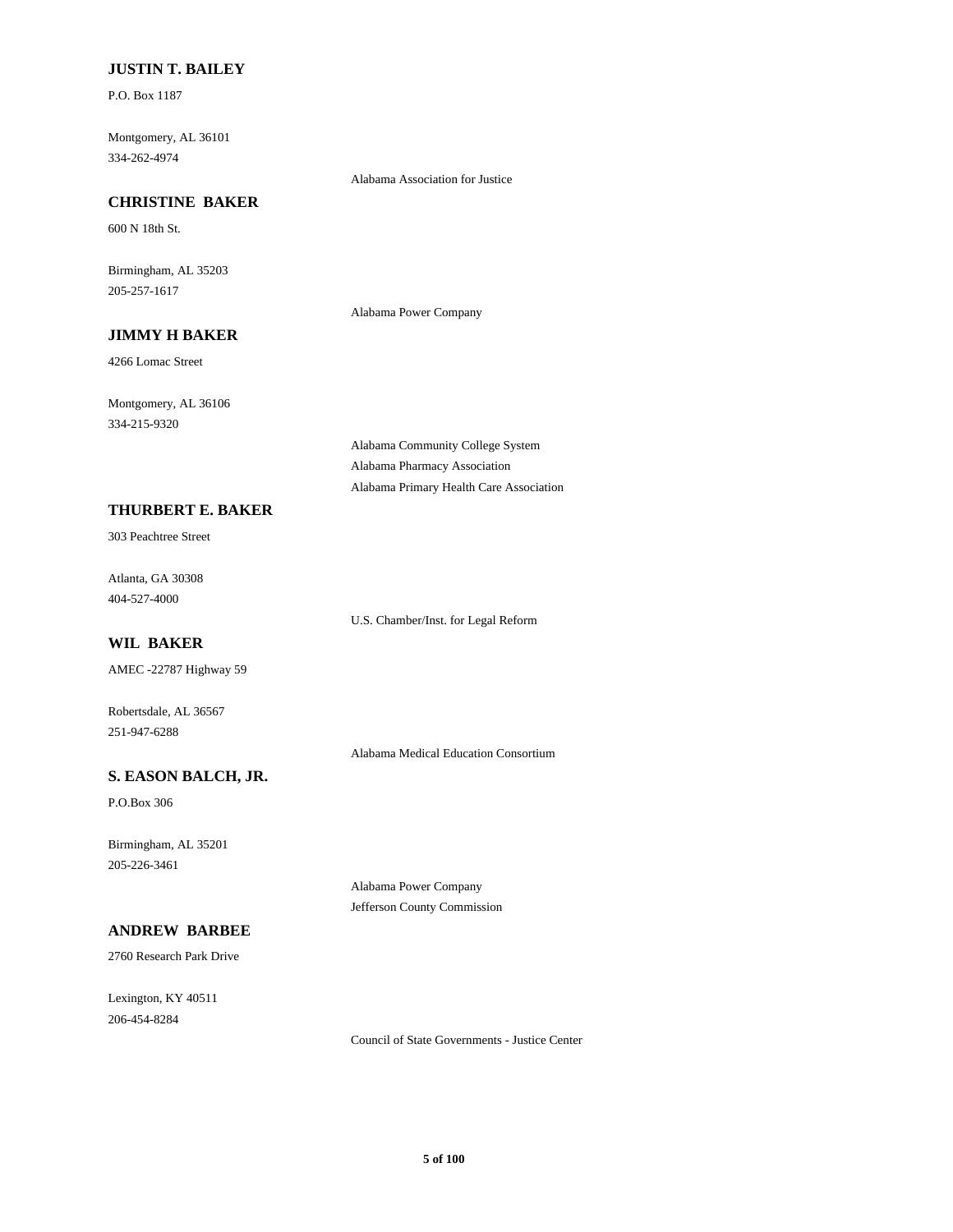#### **GEORGE E BARBER**

#2 Office Park Circle, Suite 200

205-871-3734 Birmingham, AL 35223

#### Alabama Coal Association

**DANIEL BARBERA**

1404 Carissa Court

985-630-2575 Covington, LA 70433

Eli Lilly and Company

Eli Lilly and Company

Barton & Kinney, LLC

StudentsFirst

# **JON D. BARGANIER**

8112 Henslow Court

334-324-8120 Montgomery, AL 36117

#### **BRETT BARLEY**

825 K Street, Second Floor

916-287-9220 Sacramento, CA 95814

#### **JIM BARTON**

105 Tallapoosa Street , Suite 105

Montgomery, AL 36104 334-356-5628

#### **Barton & Kinney, LLC**

105 Tallapoosa Street , Suite 105

334-356-5628 Montgomery, AL 36104

American Heart Association ESC Central Home Builders Association of Alabama Alabama Beer Association Alabama Dental Association Alabama Retail Association Rave Wireless, Inc.d/b/a Rave Mobile Safety Tax Management Associates, Inc. Voices for Alabama's Children My Ideal Doctor Petroleum and Convenience Marketers of Alabama Poarch Band of Creek Indians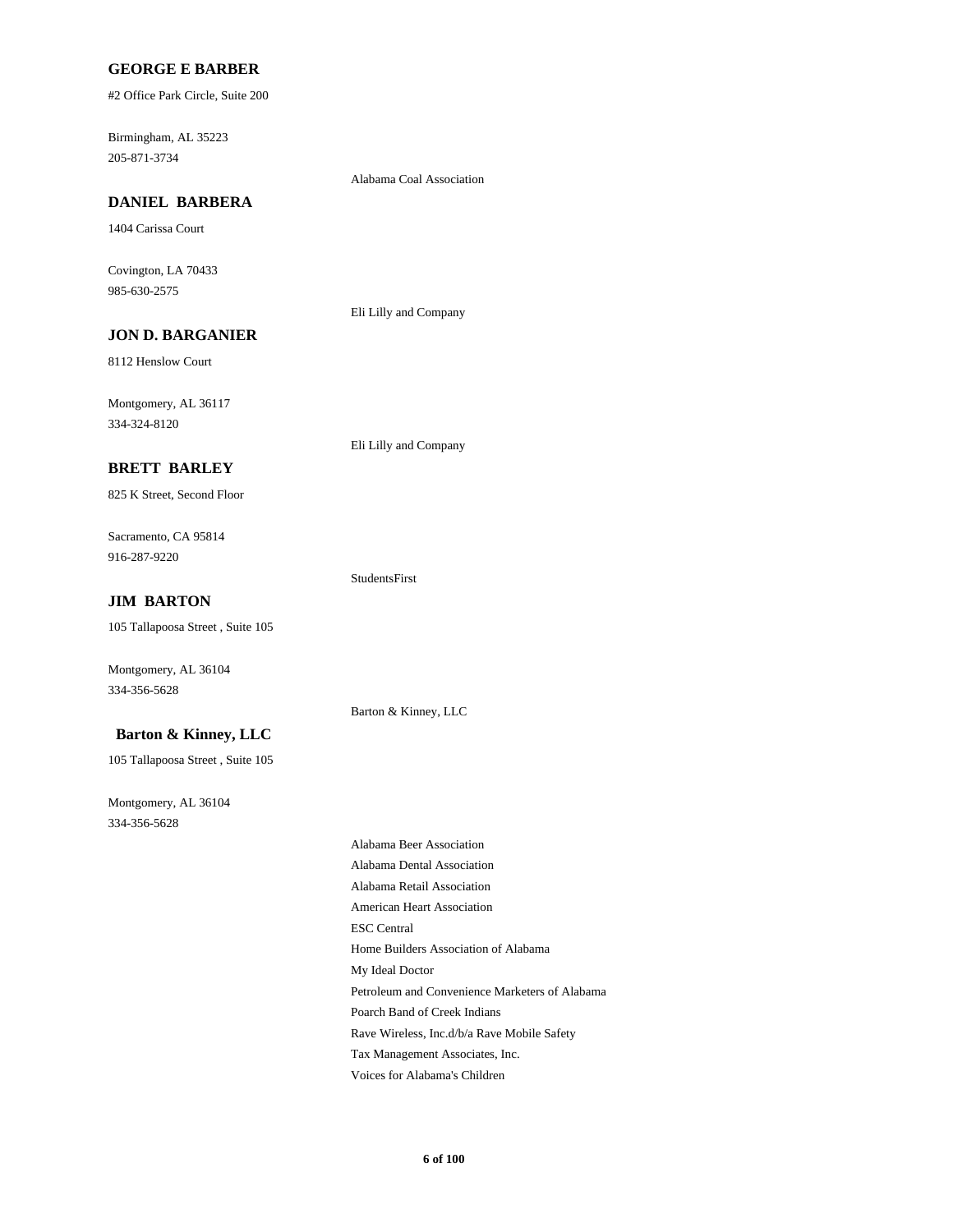#### **ROGER LEE BATES**

2001 Park Place North

205-324-4400 Birmingham, AL 35203

> Alabama Pharmacy Association Alabama Community College System Teladoc, Inc. Alabama Primary Health Care Association

### **MATTHEW BEAM**

The Landmark Center, Suite 600

205-874-6241 Birmingham, AL 35203

> Alabama Self-Storage Association First Avenue Ventures, LLC

#### **VIRGINIA BEAR BANISTER**

PO Box 2339

334-354-9517 Montgomery, AL 36102

Alabama Beverage Association

# **ERIC BECK**

P.O. Box 4177

334-834-9790 Montgomery, AL 36103

Alabama Education Association

#### **SIDNEY BELCHER**

P.O. Box 11000

334-288-3900 Montgomery, AL 36191-0001

Alabama Farmers Federation/Alfa

# **RAYMOND LLOYD BELL**

958 Dauphin Street

251-694-9020 Mobile, AL 36604

> Keep Mobile Growing Plains All American Pipeline, L.P.

### **KIM S. BENEFIELD**

P O Box 2338

256-201-6650 Woodland, AL 36280

> Alabama Rivers Alliance Southern Environmental Law Center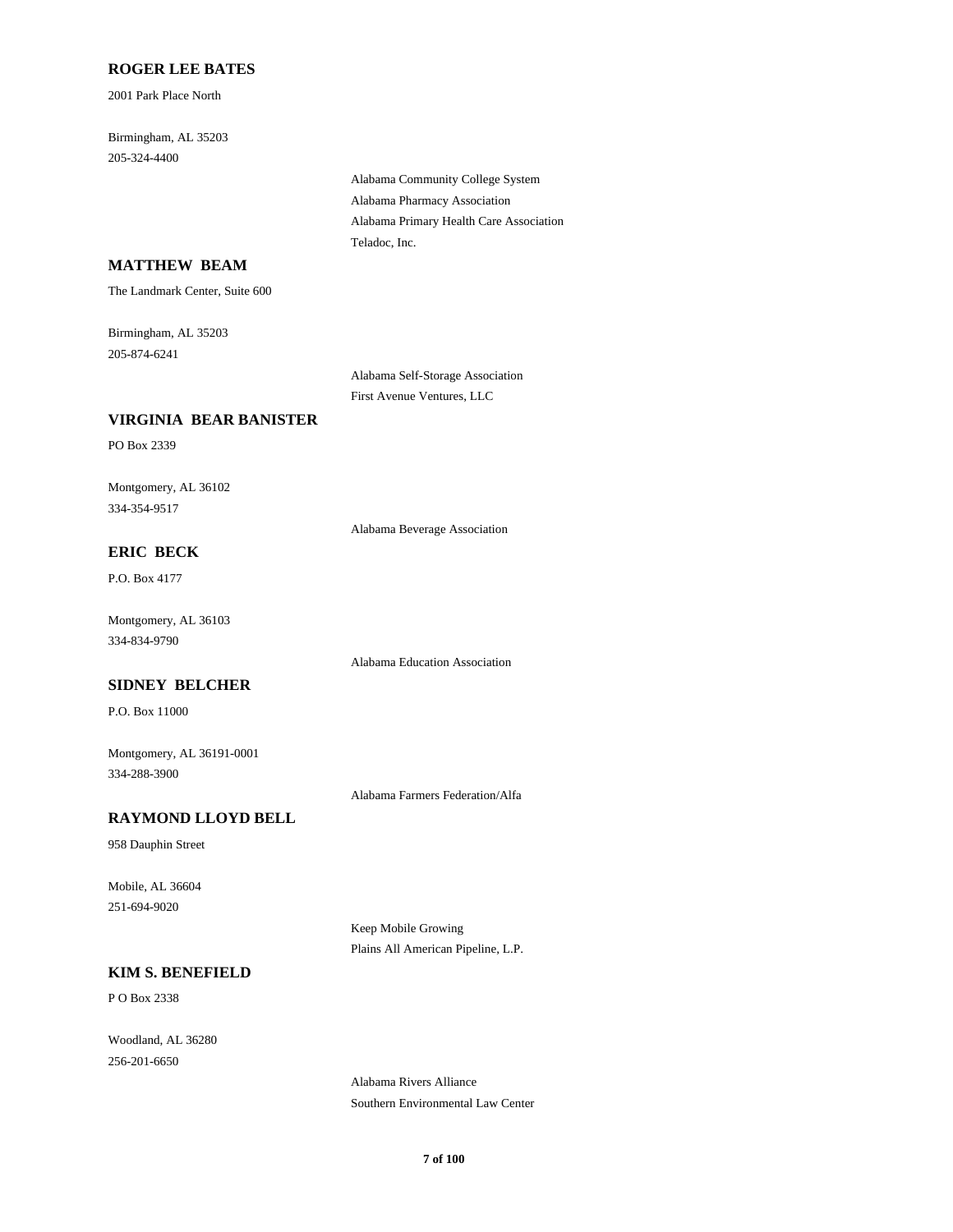### **LA''KEITHA BENSON**

P.O. Box 4177

334-834-9790 Montgomery, AL 36103

#### Alabama Education Association

# **JACK BIDDLE, III**

1000 Urban Center Drive

205-945-6551 Vestavia Hills, AL 35242

Drummond Company Inc.

# **TRACEE BINION**

P.O Box 4177

334-834-9790 Montgomery, AL 36103

Alabama Education Association

Black Smith Multi- Media,Inc

#### **JEANNINE P. BIRMINGHAM**

P O Box 242987

334-834-7650 Montgomery, AL 36124

Alabama Society of Certified Public Accountants

## **ROBERT BLACK**

Black Smith Multi-Media, Inc

Montgomery, AL 36116 334-286-1771

#### **JOSH OLIVER BLADES**

445 Dexter Avenue, Suite 9075

334-799-8903 Montgomery, AL 36104

> BAE Systems, Inc. Avion Solutions, Inc. Brookdale Senior Living, Inc. Bradley Arant Boult Cummings LLP Alabama Association of REALTORS Advantage Capital Partners, LLC Associated Builders & Contractors of Alabama, Inc. ALATEC, Inc. Business Council of Alabama EBSCO Industries, Inc. Dynetics, Inc. City of Anniston CAE USA Inc. Community Choice Financial Colonial Management Group

**8 of 100**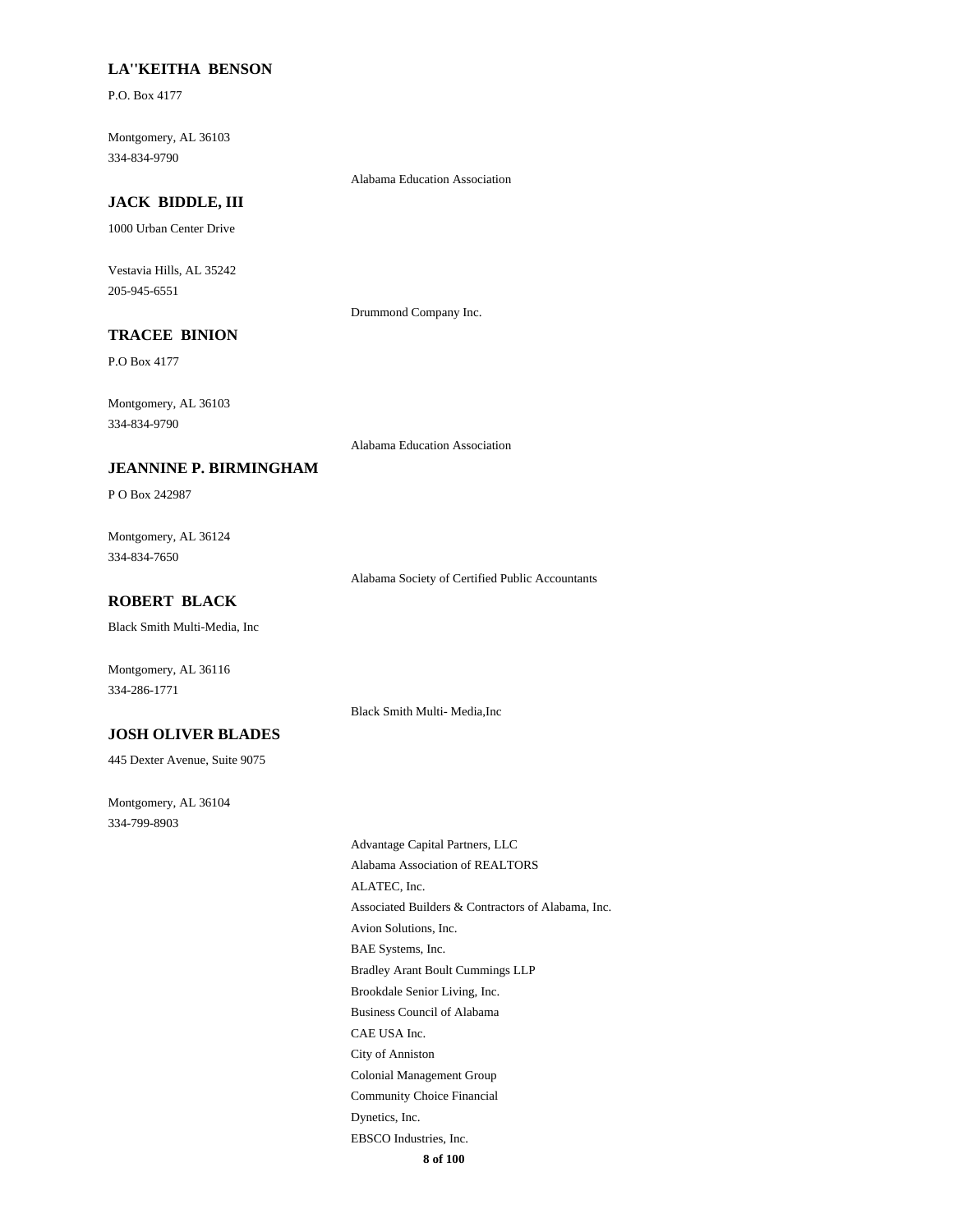National Association of Public Insurance Adjusters M&R Strategic Services, Inc. Radiance Technologies, Inc. Pfizer Inc. Enhanced Capital Partners,LLC Electric Cities of Alabama Jones Lang Lasalle Americas Inc. Insurance Auto Auctions Corp. Raytheon Company Torch Technologies, Inc The Laclede Group Vulcan Materials Company Verizon Wireless Inc Stonehenge Capital Company, LLC Retirement Systems of Alabama The Kroger Company StudentsFirst

#### **The Bloom Group, Inc**

401 Adams Avenue

334-244-8948 Montgomery, AL 36104

> City of Wetumpka City of Tuscaloosa Classic Optical Laboratories, Inc. Crown Castle Coosa Valley Medical Center Birmingham Water Works Board Birmingham Vending Bloom Group Inc., The City of Birmingham, Alabama BP America Inc. Data Recognition Corporation Sequel TSI School Superintendents of Alabama (SSA) Seraaj Family Homes, Inc., The Thornton Farrish Incorporated Talladega College Koch Companies Public Sector, LLC and Its Affiliates HMR of Alabama, Inc Manufacture Alabama Republic Services dba Allied Waste Services, LLC March of Dimes -- Alabama State Chapter Alabama League of Municipalities Adams and Reese LLP American Association of Public Insurance Adjusters Anthem, Inc., and its Affiliates American Council of Engineering Companies of Alabama (ACECA/Alabama)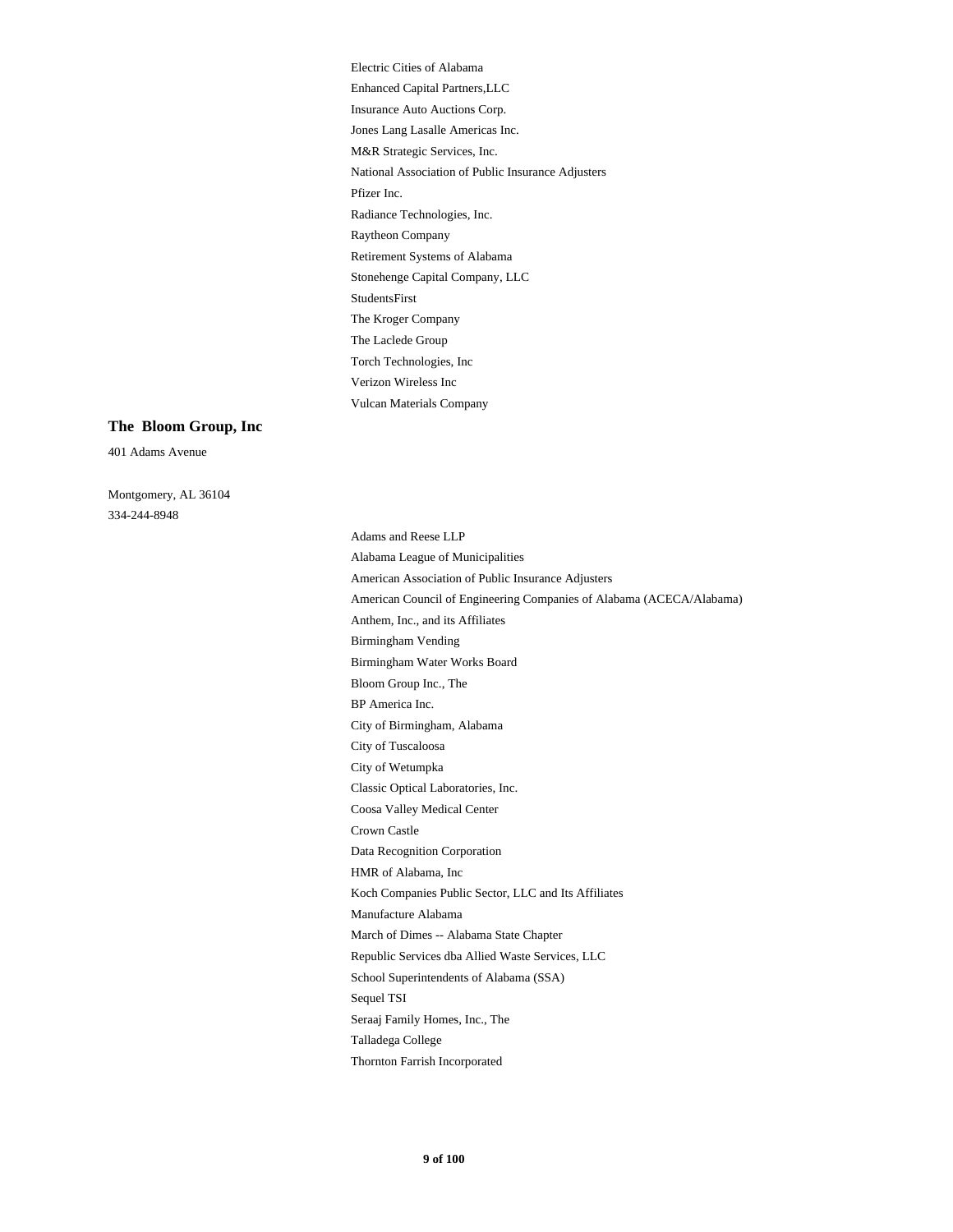#### **HAL W. BLOOM, JR.**

401 Adams Avenue

334-244-8948 Montgomery, AL 36104

Bloom Group Inc., The

### **RILEY SIKES BLOUNT**

P.O. Box 230666

334-271-2281 Montgomery, AL 36123

Alabama Cable Telecommunications Association

### **MARY BOEHM**

P O Box 4433

334-279-1886 Montgomery, AL 36103

A+ Education Partnership

### **HAROLD HAMPTON BOLES**

Balch & Bingham LLP

205-226-3471 Birmingham, AL 35203

Alabama Bankers Association, Inc.

## **C. BRITTON BONNER**

11 North Water Street

Mobile, AL 36633 251-433-3234

Adams and Reese LLP

#### **CATHY S. BOOTH**

212 Snake Hill Road

205-655-2699 Trussville, AL 35173

National Council on Compensation Insurance Inc.

#### **ALEXIA BORDEN**

105 Tallapoosa St

334-269-3119 Montgomery, AL 36104

Alabama Power Company

### **MATTHEW W. BOWDEN**

Alabama Power Company

205-257-4075 Birmingham, AL 35203

Alabama Power Company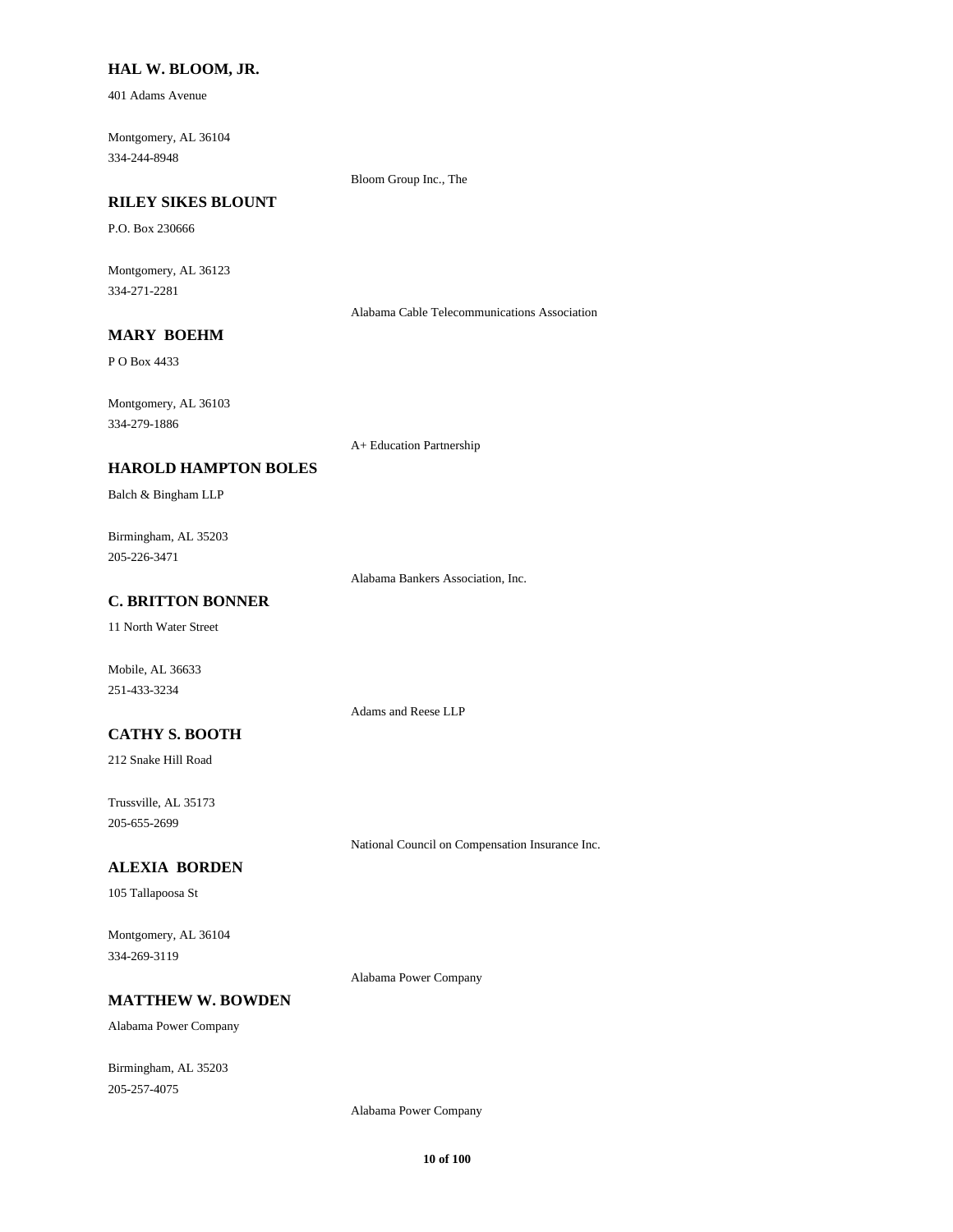#### **STEPHEN E. BRADLEY**

2101 Highland Avenue, Suite 420

205-933-6676 Birmingham, AL 35205

> Decatur-Morgan County Chamber of Commerce Evson , Inc Honda Manufacturing of Alabama, LLC CSX Transportation, Inc. Baptist Health System Inc. Brookwood Baptist Health Business Alliance for Responsible Development (BARD) Regional Care Hospital Partners SouthWest Water Company White Rock Quarries Monsanto Company Lehigh Cement Company Lhoist North America Martin Marietta Aggregates

#### **JESSE W BRANNEN**

P.O.Box 3710

706-392-6161 Phenix City, AL 36868

> City of Phenix City.Alabama Scenic Properties, LLC

#### **SONNY BRASFIELD**

100 North Jackson Street

Montgomery, AL 36103 334-263-7594

Association of County Commissions of Alabama

#### **FRED O. BRASWELL**

P.O. Box 244014

334-215-2732 Montgomery, AL 36124

Alabama Rural Electric Association of Cooperatives

### **CHRIS BRAZELTON**

256-503-8018 Montgomery, AL 36104

Strategic Resource Solutions

### **MELANIE R. BRIDGEFORTH**

P.O. Box 4576

334-213-2410 Montgomery, AL 36103

> **11 of 100** Voices for Alabama's Children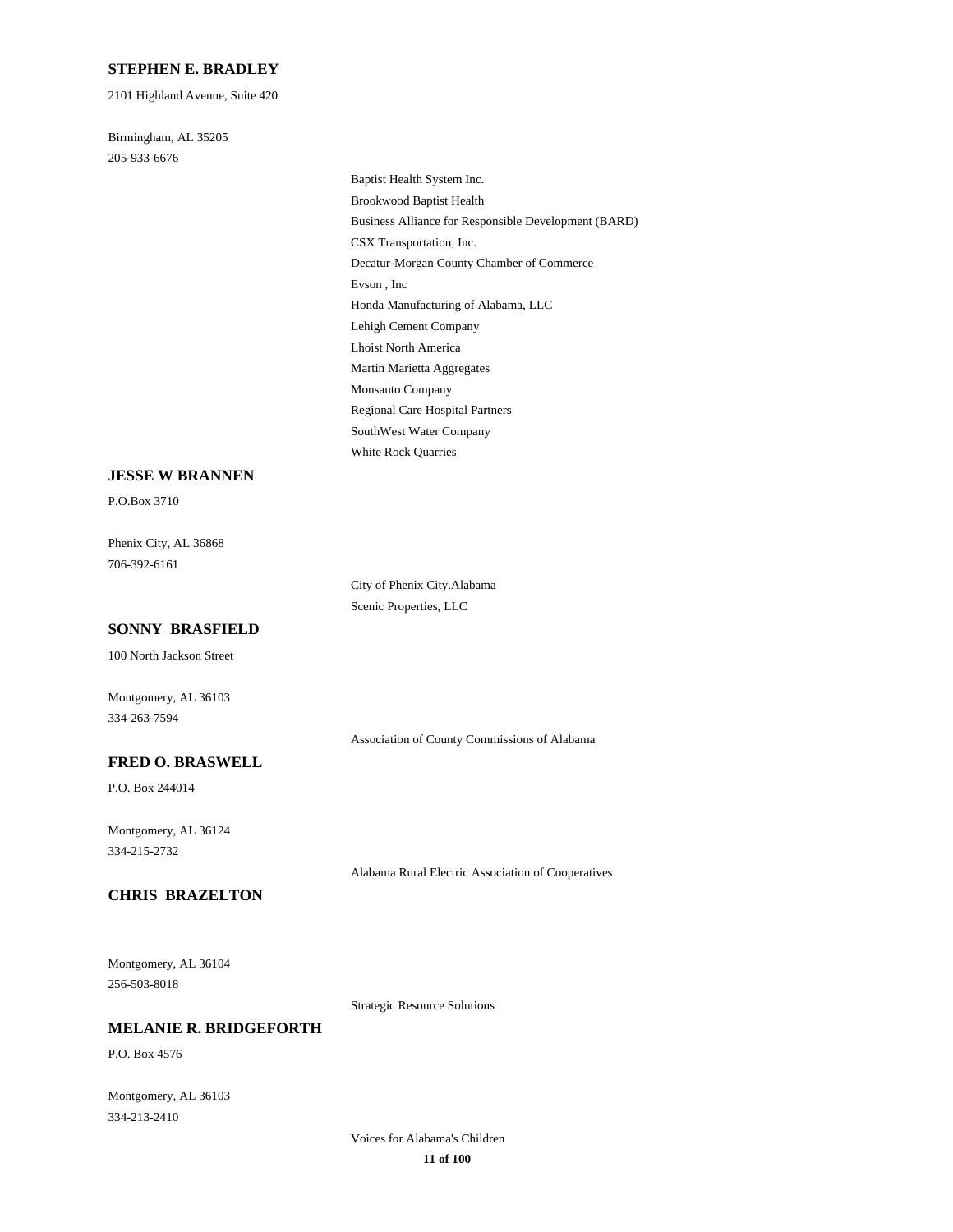### **KATIE BOYD BRITT**

Butler Snow LLP

334-262-1952 Montgomery, AL 36104

> Butler Snow LLP National Board for Professional Teaching Standards

#### **WESLEY THOMAS BRITT**

770 Washington Ave

205-520-8874 Montgomery, AL 36104

Alabama Power Company

Bristol-Myers Squibb Company

### **SCOTT A. BROCK**

901 North Ride

850-322-3610 Tallahassee, FL 33303

### **CAROL A. BROWN**

2 N. Jackson Street, Suite 300

334-240-7400 Montgomery, AL 36104

Southern Strategy Group of Alabama, LLC

### **GEORGE BROWN**

619 Scott Street

Montgomery, AL 36104 334-430-2699

> George Brown & Associates Quail Energy, LLC

### **J. TIM BROWN**

P.O. Box 160

334-832-3888 Montgomery, AL 36101

Alabama Power Company

# **MONESIA BROWN**

1700 North Monroe Street

850-296-6258 Tallahassee, FL 32303

Wal-Mart Stores, Inc.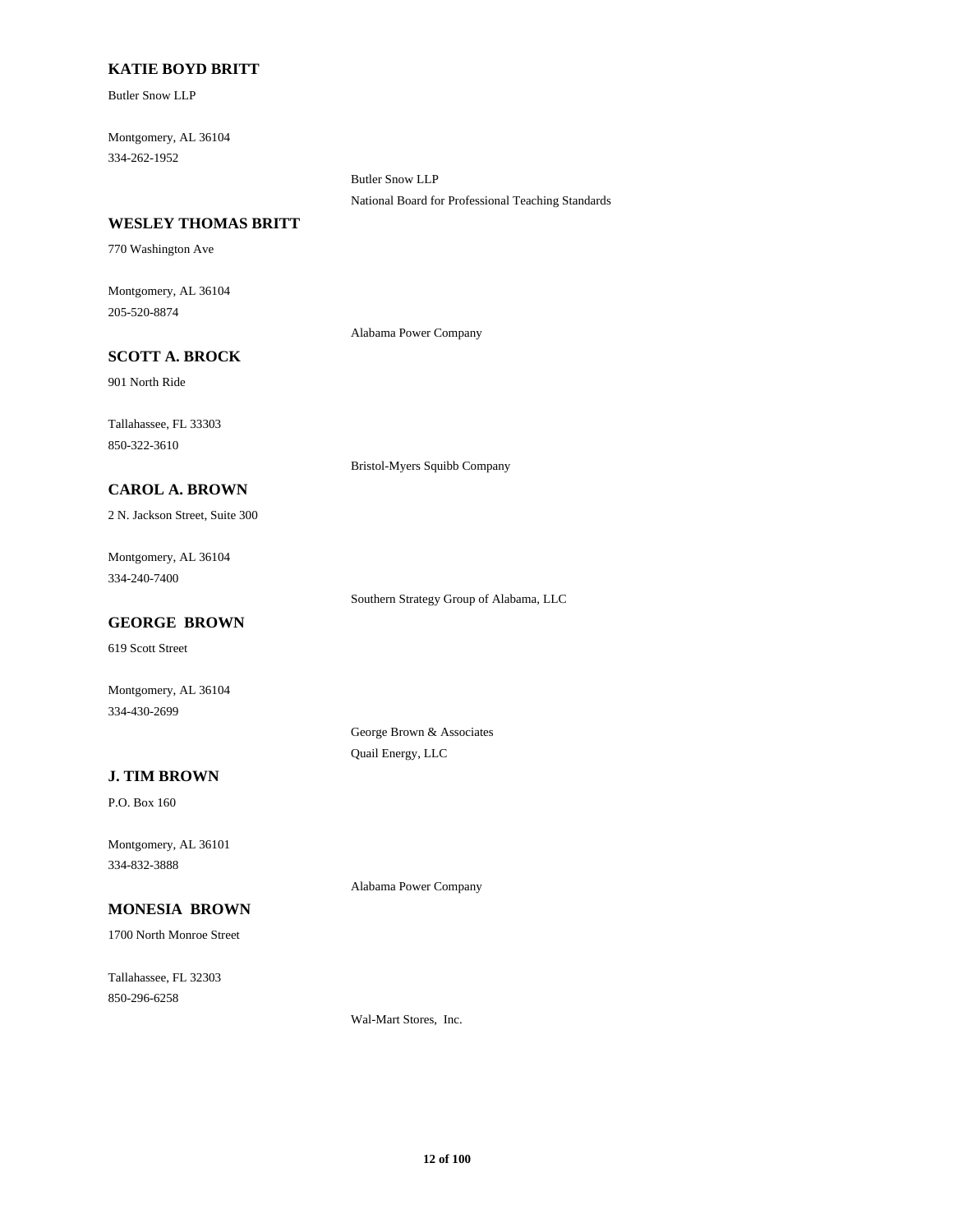#### **RICHARD E. BROWN JR.**

7265 Halcyon Summit Dr.

334-263-5757 Montgomery, AL 36117

Alabama Retail Association

### **ANNA B. BUCKALEW**

P.O. Box 79

334-834-5200 Montgomery, AL 36101

Montgomery Area Chamber of Commerce

# **RONALD E. BUFORD**

P. O. Box 2641

205-257-2433 Birmingham, AL 35203

Alabama Power Company

### **GREGORY C BURKART**

20800 Civic Center Drive

248-675-6959 Southfield, MI 48076

Plastech Manufacturing Company, LLC

## **Butler Snow LLP**

1020 Highland Colony Parkway

601-985-4570 Ridgeland, MS 39157

> Alabama Family Trust FireEye, Inc. National Board for Professional Teaching Standards

# **AMANDA G. BUTTENSHAW**

1043 Ambassador Court

334-273-7895 Montgomery, AL 36117

Alabama Optometric Association

# **STACI BUTTS**

P.O. Box 4177

334-834-9790 Montgomery, AL 36103

Alabama Education Association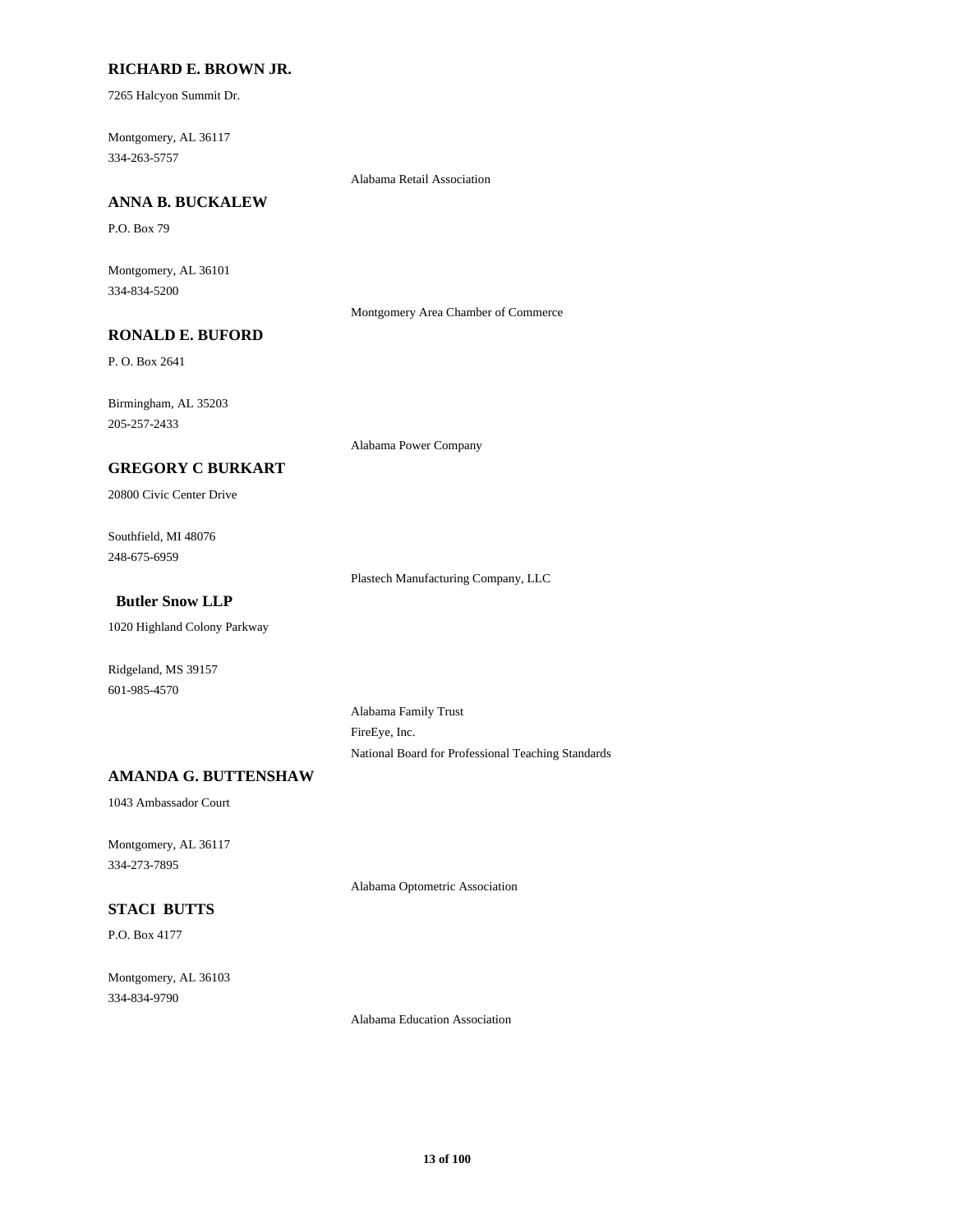#### **TIM BYLER**

172 Peppertree Drive

423-361-3592 Kingsport, TN 37664

### **MOLLY CAGLE**

401 Adams Avenue

334-386-3000 Montgomery, AL 36104

Manufacture Alabama

Novartis Pharmaceuticals Corporation

# **PATRICK VINCENT CAGLE**

401 Adams Ave. Suite 710

334-354-0107 Montgomery, AL 36104

JobKeeper Alliance

### **CHRISTY CAIN**

1425 I-85 Parkway , Suite C

334-396-6314 Montgomery, AL 36106

> Franklin Resources Group, LLC Children First Alliance of Alabama Children First Foundation, Inc.

# **MYLA CALHOUN**

505 20th Street North

205-241-8124 Birmingham, AL 35203

Birmingham Business Alliance

# **H. L. (SONNY) CALLAHAN**

602-B Azalea Road

251-602-4950 Mobile, AL 36609

> Poarch Band of Creek Indians Thompson Engineering, Inc

# **REBECCA P. CAMERIO**

401 Adams Avenue

334-386-3000 Montgomery, AL 36104

Manufacture Alabama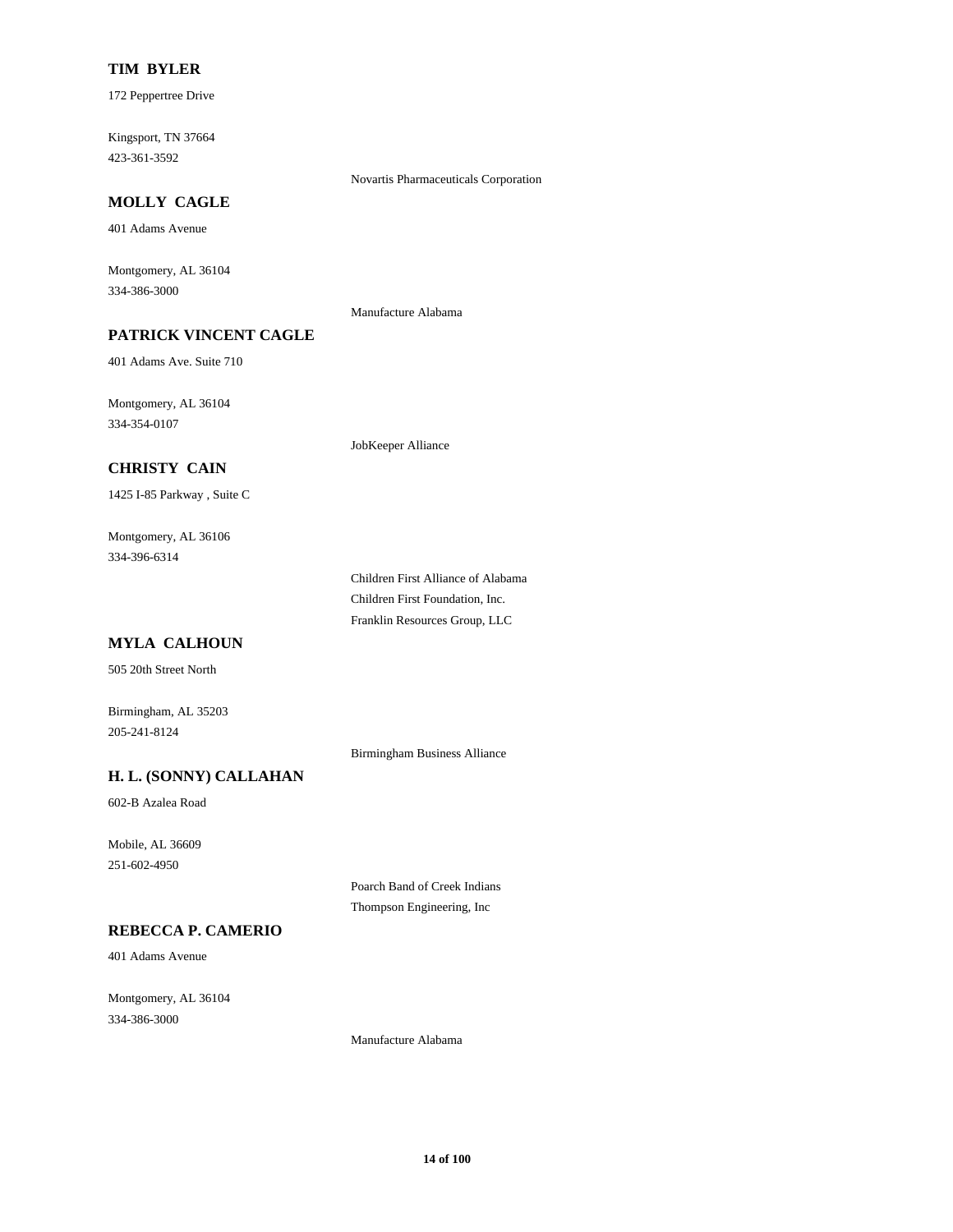#### **DAVID CAMPBELL**

P.O. Box 381236

205-981-0086 Birmingham, AL 35238-1236

#### **GINNY CAMPBELL**

3054 McGehee Road

334-612-8167 Montgomery, AL 36111

American Cancer Society Cancer Action Network

Subcontractors Association of Alabama

### **MINDA RILEY CAMPBELL**

3530 Independence Drive

205-484-0099 Homewood, AL 35209

> Bob Riley & Associates, LLC Baker Donelson Bearman Caldwell and Berkowitz PC B L Harbert International, LLC Crown Castle NG East LLC W.W. Grainger, Inc. Utility Associates, Inc. Gentiva Health Services, Inc.

# **WILLIAM J. CANARY**

2 North Jackson Street

Montgomery, AL 36101-0076 334-834-6000

Business Council of Alabama

### **RYAN CANTRELL**

PO Box 241185

334-201-4949 Montgomery, AL 36124

American Federation for Children

### **NEELY C. CARLTON**

Butler Snow LLP

601-720-8734 Ridgeland, MS 39157

Butler Snow LLP

#### **JAMES P. CARNES**

400 S. Union St.

334-832-9060 Montgomery, AL 36104

Arise Citizens' Policy Project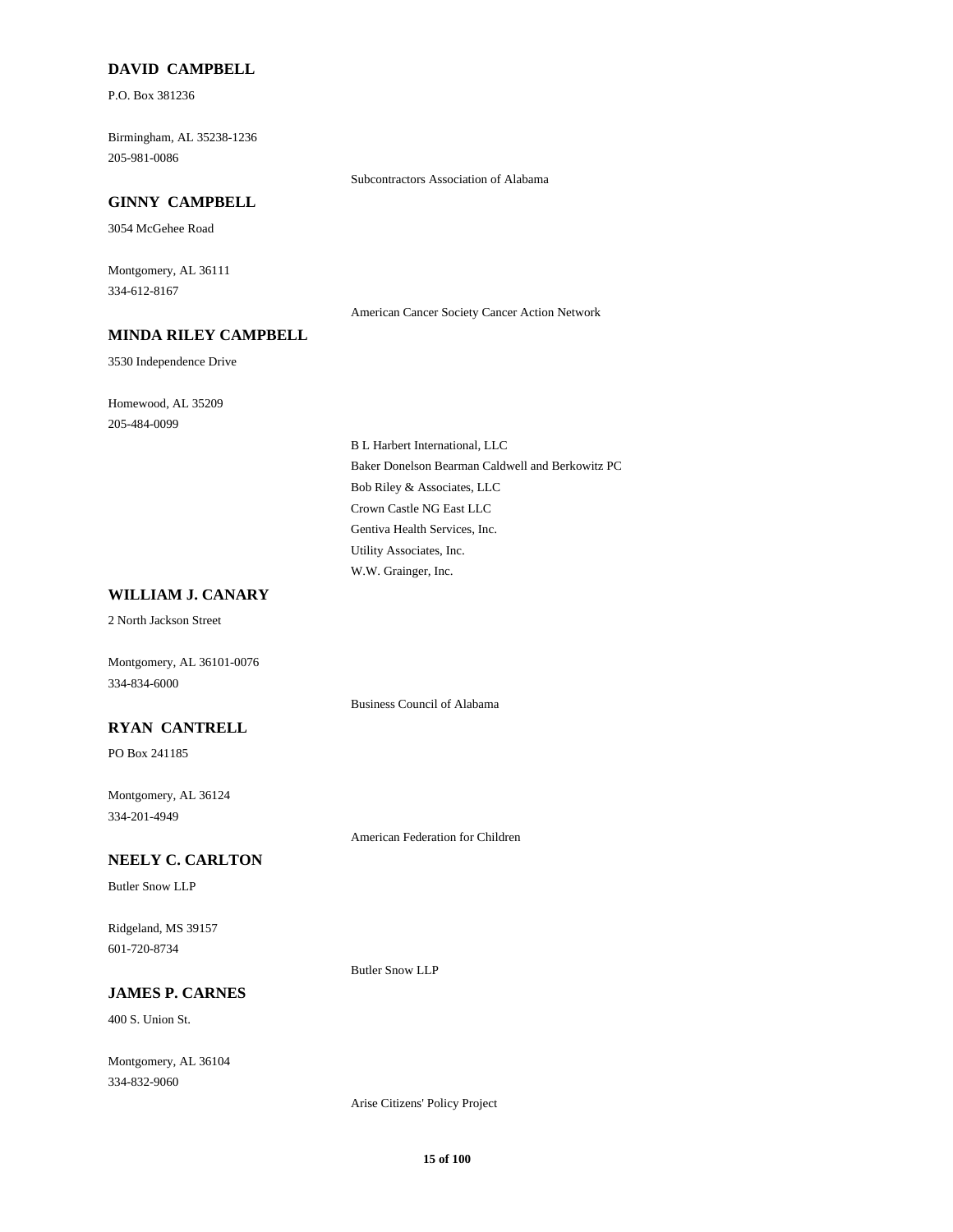### **BRUCE CARPENTER**

5911 Crest Dr

205-538-9931 Pinson, AL 35126

New Generation Christian School

### **DAVID LYNN CARROLL**

2200 Jack Warner Parkway

205-391-3447 Tuscaloosa, AL 35401

Hunt Refining Company

# **MARY MARGARET CARROLL**

423 S Hull Street

334-262-2577 Montgomery, AL 36104

Fine, Geddie & Associates, LLC

### **RICHARD CARSON**

848 Washington Avenue

334-954-2500 Montgomery, AL 36104

Medical Association of the State of Alabama

### **RENEE ANNE CASILLAS**

531 Herron Street

334-264-1500 Montgomery, AL 36104

> American Council of Engineering Companies of Alabama (ACECA/Alabama) Joint Engineers Council of Alabama (JECA)

### **LEIGHA MARIE CAUTHEN**

P.O. Box 3612

334-834-4006 Montgomery, AL 36109

Alabama Agribusiness Council

### **PRESTON CAUTHEN**

770 Washington Avenue

334-832-3890 Montgomery, AL 36104

Alabama Power Company

#### **ROY ZEBBULON CHAMLEE**

PO Box 19001 (29602)

864-458-6098 Greenville, SC 29615

Michelin North America

**16 of 100**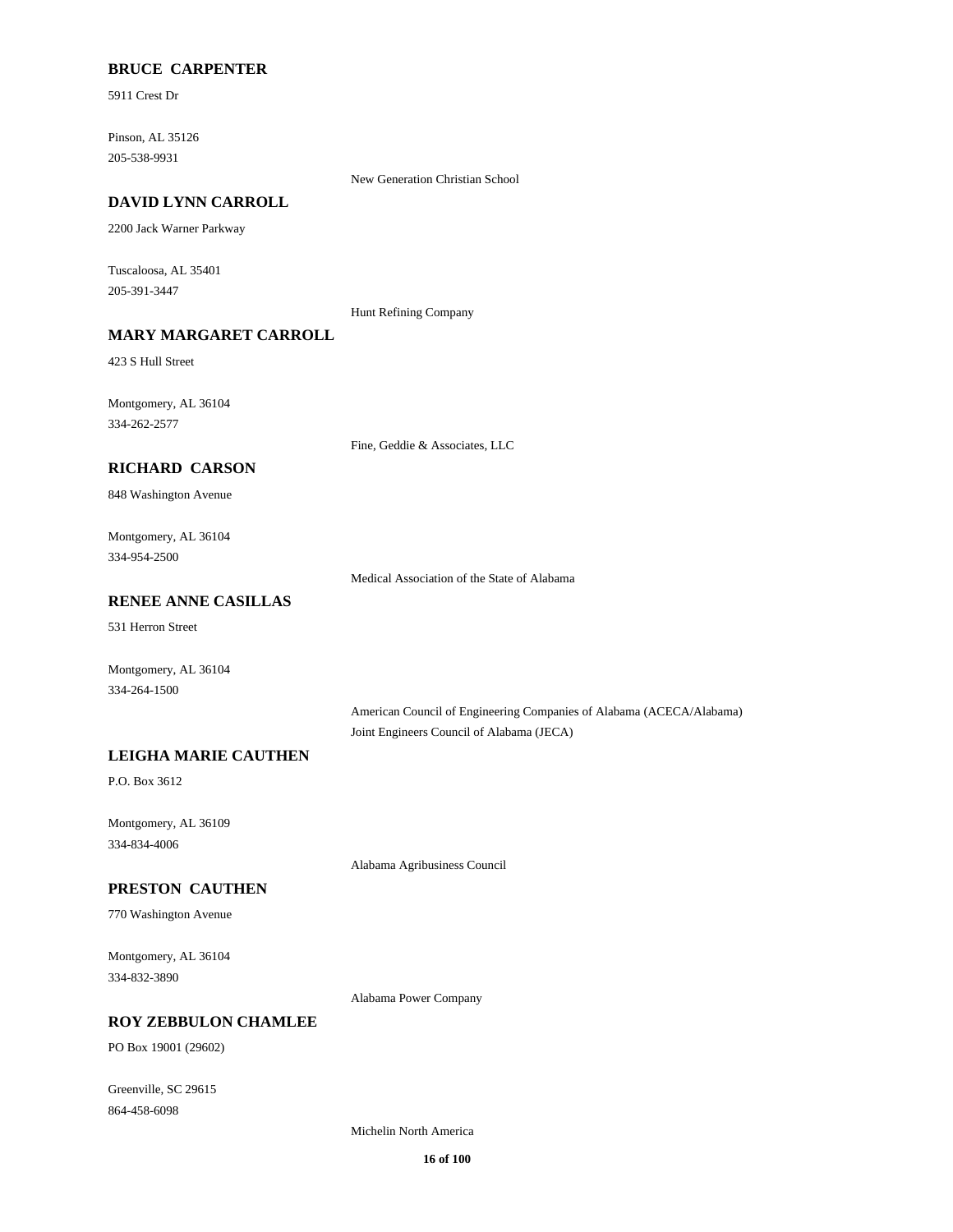#### **GRAHAM L. CHAMPION**

Post Office Box 242217

334-324-9306 Montgomery, AL 36124-2217

> American Heart Association Bank of America Corporation Cummins, Inc Alabama Funeral Directors Association American Academy of Pediatrics, Alabama Chapter American Diabetes Association eBay, Inc National Marine Manufacturers Association Public Strategies, LLC Stephen Bradley & Associates Endo Health Solutions Funeral Trust of Alabama NAMI - Alabama

#### **LINDA M. CHAMPION**

Post Office Box 242217

334-324-9307 Montgomery, AL 36124-2217

> American Academy of Pediatrics, Alabama Chapter Public Strategies, LLC

#### **LORI LINDSEY CHAMPION**

644 S. Perry Street

Montgomery, AL 36104 334-262-5478

> Alabama Jobs Foundation Alabama Education Association Alabama Nursing Home Association Matrix ,LLC BP America Inc.

#### **BETH CHAPMAN**

809 Mill Springs Place

205-243-8753 Birmingham, AL 35244

> Alabama Fire College & Personnel Standards Commission Alabama Optometric Association Beth Chapman & Assoc., LLC

# **JANICE J. CHARLESWORTH**

828 Washington Avenue

334-262-4177 Montgomery, AL 36104

Alabama Education Retirees Association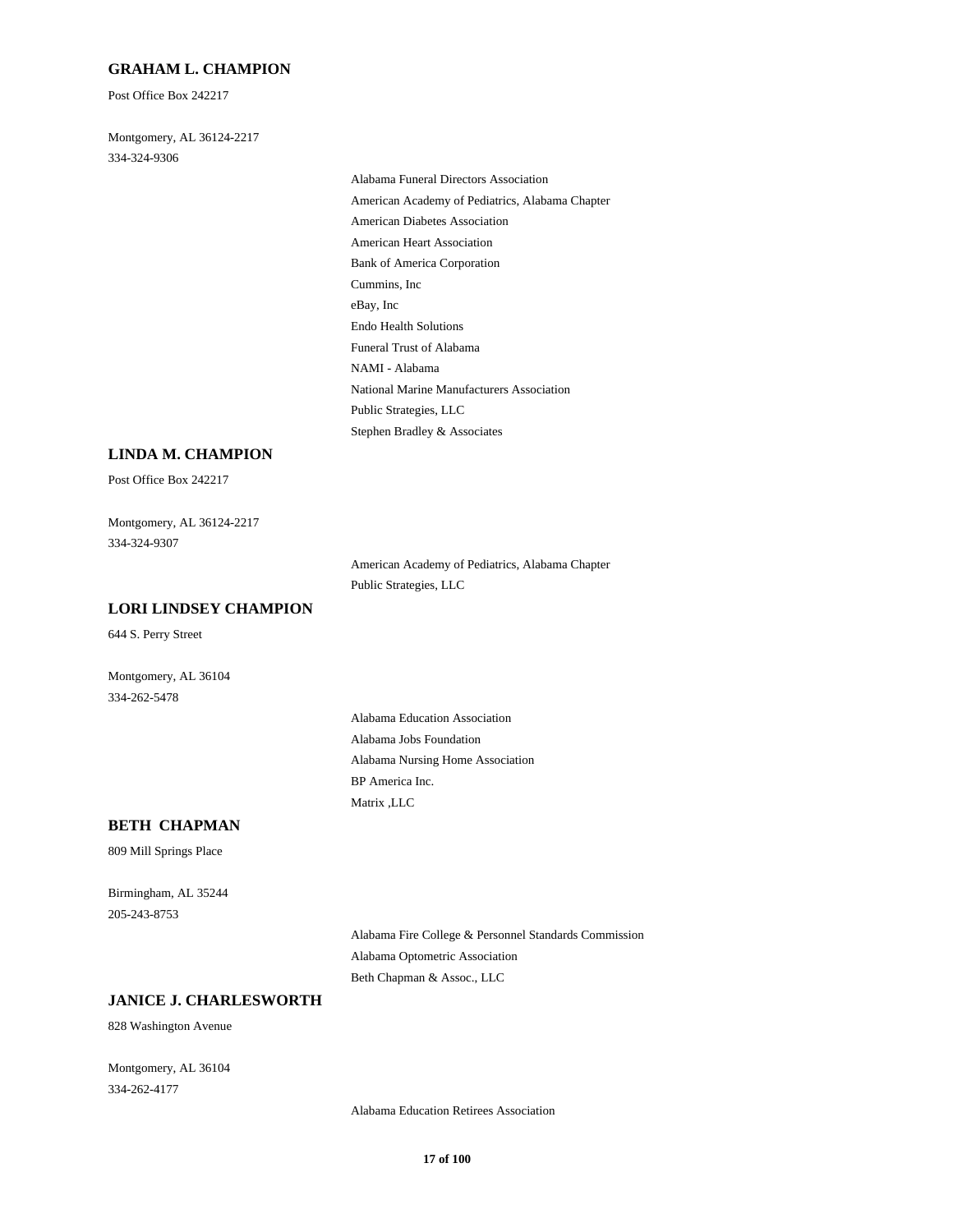#### **JIM CHESNUTT**

P.O. Box 428

334-265-3610 Montgomery, AL 36101

### **MARTIN W. CHRISTIE**

445 Dexter Avenue

334-264-0508 Montgomery, AL 36104 Council for Leaders in Alabama Schools (CLAS)

United Way of Central Alabama Webster,Henry, Lyons,White,Bradwell & Black PC obo AL Municipal Ins.Corp City of Gulf Shores City of Montgomery Columbia Southern University Blue Cross & Blue Shield of Alabama Alabama Cable Telecommunications Association Alabama Railway Association Alabama Voters for Responsible Animal Legislation (AVRAL) GUMBO Sanofi Pasteur c/o Multistate Associates Inc. T-Mobile USA, Inc. United States Steel Corporation Rheem Manufacturing Company International Wines Incorporated Jackson Vaughn Public Strategies, LLC obo CNU Online Holdings LLC JM Family Enterprises Inc.

### **CHERYL RINGUETTE CIAMARRA**

116 Oakmont Rd

205-447-1160 Birmingham, AL 35244

Alabama Citizens for Life

### **GEORGE N. CLARK**

401 Adams Ave.

334-386-3000 Montgomery, AL 36104

#### **DANA CLEMENT**

P.O. Box 4177

334-834-9790 Montgomery, AL 36103 Manufacture Alabama

Alabama Education Association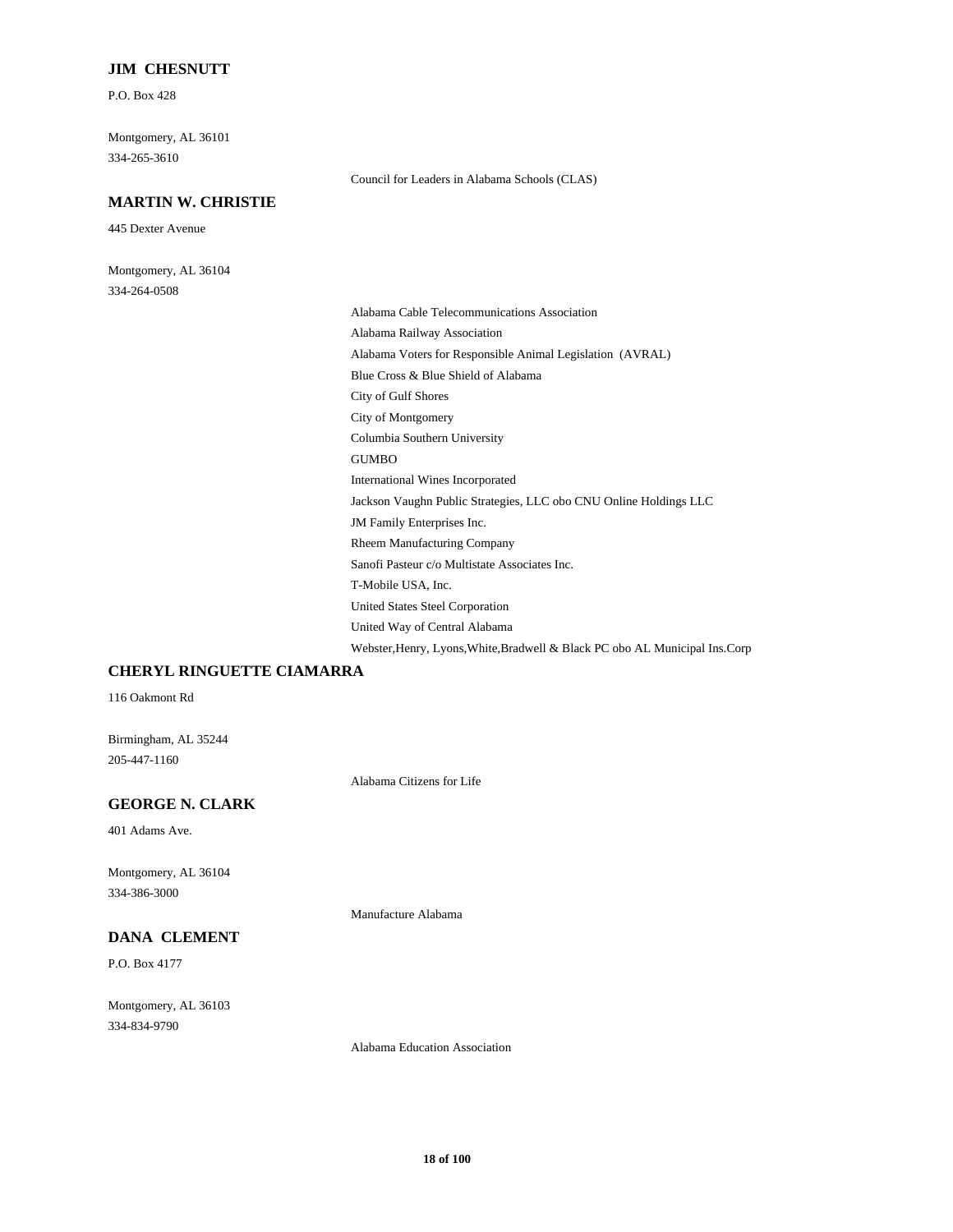#### **BILL COBB**

P.O. Box 640175

334-324-9050 Pike Road, AL 36064

> Alabama Alarm Association Mobile Gas Service Corporation

#### **WILLIAM CHASE COBB**

100 N. Jackson Street

334-263-7594 Montgomery, AL 36104

Association of County Commissions of Alabama

# **GREGORY D. COCHRAN**

535 Adams Avenue

334-262-2566 Montgomery, AL 36104

#### **JASON COCHRAN**

22 Inverness Center Pkwy

205-437-2159 Bimingham, AL 35242

#### **THOMAS E. COKER**

Post Office Box 3294

Montgomery, AL 36109 334-265-0024

Alabama League of Municipalities

League of Southeastern Credit Unions

Alabama Independent School Association Alabama Hospital Association ALOPAC Alabama Power Company Alabama Board of Medical Examiners Alabama Academy of Ophthalmology Alabama Education Association Alabama District Attorneys Association Attorneys Insurance Mutual of the South Inc., Risk Retention Group Troy University Tom Coker & Associates USA Health Services Foundation Medical Association of the State of Alabama Baxley, Dillard, McKnight,James & McElroy Scott's Jewelry & Pawn Sanders Lead Company, Inc.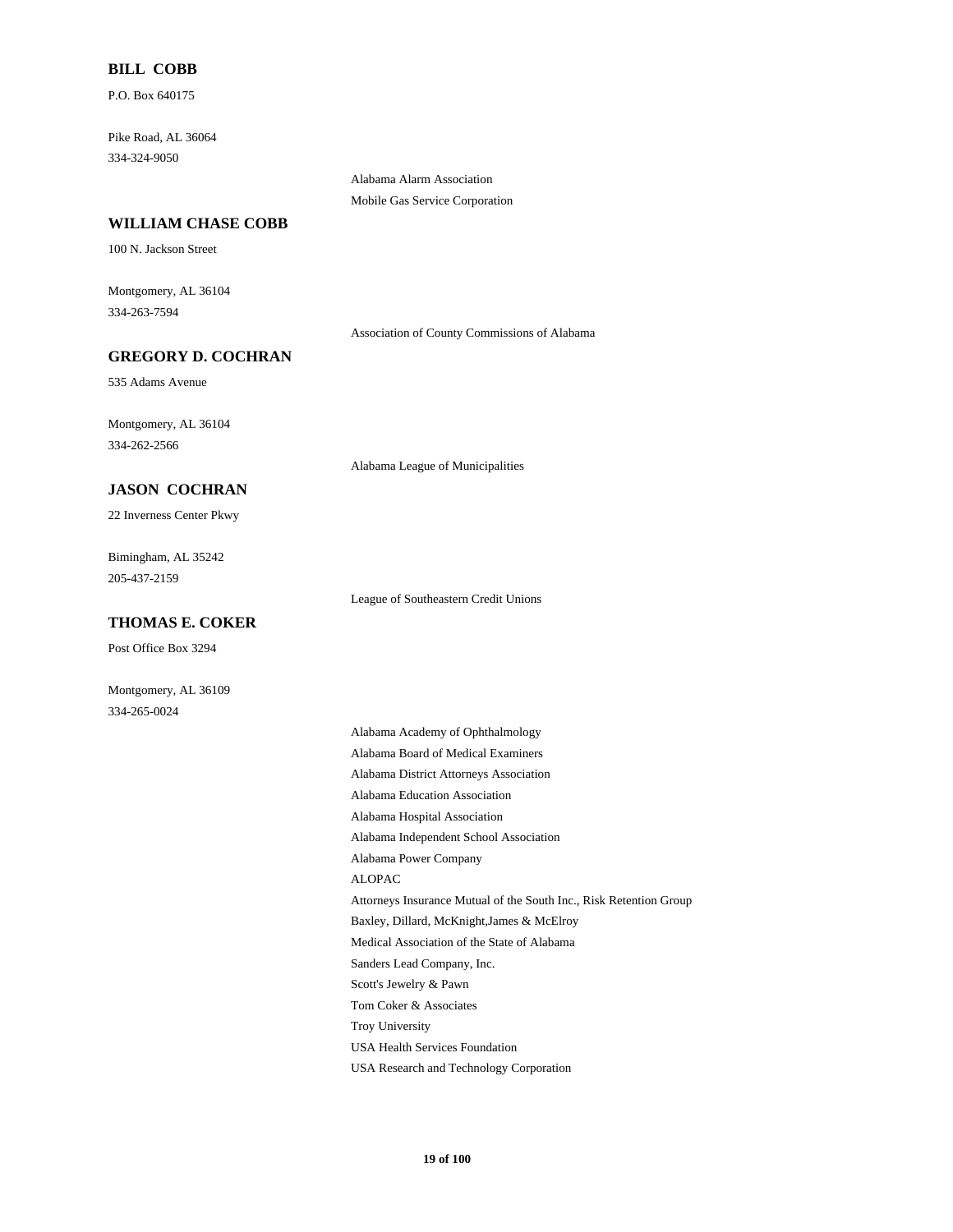#### **RAY COLAS**

5975 North Federal Highway Suite 130

954-492-9092 Fort Lauderdale, FL 33308

LKQ Corporation

### **DAVID COLE**

P.O. Box 11000

334-299-3900 Montgomery, AL 36191-0001

#### **P. MICHAEL COLE**

315 West Market Street

256-337-7143 Athens, AL 35611 Alabama Farmers Federation/Alfa

Lucy's Marina, LLC P. Michael Cole, LLC Limestone County Commission Limestone County Water & Sewer Authority The Laclede Group Walter Energy, Inc Parrish Waterworks & Sewer Board Plains All American Pipeline, L.P. Keep Mobile Growing AT&T Alabama Best Health, LLC Alabama Rural Water Association Alabama Coal Association Alabama Power Company Hudson-Alpha Institute for Biotechnology James R. Hudson, Jr. Health Care Authority of Athens & Limestone County, The City of Athens City of Huntsville

#### **DARBY S. COLEMAN**

P.O. Box 63

334-868-3139 Montgomery, AL 36101

> Alabama Contractors Association Parsons & Whittemore, Inc

### **AUTHUR COLEMAN, III**

472 S. Lawrence St. Suite 208

334-676-9143 Montgomery, AL 36104

The Coleman Group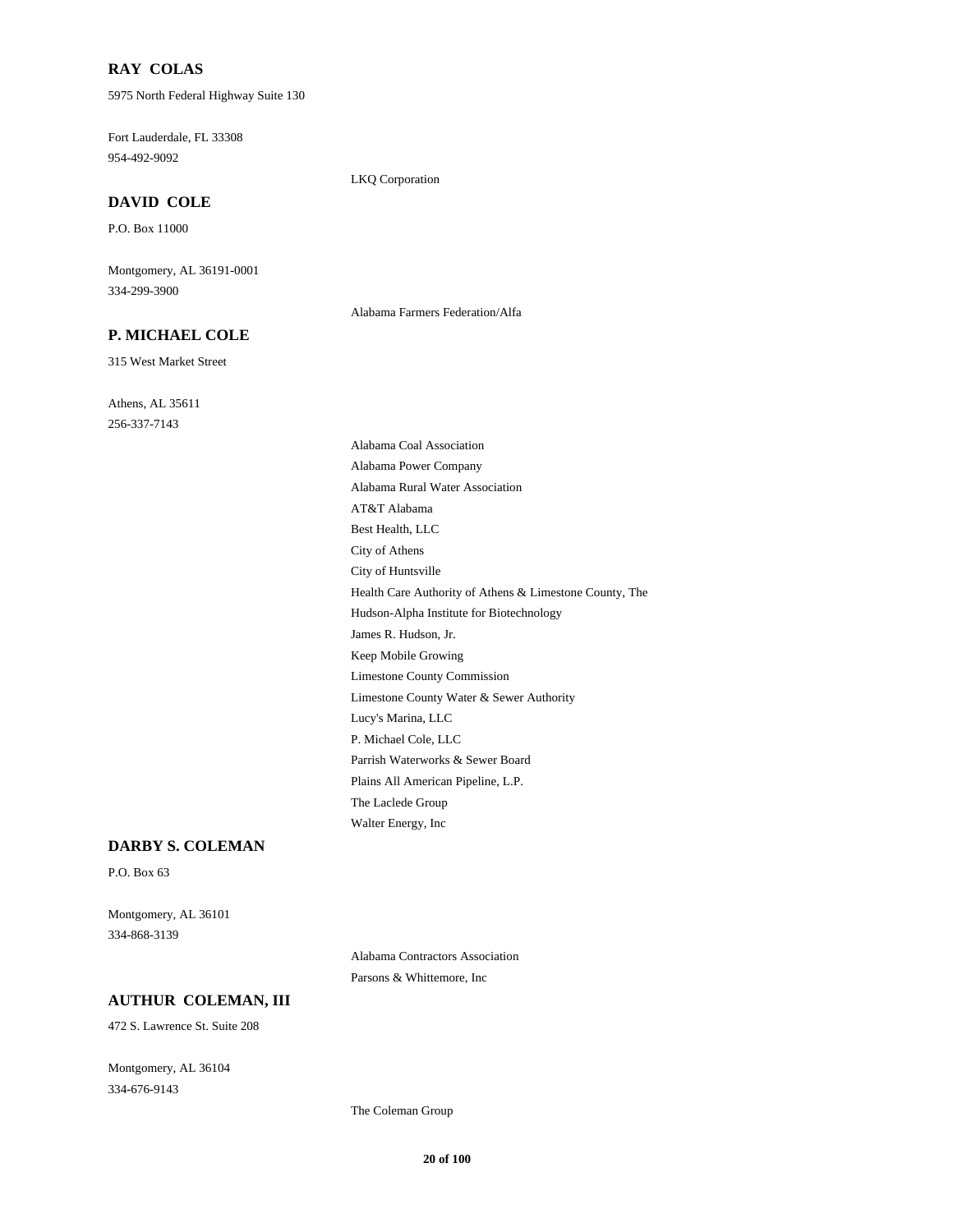### **THOMAS COLEY, JR**

P.O. Box 4177

334-834-9790 Montgomery, AL 36103

#### Alabama Education Association

### **ROGER DEAN COLLINS**

6675 Chelsea Gardens Way

770-205-4924 Cumming, GA 30040

Sunovion Pharmaceuticals Inc.

# **SEAN M. COLLINS**

333 N Point Center East

678-297-9365 Alpharetta, GA 30022

Altria Client Services LLC and its Affiliates

# **MARK COLSON**

2 North Jackson Street

334-834-6000 Montgomery, AL 36101-0076

Business Council of Alabama

## **TERRI B CONNELL**

PO Box 1569

Pelham, AL 35124 205-259-3991

#### MedXSYS, LLC

#### **DAVID JACKSON CONNER**

110 Courthouse Square

251-937-1750 Bay Minette, AL 36507

> Baldwin County Commission Baldwin County Sewer Service, LLC City of Spanish Fort, Alabama

# **MARTIN J CONNORS**

236 Weatherly Club Drive

205-908-6617 Alabaster, AL 35007

Republic Services dba Allied Waste Services, LLC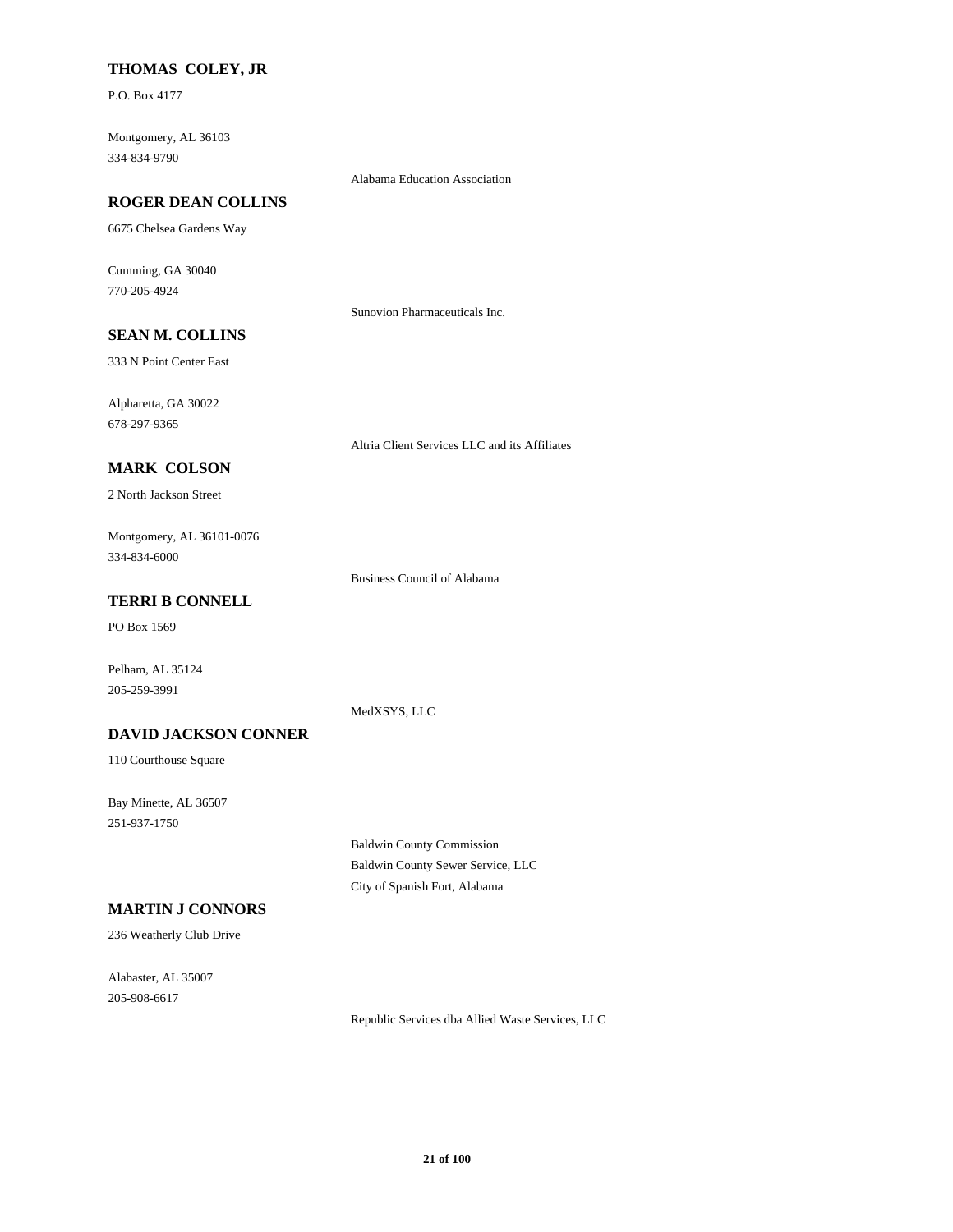### **JDANNY COOPER**

3066 Zelda Road #202

334-220-2069 Montgomery, AL 36106

> Alabama Real Estate Commission Bob Riley & Associates, LLC J Danny Cooper, LLC

### **MONICA M. COOPER**

1300 County Road 77

205-807-0597 Clanton, AL 35045

> Alabama Community College System Alabama Ambulance Association Alabama Pharmacy Association Hand Arendall, LLC Alabama Primary Health Care Association

## **KATHY LYNN COPELAND**

P.O. Box 35

205-505-9225 Vincent, AL 35178

White Rock Quarries

Exxon Mobil Corporation

# **JEFF COPESKEY**

2350 Kerner Blvd., Ste. 250

225-977-1158 San Rafael, CA 94901

### **DANNY CORBETT**

Post Office Box 21

334-799-6922 Montgomery, AL 36101

### **NIKO CORLEY**

848 Washington Avenue

334-261-2000 Montgomery, AL 36104 Alabama Physical Therapy Association Laura Ivy Inc. Wildwood Properties LLC

Medical Assoc. of the State of Alabama/Alabama Board of Medical Examiners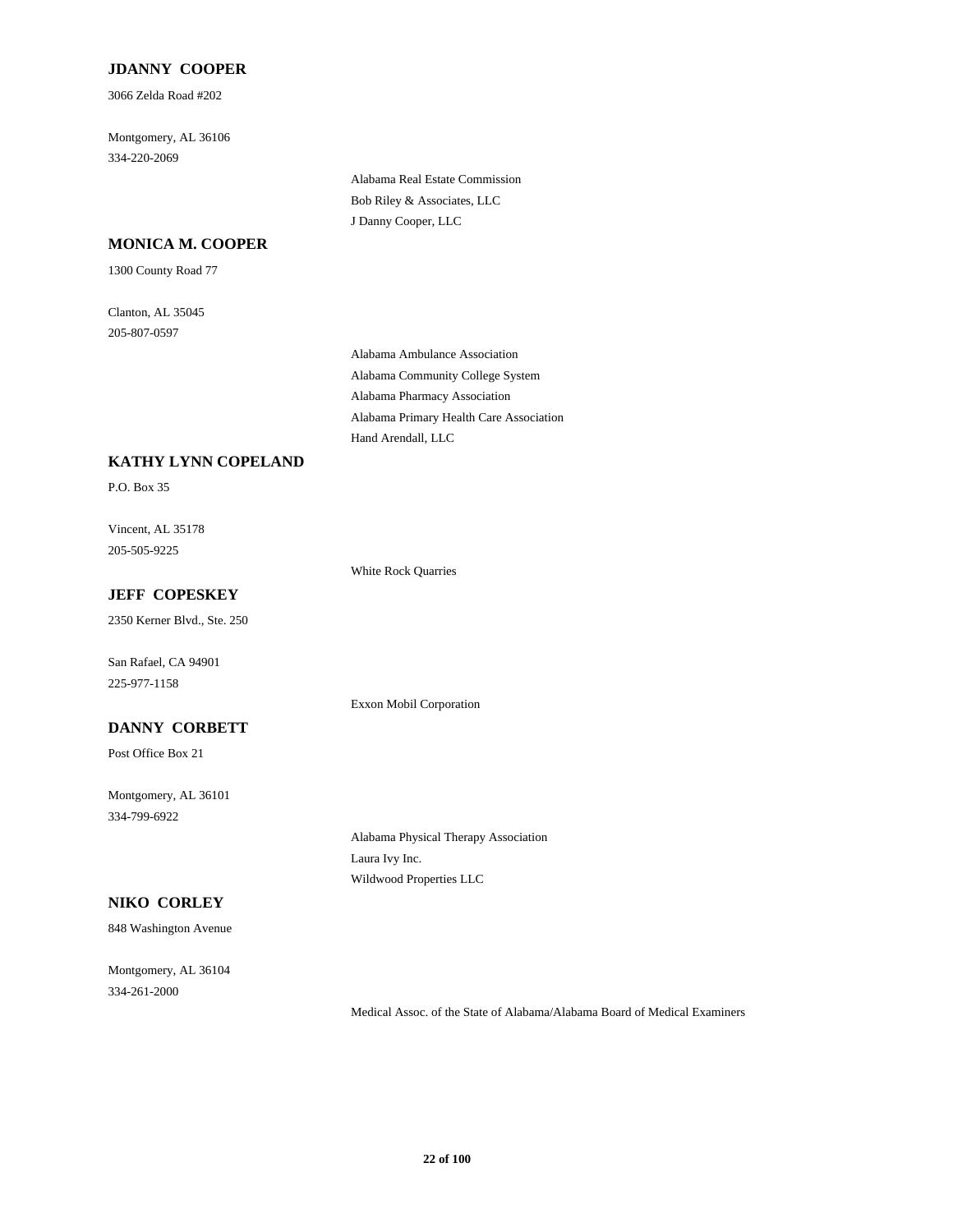### **SHEILA CORNELISON**

P.O. Box 4177

334-834-9790 Montgomery, AL 36103

Alabama Education Association

### **ANGELA CORNUTT**

P.O. Box 4177

334-834-9790 Montgomery, AL 36103

Alabama Education Association

### **DRAYTON HAMILTON COSBY**

P. O. Box 683

205-410-6822 Selma, AL 36701

> Cosby Company Zero RPM, Inc.

#### **WILLIAM F. NOOPIE COSBY, JR.**

P.O. Box 683

334-412-1008 Selma, AL 36702

> Alabama Sports Festival Black Belt Treasures Alabama Department of Agriculture & Industries Alabama Scenic River Trail Motorola Solutions, Inc. Valley Services, Inc. Cosby Company Eagles' Wings, Inc Alabama Association of Conservation Districts Alabama Association of RC&D Councils Alabama Association of Regional Councils

#### **CHAD COUNSELMAN**

3019 St. Stephens Rd.

251-330-2700 Mobile, AL 36612

Alabama Auto Recyclers Association

#### **BRAXTON COMER COUNTS, III**

PO Box 16878

251-476-9900 Mobile, AL 36616

> Poarch Band of Creek Indians Utilities Board of the Town of Citronelle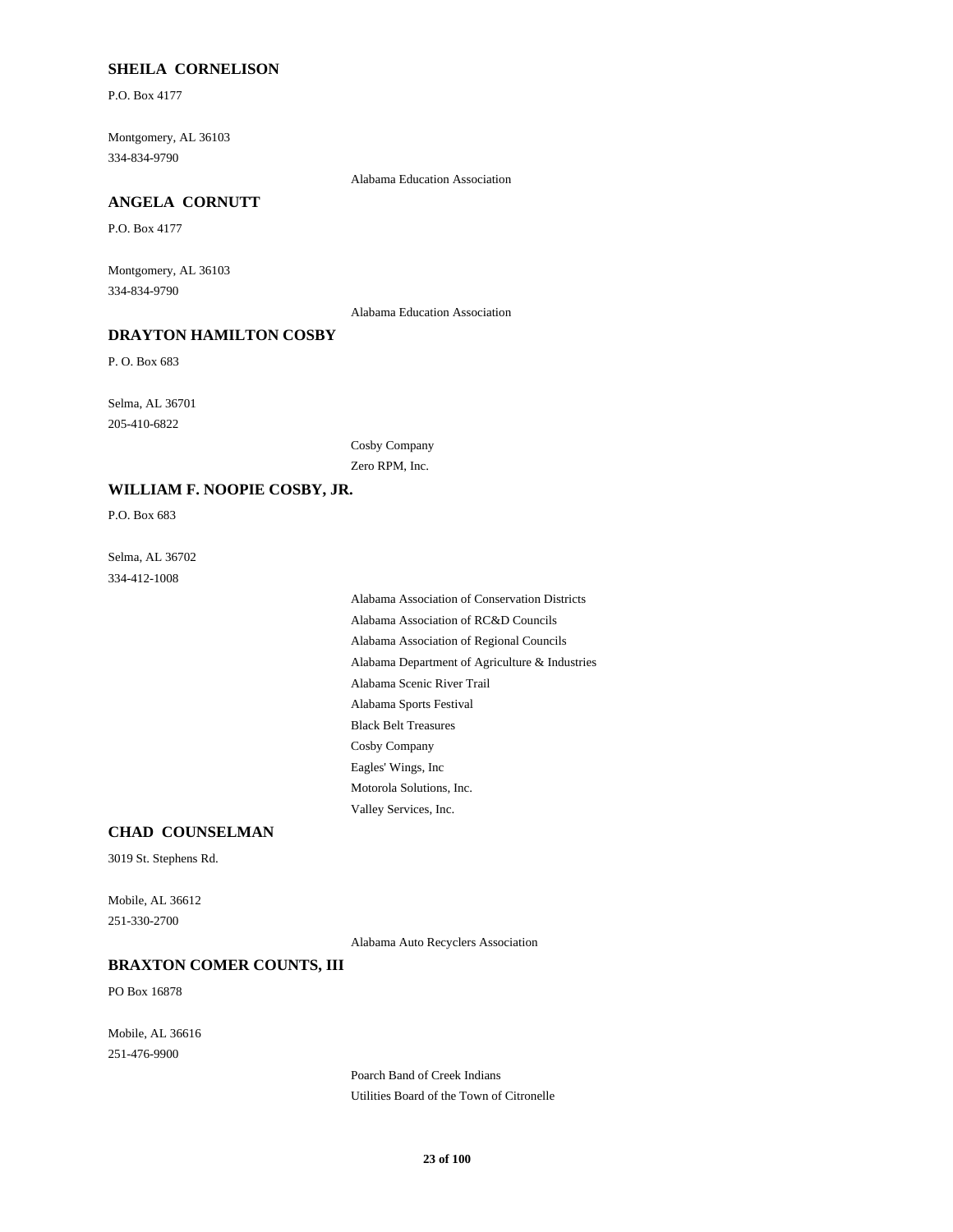### **JANE RHEA COVINGTON**

5200 Maryland Way

615-371-6300 Brentwood, TN 37027

CSX Transportation, Inc.

# **BRETT COWDEN**

7020 Fain Park Drive

334-356-1305 Montgomery, AL 36117

Engage South

Williford & Associates,LLC

# **STEPHANIE B. CRAFT**

4266 Lomac Street

334-271-8820 Montgomery, AL 36106

#### **JOHN D. CRAWFORD**

4120 Wall Street

334-244-2187 Montgomery, AL 36106

> Children First Foundation, Inc. Economic Development Association of Alabama Inc. Franklin Resources Group, LLC Children First Alliance of Alabama American Heart Association AT&T Alabama Birmingham Jefferson Convention Complex Friends of the Alabama Archives State Farm Mutual Automobile Insurance Company, Inc. Town of Pike Road, Alabama Transocean Offshore Deepwater Drilling, Inc Russell County Commission General Retirement System for Employees of Jefferson County MCNA-Managed Care of North America, Inc Regional Care Hospital Partners Florence, LLC Advanced Disposal Service 3M Corporation Alabama Association of Private Colleges & Schools Alabama Association of Nurse Anesthetists

### **JENNIFER CROOK**

3028 Twin Oaks Drive

205-873-1332 Vestavia, AL 35243

Alabama Birth Coalition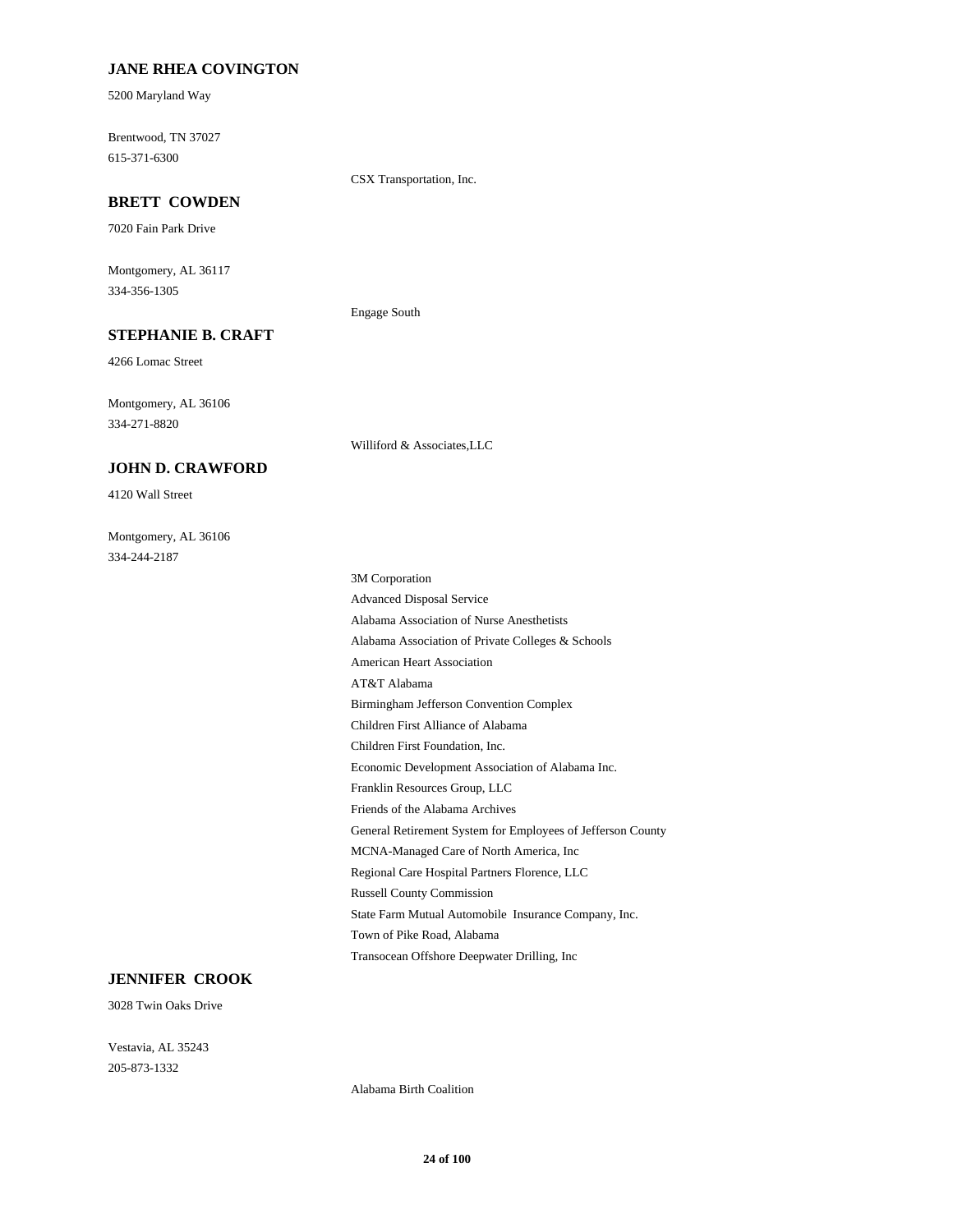### **CASSANDRA CROSBY**

PO Box 5167

334-669-2719 Montgomery, AL 36104

> Crosby Drinkard Group City of Millbrook Montgomery County Commission Elmore County Commission

#### **ROBERT T. CROWE**

1316 Wakefield Lane

205-613-7345 Vestavia Hills, AL 35243

> Gulf Western Roofing, LLC Jasper Waterworks and Sewer Board Gulf Western Roofing and Sheet Metal, Inc. Alabama Utility Contractors Association BNSF Railway Company Lamb Construction Group Quantum Energy Services RT Crowe & Associates PPH Solutions, Inc Mobile-Therm, LLC One Green Earth LLC dbaQuantum Energy Services

#### **BRYCE CURTIS**

118 East Mobile St.

256-710-4329 Florence, AL 35630

> Lyons HR Tennessee Valley Consulting Group LLC.

### **MIKE CURTIS**

118 East Mobile Street

256-366-9700 Florence, AL 35630

> Lyons HR Tennessee Valley Consulting Group LLC.

#### **DANIEL SARGEANT CUSHING**

2653-B Old Shell Road

251-471-9885 Mobile, AL 36607

Poarch Band of Creek Indians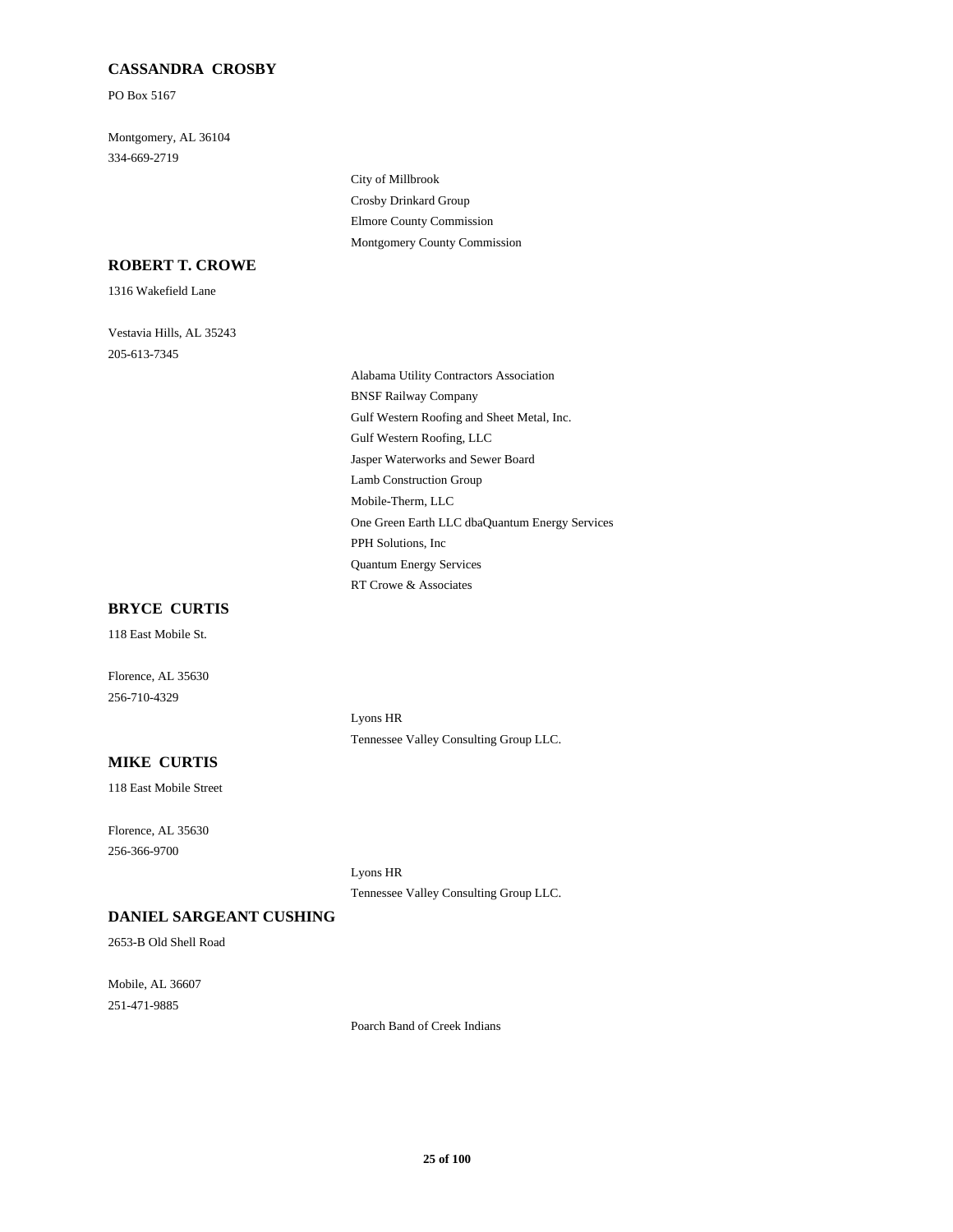#### **THOMAS R. DART**

Post Office Box 231058

334-271-4625 Montgomery, AL 36123-1058

Automobile Dealers Association of Alabama, Inc.

### **KIM L. DAVIS**

P.O. Box 230655

334-538-3427 Montgomery, AL 36123

Kim and Company Communications

# **MICHAEL JOSEPH DAVIS**

P.O. Box 306

205-488-5519 Birmingham, AL 35201

> Alabama School of Fine Arts Foundation Jefferson County Commission United-Johnson Brothers of Alabama, LLC

### **RICHARD E. DAVIS**

Post Office Box 2925

251-621-1555 Daphne, AL 36526

GCOF Orange Beach Front, L.L.C.

### **WILLIAM JASON DAVIS**

P.O. Box 160

Montgomery, AL 36101 334-832-3886

Alabama Power Company

### **WILLIAM RUSSELL DAVIS**

7515 Halcyon Summit Drive

334-834-3006 Montgomery, AL 36117

Home Builders Association of Alabama

### **CHRISTOPHER THOMAS DAWSON**

301 East Pine Street

407-843-8880 Orlando, FL 32801

The Transition House Inc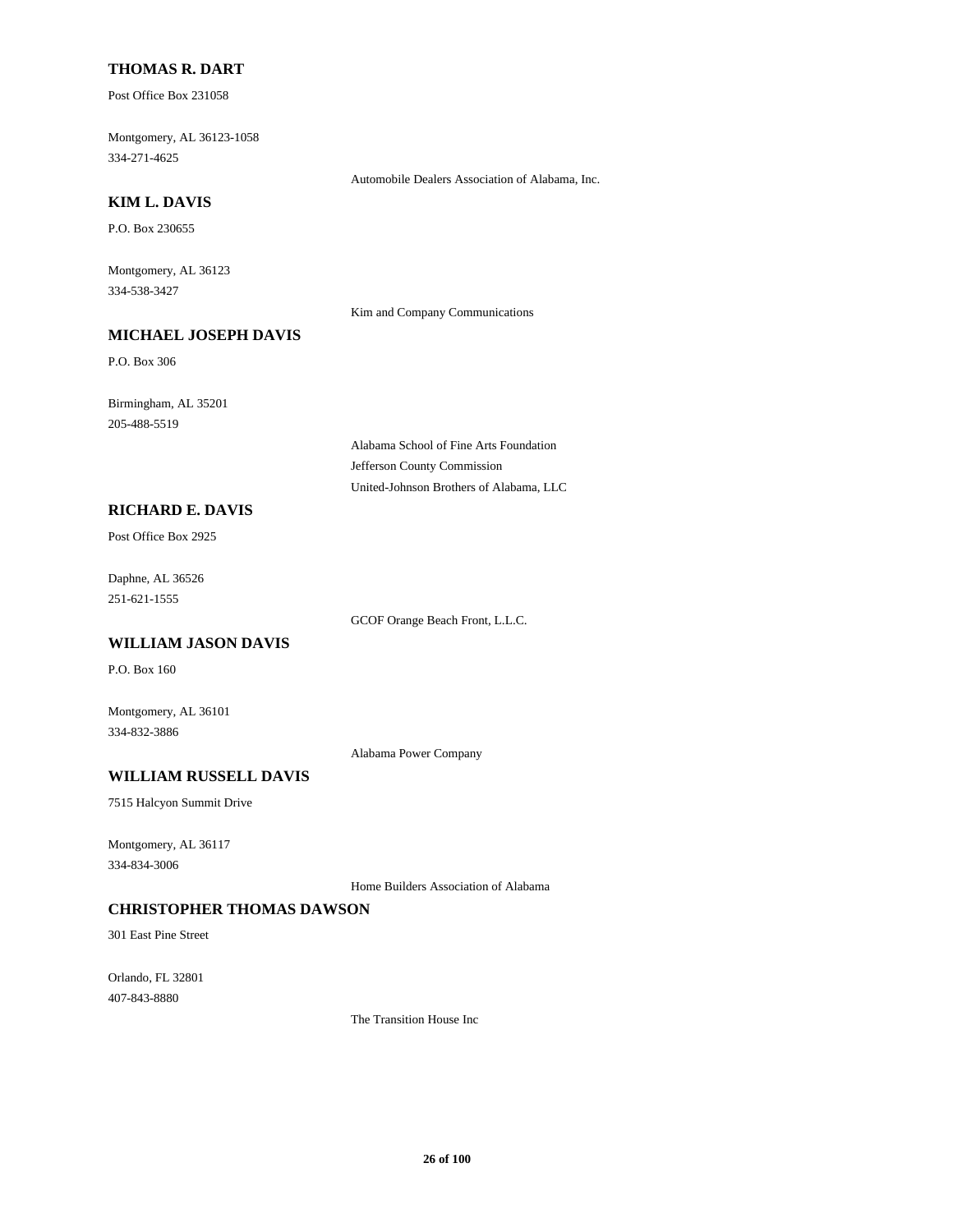### **ALLISON DE LA TORRE**

PO Box 4433

334-279-1886 Montgomery, AL 36103

### **GINA DEARBORN**

105 Tallapoosa Street

334-265-4929 Montgomery, AL 36104

#### A+ Education Partnership

Express Scripts Holding Co. Rialto Capital Management Distilled Spirits Council of the United States Alabama Academy of Ophthalmology Alabama Interior Design Coalition Toyota Motor North America, Inc. Tucker Consulting, LLC Tom Coker & Associates Sprint Corporation TMX Finance

#### **RYAN deGRAFFENRIED,III**

2620 6th Street

205-345-1314 Tuscaloosa, AL 35401

Franklin Resources Group, LLC

### **LAUREN DEGROVE**

5975 North Federal Highway Ste 130

954-492-9092 Fort Lauderdale, FL 33308

LKQ Corporation

### **JIM DELATTE**

39483 Bay Drive

985-370-4741 Ponchatoula, LA 70454

Takeda Pharmaceuticals America

### **JACOB JAMES DENNEY**

400 WASHINGTON AVE

334-956-8200 MONTGOMERY, AL 36104

Southern Poverty Law Center, Inc.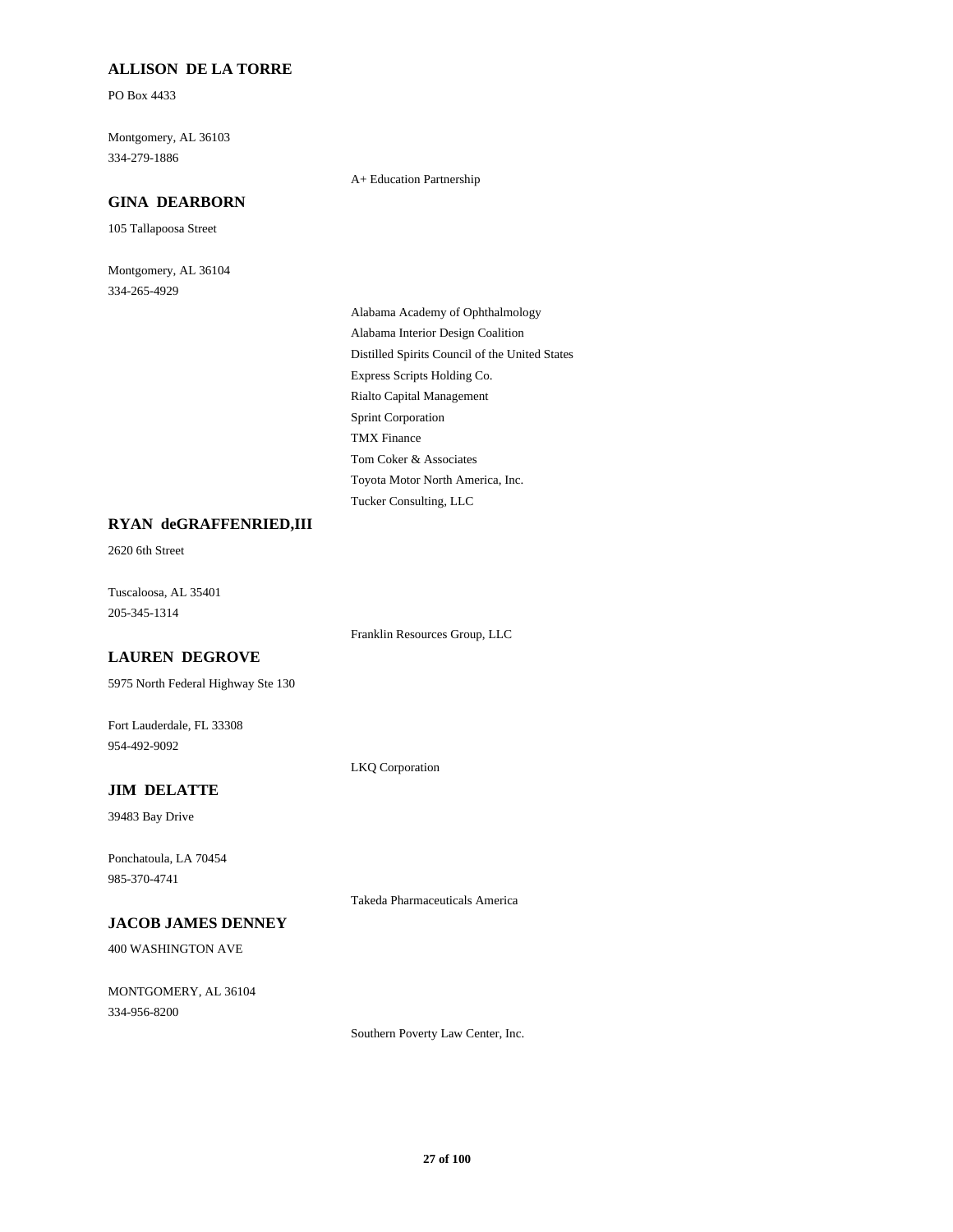#### **REBECCA G DEPALMA**

2025 3rd Avenue N. Suite 500

205-323-1888 Birmingham, AL 35203

Birmingham Water Works Board

# **JAMES LEE DILL**

P O Box 820

205-601-9275 Pelham, AL 35124

Alabama Council of Community Mental Health Boards

# **ASENITH DIXON**

1919 M Street NW, Suite 300

202-741-4798 Washington, DC 20036

**WILLIAM EVAN DODD**

2100 1st Ave N. Suite 400

205-468-0879 Birmingham, AL 35203

> BP America Inc. Matrix ,LLC

College Board, The

# **RONALD H. DOUGHTY**

751 Broad St.

512-343-9932 Newark, NJ 07102

Prudential Financial, Inc.

#### **GEORGE EDGAR DOWNING, JR.**

2828 Dauphin Street

251-450-4772 Mobile, AL 36606

Mobile Gas Service Corporation

# **DANIEL DOYLE**

2960 Millwater Crossing

678-889-2780 Dacula, GA 30019

Boehringer Ingelheim Pharmaceuticals, Inc.

#### **RON DRINKARD**

PO Box 5229

334-399-0123 Montgomery, AL 36103

City of Millbrook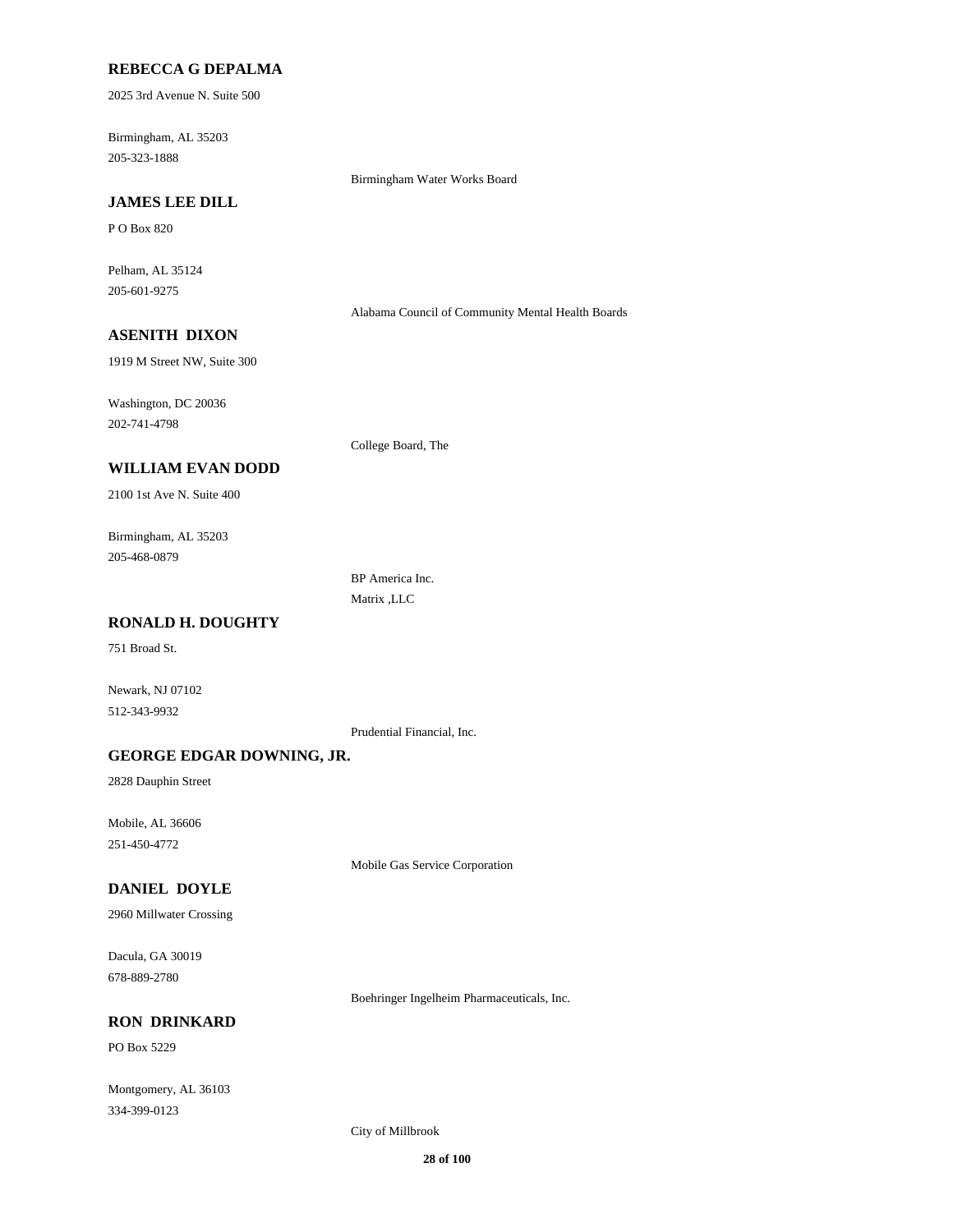Crosby Drinkard Group Elmore County Commission Montgomery County Commission

Benjamin Gordon Main, Sr.

#### **LIBERTY DUKE**

P O Box 1151

334-220-2484 Clanton, AL 35046

**JAMES DUPREE, JR.**

401 Adams Ave.

334-244-8948 Montgomery, AL 36104

> Bloom Group Inc., The Alabama Network of Children's Advocacy Centers, Inc. (ANCAC) UHS of Delaware Electric Cities of Alabama

#### **MATTHEW DURDIN**

P.O. Box 11000

334-288-3900 Montgomery, AL 36191-0001

Alabama Farmers Federation/Alfa

Amplify Education, Inc.

### **Dutko Worldwide LLC**

100 M Street SE

Washington, DC 20003 202-484-4884

#### **WILLIAM DON EDDINS**

337 E. Magnolia Avenue

334-821-9981 Auburn, AL 36830

Alabama State Nurses Association

# **Edge Group, LLC, The**

Post Office Box 240193

334-301-1201 Montgomery, AL 36124

Wells Fargo & Co.

#### **SUZANNE EDWARDS**

1116 Gregory Ave

334-549-2534 Montgomery, AL 36111

> Alabama State Bar Alabama Association of Circuit and District Judges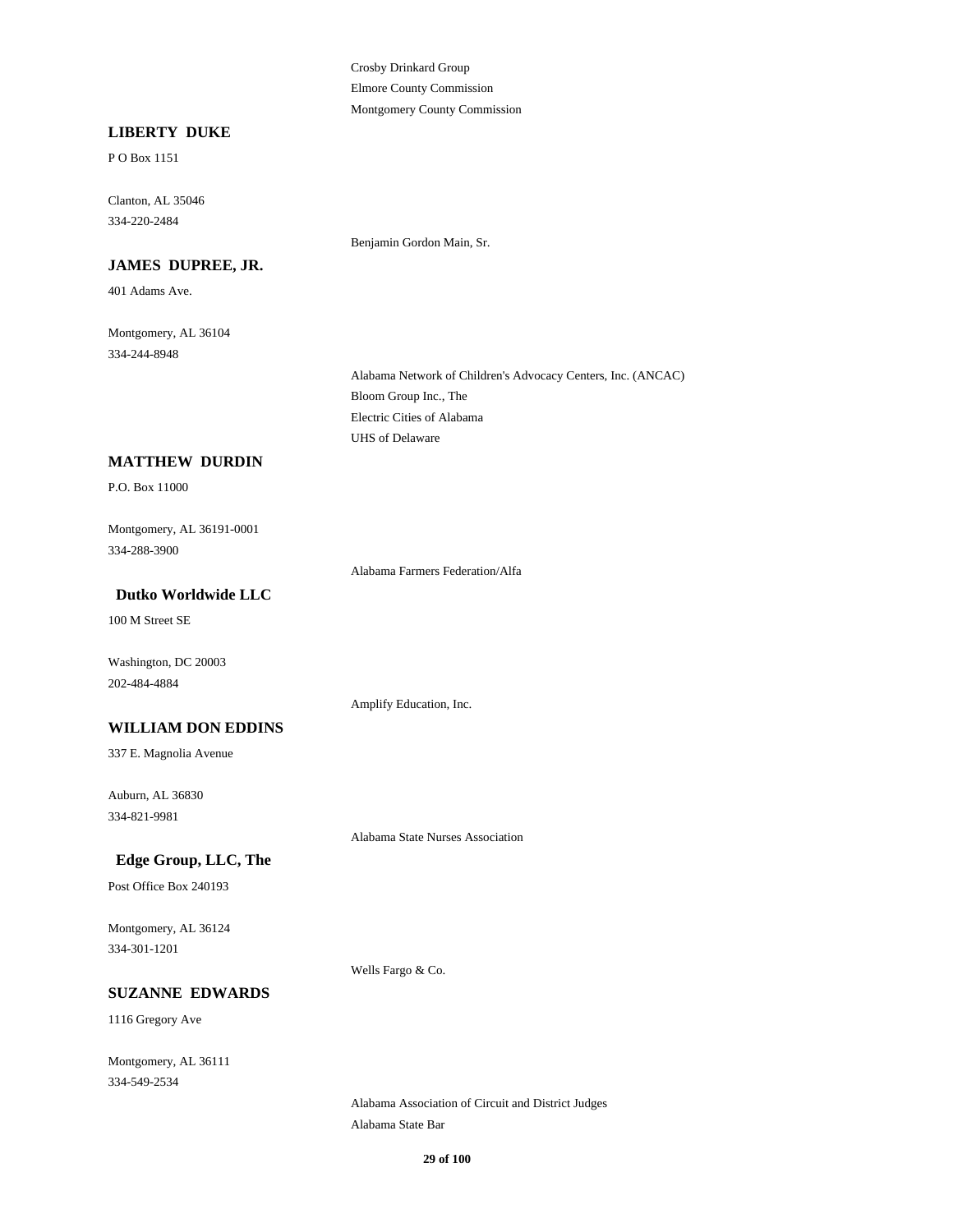#### Amy Herring & Associates

#### Gulf State Park Project for University of Alabama System

#### **WINSTON WHITEHEAD EDWARDS**

1202 S. Perry Street

334-549-2536 Montgomery, AL 36104

Alabama Poultry & Egg Association

### **NANCY ANNE EKBERG**

P.O. Box 10746

205-967-2897 Birmingham, AL 35202

Alabama Citizens for Constitutional Reform, Inc

#### **KENNETH ELDER**

c/o Nielsen Merksamer, et al.

415-389-6800 San Rafael, CA 94901

Novartis Vaccines

# **F. NEAL ELDERS**

402-F South Decatur Street

334-264-8758 Montgomery, AL 36104

United Transportation Union

# **ROSEMARY W. ELEBASH**

7550 Halcyon Summit Dr Ste 115

Montgomery, AL 36117 334-264-2261

National Federation of Independent Business

# **DAWN A. ELLIS-MURRAY**

5015 WOODS CROSSING

334-260-4018 MONTGOMERY, AL 36106

National Association of Social Workers-Alabama Chapter

# **SUSIE ELLISON**

PO Box 428

334-265-3610 Montgomery, AL 36101

Council for Leaders in Alabama Schools (CLAS)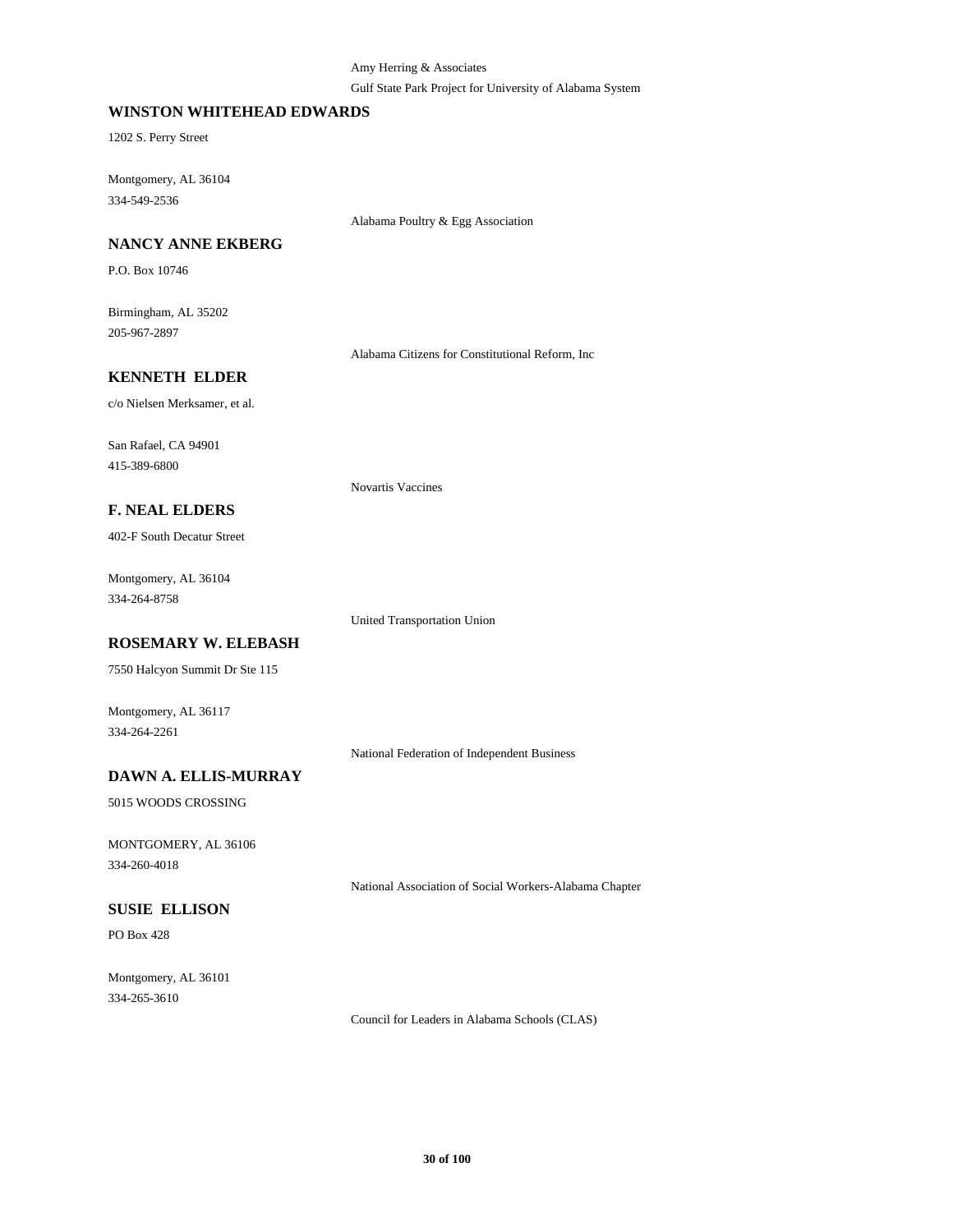#### **BRUCE P. ELY**

One Federal Place

205-521-8366 Birmingham, AL 35203

#### **Engage South**

7020 Fain Park Drive

334-356-1305 Montgomery, AL 36117 Bradley Arant Boult Cummings LLP

Medtronic, Inc. Amy Herring & Associates Alabama Association for Justice Movero, Inc Smart Start of Alabama Schneider Electric Nurse Practitioner Alliance of Alabama

#### **BRAD ENGLISH**

3324 Independence Drive

205-871-7737 Birmingham, AL 35209

Alabama Press Association

Alabama Hospital Association

# **GREGG B. EVERETT**

PO Drawer 4540

Montgomery, AL 36117 334-244-1111

### **RONALD E. EZELL**

441 High Street

334-265-8086 Montgomery, AL 36104

Government Corporate Partners, LLC

# **SHAY FARLEY**

309 N. Hull St.

334-263-0086 Montgomery, AL 36104

Alabama Appleseed Center for Law & Justice, Inc.

### **RACHEL FARMER**

8550 United Plaza Blvd. Ste 703

225-237-2214 Baton Rouge, LA 70809

United HealthCare Services, Inc.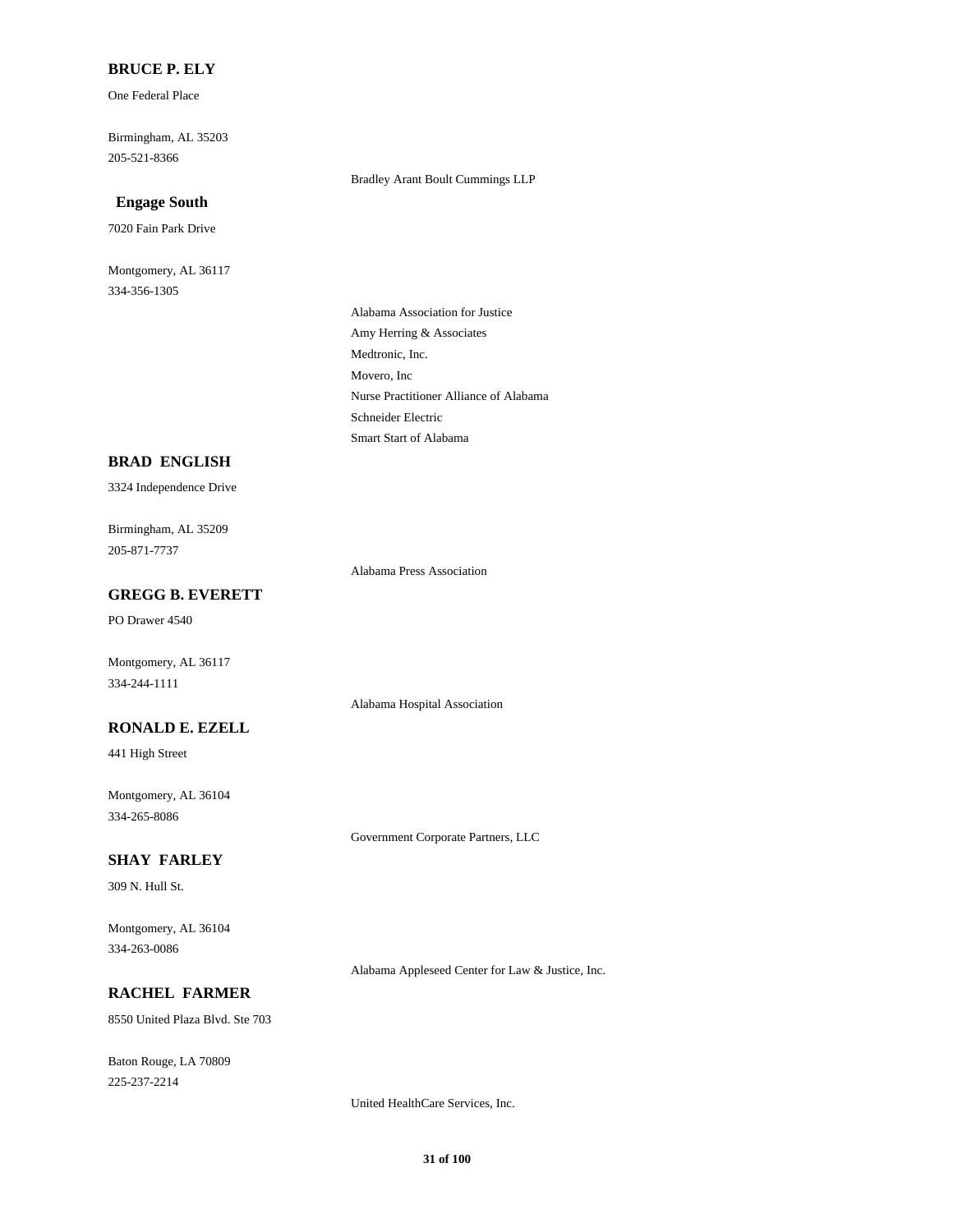#### **LISA FAUST**

P.O. Box 4177

334-834-9790 Montgomery, AL 36103-4177

#### Alabama Education Association

# **JOHN FRANK FILGO**

7550 Halcyon Pointe Drive

334-834-3983 Montgomery, AL 36117

Alabama Trucking Association

# **CLARK D. FINE**

423 South Hull Street

334-262-2577 Montgomery, AL 36104

> Alabama A&M University Fine, Geddie & Associates, LLC

### **JAMES KENNITH FINE**

681 Circle Heights Drive

205-288-3296 Birmingham, AL 35214

International Brotherhood of Electrical Workers (I.B.E.W.)

### **JOE L. FINE**

423 South Hull Street

334-262-2577 Montgomery, AL 36104

Fine, Geddie & Associates, LLC

#### **Fine Geddie & Associates, LLC**

423 S. Hull Street

334-262-2577 Montgomery, AL 36104

> Alabama Society of Certified Public Accountants Alabama Power Company Alfa Insurance Group and Affiliates Alabama State Port Authority Alabama Jobs Foundation Alabama Association for Higher Education Alabama Nursing Home Association Alabama Manufactured Housing Association Birmingham Airport Authority AT&T Alabama Altria Client Services LLC and its Affiliates AltaPointe Health Systems, Inc. APM Terminals American Family Life Assurance Company (AFLAC)

**32 of 100**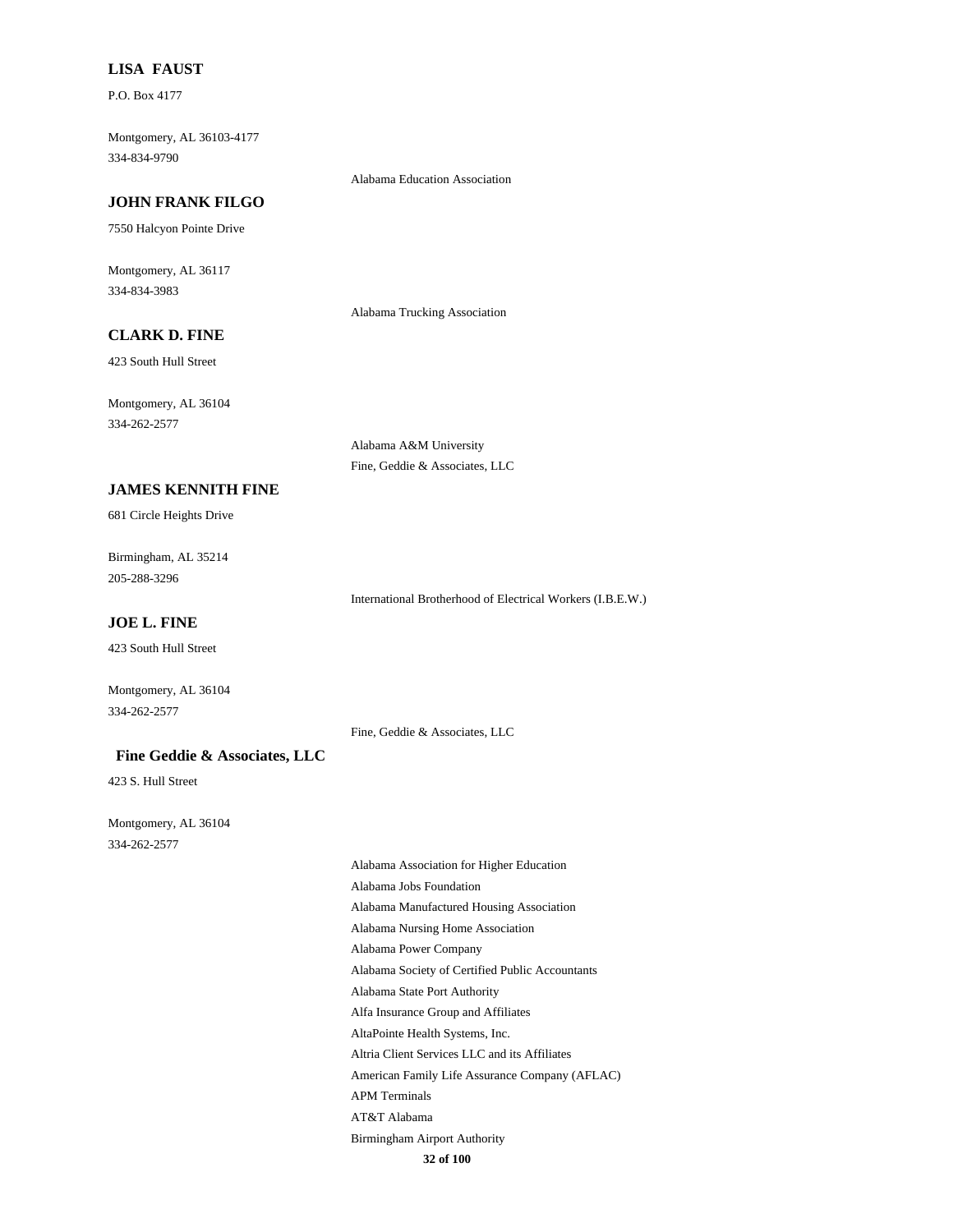Tigers Unlimited Foundation Vulcan Materials Company Birmingham Water Works Board Sterne Agee and Leach Group Inc Enhanced Capital Partners,LLC Drummond Company Inc. CVS Health Global Tel\*Link Corporation Exxon Mobil Corporation Enterprise Leasing Company-South Central, LLC Council of State Governments - Justice Center CHSPSC, LLC Blue Cross & Blue Shield of Alabama Blake Enterprises Copart, Inc CompassLearning Colonial Pipeline Company Globe Metallurgical, Inc. Protective Life Corporation Ozark Striping Company Outdoor Advertising Association of Alabama Sabic Innovative Plastics US LLC Retirement Systems of Alabama Regions Financial Corporation National Information Consortium (NIC) Jefferson County Commission Health Group of Alabama Great Southern Wood Microsoft Corporation Merck Sharp & Dohme Corp. McWane, Inc.

### **HARVEY FISCHER**

311 W 6th Street

615-497-3479 Columbia, TN 38401

#### **JAMES B. FLETCHER**

4264 Lomac Street

334-272-3800 Montgomery, AL 36106

#### Petroleum and Convenience Marketers of Alabama

### **JOHN W. FLOYD**

401 Adams Ave.

334-244-8948 Montgomery, AL 36104

> Bloom Group Inc., The Electric Cities of Alabama

Farmers Group, Inc.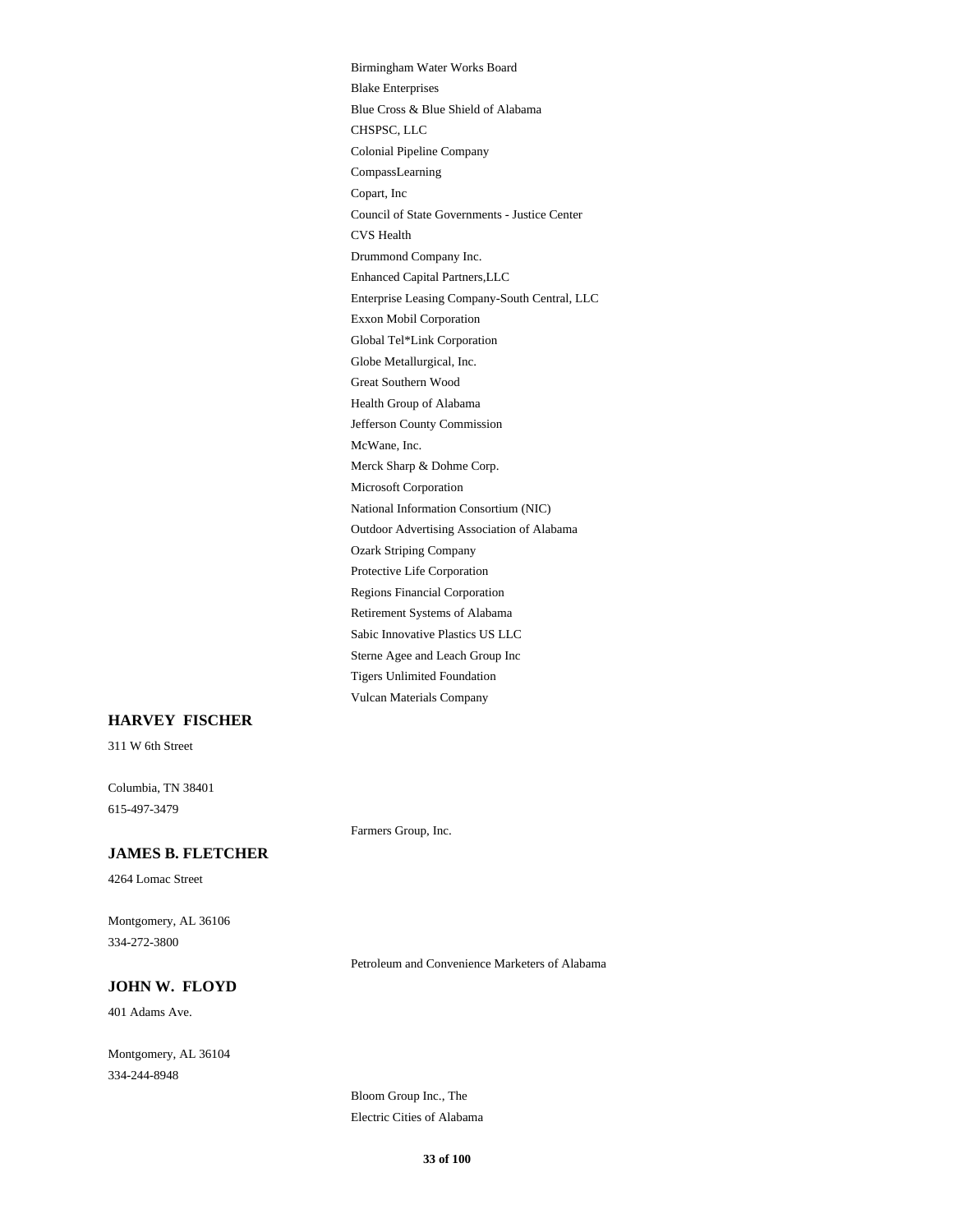#### **J. TYLER FONDREN**

770 Washington Avenue

334-834-1428 Montgomery, AL 36104

AT&T Alabama

# **VERNER KIMBLE FORRISTER**

Post Office Box 612

334-832-9060 Montgomery, AL 36101-0612

Alabama Arise

# **KERON S. FORTE**

828 Washington Ave.

334-262-4177 Montgomery, AL 36104

Alabama Education Retirees Association

### **E. CRUM FOSHEE**

441 High Street

334-546-8821 Montgomery, AL 36104

Foshee & Associates, Inc.

#### **Foshee & Associates, Inc.**

441 High Street

Montgomery, AL 36104 334-215-8821

> Poarch Band of Creek Indians Tom Coker & Associates

#### **ROBERT PHILLIP FOWLER**

1901 6th Avenue North, Suite 1500

205-226-8799 Birmingham, AL 35203

> Business Alliance for Responsible Development (BARD) White Rock Quarries

# **PECK FOX**

445 Dexter Avenue, Suite 8040

334-262-2001 Montgomery, AL 36104-3719

> Blue Cross & Blue Shield of Alabama Children's Hospital of Alabama dba Children's of Alabama Alabama Land Title Association Baptist Health System Inc. DIRECTV, INC Dish Network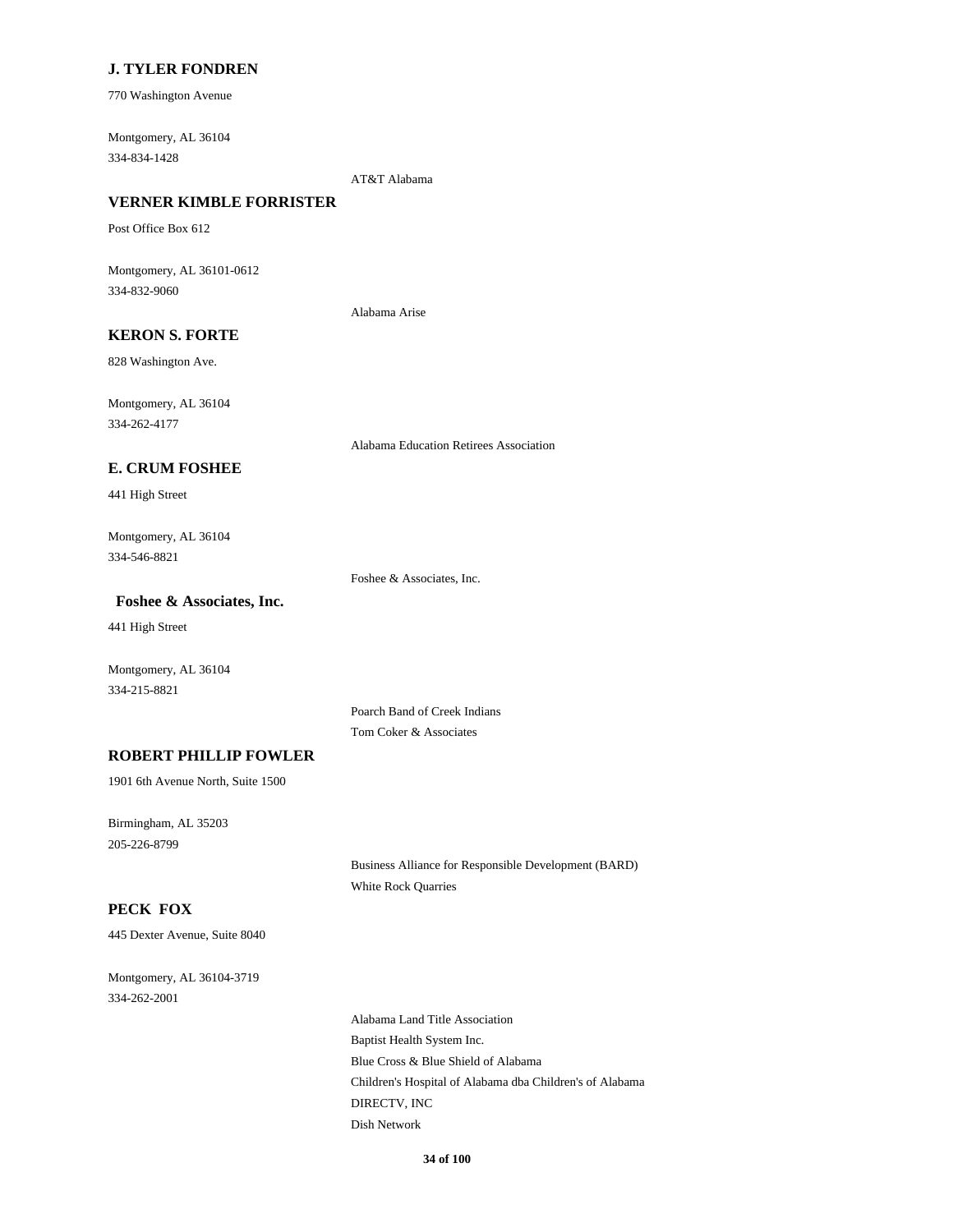Intuit, Inc. IBM McLane Company, Inc. The Westervelt Company Regions Financial Corporation

### **M. D. FRANK**

2223 3rd Avenue North

205-368-1988 Irondale, AL 35210-1125

#### **L EARL FRANKS**

926 Pelham Street

334-265-3610 Montgomery, AL 36104

Council for Leaders in Alabama Schools (CLAS)

Brotherhood of Locomotive Engineers & Trainmen

### **WILLIAM R. FRANKS**

675 Lake Crest Drive

205-478-2413 Hoover, AL 35226

BNSF Railway Company

# **DEWAYNE FREEMAN**

801 Adams Avenue

Montgomery, AL 36104 334-269-5450

> AstraZeneca Pharmaceuticals, LP Alabama Wholesale Distributors Association SouthEast Consultants Dauphin Island Sea Lab

### **MARK L. GAINES**

Adams & Reese LLP

205-250-5000 Birmingham, AL 35203

Adams and Reese LLP

# **BLAINE GALLIHER**

P. O. Box 1949

334-241-0078 Montgomery, AL 36102

> Alabama Power Company Windom,Galliher & Associates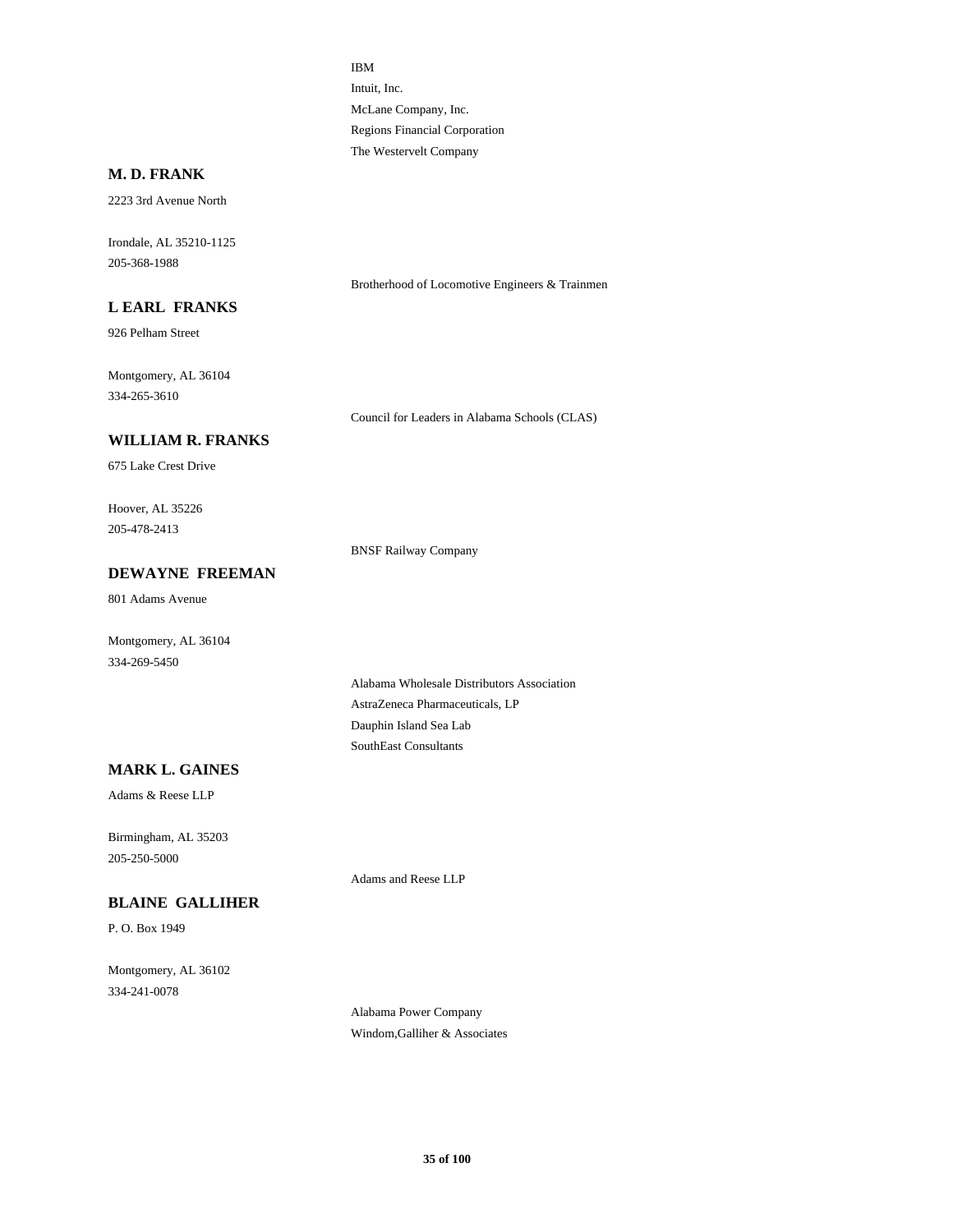### **BRITNEY MITCHELL GARNER**

1449 Medical Park Drive South

205-441-8612 Birmingham, AL 35213

American Heart Association

# **LEAH GARNER**

2 North Jackson Street

334-834-6000 Montgomery, AL 36104

Business Council of Alabama

### **DEBORAH CHAPMAN GARRETT**

4200 Stone River Circle

205-879-7096 Birmingham, AL 35213

Eagle Forum of Alabama

### **ROBERT B. GEDDIE, JR.**

423 South Hull Street

334-262-2577 Montgomery, AL 36104

Fine, Geddie & Associates, LLC

### **RANDALL L. GEORGE**

P.O. Box 79

Montgomery, AL 36101 334-240-9423

Montgomery Area Chamber of Commerce

#### **MURFEE GEWIN**

4200 Stone River Circle

205-879-7096 Birmingham, AL 35213

Eagle Forum of Alabama

#### **JOEL IVERSON GILBERT**

Balch & Bingham, LLP

205-251-8100 Birmingham, AL 35203

Business Alliance for Responsible Development (BARD)

# **MINDY SUSAN GILBERT**

800 Highway 78E,#200202

205-471-5541 Jasper, AL 35501

Humane Society of the United States, The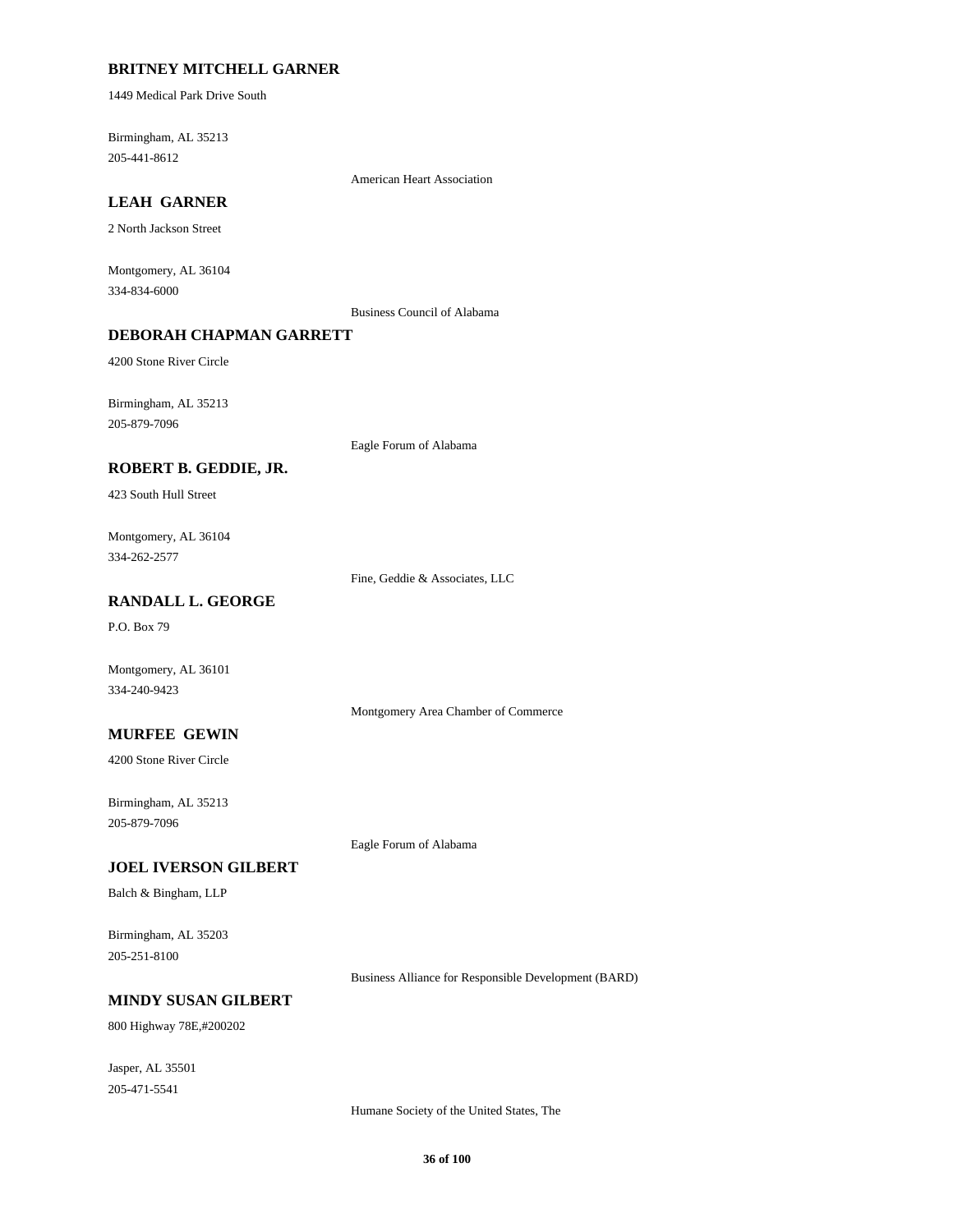#### **MONIQUE GILLUM**

400 Washington Avenue

334-956-8200 Montgomery, AL 36104

Southern Poverty Law Center, Inc.

# **AIMEE GILROY**

c/o Nielsen Merksamer, et al.,

**KENNETH GLASGOW**

415-389-6800 San Rafael, CA 94901

#### Raytheon Company

T.O.P.S./DPA/PCP

403 West Powell St.

334-791-2433 Dothan, AL 36303

### **CARYN GLEASON**

c/o Nielsen Merksamer, et al.

415-389-6800 San Rafael, CA 94901

Novartis Vaccines

# **TREY GLENN**

P.O. Box 661313

205-582-2348 Birmingham, AL 35266

> Blue Ridge Consulting, Inc Business Council of Alabama

### **JOSEPH C. GODFREY**

2376 Lakeside Drive

205-985-9062 Birmingham, AL 35244

Alabama Citizens Action Program(ALCAP)

### **THOMAS K GODFREY**

UnitedHealthcare

225-237-2213 Baton Rouge, LA 70809

United HealthCare Services, Inc.

### **ROBERT D GOODWIN**

P.O. Box 4177

334-834-9790 Montgomery, AL 36103

Alabama Education Association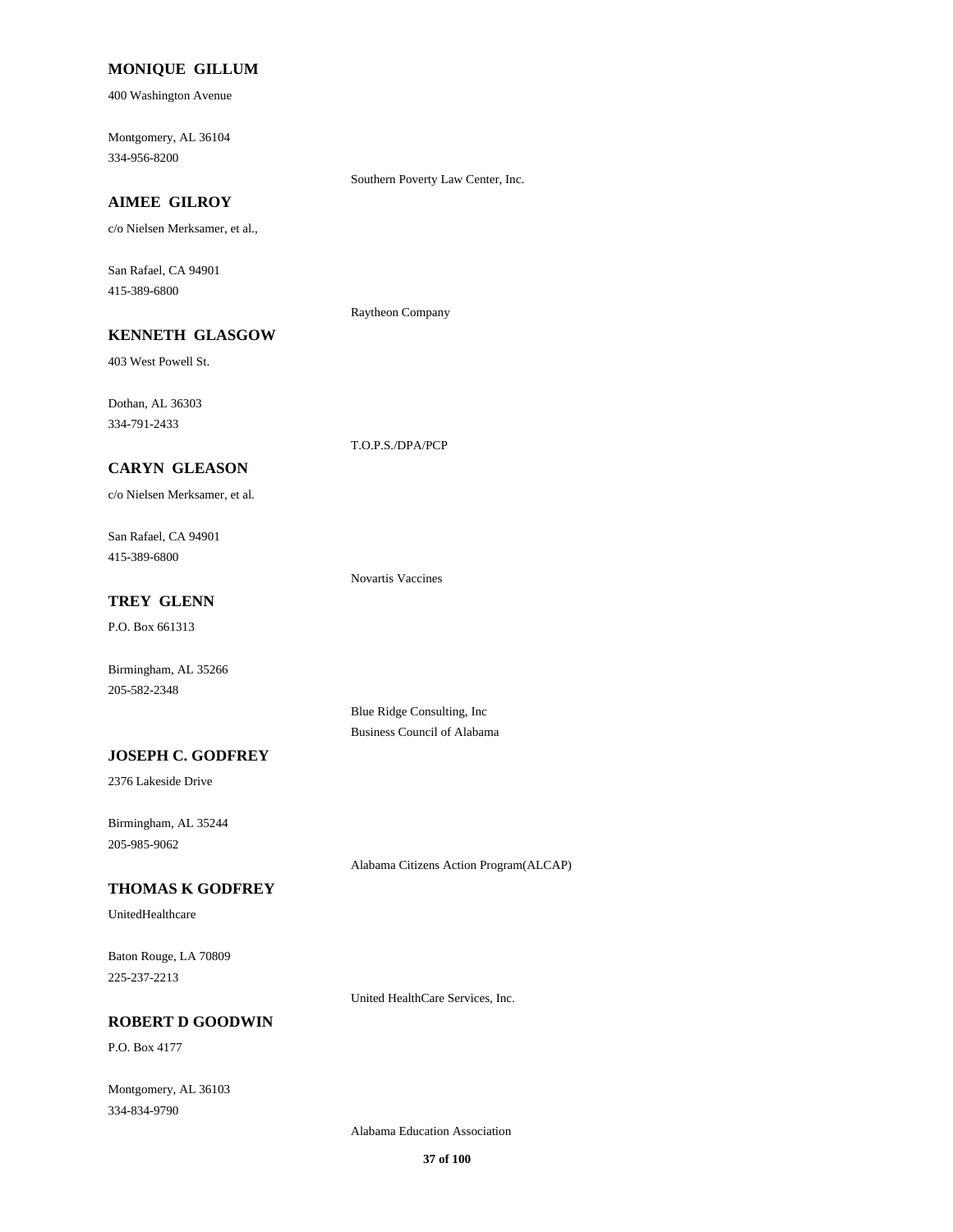#### **WILLIAM GOOLSBY**

311 Pecan Tree Place

334-303-2006 Pike Road, AL 36064

> City of Dothan Alabama Association of REALTORS Goolsby & Associates Vivian B. Adams School Miller Development Group

# **TIM L. GOTHARD**

3050 Lanark Road

334-285-4550 Millbrook, AL 36054

Alabama Wildlife Federation

#### **Government Corporate Partners, LLC**

441 High Street

334-265-8086 Montgomery, AL 36104

> Southern Communications Services Inc dba Southern LINC Wireless Talladega Superspeedway Poarch Band of Creek Indians Alabama Power Company Alabama Podiatric Medical Association Alabama Durable Medical Association Consumer Lending Alliance Alacare Home Health & Hospice Alabama Prosthetic and Orthotic Assoc.

### **RONALD GRANTLAND**

2400 Scott Drive, NW

256-773-6796 Hartselle, AL 35640

> Lyons HR Tennessee Valley Consulting Group LLC.

### **GREGORY T. GRAVES**

P.O. Box 4177

334-834-9790 Montgomery, AL 36103-4177

Alabama Education Association

# **LOGAN GRAY**

2 N. Jackson Street, Suite 300

334-240-6900 Montgomery, AL 36104

Southern Strategy Group of Alabama, LLC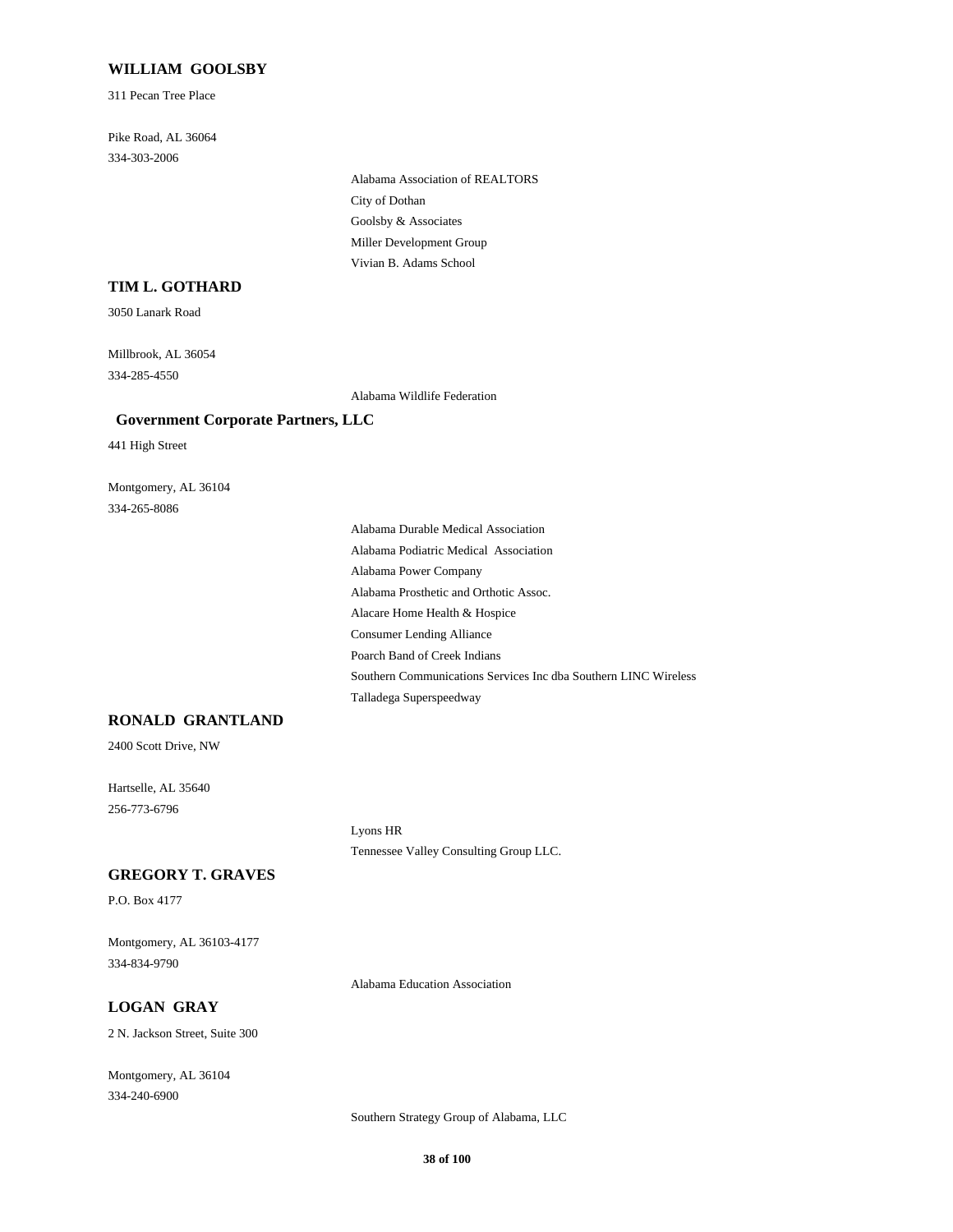### **WILLIAM STANLEY GREGORY**

445 Dexter Avenue

334-956-7700 Montgomery, AL 36104

Insurance Auto Auctions Corp.

### **ROBERT D GRIFFITH**

4410 Watermelon Road

205-345-1520 Northport, AL 35473

Alabama Dermatology Assoc.

# **JAMES HILLMAN GRIGGS**

204 Nichols Avenue

251-928-0800 Fairhope, AL 36532

Thompson Engineering, Inc

### **CHRISTOPHER R. GRISSOM**

Bradley Arant Boult Cummings LLP

205-521-8514 Birmingham, AL 35203

Bradley Arant Boult Cummings LLP

# **CAROL GUNDLACH**

P.O. Box 1188

Montgomery, AL 36101 334-832-9060

Arise Citizens' Policy Project

### **JAMES ROSS GUNNELLS**

250 Commerce Street

334-832-2887 Montgomery, AL 36104

Butler Snow LLP

### **JOHN J. GUTHRIE, JR.**

1806 Loch Avenue

205-908-3060 Cullman, AL 35055

> City of Fultondale Fultondale Gas Board Jefferson County Mayors Association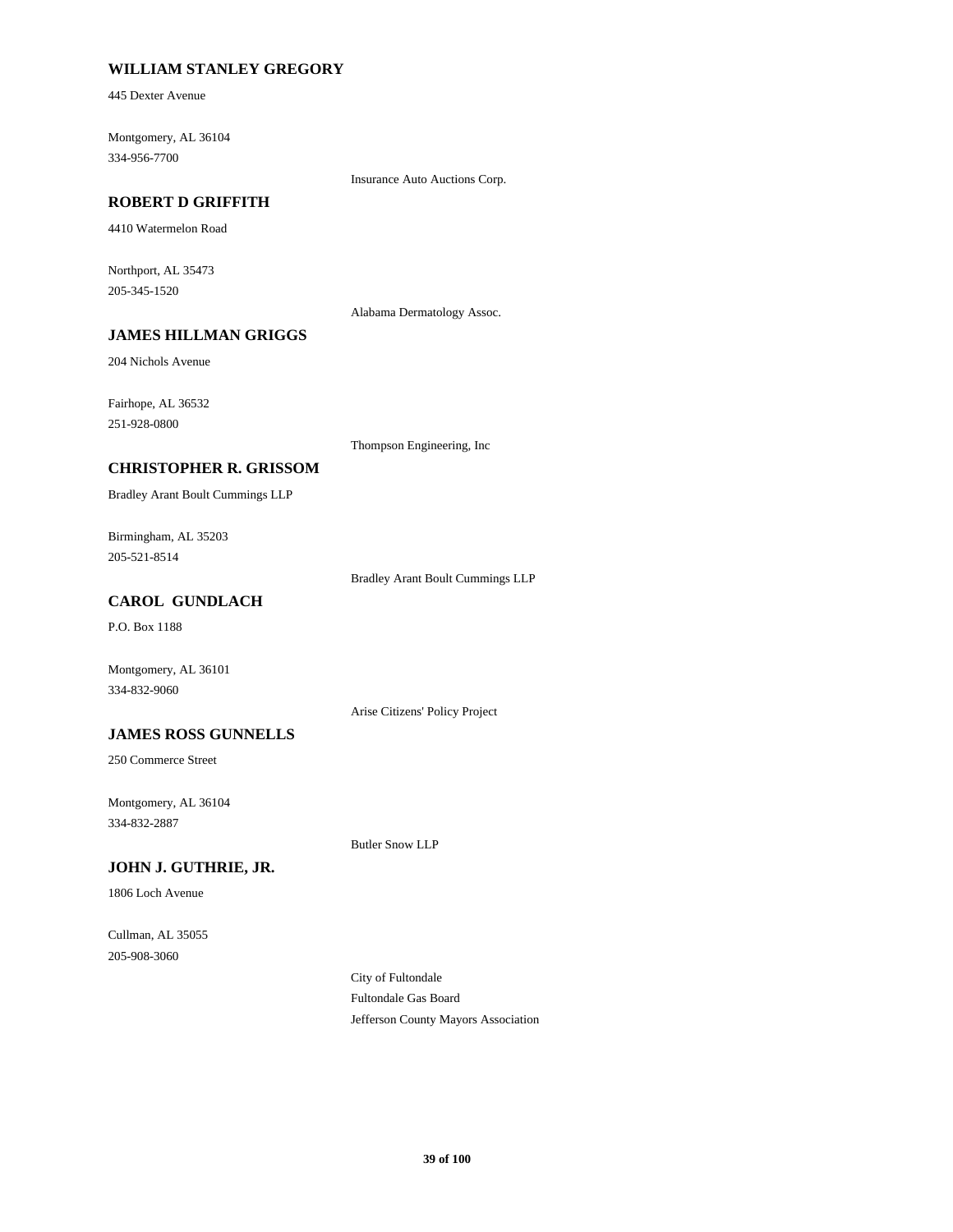#### **JOHN P. HAGOOD**

2 N. Jackson Street

334-262-1800 Montgomery, AL 36104

> ITG Brands, LLC and its Affiliates CSX Transportation, Inc. Lorillard Inc K12 Inc. Comcast Alabama Recycling Association Alabama Graphite Company, Inc. Centene Corporation Baxter Healthcare Corporation Southern Light U.S. Chamber/Inst. for Legal Reform U.S. Chamber of Commerce Xerox Business Services, LLC and its Affiliates Uber Technologies, Inc Thompson Engineering, Inc Teach for America Tanner Medical Center The Laclede Group TexPar Energy, LLC

#### **CHARLES F HALL**

PO Box 1569

Pelham, AL 35124 205-789-1242

#### **IVAN HAND**

1901 Sixth Avenue North

205-254-1000 Birmingham, AL 35203-2618

#### **JONATHAN HAND**

P.O. Box 1550

334-954-3221 Montgomery, AL 36102

Electric Cities of Alabama

MedXSYS, LLC

Blue Cross & Blue Shield of Alabama

# **PAUL M. HANKINS**

5950 Carmichael Place

334-356-2220 Montgomery, AL 36117

Alabama Association of Independent Colleges & Universities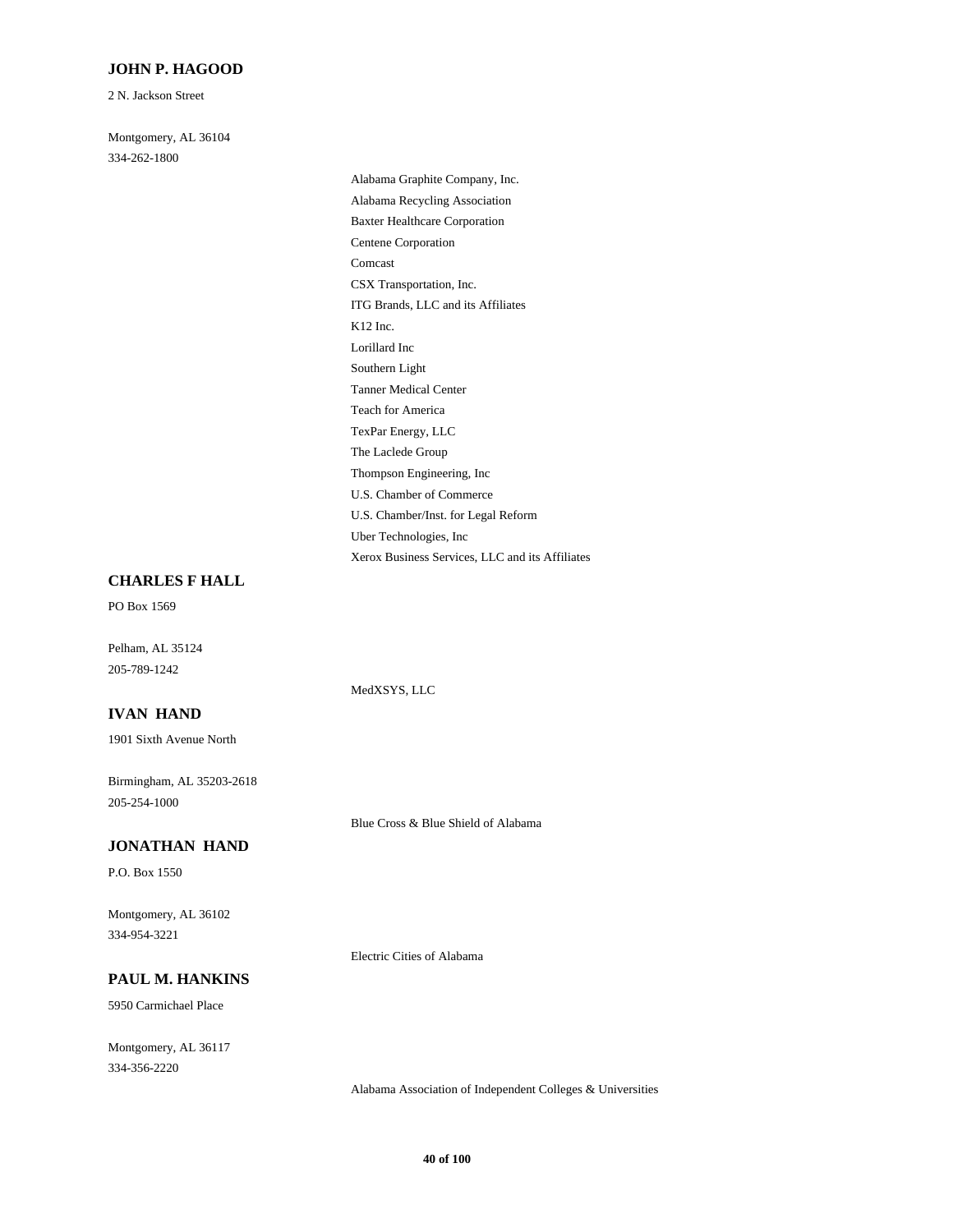#### **SUSAN R. HANSEN**

4120 Wall Street

334-244-2187 Montgomery, AL 36106

Franklin Resources Group, LLC

# **MICHAEL PRUITT HARBIN**

600 North 19th Street

205-714-0523 Birmingham, AL 35203

AT&T Alabama

# **BRIAN HARDIN**

P.O. Box 11000

334-288-3900 Montgomery, AL 36191-0001

Alabama Farmers Federation/Alfa

### **DAVID BRIAN HARGROVE**

308 Clinton Avenue West

256-603-0920 Huntsville, AL 35801

AT&T Alabama

#### **BRANDER CAPPAERT HARPER**

238 West Main Street

Dothan, AL 36301 228-861-9528

Wiregrass Construction Company

### **TAYLOR F. HARPER**

P.O. Box 229

251-865-4663 Grand Bay, AL 36541

> Alabama Wholesale Distributors Association Alabama Power Company Dauphin Island Sea Lab SouthEast Consultants Pharmaceutical Research and Manufacturers of America (PhRMA)

# **DREW HARRELL**

2 North Jackson Street

334-834-6000 Montgomery, AL 36104

Business Council of Alabama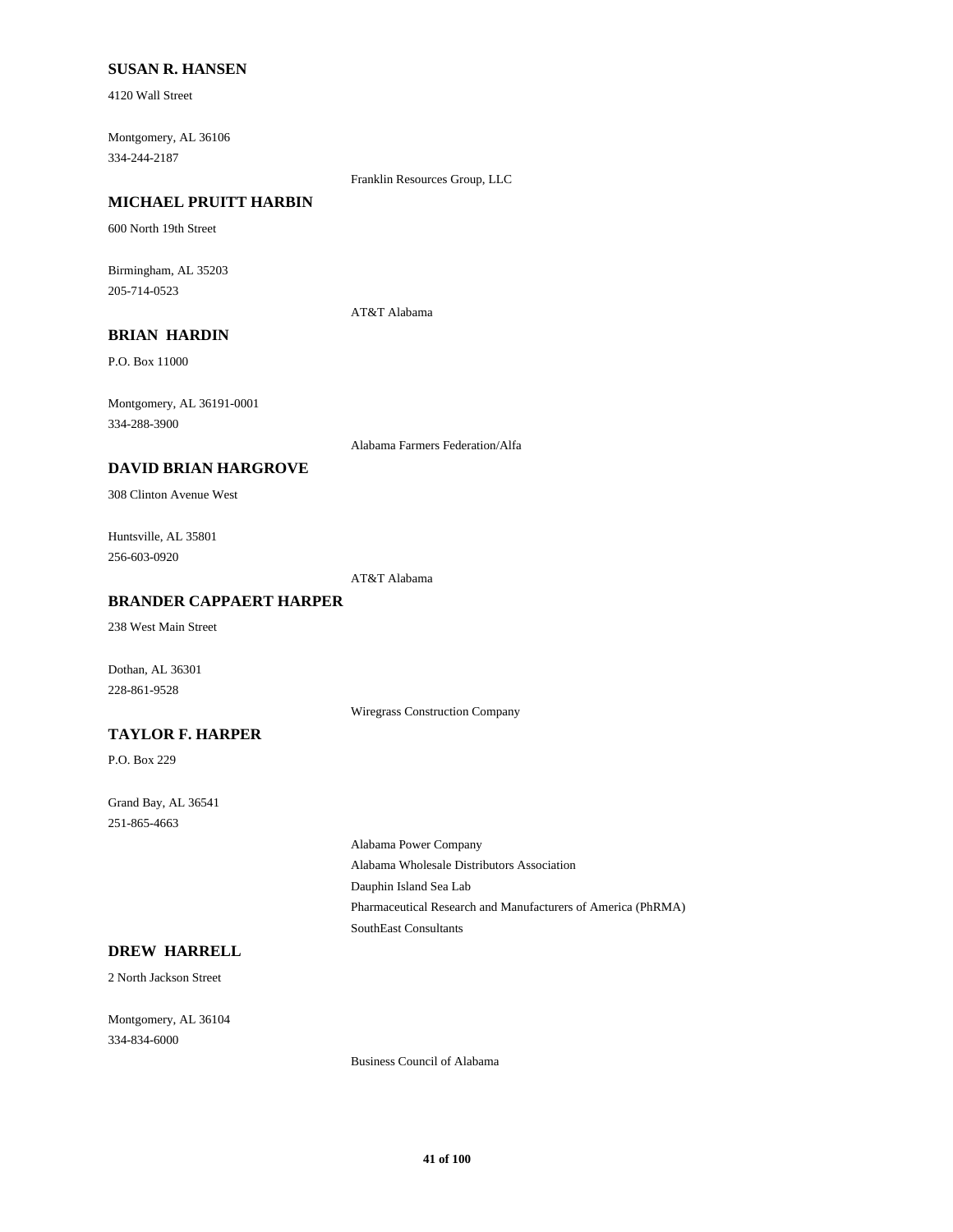#### **GEORGE HARRIS**

PO Box 43485

334-462-7665 Birmingham, AL 35243

> City of Thomasville, Alabama City of Center Point, Alabama SoZo Group, LLC Law Offices of George Harris, LLC

### **STEVE HARRIS**

825 K Street, Second Floor

916-287-9220 Sacramento, CA 95814

#### **THOMAS A HARRIS**

PO Box 2641

205-257-2925 Birmingham, AL 35203

**WILLIAM M HARRIS**

#### Alabama Power Company

StudentsFirst

Alabama Forestry Association

555 Alabama St

334-265-8733 Montgomery, AL 36104

## **QUINTIN HAWKINS**

P.O. Box 240522

334-233-1307 Montgomery, AL 36124

> Anheuser-Busch Companies Alabama Tobacconist Assoc. Alabama Nursing Home Association IPCPR United HealthCare Services, Inc. QH Consulting, LLC Public Strategy Associates, LLC

#### **RANDY C. HELMS**

P. O. Box 640602

334-462-2653 Pike Road, AL 36064

> Alabama Circuit Clerks Association Randy C. Helms LLC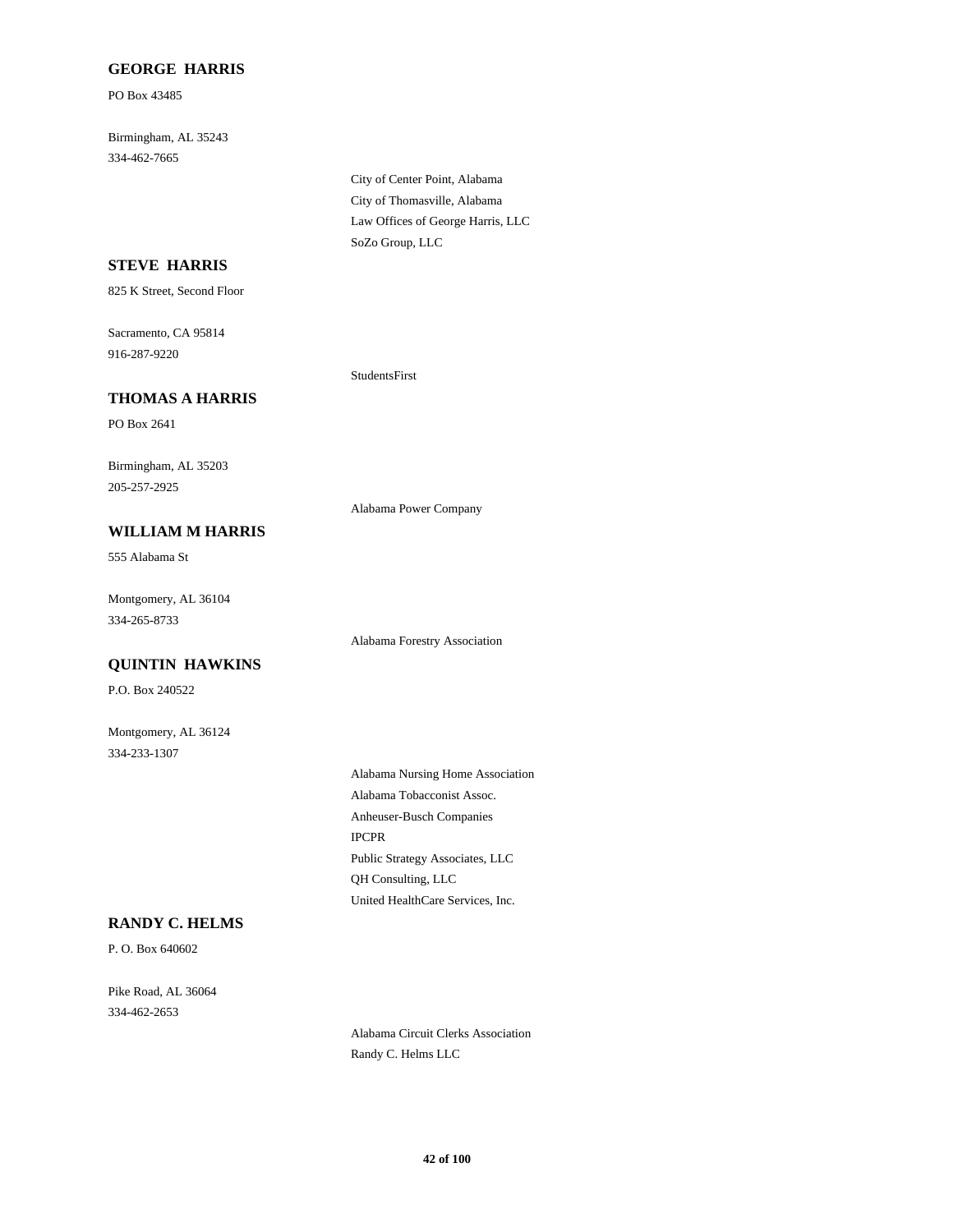### **ERIC HENNING**

124 W. Allegan

517-377-6906 Lansing, MI 48933

# **AMY B. HERRING**

1348 Magnolia Curve

334-315-8003 Montgomery, AL 36106

#### General Motors

Amy Herring & Associates Alabama Power Company Alabama Association for Justice Southern Poverty Law Center, Inc. AT&T Alabama Argos Cement, LLC

### **DANNY M. HESTER**

Post Office Box 241882

334-235-0306 Montgomery, AL 36124

> Alabama State Troopers Association Gryphon Inc.

# **RHONDA HICKS**

P.O. Box 4177

334-834-9790 Montgomery, AL 36103

# **LAMAR HIGGINS**

423 South Hull Street

334-262-2577 Montgomery, AL 36104

> Alabama A&M University Fine, Geddie & Associates, LLC YMCA's of Alabama

Alabama Education Association

# **CHIP HILL**

8712 Vintage Way

332-332-8225 Montgomery, AL 36116

Hill Strategies, LLC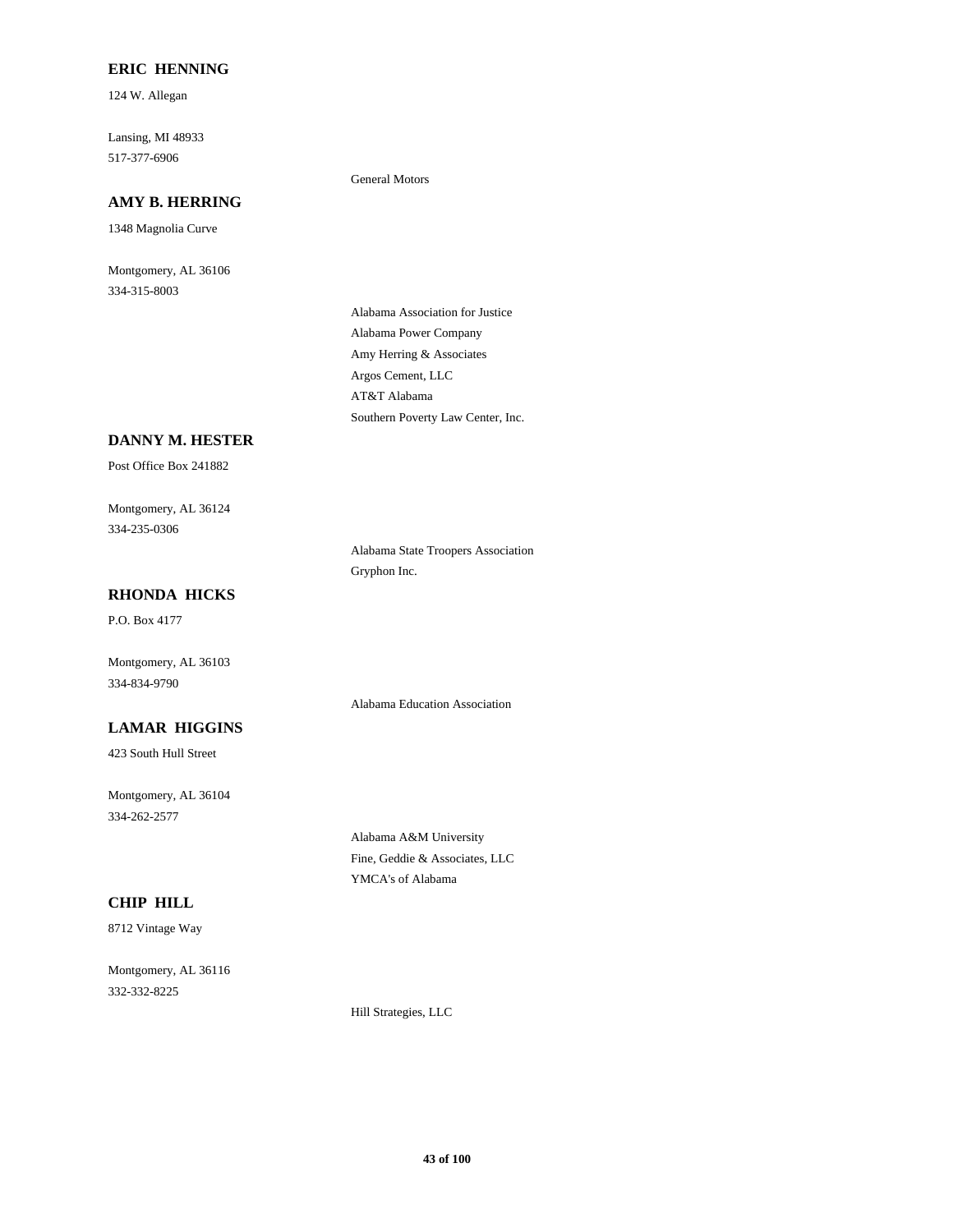### **LISA FOUNTAIN HILL**

173 Medical Center Drive

334-358-9590 Prattville, AL 36066

Alabama Propane Gas Association

# **RANDALL IAN HILLMAN**

515 South Perry St.

334-242-4191 Montgomery, AL 36104

Alabama District Attorneys Association

# **J. D. HOBBIE**

2155 Highway 42 South

770-389-5391 McDonough, GA 30252-7636

Southern States Police Benevolent Association, Inc.

### **LAUREN HODGE**

450 S. Union Street

334-834-9116 Montgomery, AL 36104

Alabama Retired State Employees Association

# **FRANK D. HOLDEN**

2740 Zelda Road 3B

Montgmery, AL 36117 334-262-5523

Assisted Living Association of Alabama

#### **CONWELL HOOPER**

PO Box 242

334-538-3983 Montgomery, AL 36101

> Conwell Hooper & Associates Alabama Auto Recyclers Association NJOY, Inc Mt. Baker Vapor

# **PERRY O HOOPER JR.**

2037 Hazel Hedge Lane

334-391-0554 Montgomery, AL 36106

> American Polymerics Certus Inc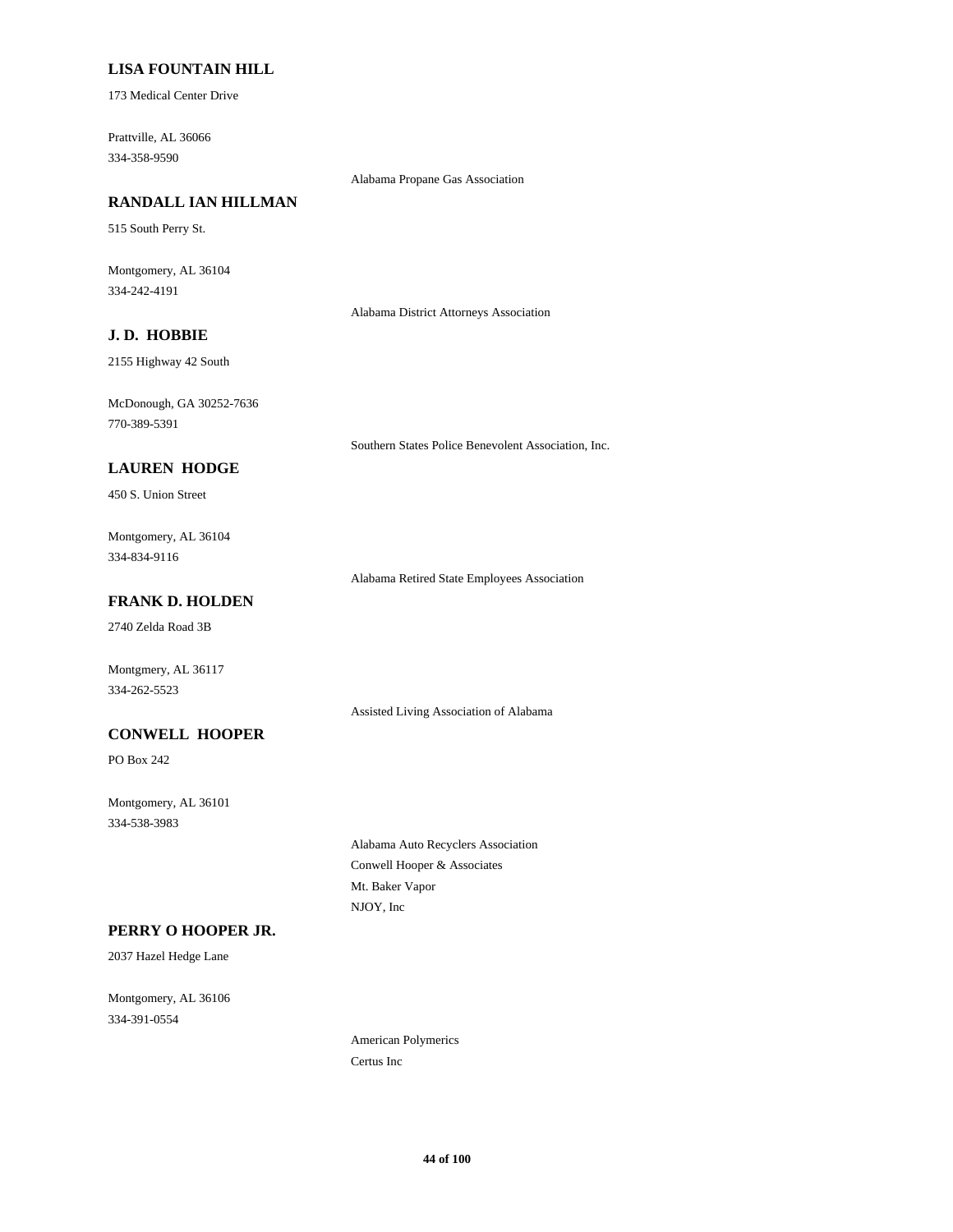#### **HORACE H. HORN, JR.**

770 Washington Avenue

334-834-9513 Montgomery, AL 36104

Power South Energy

# **J. MICHAEL HORSLEY**

500 North East Boulevard

334-272-8781 Montgomery, AL 36117

Alabama Hospital Association

# **ALISON S. HOSP**

7265 Halcyon Summit Drive

334-263-5757 Montgomery, AL 36117

**EDWARD A. HOSP**

Alabama Retail Association

205-254-1000 Birmingham, AL 35203-2618

1901 Sixth Avenue North, Suite 2400

Human Rights Campaign Dish Network IBM Major League Soccer Players Association Major League Baseball Players Association Blue Cross & Blue Shield of Alabama Baptist Health System Inc. Business Council of Alabama DIRECTV, INC Children's Hospital of Alabama dba Children's of Alabama REV Birmingham Regions Financial Corporation The Westervelt Company Wal-Mart Stores, Inc. TMX Finance McLane Company, Inc. McGraw-Hill Global Education Holdings and Affiliates National Basketball Players Association National Hockey League Players Association National Football League Players Association Association of American Publishers Access to Justice Commission Alabama Criminal Defense Lawyers Association Alabama Land Title Association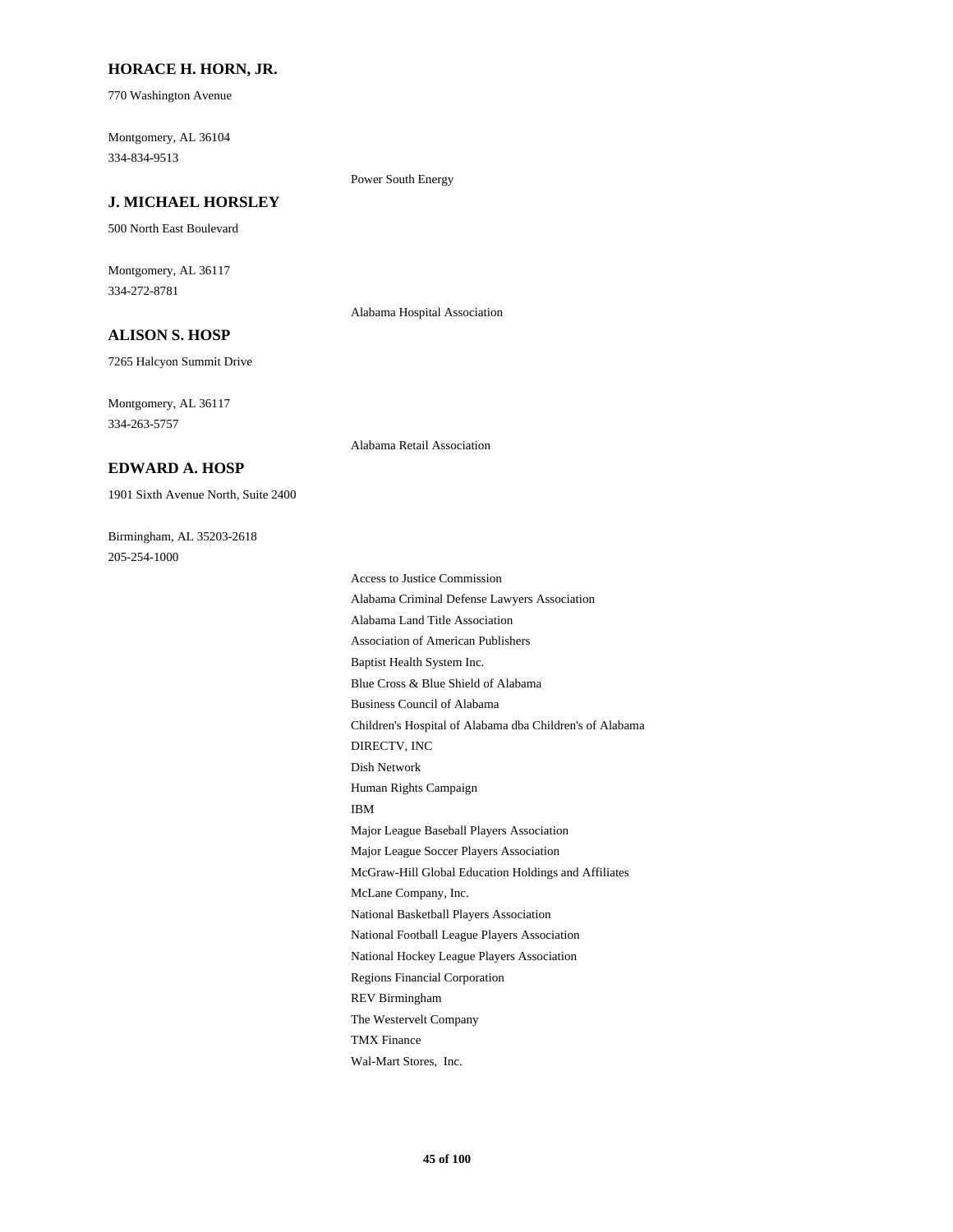#### **DANNE J. HOWARD**

770 Washington Avenue

334-272-8781 Montgomery, AL 36104

Alabama Hospital Association

# **TIM HOWE**

121 Coosa Street

334-262-5200 Montgomery, AL 36104

> Dax R. Swatek & Associates, L.L.C. Swatek, Azbell, Howe & Ross

### **ALISON DYAN HOWELL**

505 20th Street North

205-241-8108 Birmingham, AL 35203

Birmingham Business Alliance

# **SALLY B. HOWELL**

Post Office Box 230488

334-277-9700 Montgomery, AL 36123-0488

Alabama Association of School Boards

# **M. ANN HUCKSTEP**

1901 6th Avenue North, Suite 3000

Birmingham, AL 35203 205-250-5000

Adams and Reese LLP

### **JOHN HUDSON**

P.O. Box 4177

334-834-9790 Montgomery, AL 36103

Alabama Education Association

# **NICHOLAS COLE HUGHES**

6706 Taylor Circle

334-279-0088 Montgomery, AL 36117

J. Knox Argo, P.C.

### **C. WAYNE HUTCHENS**

600 North 19th Street

205-714-0717 Birmingham, AL 35203

AT&T Alabama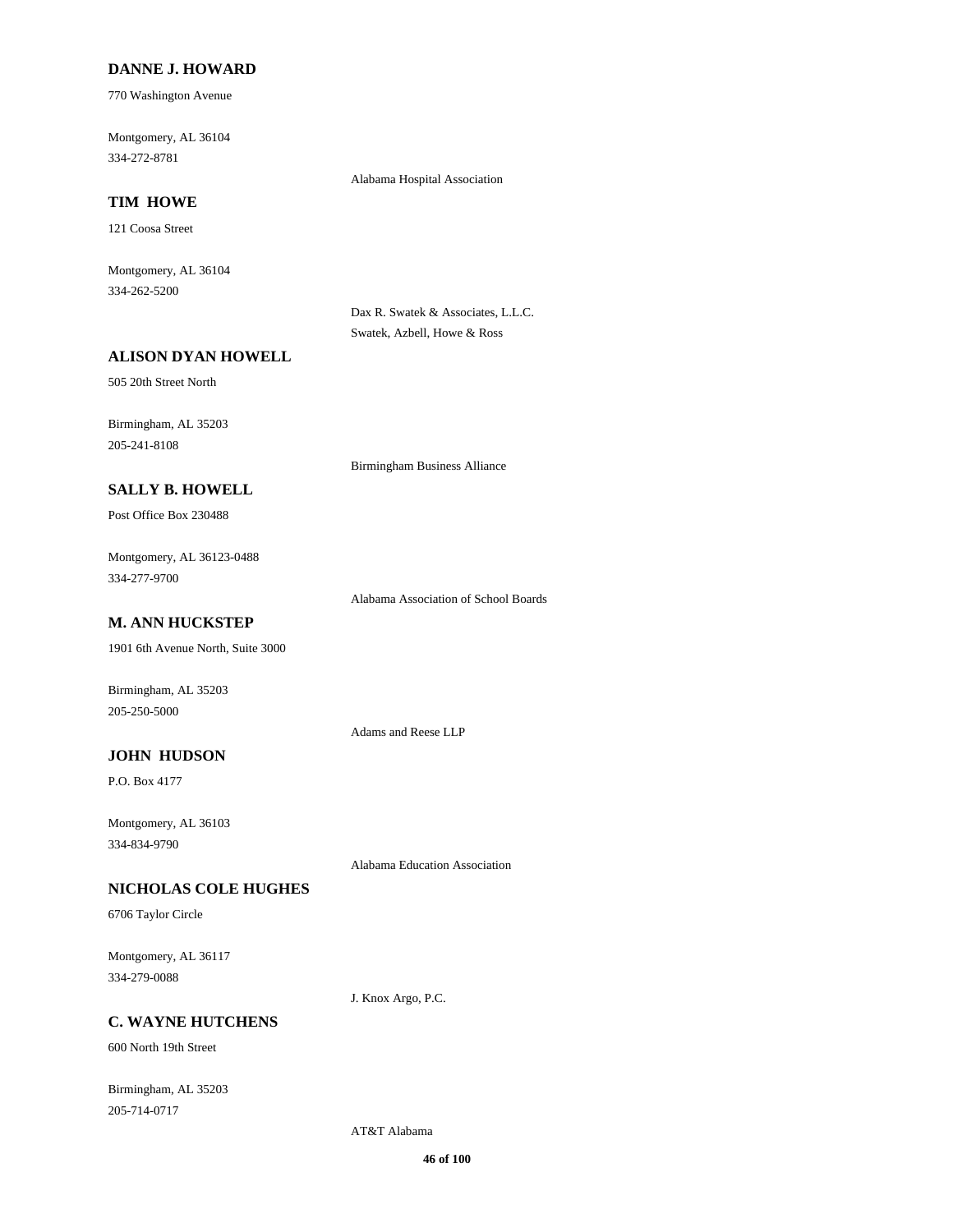# **CAMERON LANCE HYCHE**

4029 Milner Way

205-789-1446 Hoover, AL 35242

> Greystone Public Affairs, LLC Alabama Association for Justice Impact Alabama Swatek, Azbell, Howe & Ross StudentsFirst

# **DORIS HYDRICK**

Post Office Box 241607

334-244-7828 Montgomery, AL 36124-1607

Alabama Manufactured Housing Association

Blue Cross & Blue Shield of Alabama Windom,Galliher & Associates

# **EDWIN G INGRAM**

1209 Hickory Lane

334-826-1426 Auburn, AL 36830

Bayer Corporation

# **RAGAN INGRAM**

9221 Stillforest Court

334-782-6850 Montgomery, AL 36117

### **DENNIS L. IRELAND**

3240 Monte D'Oro Circle

205-542-2627 Hoover, AL 35216

Dennis L. Ireland

### **CHRIS V. ISAACSON**

555 Alabama Street

334-265-8733 Montgomery, AL 36104-4395

Alabama Forestry Association

# **JASON ISBELL**

P.O. Box 241166

334-244-9456 Montgomery, AL 36124

Alabama Bankers Association, Inc.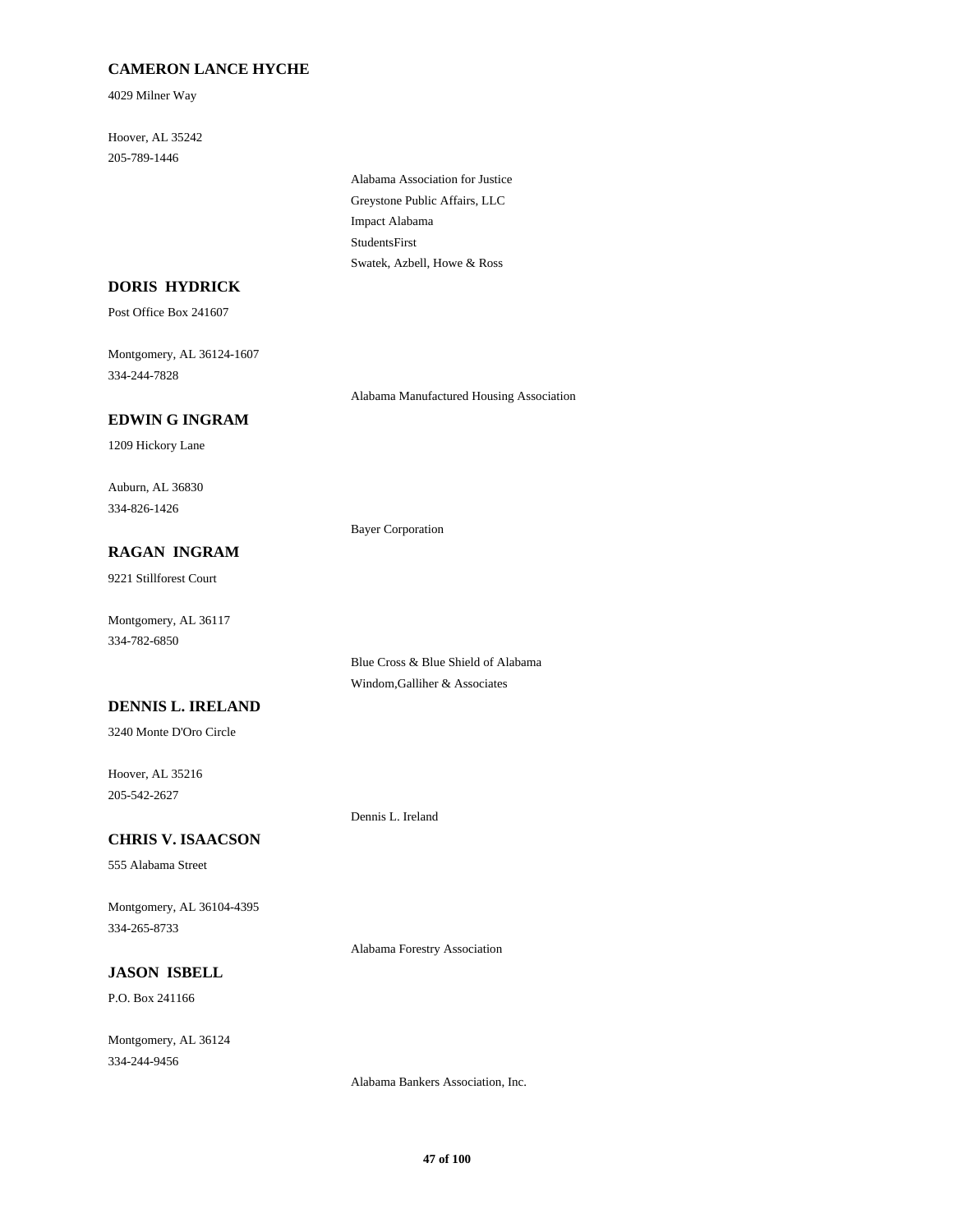### **ASHLEY JACKSON**

1640 Rhode Island Ave NW

202-567-5711 Washington, DC 20036

#### Human Rights Campaign

# **ROBERT MARK JACKSON**

19 S Jackson Street

334-954-2500 Montgomery, AL 36104

Medical Association of the State of Alabama

# **MICHELLE JACQUIS**

2750 Old St. Augustine Road

617-341-6100 Tallahassee, FL 32301

Vertex Pharmaceuticals Incorporated

# **GARRETT B JEMISON**

4120 Wall Street

334-244-2187 Montgomery, AL 36106

Franklin Resources Group, LLC

# **RHONDA JETT**

P.O. Box 4177

Montgomery, AL 36103 334-834-9790

Alabama Education Association

#### **LA'KISKA JIMMAR**

P.O. Box 4177

334-834-9790 Montgomery, AL 36103

Alabama Education Association

#### **GLORIA JOHNSON**

P. O. Box 4177

334-834-9790 Montgomery, AL 36103

Alabama Education Association

# **MAX JOHNSON**

3 S Jackson Street

334-264-5537 Montgomery, AL 36104

Miller Development Group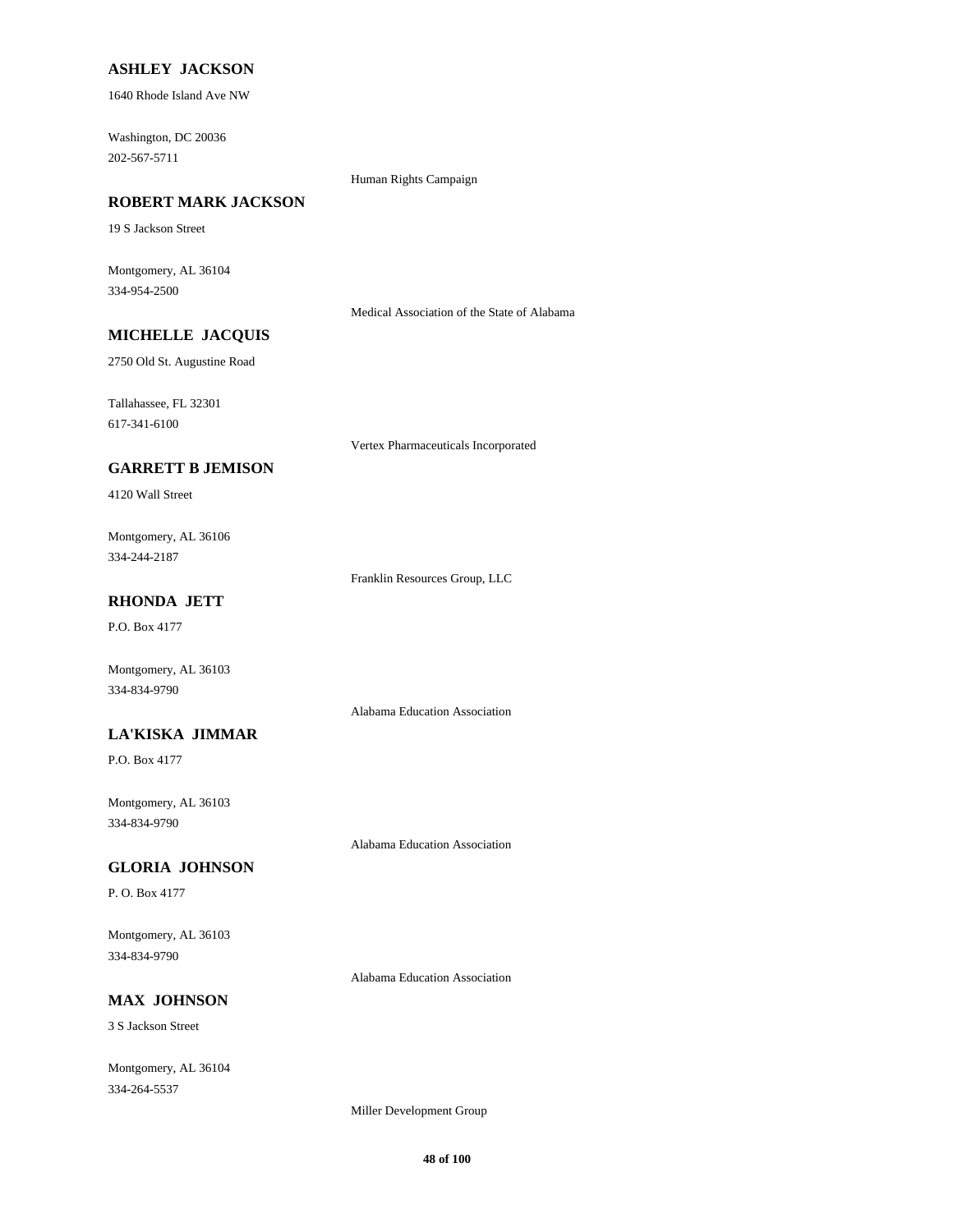### **ALAN ERIC JOHNSTON**

Suite 107

205-408-8893 Birmingham, AL 35242

Citizens for a Better Alabama

### **HAMILTON ROBERT JOHNSTON**

535 Adams Avenue

334-262-2566 Montgomery, AL 36104

Alabama League of Municipalities

### **KEITH JOHNSTON**

2829 2nd Ave S #282

205-745-3060 Birmingham, AL 35233-2838

Southern Environmental Law Center

### **THOMAS J. JOINER**

8006 Mountbatten Road, N.E.

205-758-8298 Tuscaloosa, AL 35406

Exxon Mobil Corporation

# **GREGORY JONES**

P. O. Box 5278

Montgomery, AL 36103 334-834-7400

Jones Group, LLC, The

#### **NOAH PATRICK JONES**

P.O. Box 4864

334-263-0086 Montgomery, AL 36103

Alabama Appleseed Center for Law & Justice, Inc.

#### **RANDY E JONES**

120 Vulcan Road

205-942-1000 Birmingham, AL 35209

Alabama Independent Automobile Dealers Association

# **The Jones Group, LLC**

10 Court Square

334-834-7400 Montgomery, AL 36104

> Alabama Jobs Foundation Alabama Alliance of Boys & Girls Clubs, Inc.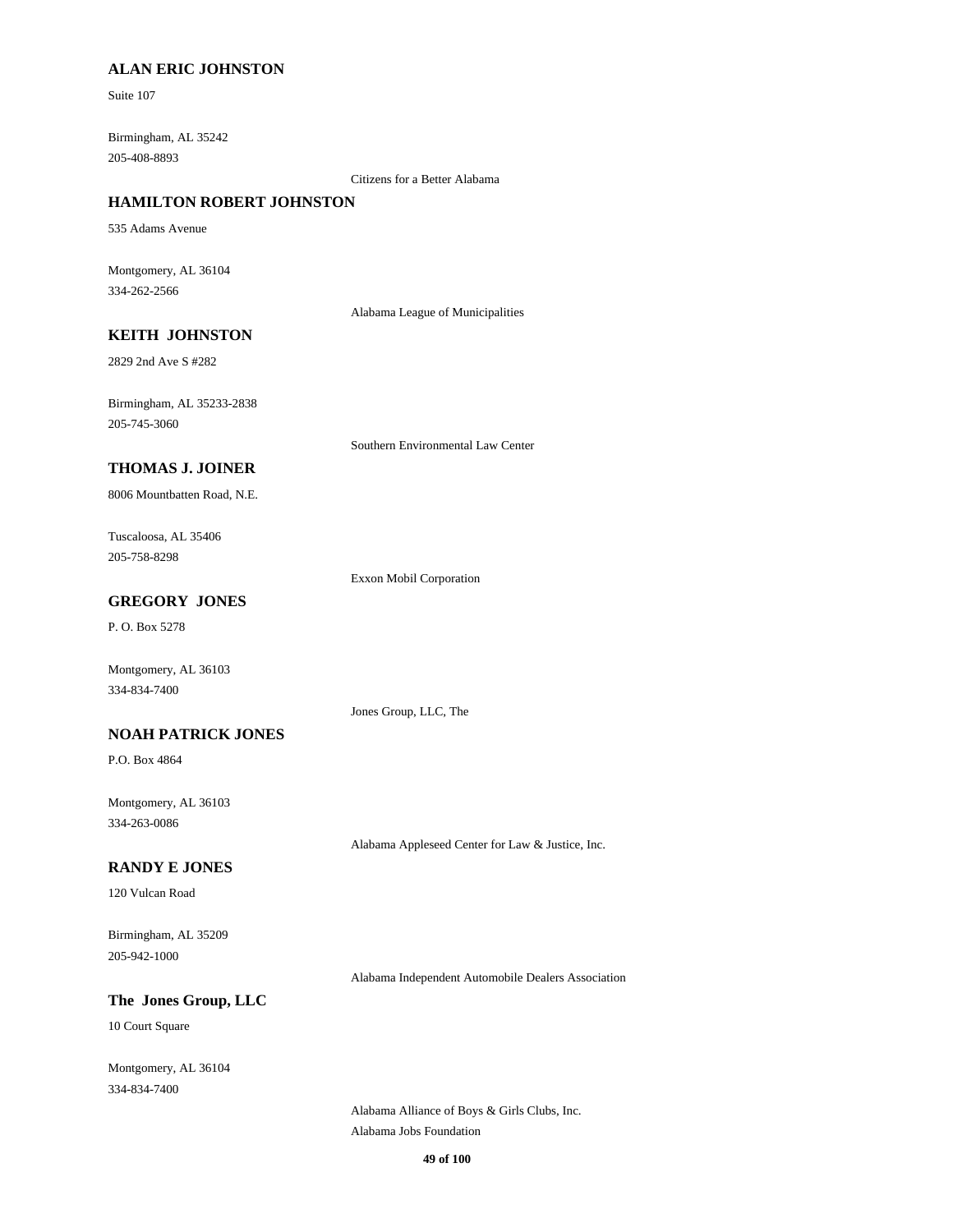Castal Resources City of Montgomery Community Action Association of Alabama Apple Inc. Birmingham Water Works Board Blue Cross & Blue Shield of Alabama Community Education Centers, Inc. Modern Financial Services Association Pfizer Inc. StudentsFirst Jefferson County Commission Jones Group, LLC, The LKQ Corporation

#### **GUY JORDAN**

c/o Nielsen Merksamer, et al.,

415-389-6800 San Rafael, CA 94901

Pfizer Inc.

# **ADAM KELLER**

P.O. Box 4177

334-834-9790 Montgomery, AL 36103

Alabama Education Association

#### **JAMES ALEXANDER KELLY**

215 S. Monroe Street

Tallahassee, FL 32301-1804 850-391-4200

Excellence in Education National, Inc.

# **LIANE KELLY**

450 South Union Street

334-834-9116 Montgomery, AL 36104

Alabama Retired State Employees Association

# **JAMES KENNEDY**

6195 Grier Road

334-514-9993 Wetumpka, AL 36092

Southern Crop Production Association

# **SUSAN E. KENNEDY**

P.O. Box 4177

334-834-9790 Montgomery, AL 36103

Alabama Education Association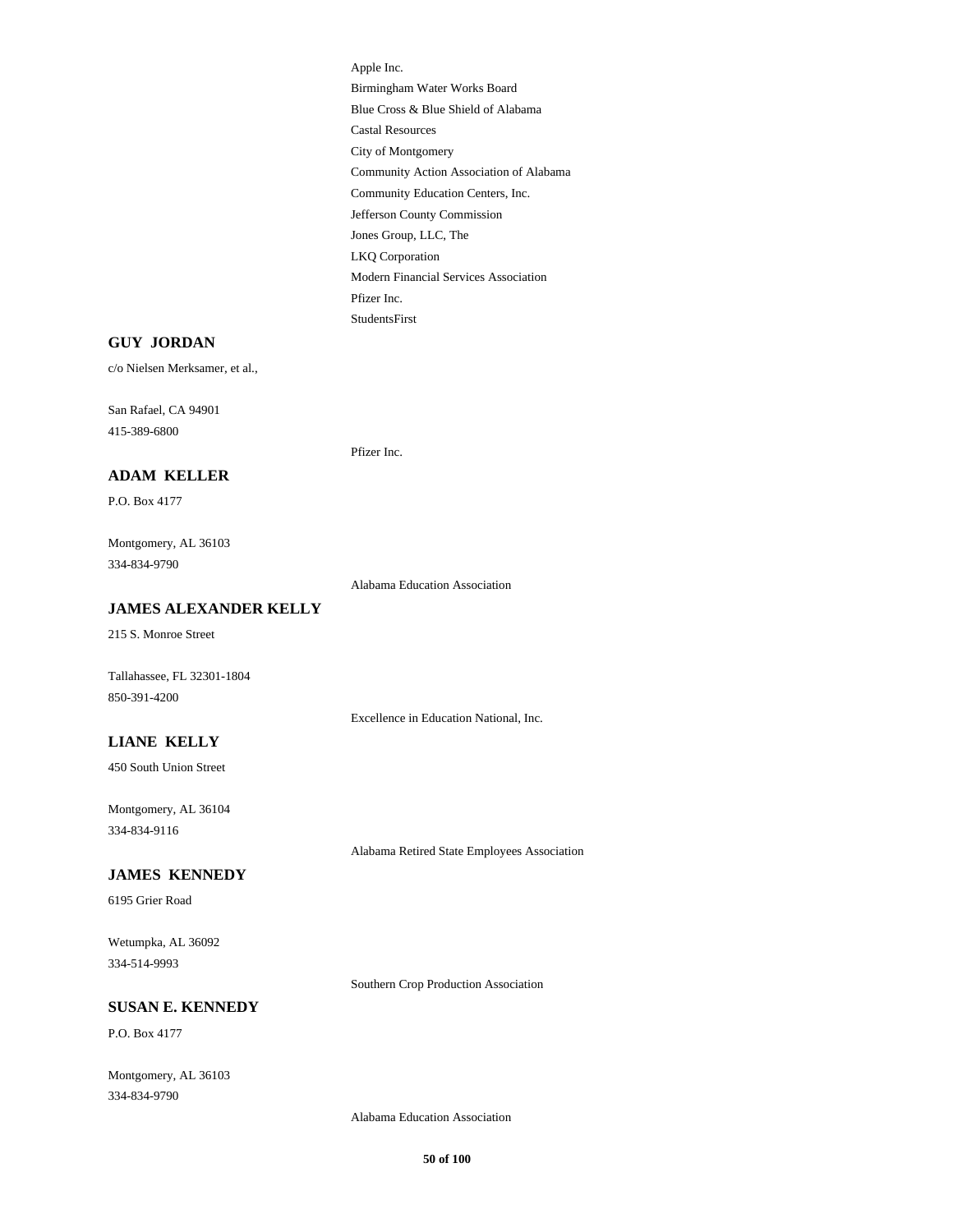#### **HAROLD KIM**

1615 H Street, NW

202-463-5724 Washington, DC 20062

U.S. Chamber/Inst. for Legal Reform

#### **ALLISON KING**

P.O. Box 4177

334-834-9790 Montgomery, AL 36103

Alabama Education Association

# **CHRISTINE KING**

230 East 10th Street

256-741-7340 Anniston, AL 36207

Sarrell Regional Dental Center for Public Health, Inc.

#### **ALISON M. KINNEY**

105 Tallapoosa Street

334-356-5628 Montgomery, AL 36104

Barton & Kinney, LLC

# **PHILLIP E. KINNEY**

105 Tallapoosa Street , Suite 105

Montgomery, AL 36104 334-356-5628

Barton & Kinney, LLC

### **KARLA KIRIAKO**

905 Juniper Street NE

404-376-3620 Atlanta, GA 30309

Sanofi US

# **KATHLEEN KIRKPATRICK**

P.O. Box 59554

334-513-1103 Birmingham, AL 35259

United States Green Building Council Alabama Chapter

# **T. JOE KNIGHT**

301 19th Street North

205-458-1200 Birmingham, AL 35203

Alabama Association of Nurse Anesthetists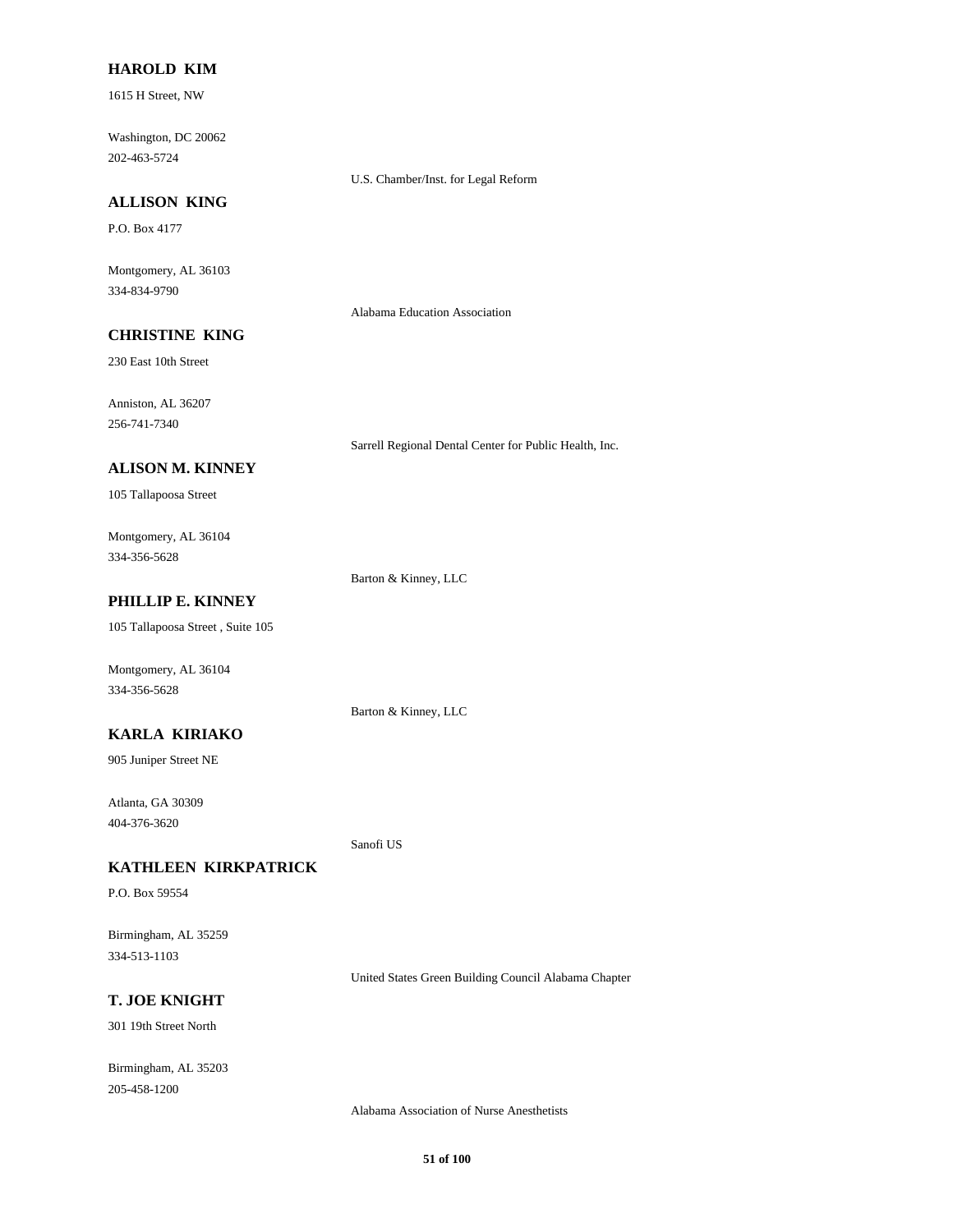### **TAMMY KNIGHT-FLEMING**

P O Box 6574

334-782-2053 Montgomery, AL 36106

> Alabama Education Association Knight Fleming & Associates, LLC

#### **RICHARD E. KOERNER**

542 Pinetree Lane

334-277-0106 Montgomery, AL 36109

Alabama Voters for Responsible Animal Legislation (AVRAL)

### **RICKEY KORNEGAY**

435 S. McDonough Street

334-834-1061 Montgomery, AL 36104

Alabama AFL-CIO

1991 Crocker Park Blvd., Suite 600 **MEEGAN LALLY SPICER**

440-892-3356 Westlake, OH 44145

> Plastech Manufacturing Company, LLC Johnson Controls, Inc

# **LILLI LAND**

725 Moores Mill Drive

334-740-0404 Auburn, AL 36830

> Alabama Counseling Association Alabama Kidney Foundation, Inc.

# **MICHAEL WAYNE LANDERS**

1102 W Magnolia Drive

256-267-5494 Sylacauga, AL 35150

# **SCOTT LATHAM**

P.O. Box 241166

334-244-9456 Montgomery, AL 36124 Sylacauga Chamber of Commerce

Alabama Bankers Association, Inc.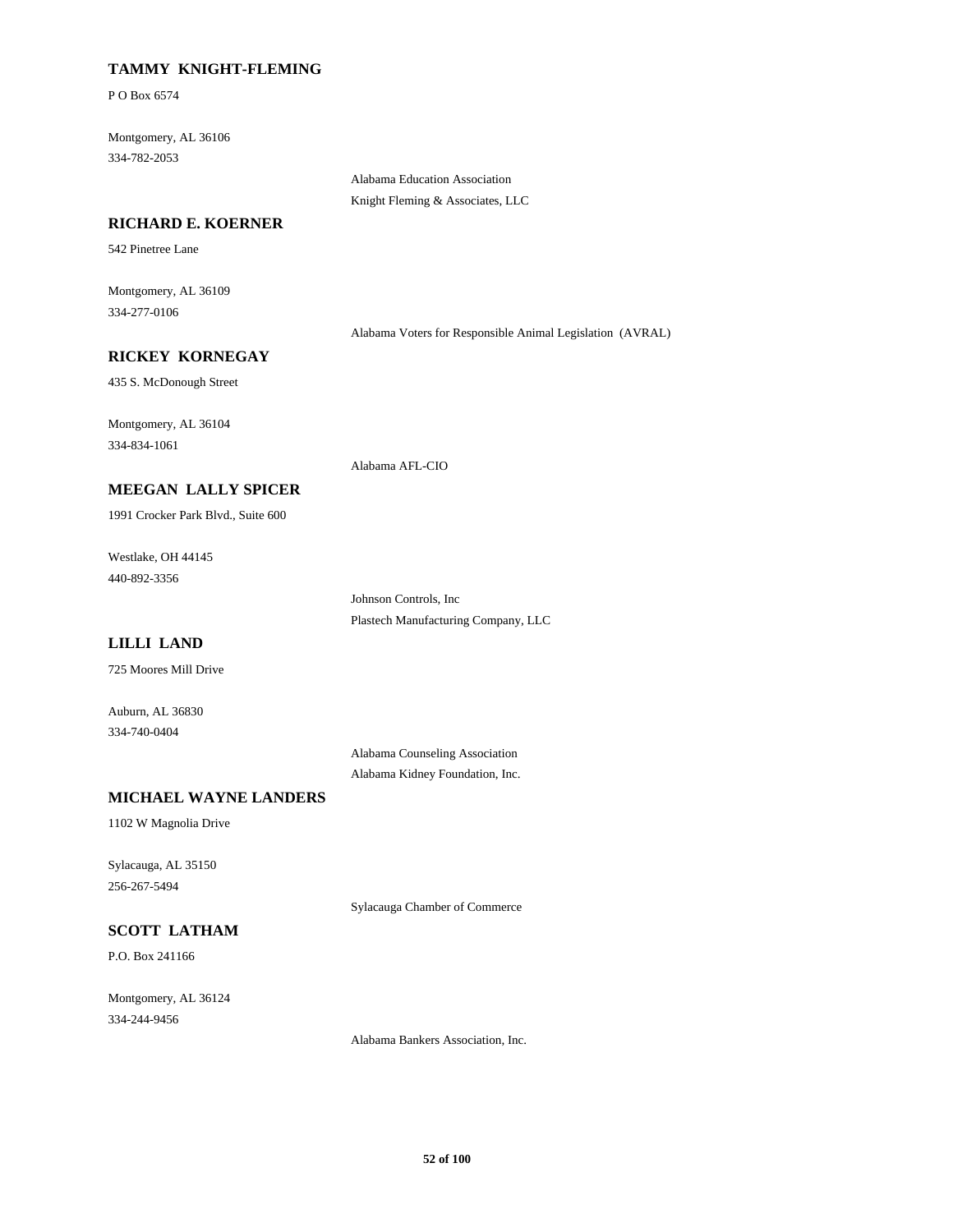### **C. DENNIS LATHEM**

3829 Lorna Road

205-733-8087 Hoover, AL 35244

Coalbed Methane Association of Alabama

### **ELIZABETH KENNEDY LAWLOR**

770 Washington Avenue

334-262-7602 Montgomery, AL 36104

Norfolk Southern Corporation

### **AMANDA ELIZABETH LAWSON**

3000 Riverchase Galleria

205-745-2000 Hoover, AL 35244

Walter Energy, Inc

#### **WINSTON LEAVELL**

1348 Magnolia Curve

334-328-6063 Montgomery, AL 36106

> ACLU of Alabama, Inc. ITG Brands, LLC and its Affiliates Lorillard Inc

# **ARCH MCDOWELL LEE**

Post Office Box 11563

334-300-4034 Montgomery, AL 36111-0563

> AAA - Alabama Motorists Assn., Inc. Community Loans of America Poarch Band of Creek Indians

### **CURT LEE**

403 9th Avenue

205-387-0015 Jasper, AL 35501

> Alabama Vending Association AT&T Alabama A. G. Gaston Construction Company, Inc Alabama Association for Justice Jasper Waterworks and Sewer Board Plasma Protein Therapeutics Association City of Birmingham, Alabama City of Jasper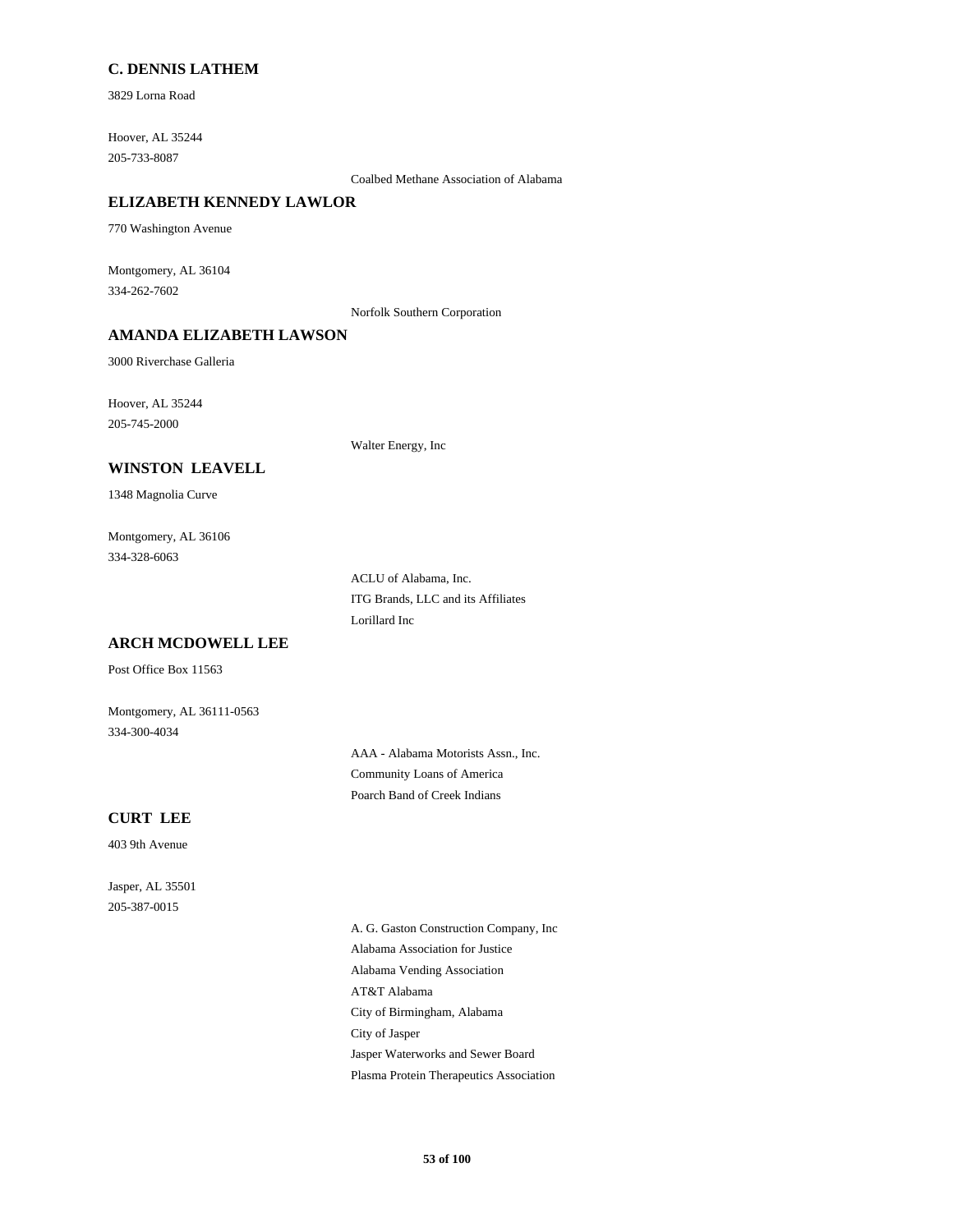#### **LINDA LEE**

19 South Jackson Street

334-954-2543 Montgomery, AL 36104

American Academy of Pediatrics, Alabama Chapter

# **LORELEI A. LEIN**

535 Adams Avenue

334-262-2566 Montgomery, AL 36104

Alabama League of Municipalities

# **CHARMELLE LEWIS**

P.O. Box 4177

334-834-9790 Montgomery, AL 36103

Alabama Education Association

### **HALEY COLSON LEWIS**

P O Box 10746

205-915-7243 Birmingham, AL 35202

Alabama Citizens for Constitutional Reform, Inc

# **DAN LILJENQUIST**

553 South Davis Boulevard

801-815-7600 Bountiful, UT 84010

> Action Now Initiative Retirement Security Initaitive

# **NATHAN LINDSAY**

Business Council of Alabama

334-834-6000 Montgomery, AL 36104

Business Council of Alabama

# **PATRICK C. LINDSEY**

Matrix, LLC

334-262-5478 Montgomery, AL 36106

Alabama Education Association

#### **ELAINE D. LITTLE**

4200 Stone River Circle

205-879-7096 Birmingham, AL 35213

Eagle Forum of Alabama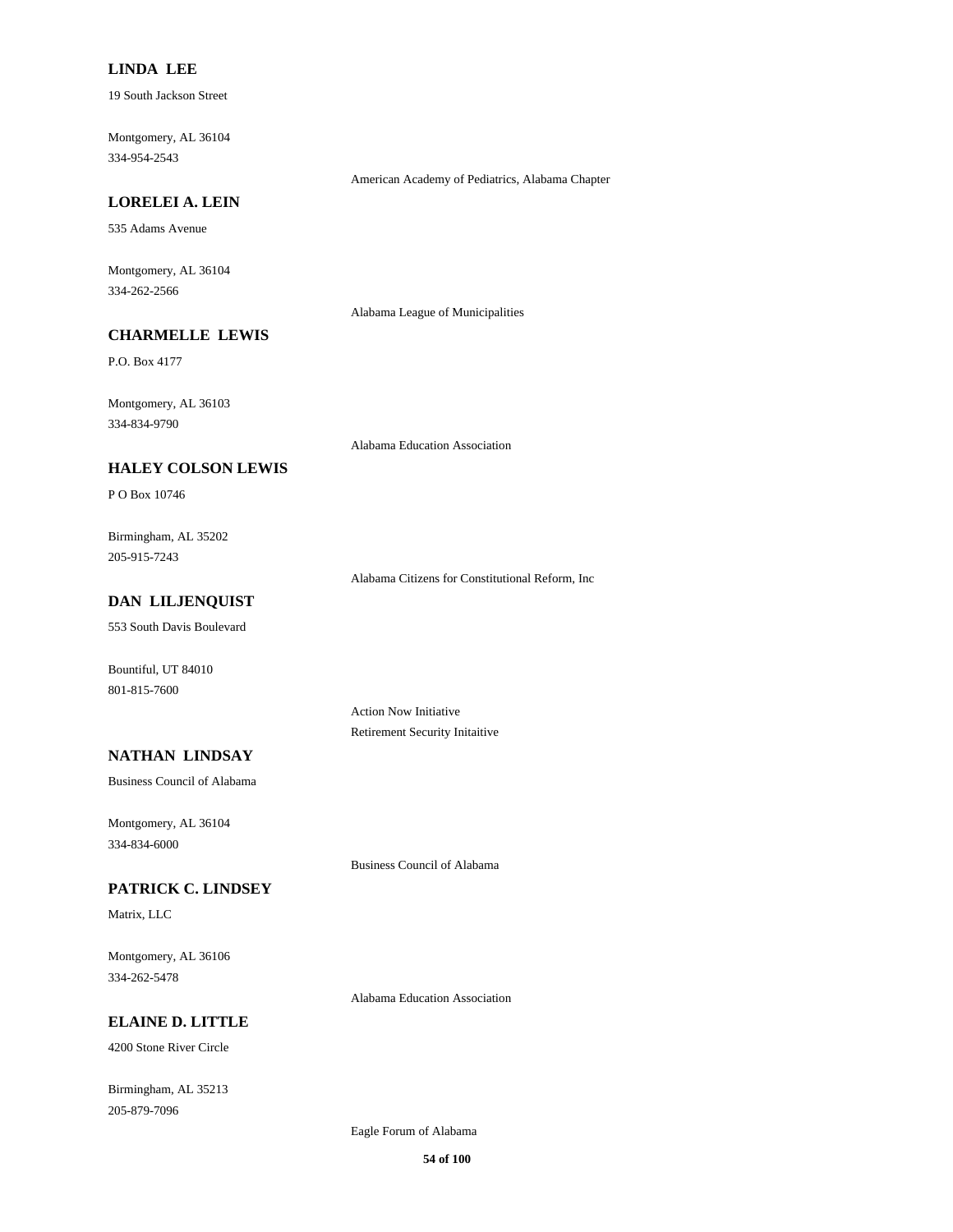### **JANICE LOCKE**

P.O Box 4177

334-834-9790 Montgomery, AL 36103

Alabama Education Association

# **CLAY LOFTIN**

10 Court Square

334-832-7334 Montgomery, AL 36104

**JULIUS KENNETH LOVE**

#### Jones Group, LLC, The

2501 Bell Rd

334-224-0822 Montgomery, AL 36117

> Apple Inc. American Heart Association Alabama Association of Independent Colleges & Universities Voices for Alabama's Children Smart Work Ethics Pitsco

### **DAVID W. LOWERY**

PO Box 1381

Gardendale, AL 35071 205-222-7133

> David Lowery & Associates Alabama Towing & Recovery Association Alabama Press Association United Cerebral Palsy of Greater Birmingham Fraternal Order of Police #1 Franklin Resources Group, LLC

# **ABBY LYNN LUKER**

401 Adams Avenue, Suite 710

334-386-3000 Montgomery, AL 36104

Manufacture Alabama

#### **CHARLES LEE LUKER**

1681 Coosa County Road 40

256-234-6822 Kellyton, AL 35089

Association of Alabama Tax Administrators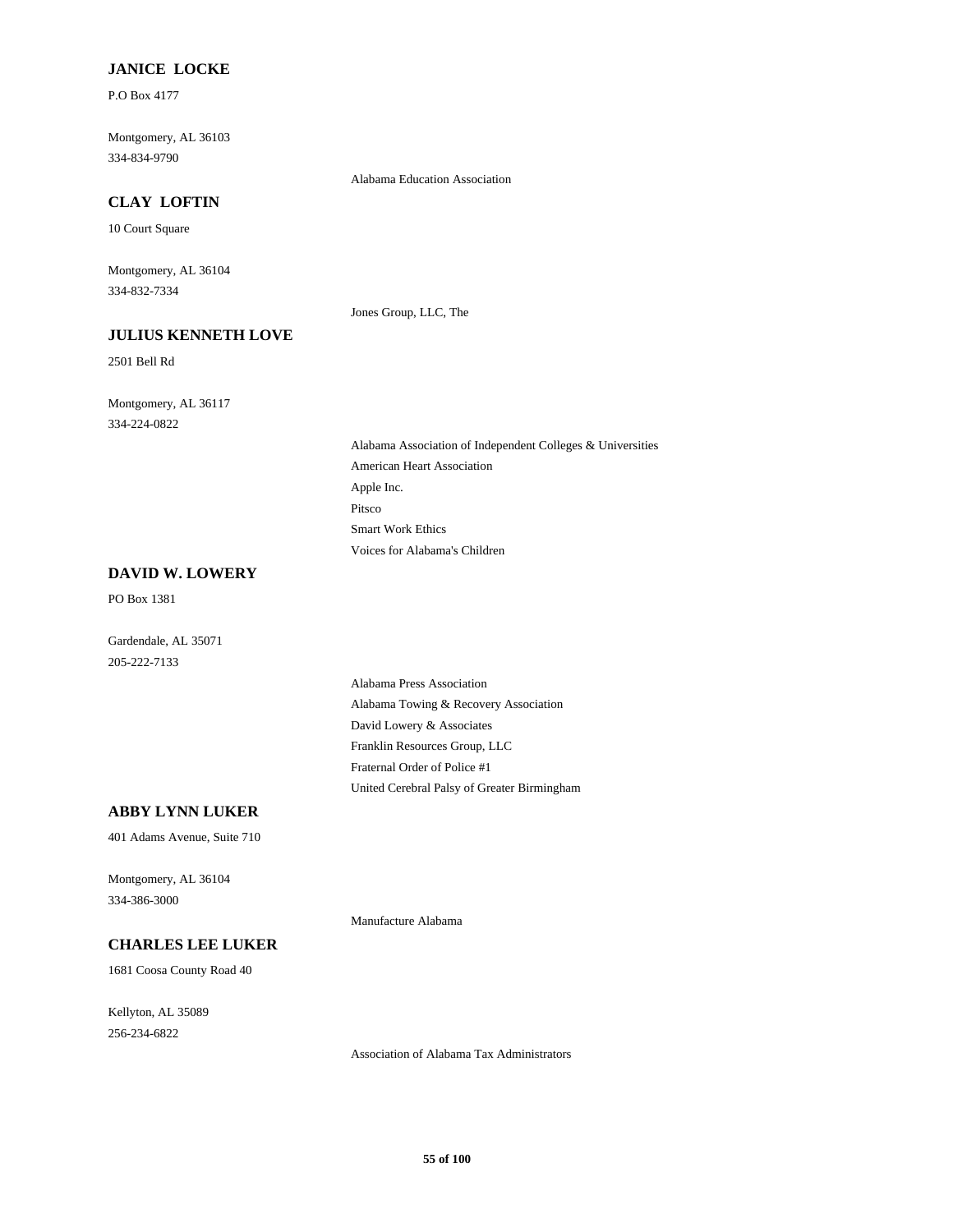#### **ASHLEY LYERLY**

P.O. Box 661465

205-968-2266 Birmingham, AL 35226

#### **PAT LYNCH**

2316 1st Avenue South

205-907-7446 Birmingham, AL 35233

Pat Lynch & Associates

American Lung Association of the Southeast

Hospitality Business Solutions

# **TYNETTE LYNCH**

1240 Highland Lakes Trail

205-790-8727 Birmingham, AL 35242

#### **Pat Lynch & Associates**

2316 1st Avenue South

205-907-7446 Birmingham, AL 35233

> Bullying First Response Alabama Bail Agents Association Drayer Physiotherapy Lemak Sports Medicine Honours Golf

#### **BETH MARIETTA LYONS**

9 North Conception Street

251-690-9111 Mobile, AL 36602

Mobile Airport Authority Mobile Area Chamber of Commerce Mercy Medical City of Mobile Lagniappe Mobile Bar Pilots, LLC Mobile County Public School System Mobile New Car & Truck Dealers Association Mobile County Health Department Mobile County Commission Mobile County Communications District

# **HENRY C. MABRY, III**

PO Box 4177

334-834-9790 Montgomery, AL 36103-4177

> **56 of 100** Alabama Education Association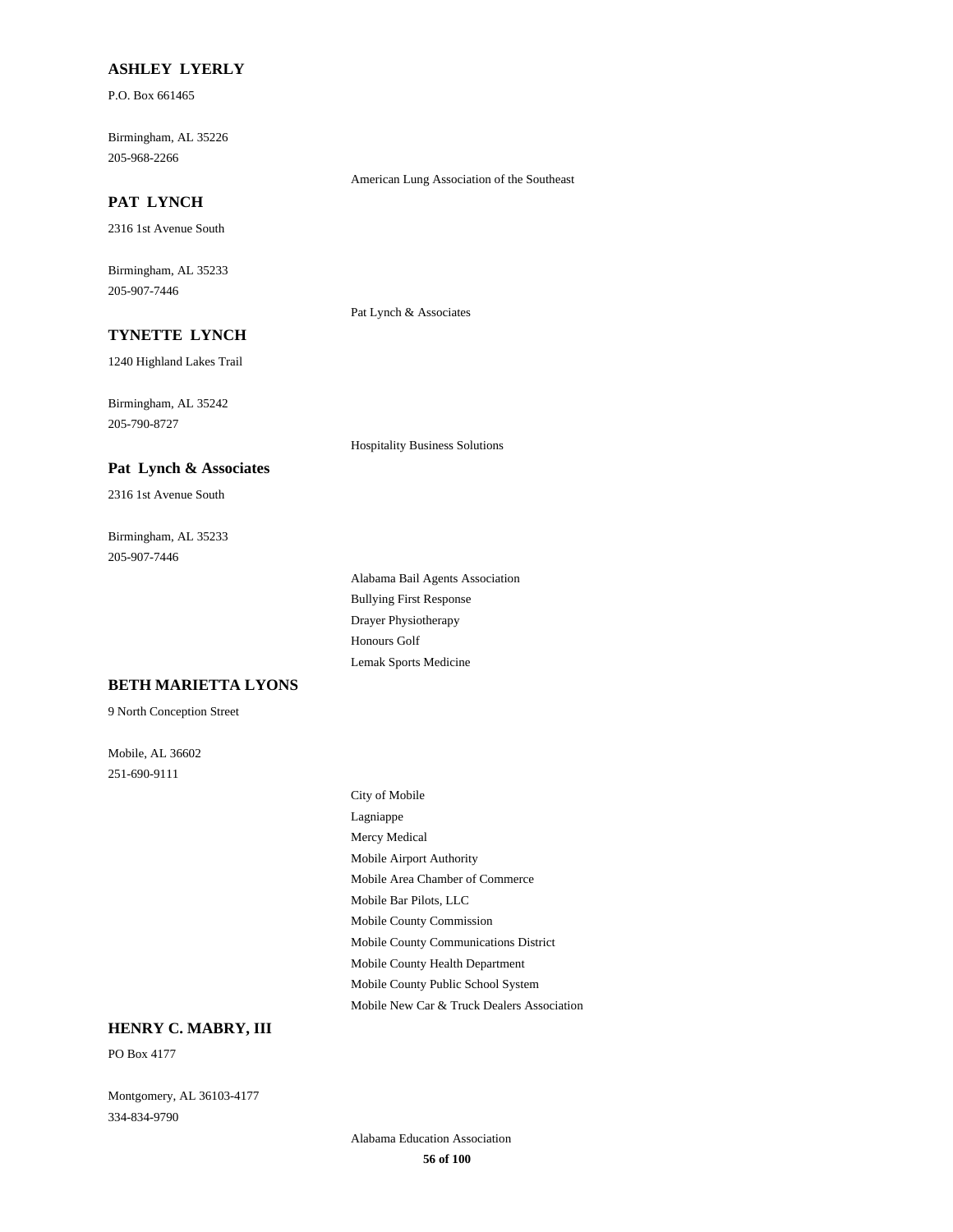### **LABARRON MACK**

P.O. Box 4177

334-834-9790 Montgomery, AL 36103

Alabama Education Association

# **ERIC G MACKEY**

400 S. Union St.

334-262-0014 Montgomery, AL 36104

School Superintendents of Alabama (SSA)

# **ERIC MAJOR**

P.O. Box 303

205-470-4277 Fairfield, AL 35064

#### **TONY MALONE**

P. O. Box 532

706-585-2711 Lanett, AL 36863

The Alabama Cannabis Project

Smahrt Solutions

# **MELVIN L. MARAMAN**

453 South Hull Street

334-303-6458 Montgomery, AL 36104

> Franklin Resources Group, LLC James Dupree Consumer Healthcare Products Association Deloitte Consulting LLP Novartis Pharmaceuticals Corporation Purdue Pharma LP Melvin Maraman & Associates NHS Management LLC

### **AMY H. MARLOWE**

Post Office Box 4177

334-834-9790 Montgomery, AL 36103-4177

#### **BILL T. MARSH**

4360 Maplewood Drive

205-901-6111 Trussville, AL 35173

Children's Hospital of Alabama dba Children's of Alabama

Alabama Education Association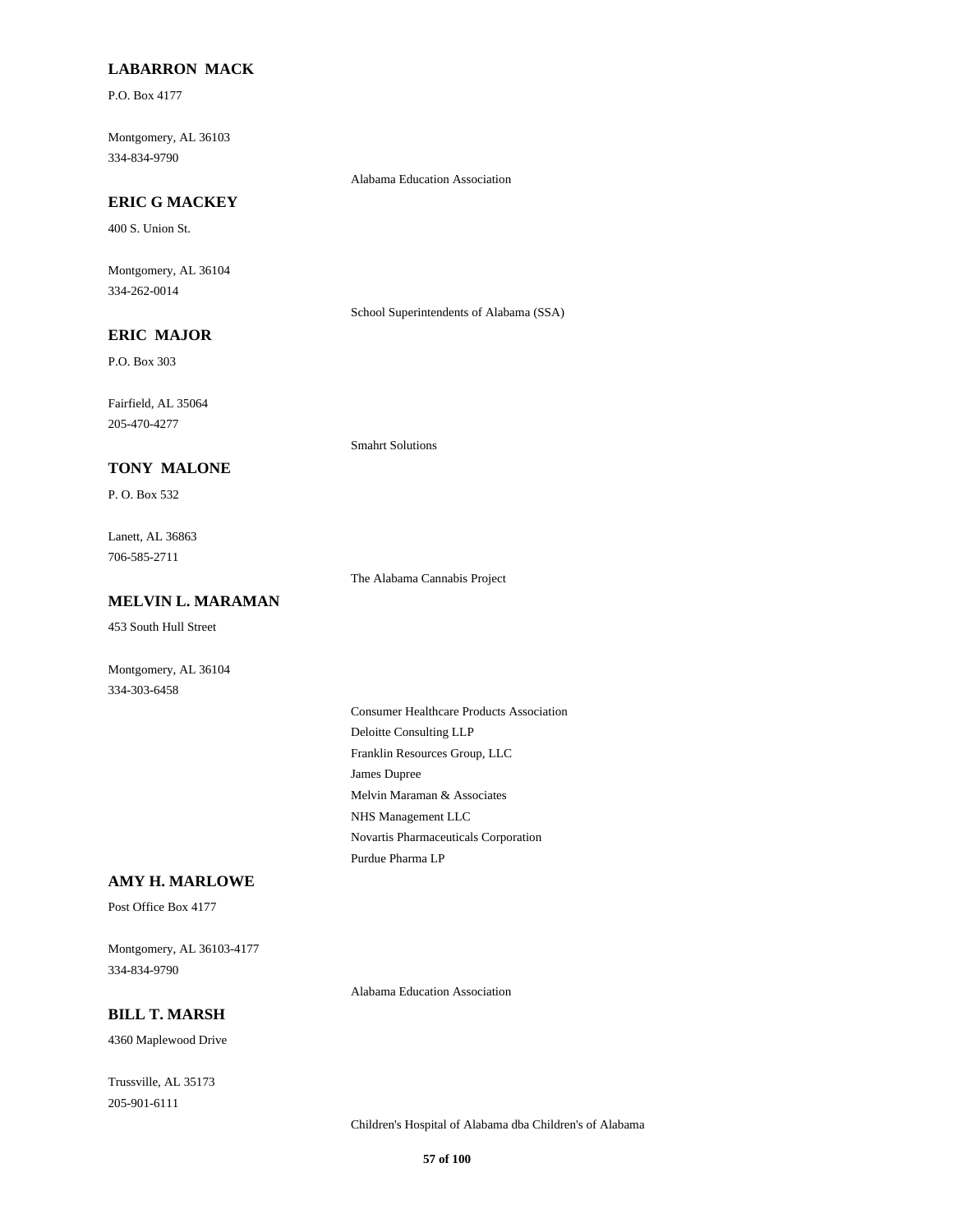#### **ELFRIEDE MARSH**

P.O. Box 4177

334-834-9790 Montgomery, AL 36103

### Alabama Education Association

# **EMILY MARSH**

5950 Carmichael Place

334-356-2220 Montgomery, AL 36117

Alabama Association of Independent Colleges & Universities

# **DAN MARTIN**

2037 Hazel Hedge Lane

334-868-3723 Montgomery, AL 36106

#### **GREG MARTIN**

1155 Kingswood Road

804-313-0696 Birmingham, AL 35242

### **JEFF A. MARTIN**

3237 Cloverdale Road

Montgomery, AL 36106 334-221-5882

American Polymerics

Certus Inc

Bristol-Myers Squibb Company

Alabama Veterinary Medical Association Conservation Alabama RAM Publications, Inc.

### **FELICIA MASON**

3324 Independence Drive

205-871-7737 Birmingham, AL 35209

Alabama Press Association

# **Matrix, LLC**

644 South Perry Street

334-262-5478 Montgomery, AL 36104

> Alabama Nursing Home Association BP America Inc. Matrix ,LLC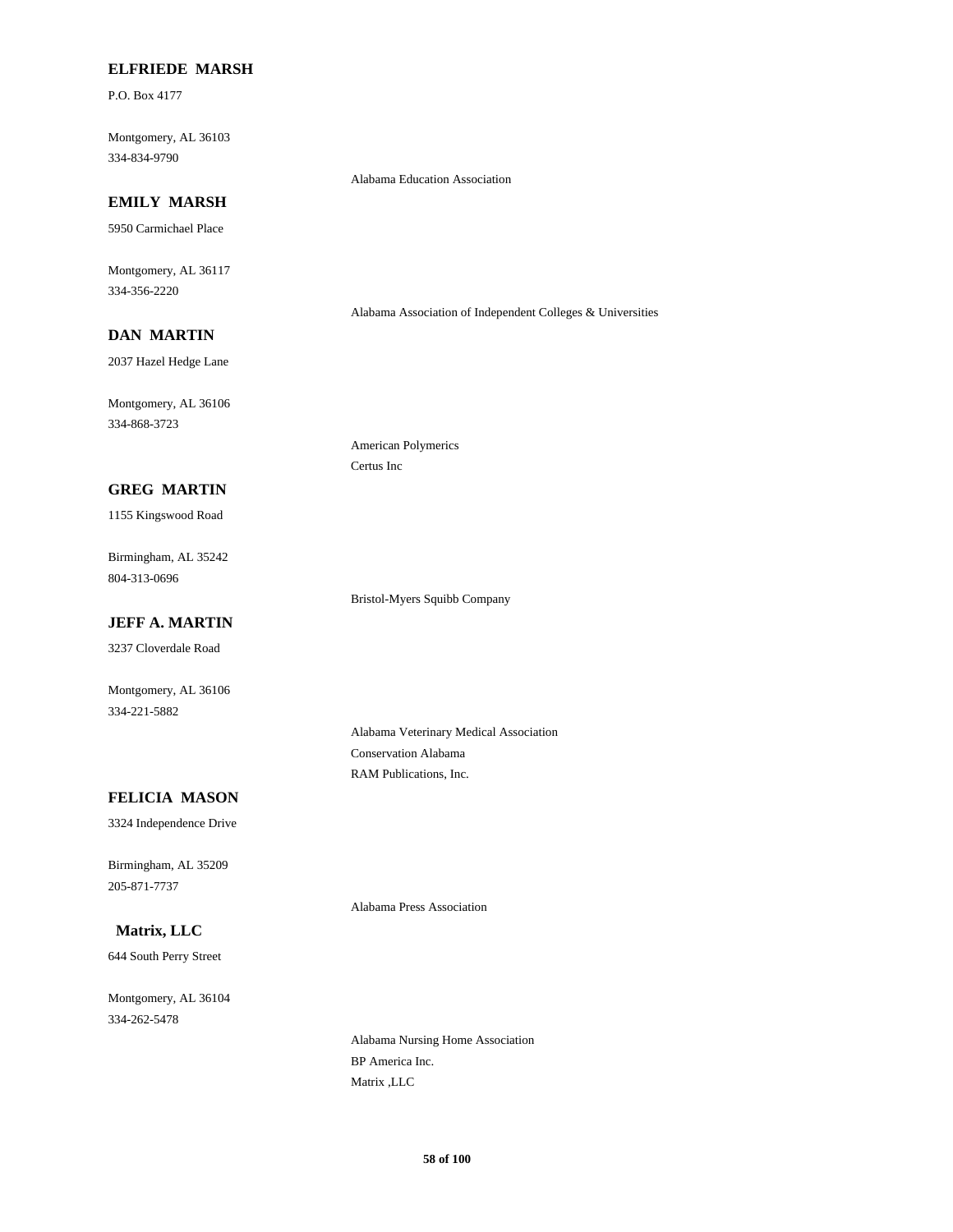#### **BARRY MATSON**

515 South Perry Street

334-242-4191 Montgomery, AL 36104

Alabama District Attorneys Association

# **EDWIN J. (Mac) McARTHUR**

110 North Jackson Street

334-293-3022 Montgomery, AL 36104

Alabama State Employees Association

# **ROY MCAULEY**

401 Adams Avenue, Suite 710

334-386-3000 Montgomery, AL 36104

Manufacture Alabama

### **FRED JESTER McCALLUM, JR.**

600 North 19th Street

205-714-0625 Birmingham, AL 35203

AT&T Alabama

# **JIM BROOKS MCCLENDON**

401 Adams Avenue, Suite 710

Montgomery, AL 36104 334-386-3000

Manufacture Alabama

### **JOSEPH BENJAMIN MCCORMICK**

825 Cauthen Drive

334-264-1155 Montgomery, AL 36105

Cauthen and Associates

#### **SCOTT MCCOY**

400 Washington Avenue

334-956-8200 Montgomery, AL 36104

Southern Poverty Law Center, Inc.

# **JESSE MCDANIEL**

P.O. Box 4177

334-834-9790 Montgomery, AL 36103

Alabama Education Association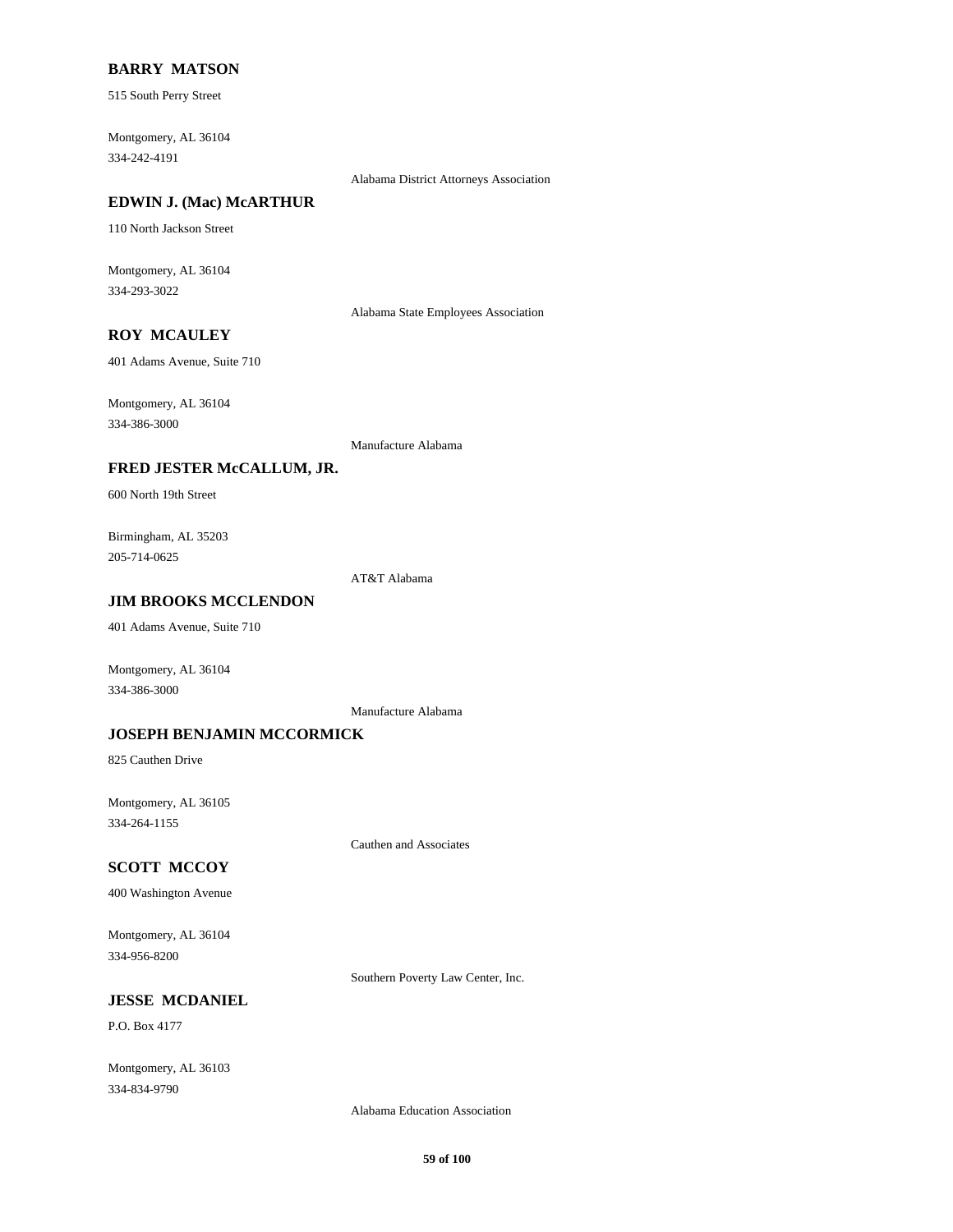### **MATTHEW C. McDONALD**

RSA Battle House Tower

251-439-7576 Mobile, AL 36602

> Alabama Civil Justice Reform Committee Mobile County Probate Court Property Casualty Insurers Association of America

### **LAURENCE J. MCDUFF**

1901 6th Avenue North, Suite 3000

205-250-5000 Birmingham, AL 35203

Adams and Reese LLP

# **LOGAN MCFADDIN**

215 South Monroe Street, Suite 720

847-553-3614 Tallahasse, FL 32301

Property Casualty Insurers Association of America

# **AMY ELIZABETH MCGHEE**

117 Wicker Way

334-833-2241 Daphne, AL 36526

Rigsby-McGhee Farm Foundation

# **ROBERT MCGHEE**

5811 Jack Springs Road

251-368-9136 Atmore, AL 36502

Poarch Band of Creek Indians

# **THEODORE BRUCE MCGOWIN**

11 N. Water Street

251-694-6342 Mobile, AL 36602

> Hunt Refining Company Keep Mobile Growing

# **C WAYNE MCMAHAN**

1147 Tecumseh Point Rd

334-224-5253 Eclectic, AL 36024

Tom Coker & Associates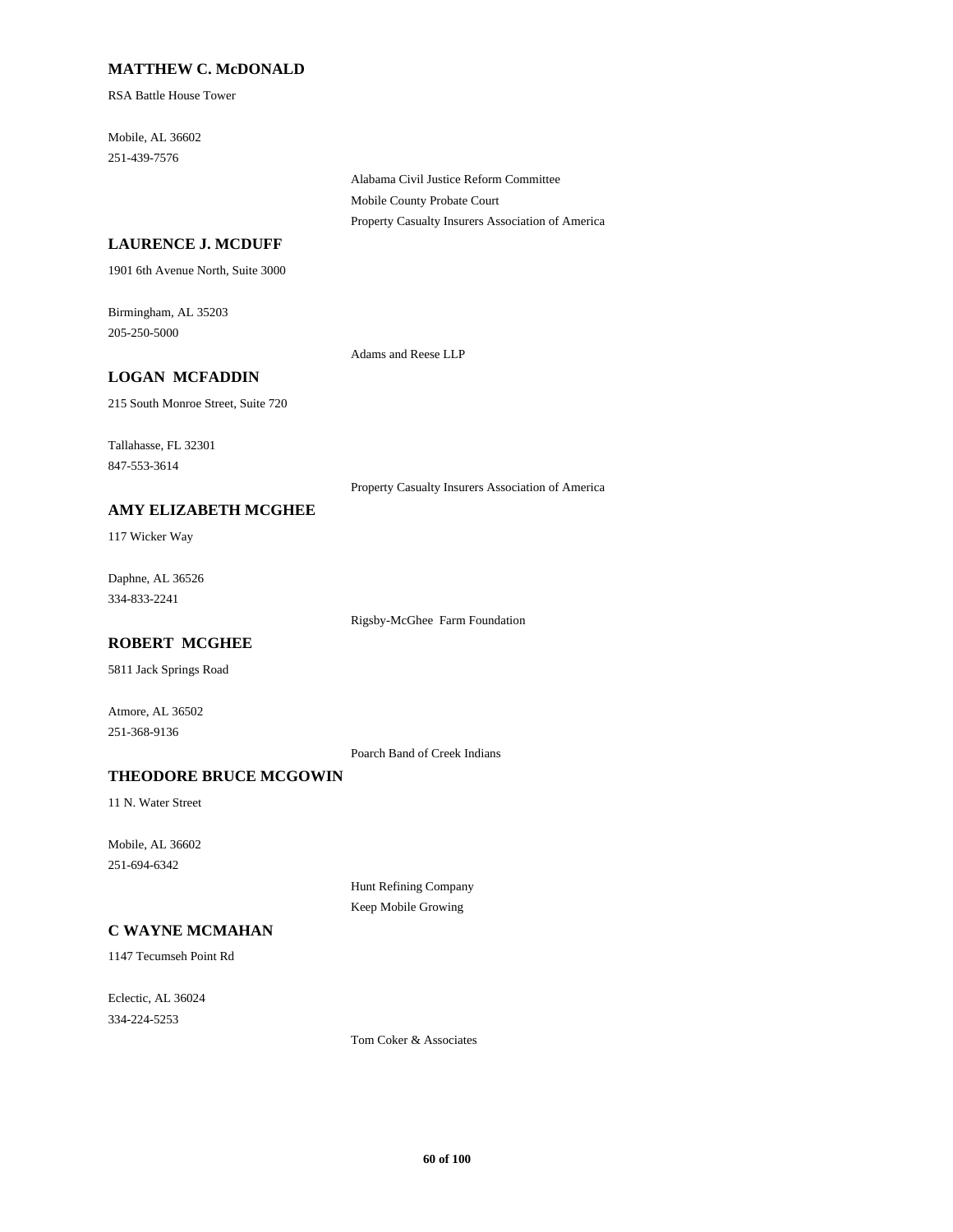#### **BILL MCMANUS**

c/o Nielsen Merksamer, et al.

415-389-6800 San Rafael, CA 94901

### **HARRY M. McMILLAN**

Post Office Box 241651

334-244-9119 Montgomery, AL 36124-1651

## **JAKE LOWREY MCMILLAN** McMillan & Associates LLC

2777 Zelda Road

334-322-7462 Montgomery, AL 36106

> Alabama Private Investigators Association Alabama Education Retirees Association Alabama Association of Regulatory Boards Warren & Company Inc. Helen Keller Foundation, The H.U.N.T. Alabama

American Beverage Association

# **ROBERT SCOTT MCMILLAN**

1335 Cameron Ct.

334-657-6142 Montgomery, AL 36117

> General Motors Alabama Wildlife Federation R.S. McMillan, LLC Tuskegee University ( CAENS) St. Vincent's Health System Alabama Black Belt Adventures Association

#### **McMillan & Associates,LLC**

P. O. Box 241651

334-244-9119 Montgomery, AL 36124

> Alabama Water & Waste Water Institute Alabama Onsite Wastewater Association Alabama Association of School Boards Tuskegee University ( CAENS) Bloom Group Inc., The BBVA Compass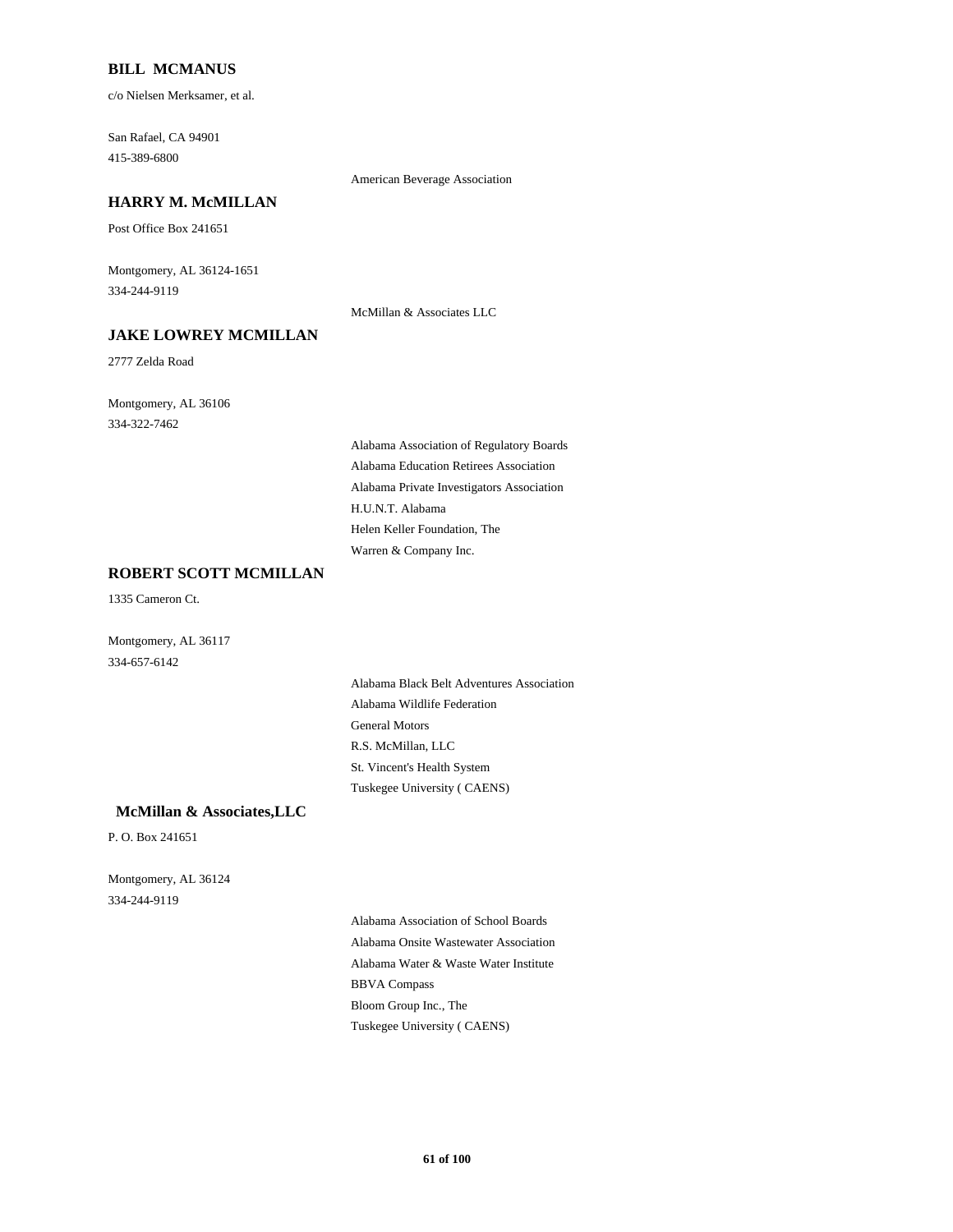#### **ELLEN MCNAIR**

P.O. Box 79

334-240-9423 Montgomery, AL 36101

Montgomery Area Chamber of Commerce

### **MICHAEL STEPHEN MCNAIR, JR.**

2151 Government Street

334-303-3029 Mobile, AL 36606

> McNair Historic Preservation, Inc. Michael Stephen McNair, Jr.

#### **EDGAR RANDALL MCRAE, JR.**

4770A Woodmere Blvd.

334-272-8780 Montgomery, AL 36106

International Paper Company

# **PATRICK D MCWHORTER**

Post Office Box 241281

334-221-0220 Montgomery, AL 36124

> RELX Inc. Gulfstream Natural Gas System, L. L. C. Assurant Inc. Shelton Fireworks Williams Companies, The Wal-Mart Stores, Inc. The McWhorter Group, Inc Allstate Insurance Companies Alabama Grocers Association

#### **JAMES COOPER MEADE**

10025 Investment Drive, Suite 200

865-671-4749 Knoxville, TN 37932

#### **CHARLOTTE MEADOWS**

825 K Street, 2nd Floor

916-287-9220 Sacramento, CA 95814

TDS Telecom

StudentsFirst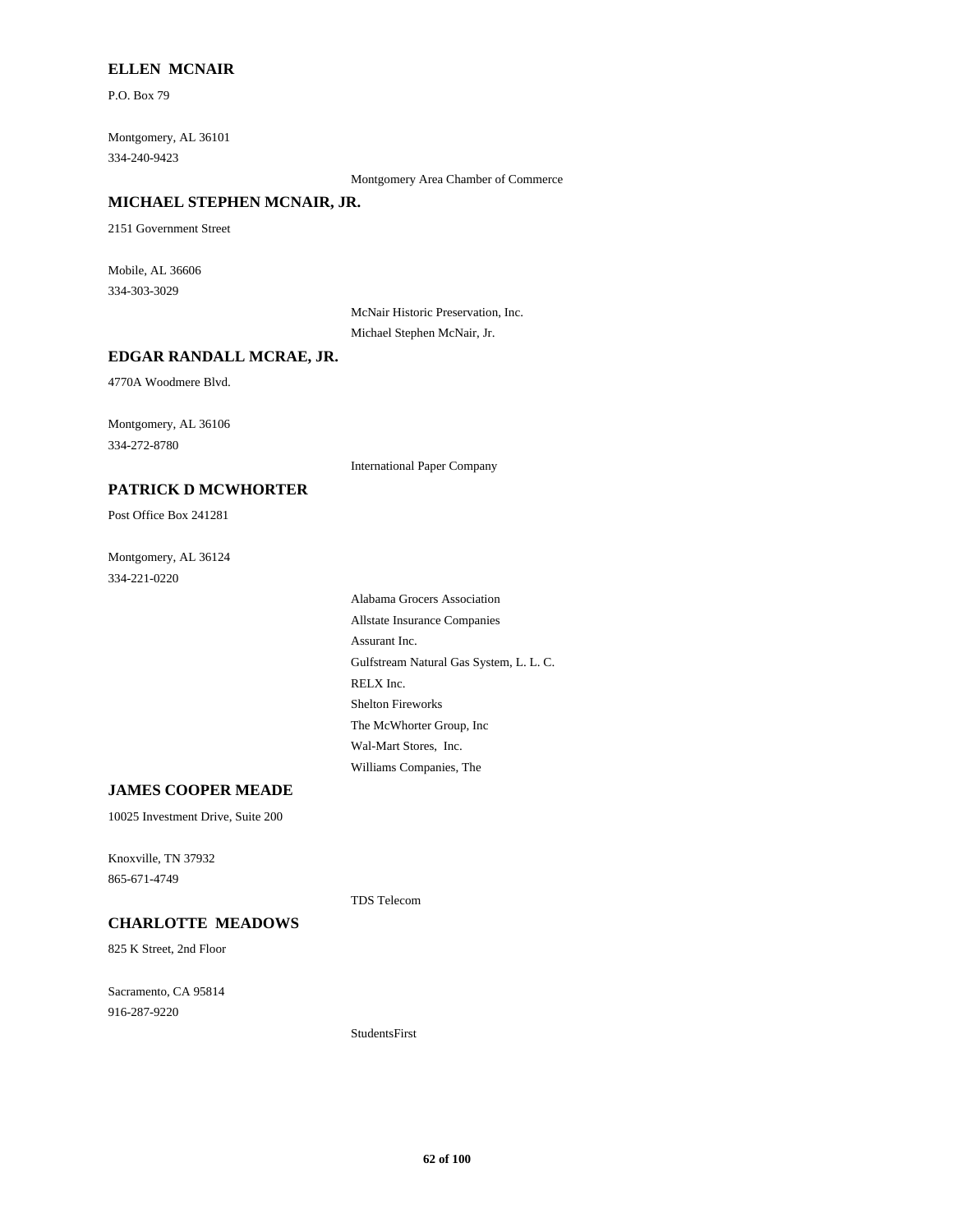#### **J. ROBIN MEARS**

2534 Decatur Highway

205-631-3000 Gardendale, AL 35071

# Alabama Christian Education Association

# **MARK MECKLER**

17341-D Pickwick Drive

540-441-7227 Purcellville, VA 20132

Convention of States Action

# **TIM MELTON**

825 K Street, 2nd Floor

916-287-9220 Sacramento, CA 95814

#### **JIM S. MERCER**

835 County Road 445

205-837-2370 Centre, AL 35960 StudentsFirst

UCB, Inc. Bayer Corporation Pharmaceutical Research and Manufacturers of America (PhRMA)

### **JAMES MICHAEL MERRILL**

2012 Seaton Park

334-279-9755 Montgomery, AL 36116

Alabama Academy of Ophthalmology

Allergan plc

# **MICHAEL MIERZWINSKI**

c/o Nielsen Merksamer, et al.

415-389-6800 San Rafael, CA 94901

### **DEBORAH K. MILLER**

3 South Jackson Street

334-264-5537 Montgomery, AL 36104

> Miller Development Group Recreation Vehicle Industry Association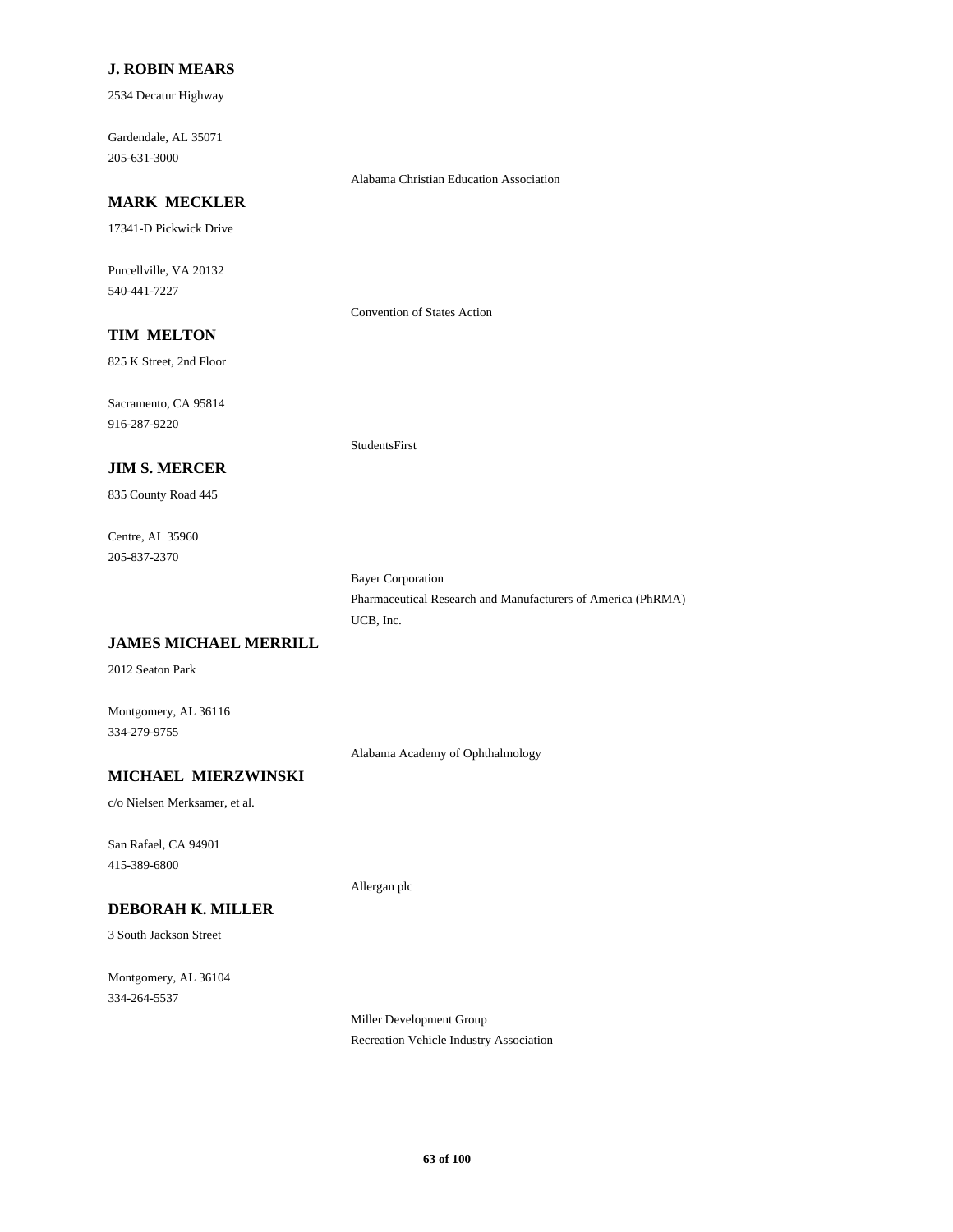#### **JEFF M. MILLER**

3 South Jackson Street

334-264-5537 Montgomery, AL 36104

#### Miller Development Group

### **Miller Development Group**

3 South Jackson Street

334-264-5537 Montgomery, AL 36104

> Professional Services Group Recovery Audit Specialists, LLC Recreation Vehicle Industry Association Polaris Industries Mylan, Inc National Restaurant Association Pike County Commission Subcontractors Association of Alabama Troy CableVision Vision Research Corporation SR Systems Select Management Resources, Inc. Southeast Cancer Network Specialty Vehicle Institute of America AmerOnc Alabama Wing Civil Air Patrol City of Dothan CGI Technologies & Solutions Alabama Jobs Foundation Alabama Association of Health Plans Alabama State Chiropractic Association Alabama Restaurant and Hospitality Association March of Dimes -- Alabama State Chapter Jacksonville State University MTB Group, Inc MedSym Deborah K. Miller, LLC City of Troy Integrated Computer Systems, Inc. E Computer Technologies

#### **DANIEL ROSS MITCHELL**

PO Box 830605

205-715-5820 Birmingham, AL 35283-0605

> Baptist Health System Inc. Brookwood Baptist Health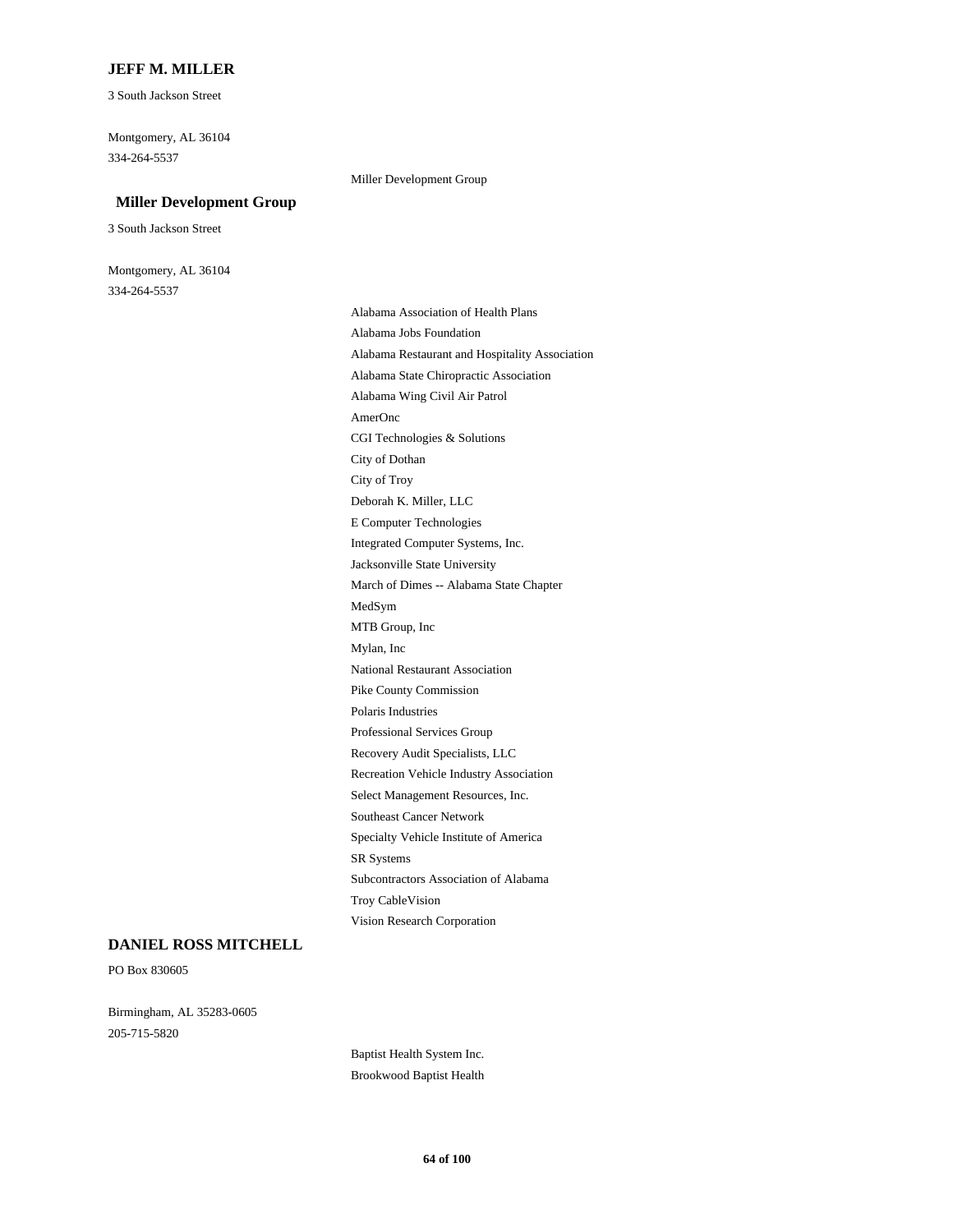### **STEVE MITCHELL**

3741 Kinross Drive

205-335-5430 Birmingham, AL 35242

GlaxoSmithKline

# **JESSICA W MONROE**

354 Cornell Ave

225-205-3503 Baton Rouge, LA 70808

Johnson & Johnson

# **DAKOTA MOORE**

c/o NRA OGC, 11250 Waples Mill Road

703-267-1250 Fairfax, VA 22030

National Rifle Association of America

### **JERRY MOORE**

25 Massachusetts Ave, NW,

202-639-3800 Washington, DC 20001

TEVA Pharmaceuticals USA

# **JOHN H MOORE**

441 High Street Suite 112

Montgomery, AL 36104 334-324-7636

> InfoPro Corporation Government Corporate Partners, LLC Teague, Gray & Moore,LLC Poarch Band of Creek Indians

### **TONY MOORE**

801 Adams Avenue

334-269-5450 Montgomery, AL 36104

> Bristol-Myers Squibb Company SouthEast Consultants

### **HAROLD DEAN MOOTY, JR.**

600 Clay Street

334-264-0400 Montgomery, AL 36104

Petroleum and Convenience Marketers of Alabama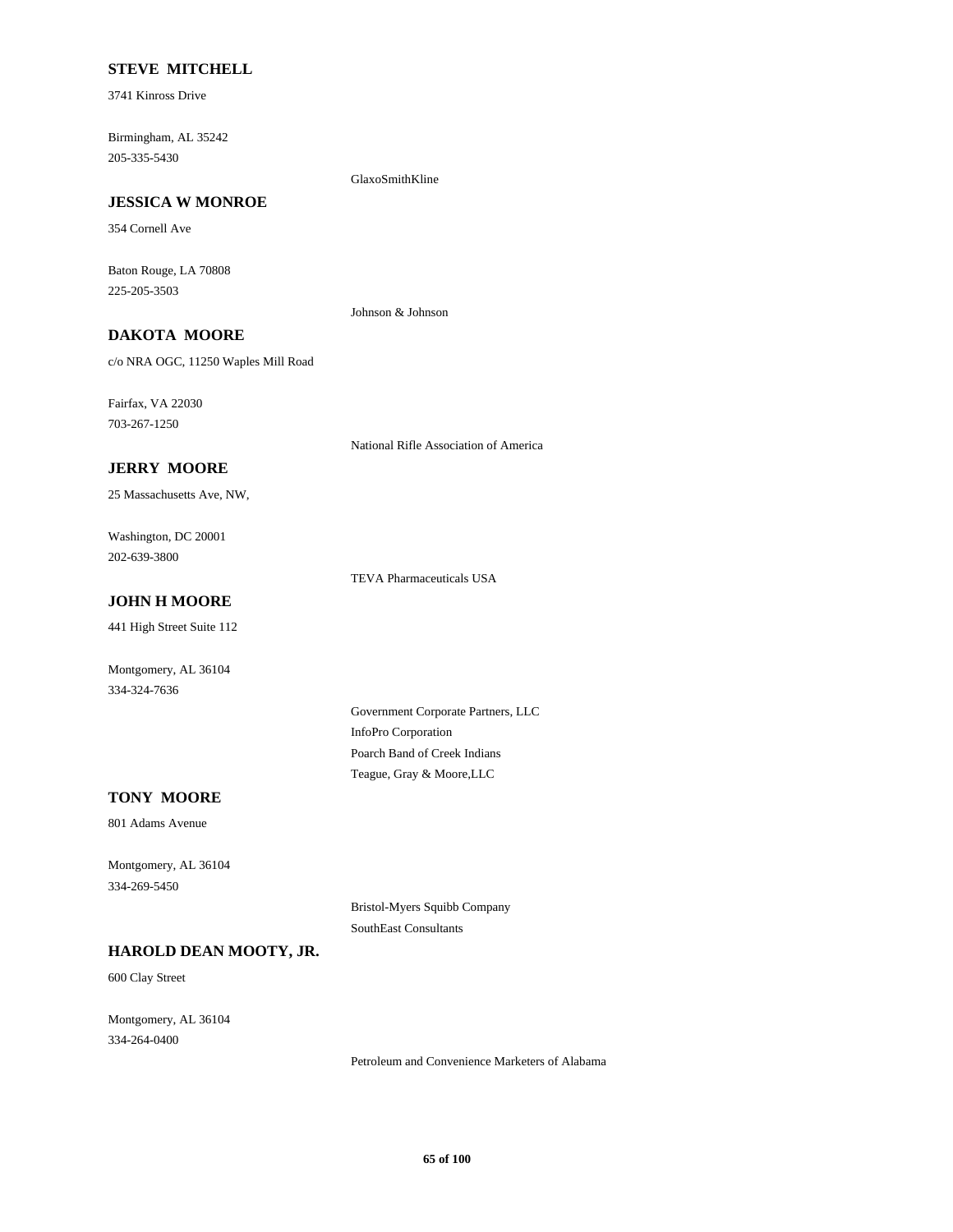#### **HAYDEN MORA**

1640 Rhode Island Ave NW

202-216-1574 Washington, DC 20036

#### Human Rights Campaign

# **ANGELA MORGAN**

P.O. Box 4177

334-834-9790 Montgomery, AL 36103

Alabama Education Association

# **MARIA MORRIS**

400 Washington Ave

334-956-8200 Montgomery, AL 36104

Southern Poverty Law Center, Inc.

### **JEREMIAH M. MOSLEY**

3530 Independence Drive

205-484-0099 Birmingham, AL 35205

Bob Riley & Associates, LLC

# **MTB Group, Inc**

3 South Jackson Street

Montgomery, AL 36104 334-264-5537

> E Computer Technologies MTB Group, Inc

#### **JEANENE MULLINS**

P.O. Box 4177

334-834-9790 Montgomery, AL 36103-4177

Alabama Education Association

# **JAY MURRILL**

3530 Independence Drive

205-879-5000 Birmingham, AL 35209

> AIDS Alabama, Inc. Alabama Occupational Therapy Association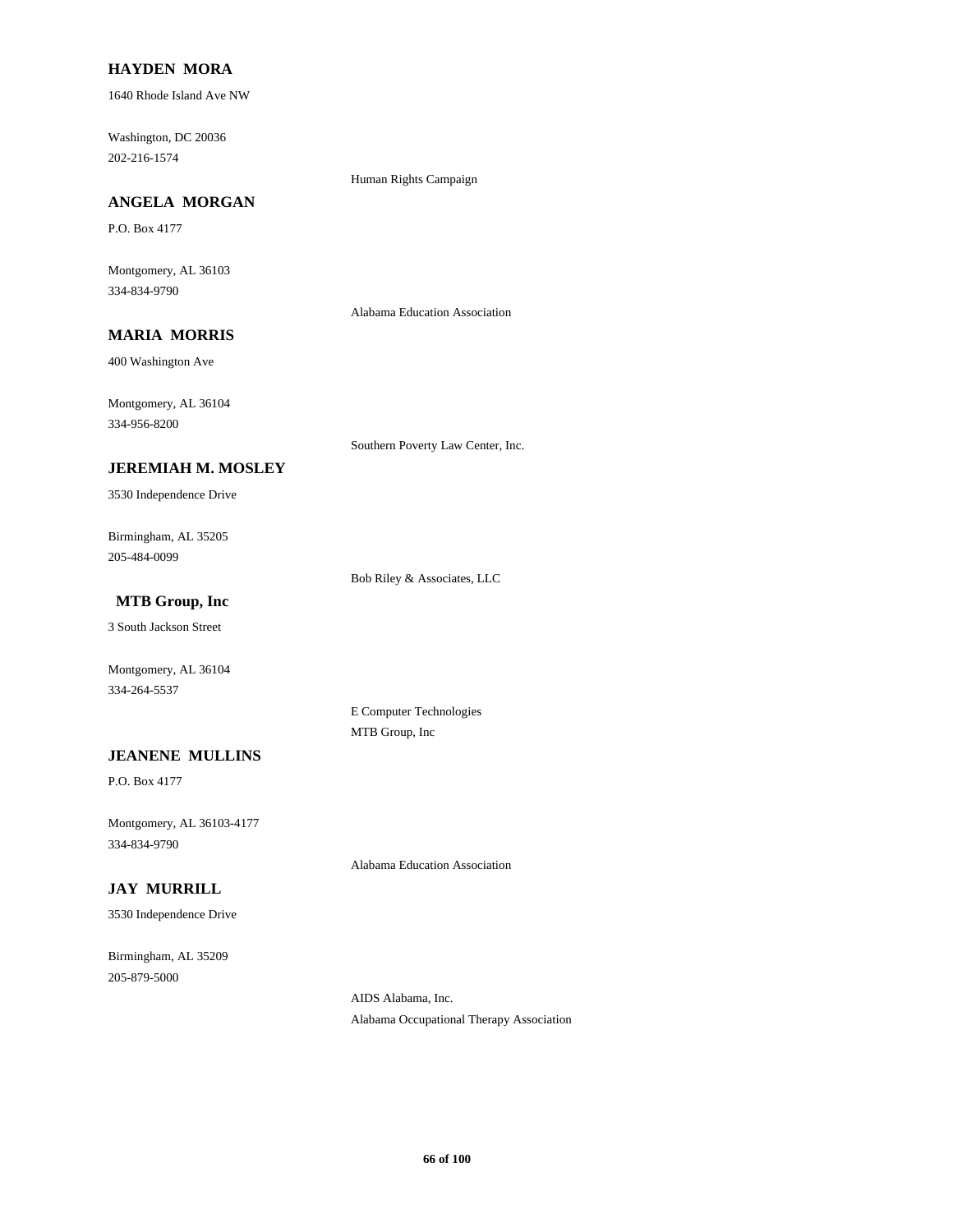### **GUY DENNIS NABORS**

614 S. Hull Street

334-223-3011 Montgomery, AL 36104

> Gentiva Health Services, Inc. Chilton County Healthcare Authority Baker Donelson Bearman Caldwell and Berkowitz PC W.W. Grainger, Inc. Providence Health System Helen Keller Hospital

#### **ANDY OWEN NARAMORE**

95 Cypress Drive

334-569-1983 Wetumpka, AL 36092

Crosby Drinkard Group

### **HEIDI NETTLES**

Alabama Education Association

334-834-9790 Montgomery, AL 36103

Alabama Education Association

UCB, Inc.

# **JOHN DAVID NICKLES**

135 Marsh Glen PT. N.W.

404-252-6897 Sandy Springs, GA 30328

# **DAVID NIESEN**

P.O. Box 242626

334-224-6728 Montgomery, AL 36124

Government Corporate Partners, LLC

### **STEPHANIE B. NORRELL**

Post Office Box 241651

334-244-9119 Montgomery, AL 36124-1651

McMillan & Associates LLC

# **CAROLINE NOVAK**

P.O. Box 4433

334-279-1886 Montgomery, AL 36103

A+ Education Partnership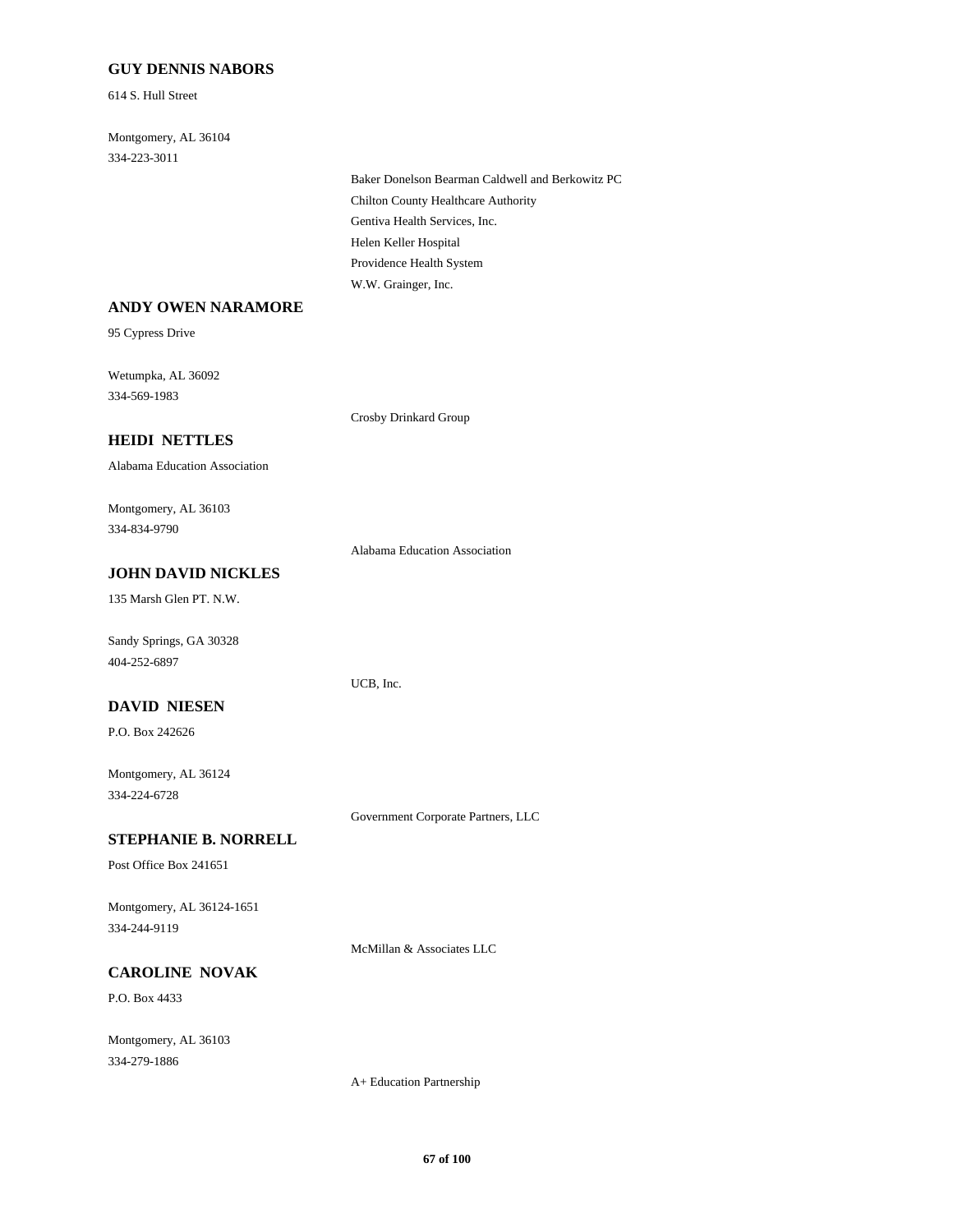#### **JANET NOVATNAK**

P.O. Box 4177

334-834-9790 Montgomery, AL 36103

# **BARBARA S. O'BRIEN**

2261 Brookhollow Plaza Dr

817-533-3403 Arlington, TX 76006

Jackson Vaughn Public Strategies, LLC obo CNU Online Holdings LLC

#### **WILLIAM F. O'CONNOR, JR.**

250 Commerce Street

334-265-5422 Montgomery, AL 36104

> Alabama Nursing Home Association Alabama Association for Higher Education UAB Health System Volkert , Inc. University of Alabama System

Alabama Education Association

### **MICHAEL O'MALLEY**

3 South Jackson Street

334-264-5537 Montgomery, AL 36104

> MTB Group, Inc E Computer Technologies

#### **EDWARD ASBURY O'NEAL**

1901 Sixth Avenue North

205-254-1868 Birmingham, AL 35203-2618

> Corizon, Inc Blue Cross & Blue Shield of Alabama DIRECTV, INC DaVita, Inc. Alabama Sports Foundation Alabama A&M University Baptist Health System Inc. Alabama Wildlife Federation Vital Smiles, Inc. The Westervelt Company Zoom Motorsports, LLC Wal-Mart Stores, Inc. Patients for Fair Compensation Dish Network Southern Research Institute Regions Financial Corporation

> > **68 of 100**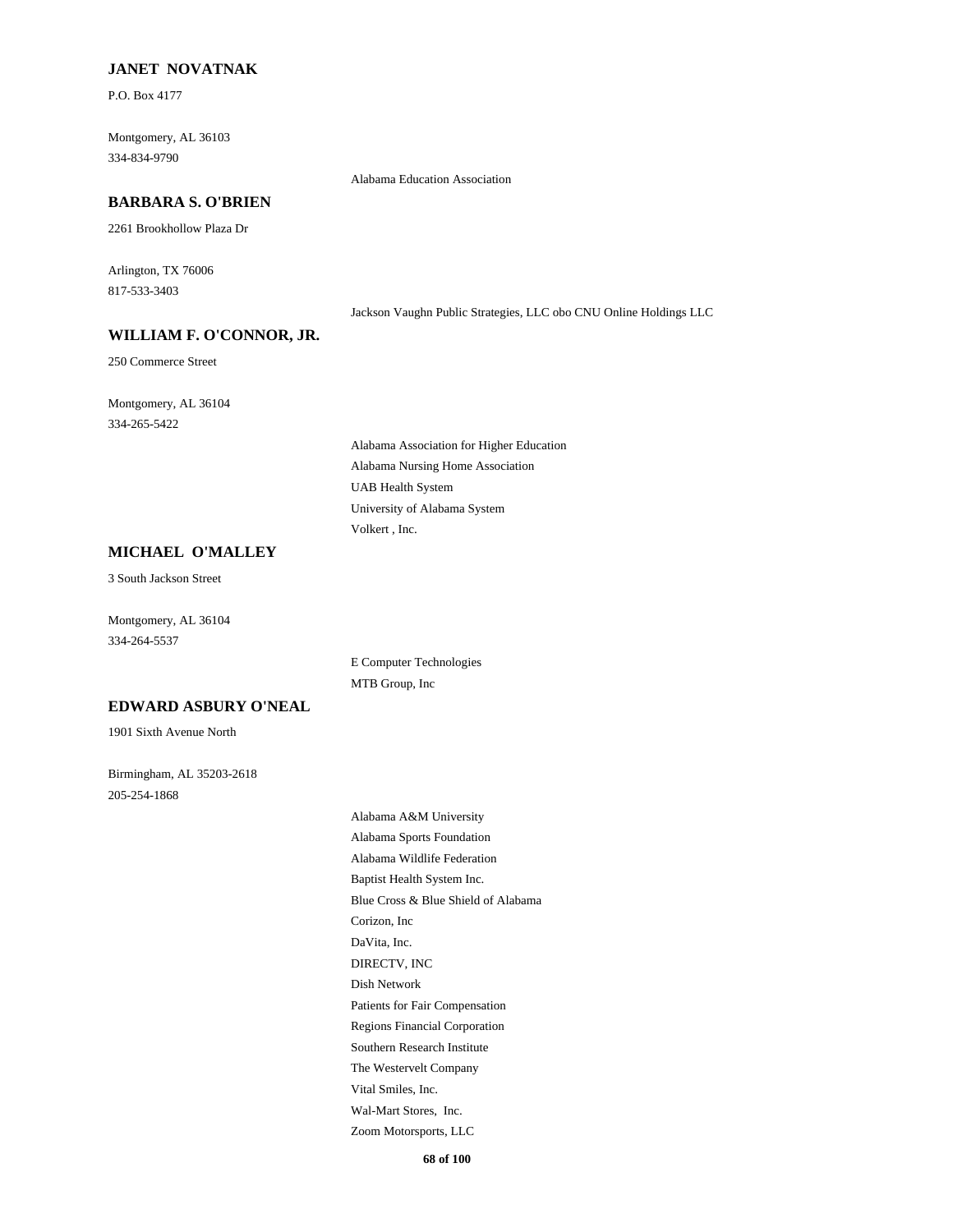### **ORIN CLAYTON ODOM**

4132 Carmichael Rd

334-676-9143 Montgomery, AL 36106

The Coleman Group

# **DENISE OLIVER**

Alabama Supercomputer Authority

334-832-2405 Montgomery, AL 36104

Alabama Supercomputer Authority

# **MELISSA V. OLIVER**

P.O. Box 612

334-832-9060 Montgomery, AL 36101-0612

#### **BRANDON OWENS**

3914 Watermelon Rd #8B

205-454-7151 Northport, AL 35473

Alabama Beverage Licensees Association

# **MARTY LEE PARKER**

4585 Industrial Road

Jackson, AL 36545 251-246-8238

### **TREVOR PARRISH**

2 North Jackson Street

334-834-6000 Montgomery, AL 36104

#### **MILTON K. PARSONS**

105 Magnolia Place Drive

334-221-2405 Wetumpka, AL 36093

Milton K Parsons

Boise Paper

Alabama Arise

Business Council of Alabama

# **G. FERRELL PATRICK**

6251 Kathmoor Drive

334-315-1353 Montgomery, AL 36117

> AMSIG American Pharmacy Cooperative, Inc.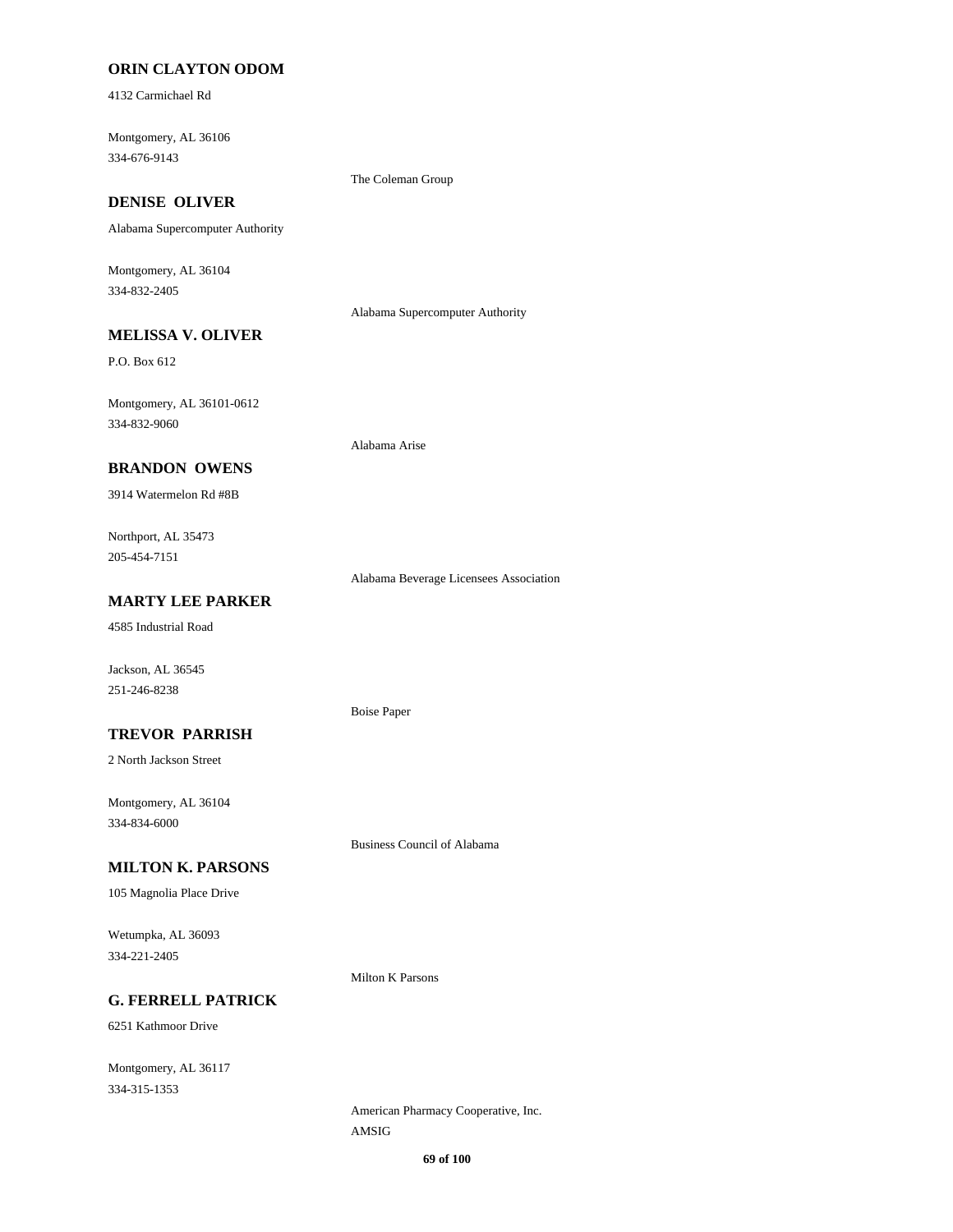Eastman Chemical Company Falcon, LLC CHSPSC, LLC Cigar Association of America, Inc. Gold Dome Link Patrick Company, The RAI Service Company Hewlett Packard Enterprise HP Inc.

#### **BENJAMIN W. PATTERSON**

423 S. Hull Street

334-262-2577 Montgomery, AL 36104

Fine, Geddie & Associates, LLC

Johnson Controls, Inc

### **BRANDON TYLER PECK**

1100 First Street, SE

617-922-9219 Washington, DC, DC 20003

#### **DEAN R. PEELER**

462 South Union Street

334-834-9707 Montgomery, AL 36104

Alabama Petroleum Council, A Div. of API

#### **DARYL OSCAR PERKINS**

1600 5th Street NW

205-533-4871 Center Point, AL 35215

> Birmingham Business Alliance City of Birmingham, Alabama Master Solutions, LLC

#### **GILES PERKINS**

1901 6th Avenue North, Suite 3000

205-250-5000 Birmingham, AL 35203

Adams and Reese LLP

### **JOSEPH W. PERKINS**

644 South Perry Street

334-262-5478 Montgomery, AL 36104

> Alabama Jobs Foundation Alabama Education Association Matrix ,LLC Alabama Nursing Home Association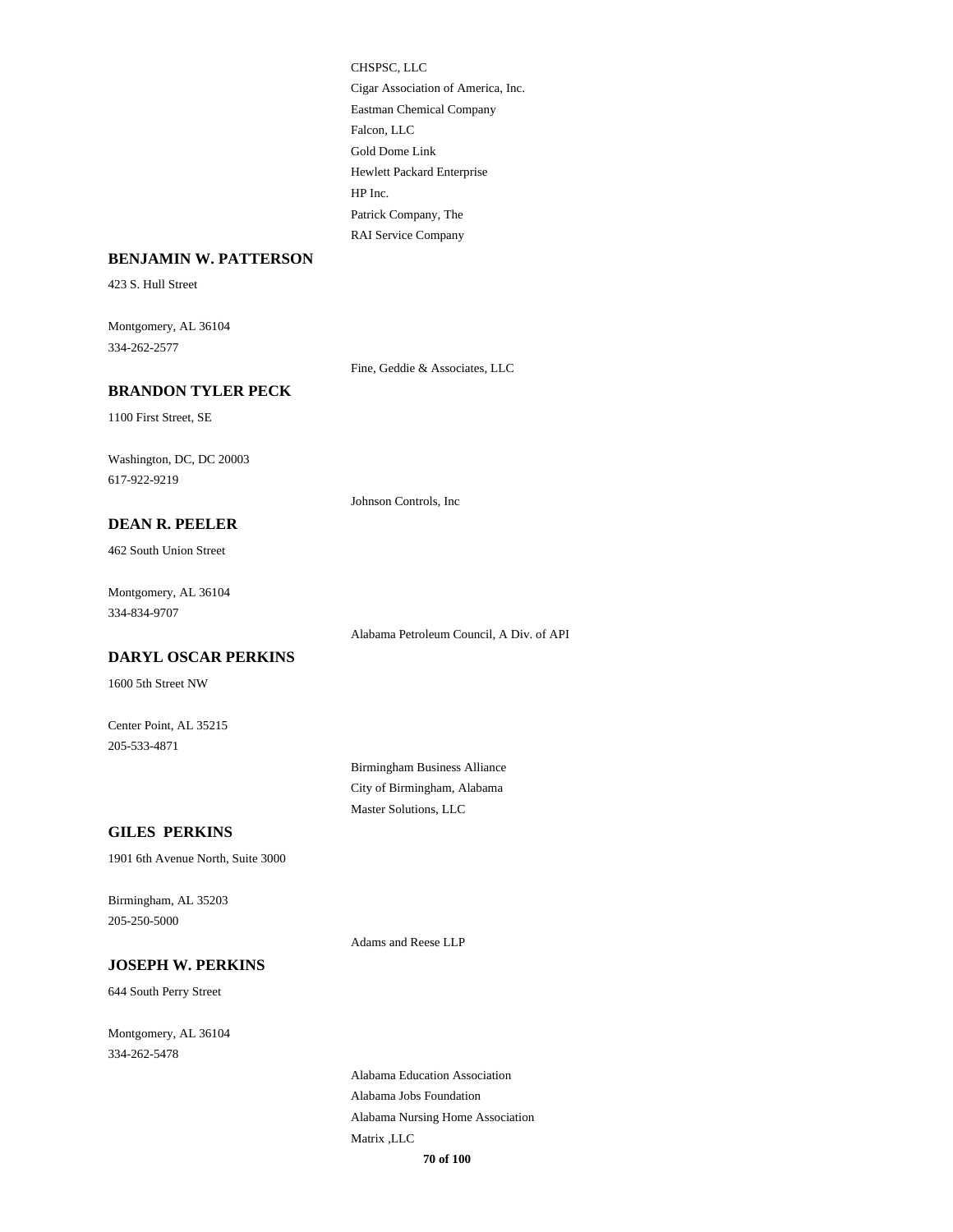### **XAVIER PERSAD**

Human Rights Campaign

202-572-8987 Washington, DC 20036

Human Rights Campaign

# **LYNN PETTWAY**

P.O. Box 4177

334-834-9790 Montgomery, AL 36103

Alabama Education Association

Alabama Education Association

# **LEIGH PHILLIPS**

P.O. Box 4177

334-834-9790 Montgomery, AL 36103

### **CURTIS C. PICKENS**

P O Box 2825

205-475-5900 Birmingham, AL 35202

> Tom Coker & Associates Alabama Education Association AT&T Alabama

### **JOHN A. PICKENS**

309 N. Hull Street

334-263-0086 Montgomery, AL 36104

Alabama Appleseed Center for Law & Justice, Inc.

# **PAUL PINYAN**

Post Office Box 11000

334-288-3900 Montgomery, AL 36191-0001

Alabama Farmers Federation/Alfa

# **JEFF PITTS**

644 South Perry Street

334-262-5478 Montgomery, AL 36104

> BP America Inc. Matrix ,LLC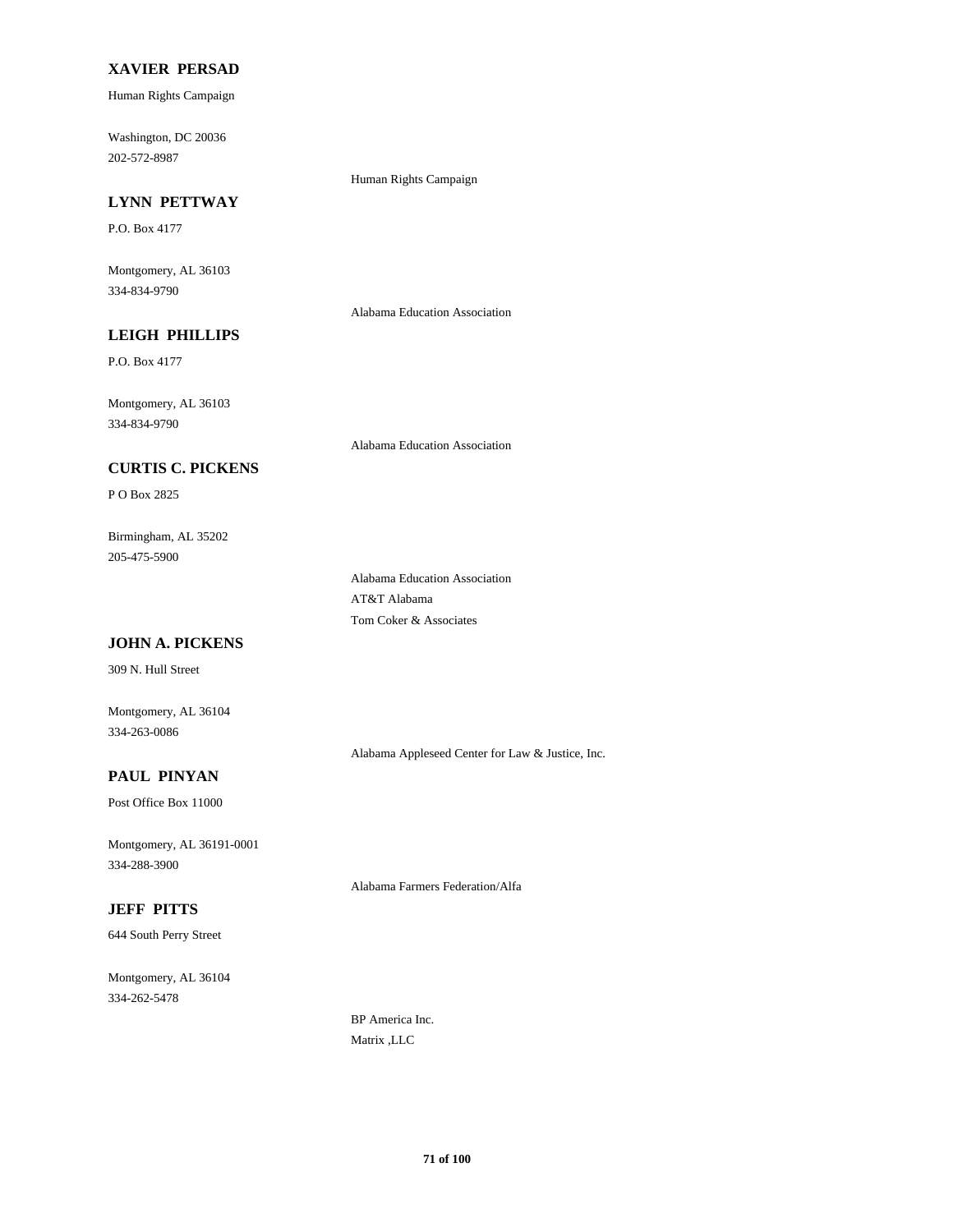#### **GARY L. PLEDGER**

600 North 19th Street

205-714-0222 Birmingham, AL 35203

# **FRANCESCA PLENDL**

AstraZeneca Pharmaceuticals, LP

302-885-2319 Tallahassee, FL 32311

AstraZeneca Pharmaceuticals, LP

AT&T Alabama

# **MARY E. PONS**

100 North Jackson Street

334-263-7594 Montgomery, AL 36103

Association of County Commissions of Alabama

### **CHEAIRS M PORTER**

19 South Jackson Street

334-954-2500 Montgomery, AL 36104

Medical Association of the State of Alabama

## **WILLIAM E. POWELL, III**

201 South Bainbridge Street

334-265-1867 Montgomery, AL 36104

Alabama Cattlemen's Association

### **WILLIAM C. PRATHER**

2170 Satellite Blvd., Suite 200

770-225-5368 Duluth, GA 30097

Nationwide Mutual Insurance Company

#### **NANETTE K. PREGNO**

4274 Lomac Street

334-244-2187 Montgomery, AL 36109-5423

Franklin Resources Group, LLC

# **STEPHEN DRU PRESTON**

2010 Brookwood Medical Center Drive

205-877-1796 Birmingham, AL 35209

> Brookwood Baptist Health Brookwood Medical Center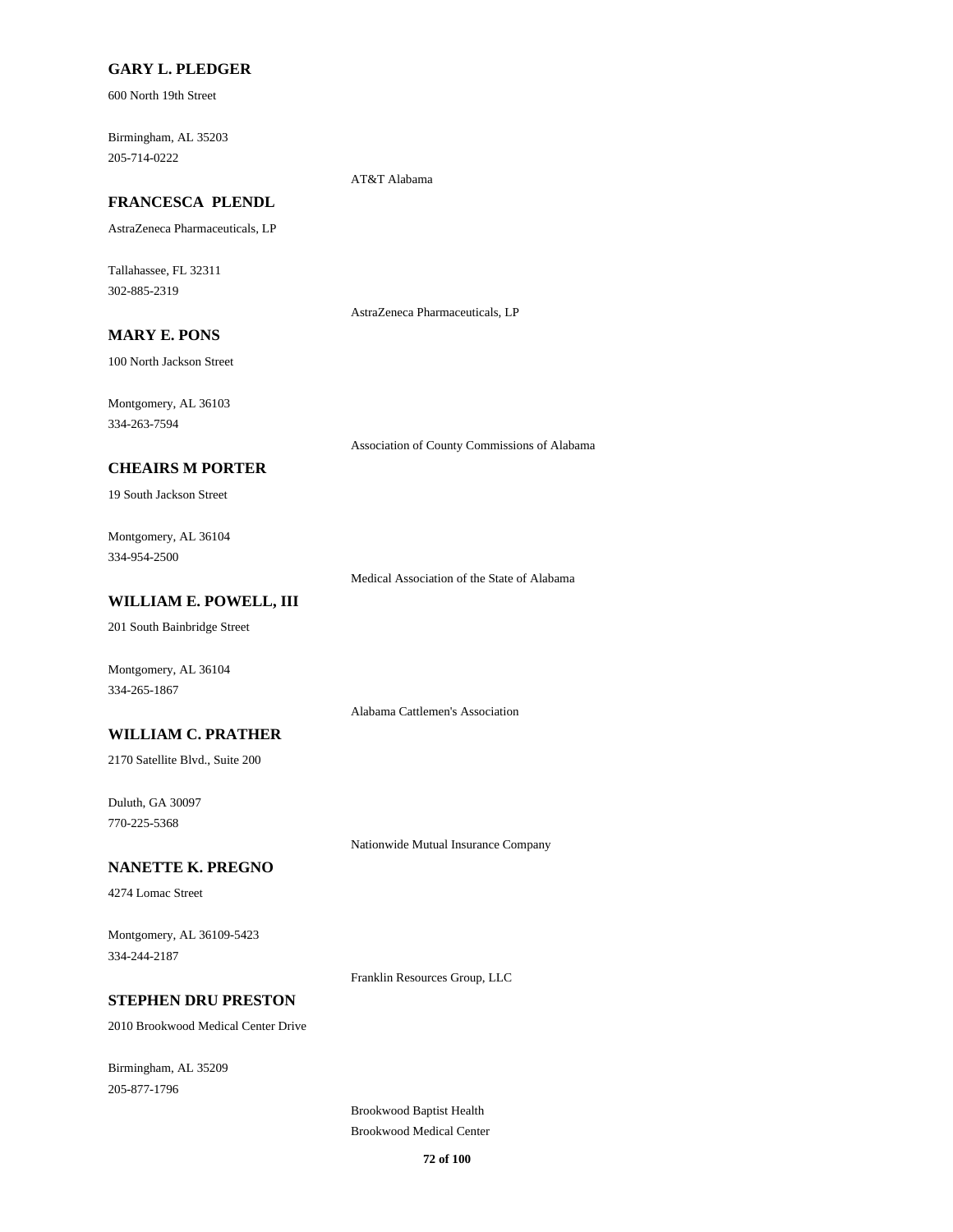## **ANNA MERRILL PRITCHETT**

201 Monroe Street

334-462-3011 Montgomery, AL 36104

AARP Alabama

# **KARIN QUIMBY**

1640 Rhode Island Ave NW

202-216-1584 Washington, DC 20036

Human Rights Campaign

# **JEFFREY ADAM RABREN**

1900 Fifth Ave, N

205-264-4240 Birmingham, AL 35203

Regions Financial Corporation

### **WYNN RADFORD**

204 Vincent Avenue

504-756-8248 Metairie, LA 70005

BP America Inc.

# **THOMAS N. RAINS**

P O Box 4433

Montgomery, AL 36103 334-279-1886

#### **TERESA RATLIFF**

P.O. Box 4177

334-834-9790 Montgomery, AL 36103

**CHARLIE JAY REED**

1830 28th Avenue South

205-870-9768 Birmingham, AL 35209

Associated Builders & Contractors of Alabama, Inc.

Alabama Education Association

A+ Education Partnership

### **JASON TODD REID**

7515 Halycon Summit Dr., Suite 200

334-834-3006 Montgomery, AL 36117

Home Builders Association of Alabama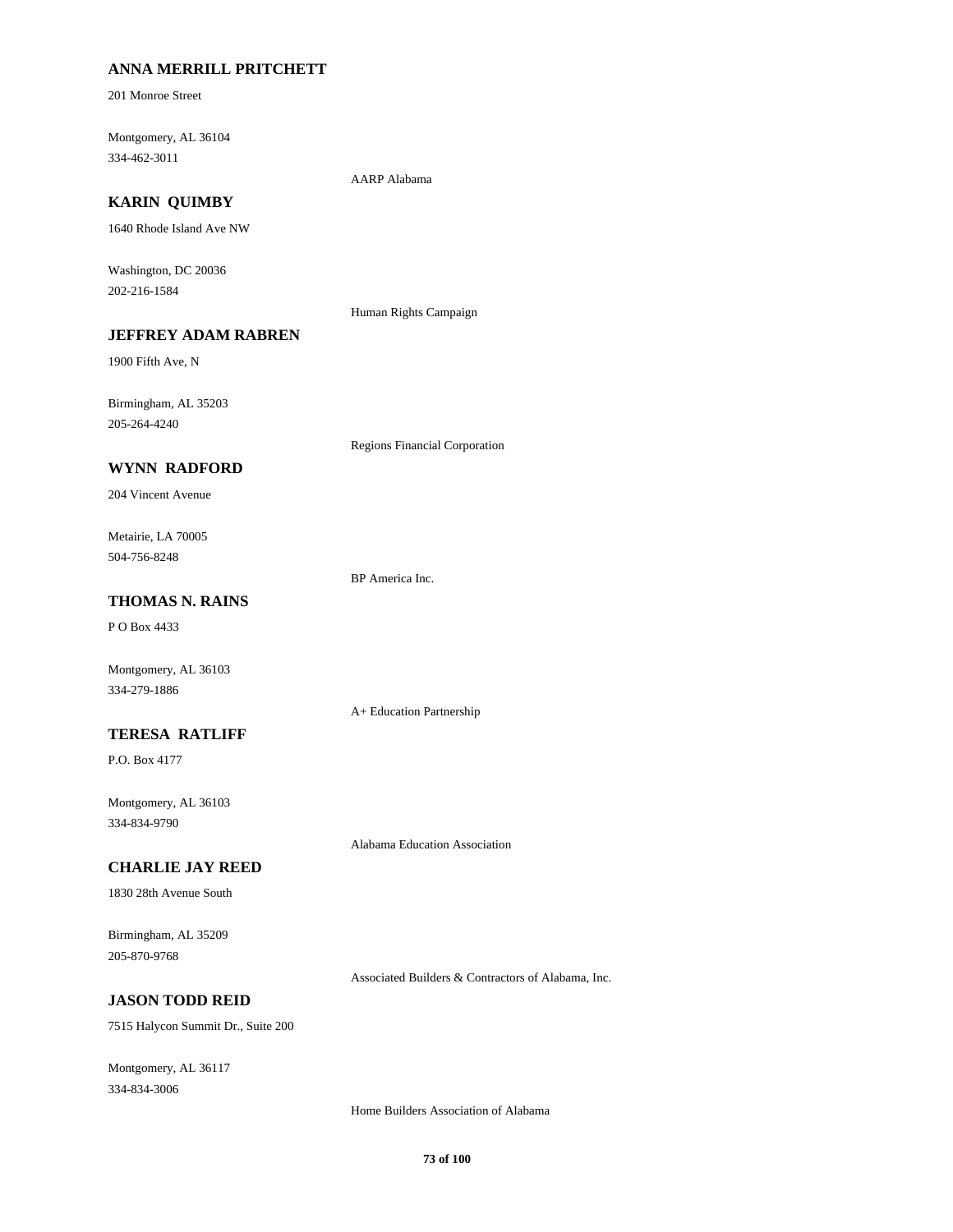## **MITCHELL LAWRENCE REID**

2014 6th Ave. N.

205-322-6395 Birmingham, AL 35203

Alabama Rivers Alliance

# **Andre Reid & Associates**

4346 Forrest Park Drive

334-324-4270 Eight Mile, AL 36613

> AT&T Alabama The Toney Watkins Company Windom,Galliher & Associates

#### **M. SUZANNE RESPESS**

1600 7th Avenue South

205-638-9652 Birmingham, AL 35233

Children's Hospital of Alabama dba Children's of Alabama

#### **ELIZABETH REYNOLDS**

3933 Victoria Lakes Drive South

317-875-5250 Jacksonville, FL 32226

National Association of Mutual Insurance Companies (NAMIC)

### **TERRI SHARPLEY REYNOLDS**

100 N. Jackson Street

334-263-7594 Montgomery, AL 36104

Association of County Commissions of Alabama

## **SIMS RHYNE**

1819 Fifth Avenue North

205-521-8271 Birmingham, AL 35203

> American Federation for Children Bradley Arant Boult Cummings LLP

# **E. CLARK RICHARDSON**

Clark Richardson & Associates

334-819-6655 Montgomery, AL 36123-0035

Alabama Bankers Association, Inc.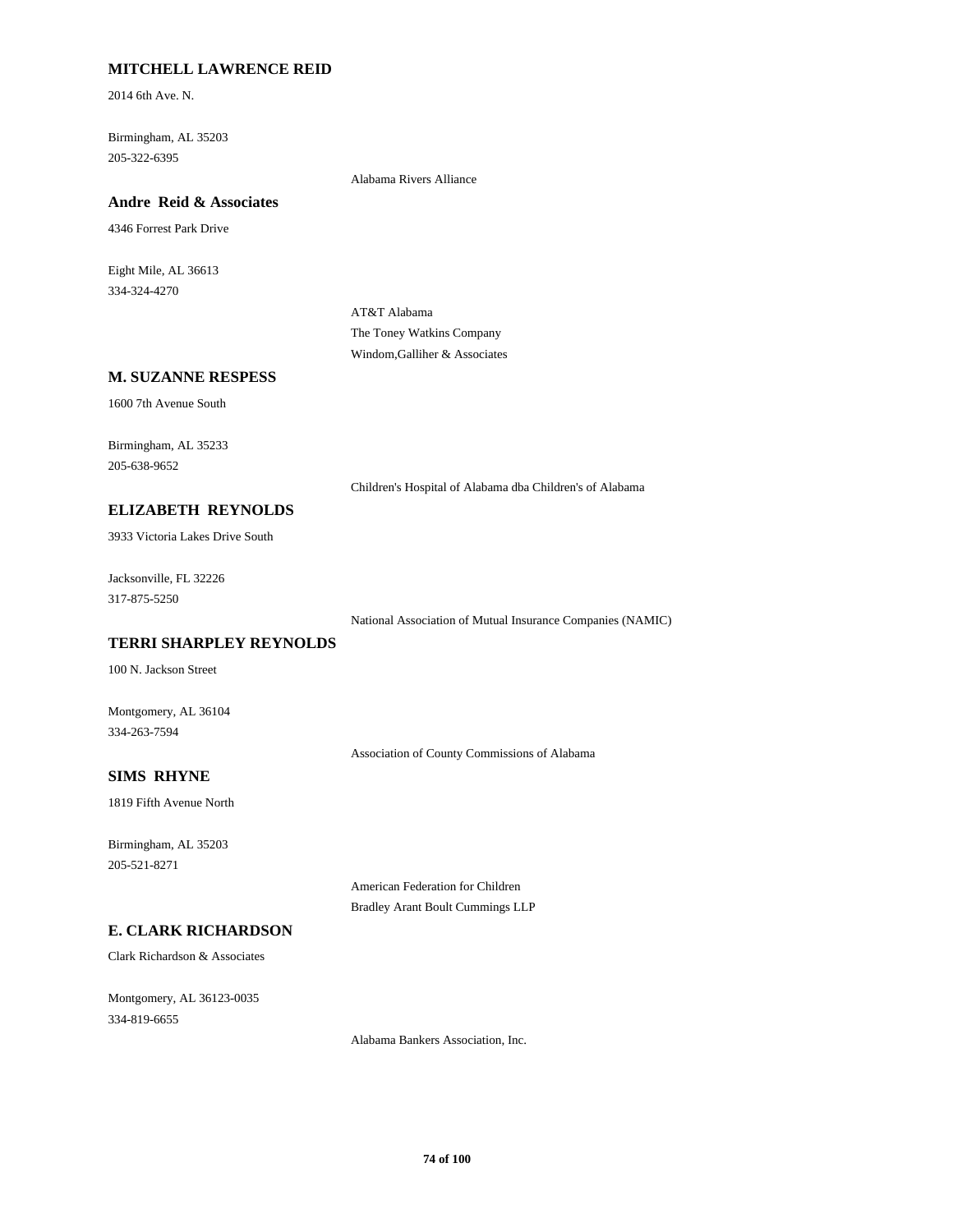### **EUGENE ALLEN RICHARDSON**

133 Peachtree Street, NE

404-652-5349 Atlanta, GA 30303

Koch Companies Public Sector, LLC and Its Affiliates

# **QUENTIN RIGGINS**

770 Washington Ave

334-832-3881 Montgomery, AL 36104

Alabama Power Company

# **DARRELL BREN RILEY**

435 South McDonough Street

334-834-1061 Montgomery, AL 36104

Alabama AFL-CIO

# **ROBERT RILEY**

3530 Independence Drive

205-879-5000 Birmingham, AL 35209

Jefferson County Sheriff's Office

## **ROBERT RENFROE RILEY**

3530 Independence Drive

Birmingham, AL 35209 205-484-0099

Bob Riley & Associates, LLC

#### **Bob Riley & Associates, LLC**

3530 Independence Drive

205-484-0099 Birmingham, AL 35209

> ARC Terminals Holdings, LLC Austal USA Bob Riley & Associates, LLC Aerojet Rocketdyne, Inc. Airbus Americas Alabama Council for Affordable and Rural Housing, Inc. (ALCARH) Roebuck Consulting Group SAS Institute Inc. VT Systems, Inc. Brett Real Estate Robinson Development Co., Inc. City of Orange Beach FSQC-AL, LLC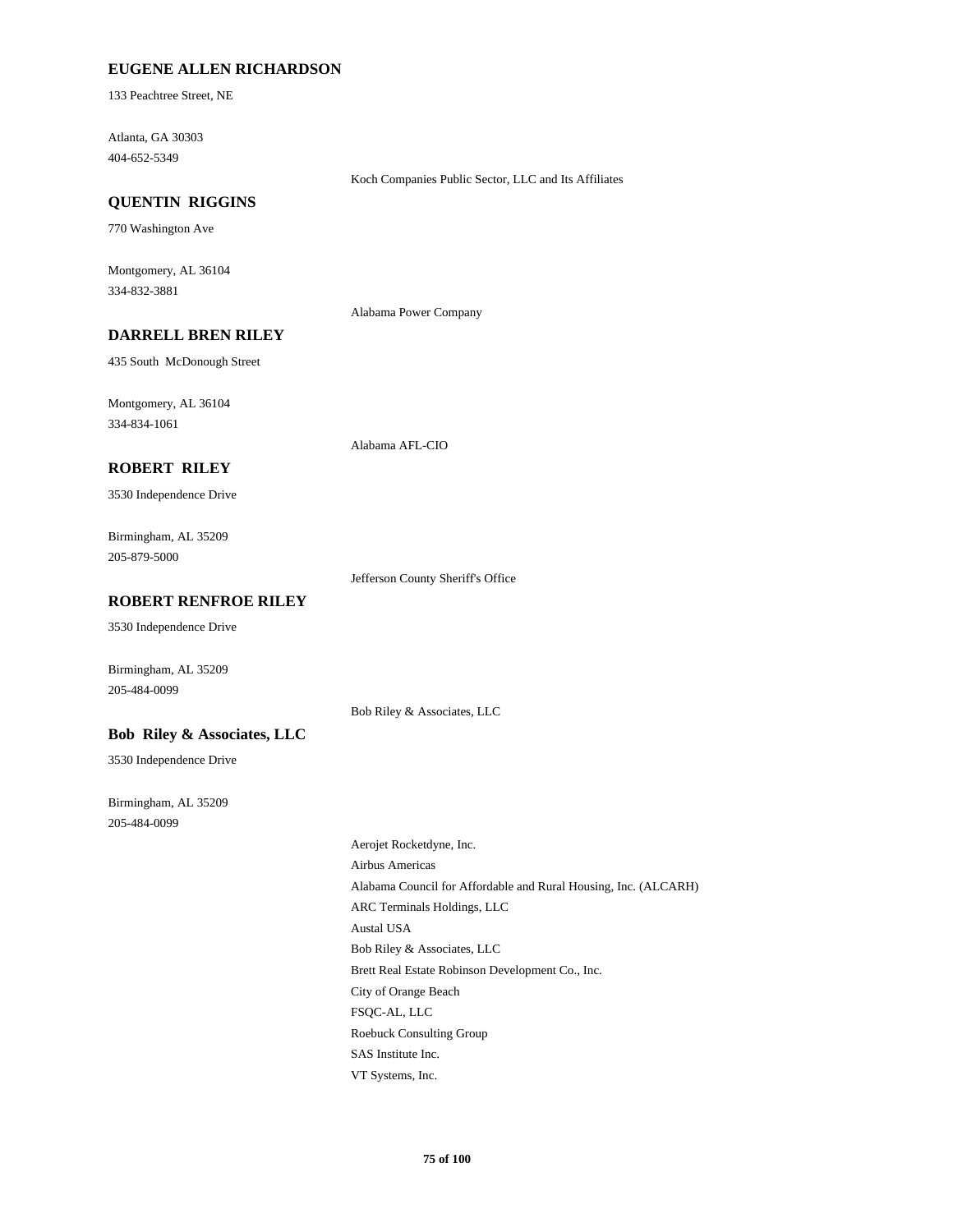#### **PHILLIP W RIVERS**

125 South Ripley Street

202-997-0489 Montgomery, AL 36104

University of North Alabama

# **DAVID LYNN ROBERSON**

1000 Urban Center Drive

205-945-6580 Vestavia Hills,, AL 35242

> Alabama Coal Association Drummond Company Inc.

# **DAN ROBERTS**

PO Box 55924

256-724-2191 Birmingham, AL 35255

Alabama Brewers Guild

# **MARCELLA ROBERTS**

2117 16th Avenue South

205-643-0546 Birmingham, AL 35205

M. Roberts and Associates

# **KATHERINE G ROBERTSON**

402 Office Park Drive

Birmingham, AL 35223 205-870-9900

Alabama Policy Institute

#### **GILBERT BROUGHTON ROGERS**

127 Peachtree Street

404-521-9900 Atlanta, GA 30303

Southern Environmental Law Center

# **DAVID ROOT**

212 Spring Branch Road

804-834-2626 Waverly, VA 23890

Prime Therapeutics, LLC

#### **PERRY ROQUEMORE**

401 Adams Avenue

334-244-8948 Montgomery, AL 36104

Bloom Group Inc., The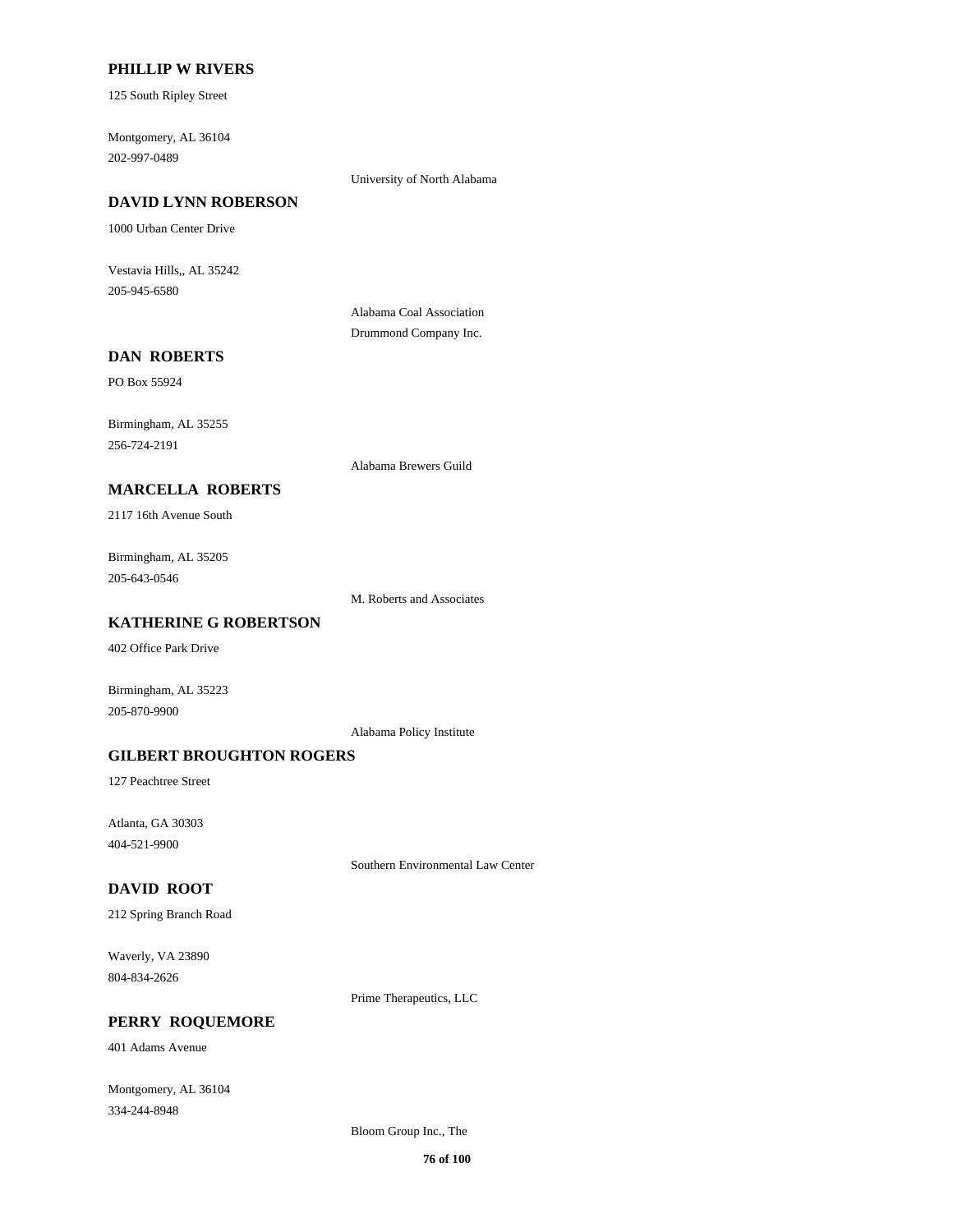### **SHERON J ROSE**

41 Commerce St.

334-854-5200 Montgomery, AL 36104

# **BRENT LOUIS ROSEN**

614 S. Hull Street

334-223-3014 Montgomery, AL 36104

#### Montgomery Area Chamber of Commerce

Gentiva Health Services, Inc. Chilton County Healthcare Authority Baker Donelson Bearman Caldwell and Berkowitz PC W.W. Grainger, Inc. Providence Health System Helen Keller Hospital

# **JAY MICHAEL ROSS**

11 North Water Street

251-433-3234 Mobile, AL 36602

Adams and Reese LLP

# **JOHN C.M. ROSS**

121 Coosa street

Montgomery, AL 36104 334-262-5200

> Dax R. Swatek & Associates, L.L.C. Learning Through Sports, LLC Swatek, Azbell, Howe & Ross

# **QUINTLON ROSS**

P.O. Box 4177

334-834-9790 Montgomery, AL 36103

Alabama Education Association

### **MICHELLE ROTH**

PO Box 230666

334-271-2281 Montgomery, AL 36123

Alabama Cable Telecommunications Association

# **TOBIN BERNARD ROTH**

2 North Jackson Street

334-262-1800 Montgomery, AL 36104

Alabama Graphite Company, Inc.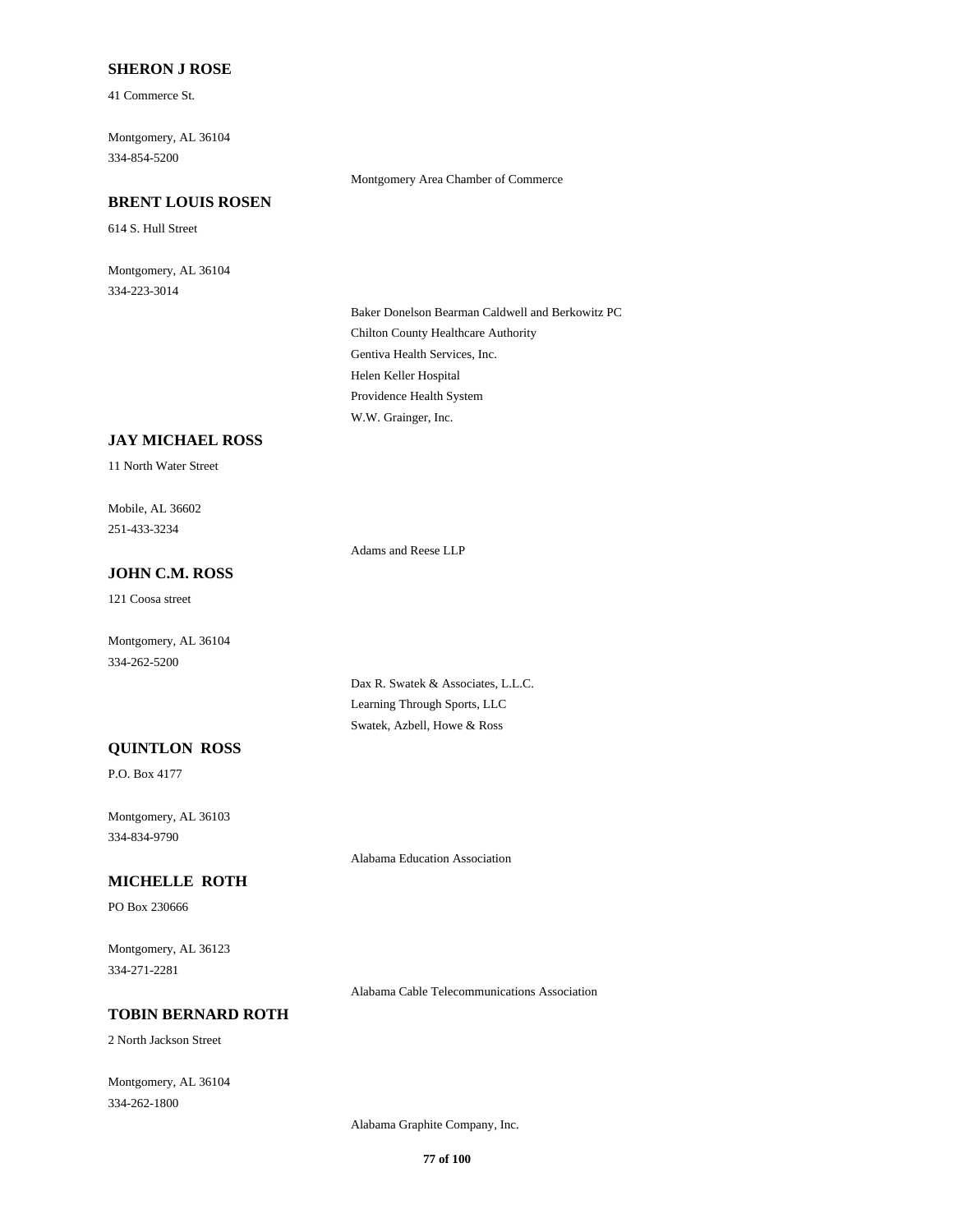ITG Brands, LLC and its Affiliates CSX Transportation, Inc. K12 Inc. Southern Light Lorillard Inc Baxter Healthcare Corporation Alabama Recycling Association Centene Corporation Corrections Corporation of America Comcast U.S. Chamber/Inst. for Legal Reform U.S. Chamber of Commerce Uber Technologies, Inc Xerox Business Services, LLC and its Affiliates Vertex Pharmaceuticals Incorporated Teach for America Tanner Medical Center TexPar Energy, LLC Thompson Engineering, Inc The Laclede Group

## **DANIEL MAURICE RUMLEY**

825 K Street, Second floor

916-287-9220 Sacramento, CA 95814

StudentsFirst

#### **DAVID RUSSELL**

PO Box 311363

205-382-5346 Birmingham, AL 35231

Russell & Associates

#### **CLAY RYAN**

Maynard, Cooper & Gale, P.C.

205-254-1000 Birmingham, AL 35203-2618

**78 of 100** Blue Cross & Blue Shield of Alabama Baptist Health System Inc. Corizon, Inc Children's Hospital of Alabama dba Children's of Alabama Alabama Power Company Alabama A&M University Alabama Wildlife Federation Alabama Sports Foundation Regions Financial Corporation Patients for Fair Compensation DIRECTV, INC DaVita, Inc. Mutual Savings Life Insurance Company Dish Network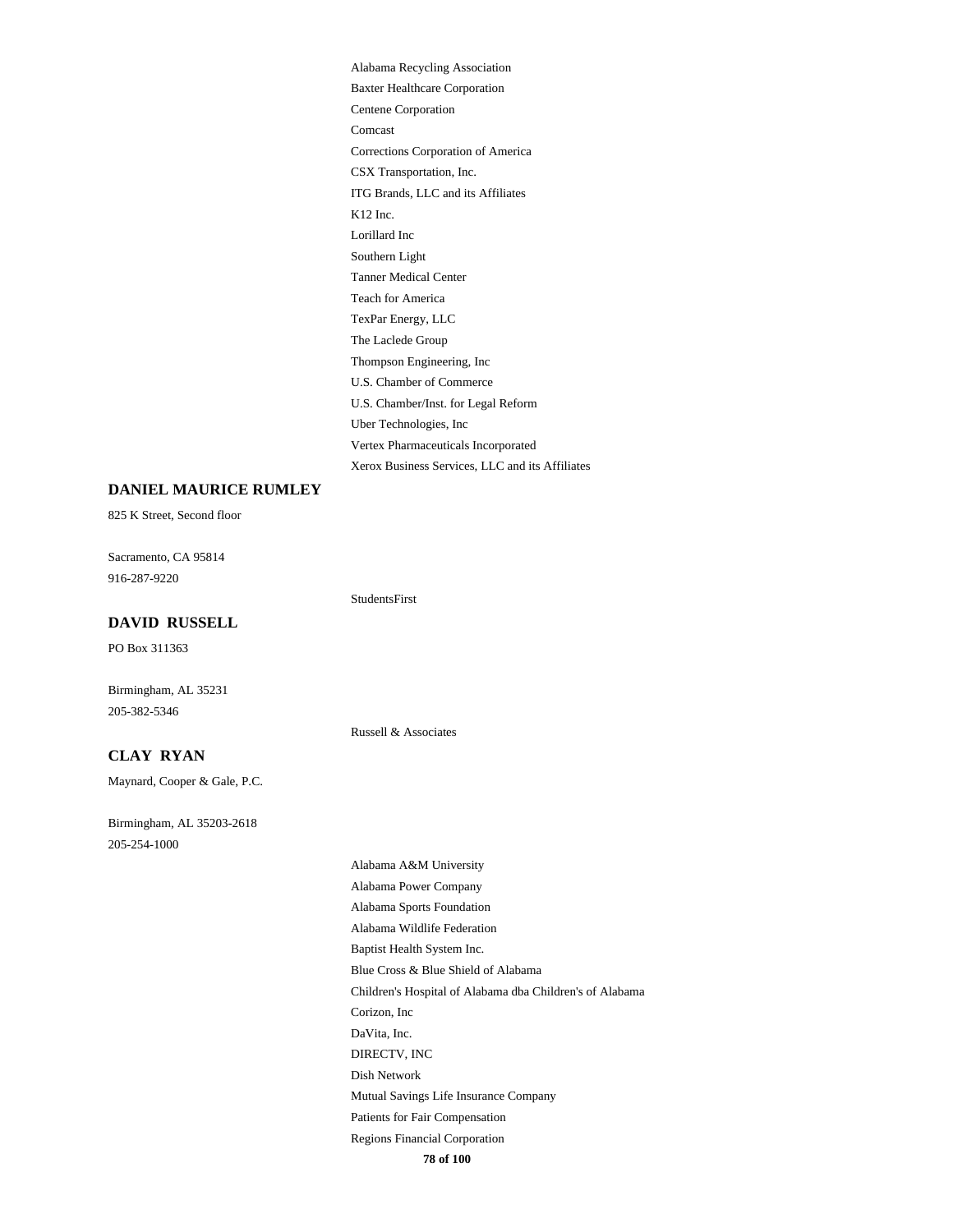The Westervelt Company Southern Research Institute Results, LLC Zoom Motorsports, LLC Wal-Mart Stores, Inc. Vital Smiles, Inc.

## **MATT RYSAVY**

1041 Duval Street

919-414-9445 Jupiter, FL 33458

Orexo US, Inc.

#### **CAROLYN JONES SABATINI**

8510 Balboa Blvd

913-338-2640 Northridge, CA 91345

Pharmavite LLC

# **BILL SAGER**

141 London Parkway

205-326-4129 Birmingham, AL 35211

Alabama Independent Insurance Agents, Inc.

# **JERRY L. SAILORS**

300A Water Street

Montgomery, AL 36104-2558 334-265-5744

Coosa-Alabama River Improvement Association, Inc.

## **MARLENE LOUISE SANDERS**

c/o 2350 Kerner Blvd., Ste. 250

415-389-6800 San Rafael, CA 94901

Merck Sharp & Dohme Corp.

# **ALLEN SANDERSON**

401 Adams Avenue, Suite 710

334-244-8948 Montgomery, AL 36104

Bloom Group Inc., The

#### **TREVOR WAYNE SANTOS**

400 N. Capitol Street, NW

202-220-1340 Washington, DC 20001

National Shooting Sports Foundation, Inc.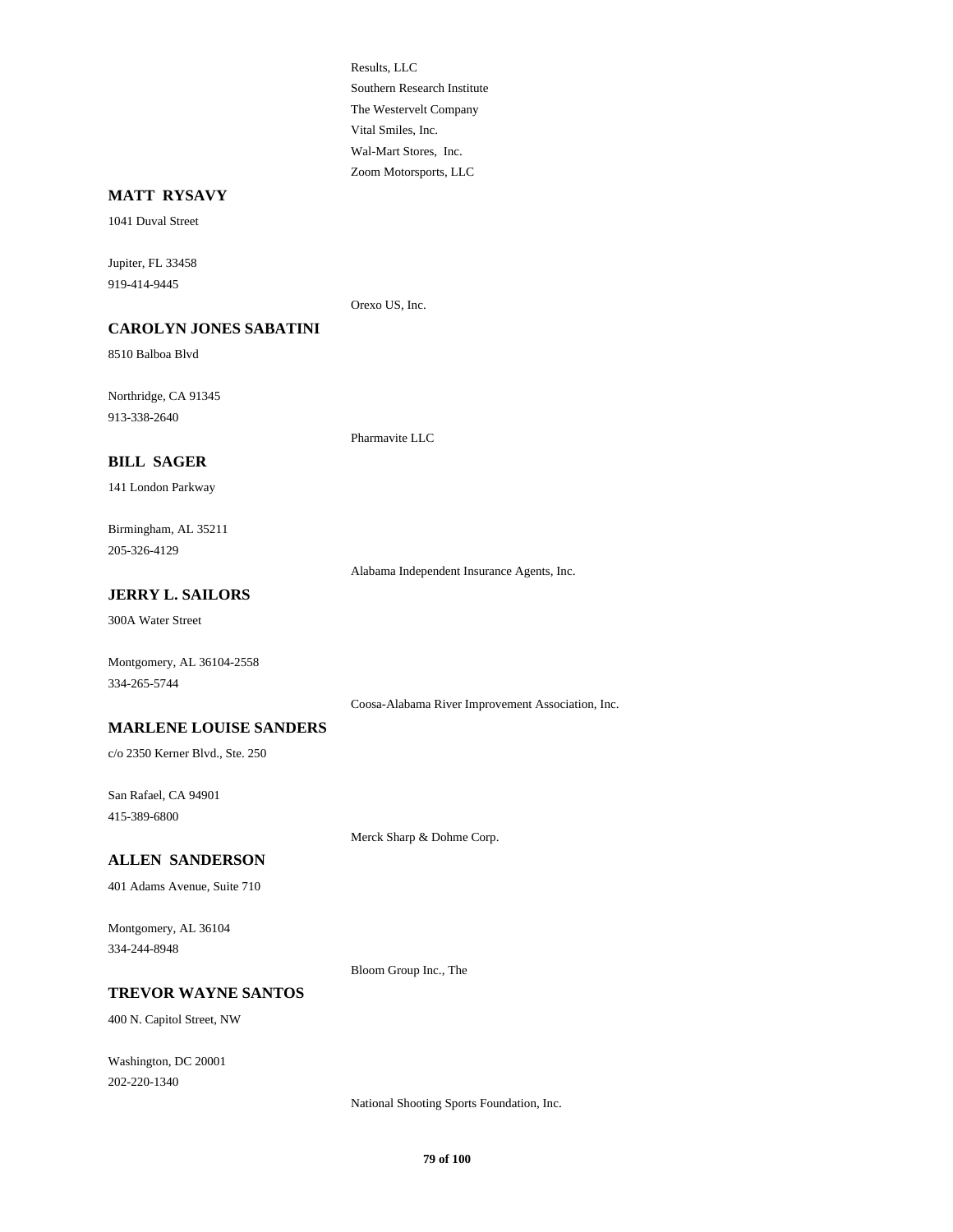### **THOMAS JOSEPH SAUNDERS**

555 Alabama Street

334-265-8733 Montgomery, AL 36104

Alabama Forestry Association

# **JOHN SCHREMSER**

100 N. Union Street Ste. 828

334-531-2985 Montgomery, AL 36104

CenturyLink

# **EMILY SCHULTZ**

209 20th Street North

205-577-8704 Birmingham, AL 35203

## **KAYLYN SEAWELL**

PO Box 940

## 404-291-5966 Phenix City, AL 36868

MeadWestvaco Corporation WestRock Company

Alabama Coalition for Public Charter Schools

# **EDWIN G SELLERS**

P. O. Box 1087

Gardendale, AL 35071 205-602-7670

Sellers Export Consulting

### **NICHOLAS C SELLERS**

PO Box 2641

205-257-3111 Birmingham, AL 35203

Alabama Power Company

### **JADA LYNN SHAFFER**

One Retail Drive

334-213-2410 Montgomery, AL 36106

Voices for Alabama's Children

#### **LISA JOHNSON SHARP**

1710 Sixth Avenue North

205-226-8714 Birmingham, AL 35203

Alabama School of Fine Arts Foundation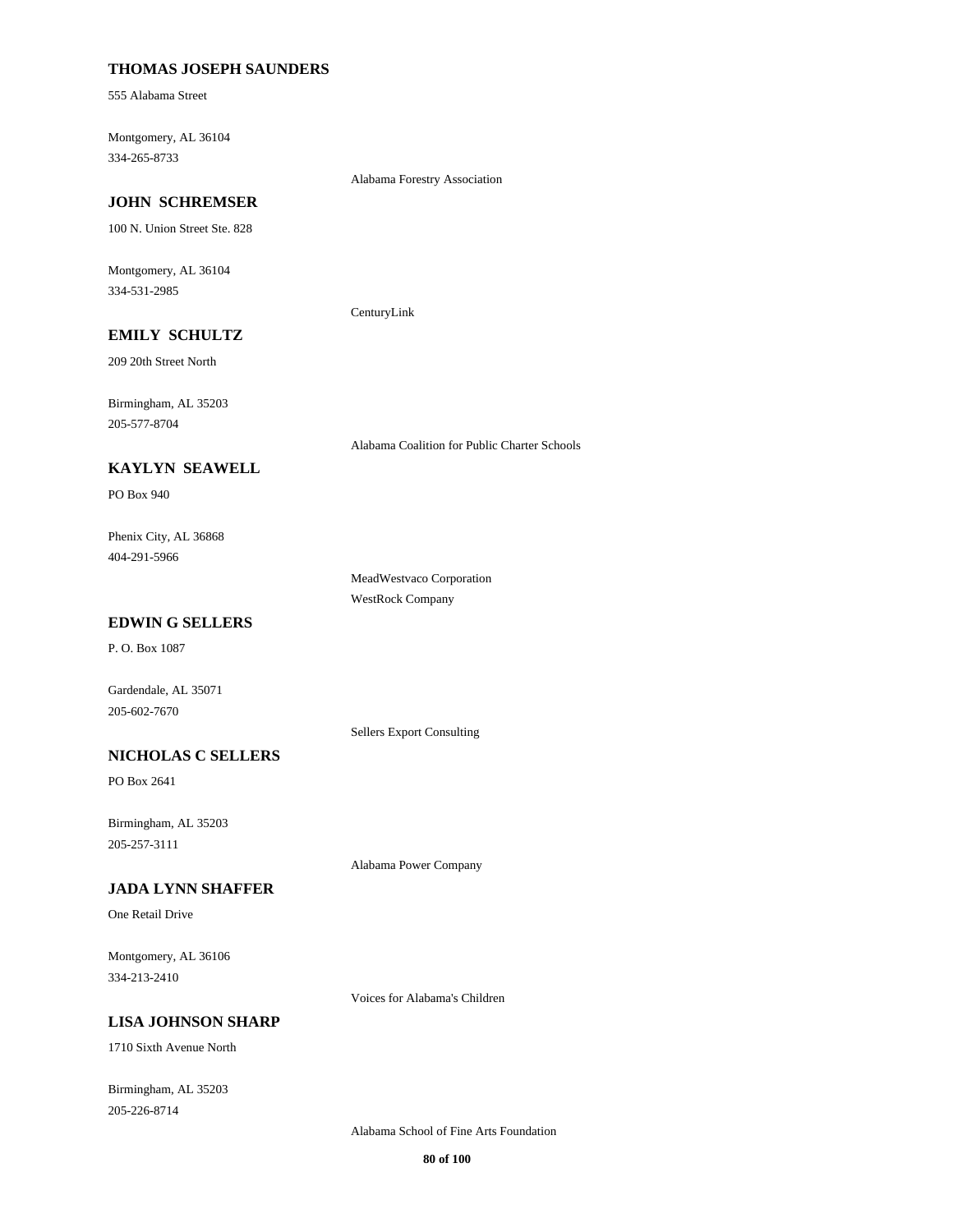# **KENNETH CASEY SHELTON**

12181 Highway 25

205-668-1905 Calera, AL 35040

International Brotherhood of Electrical Workers (I.B.E.W.)

# **JOHN SHIRLEY**

39 South Harper Street

334-850-5801 Tallassee, AL 36078

International Brotherhood of Electrical Workers (I.B.E.W.)

# **ANDREW SILVESTRI**

c/o 2350 Kerner Blvd., Ste. 250

415-389-6800 San Rafael, CA 94901

Google Inc.

# **RUSS SIMNICK**

1101 Fifteenth St. NW

202-289-2700 Washington, DC 20005

National Alliance for Public Charter Schools

### **MONTGOMERY C SIMPSON**

173 West Wieuca Rd NE

Atlanta, GA 30342 404-549-3143

Weyerhaeuser Company and its Affiliates

# **BEVERLY SIMS**

P.O. Box 4177

334-834-9790 Montgomery, AL 36103

Alabama Education Association

#### **DARRYL SINKFIELD**

P.O. Box 4177

334-834-9790 Montgomery, AL 36103

Alabama Education Association

# **JAMIE TODD SIZEMORE**

720 Leslie Ave

256-335-5524 Tuscumbia, AL 35674

Brotherhood of Locomotive Engineers & Trainmen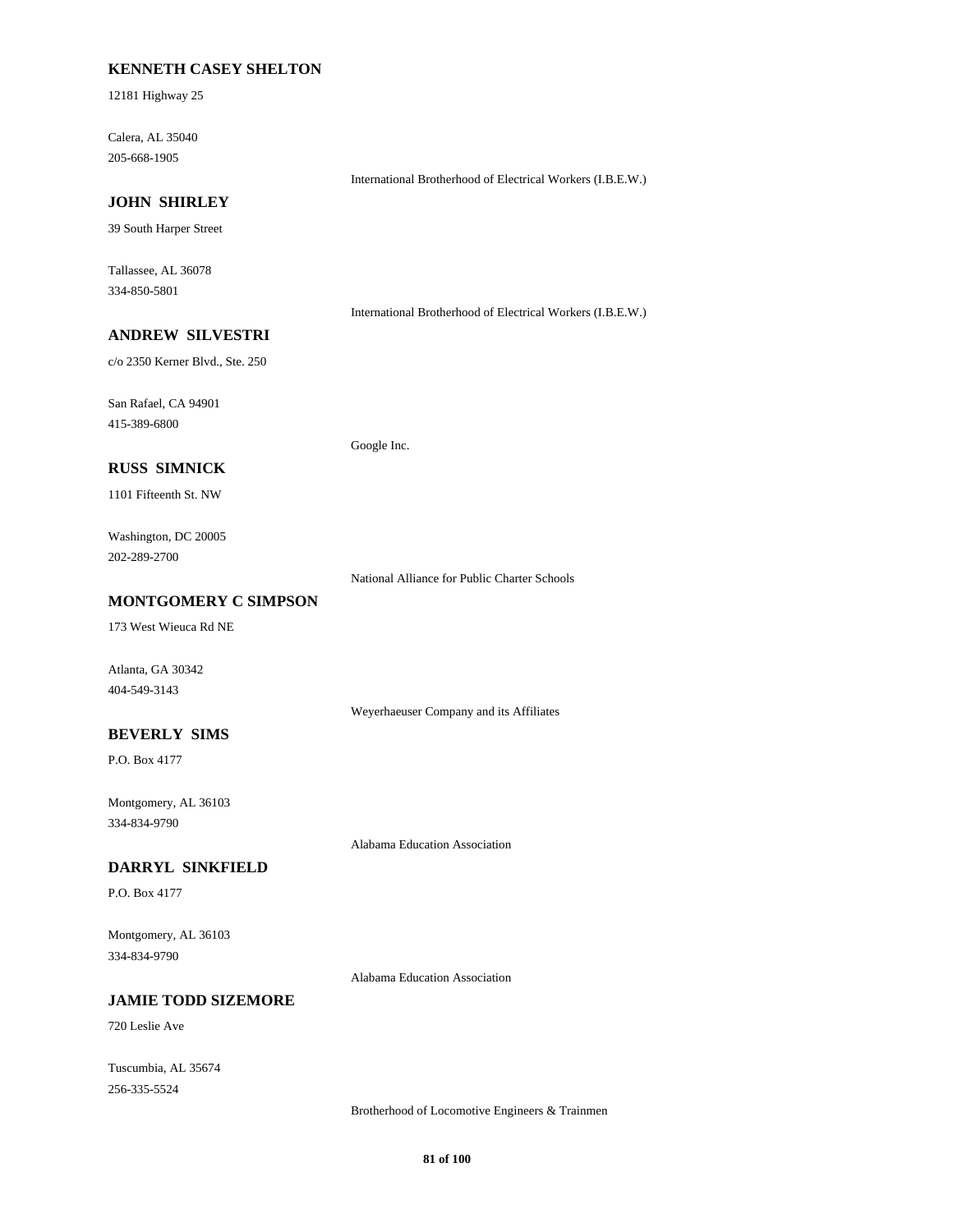## **CHARLES Chuck C. SMITH**

#1 Seminole Street

251-752-3351 Demopolis, AL 36732

> Rock-Tenn WestRock Company

#### **DANIEL J SMITH**

660 Fritz Dr

972-304-6500 Coppell, TX 75019

UPS, Inc.

# **EUNICE W. SMITH**

4200 Stone River Circle

205-879-7096 Birmingham, AL 35213

#### **JOHN KENNETH SMITH**

535 Adams Avenue

334-262-2566 Montgomery, AL 36104

Alabama League of Municipalities

Eagle Forum of Alabama

# **JOHNNIE B SMITH**

Alabama Association for Justice

Montgomery, AL 36104 334-262-4974

Alabama Association for Justice

Forbes-Tate

### **LARRY EDWARD SMITH**

724 Bluewood Dr

256-759-2879 Huntsville, AL 35802

### **JUSTICE SMYTH**

P.O. Box 79

334-240-9423 Montgomery, AL 36101

Montgomery Area Chamber of Commerce

## **JEFF SOMMER**

2 N. Jackson Street

334-262-2116 Montgomery, AL 36104

Blue Cross & Blue Shield of Alabama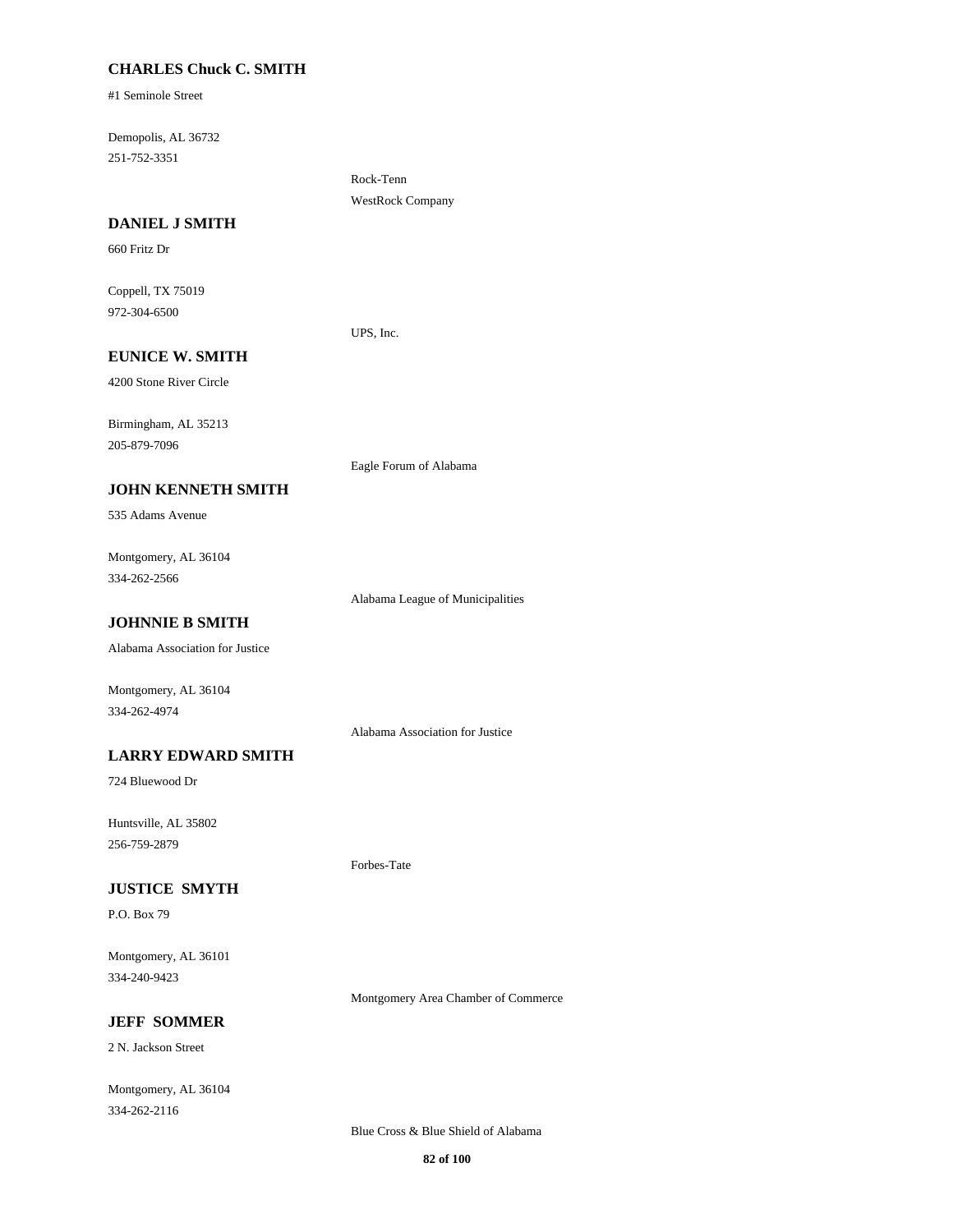### **JOHN SORRELL**

1745 Platt Place

334-265-0502 Montgomery, AL 36117

Alabama Concrete Industries Association

#### **Southern Strategy Group of Alabama**

2 N. Jackson Street

334-240-6900 Montgomery, AL 36104

> Alabama Wholesale Beer Association American Cancer Society Cancer Action Network Blue Cross & Blue Shield of Alabama Alabama Association of Housing & Redevelopment Authorities Alabama Hospice and Palliative Care Organization Alabama State Board of Pharmacy Takeda Pharmaceuticals America Telecommunications Association of the Southeast Tenaska, Inc. Rx Development Associates Southland Benefit Solutions, LLC Spectra Energy

#### **JERRY W. SPENCER**

The Spencer Group, LLC

334-354-3220 Pike Road, AL 36064

> Government Corporate Partners, LLC GEC Organics Veritec Solutions LLC Poarch Band of Creek Indians

#### **MICHAEL CHRISTOPHER STALEY**

1901 Sixth Ave N

205-226-5713 Birmingham, AL 35203

> Coalition for Regional Transportation Alabama Bicycle Coalition Waller Landsen Dortch & Davis LLP Hope for Gabe, Inc

# **ANGI HORN STALNAKER**

60 Commerce Street, 14th Floor

334-224-3482 Montgomery, AL 36104

> Alliance Insurance Group, LLC Breathe Easier Alliance of Alabama Virtus Solutions, Inc.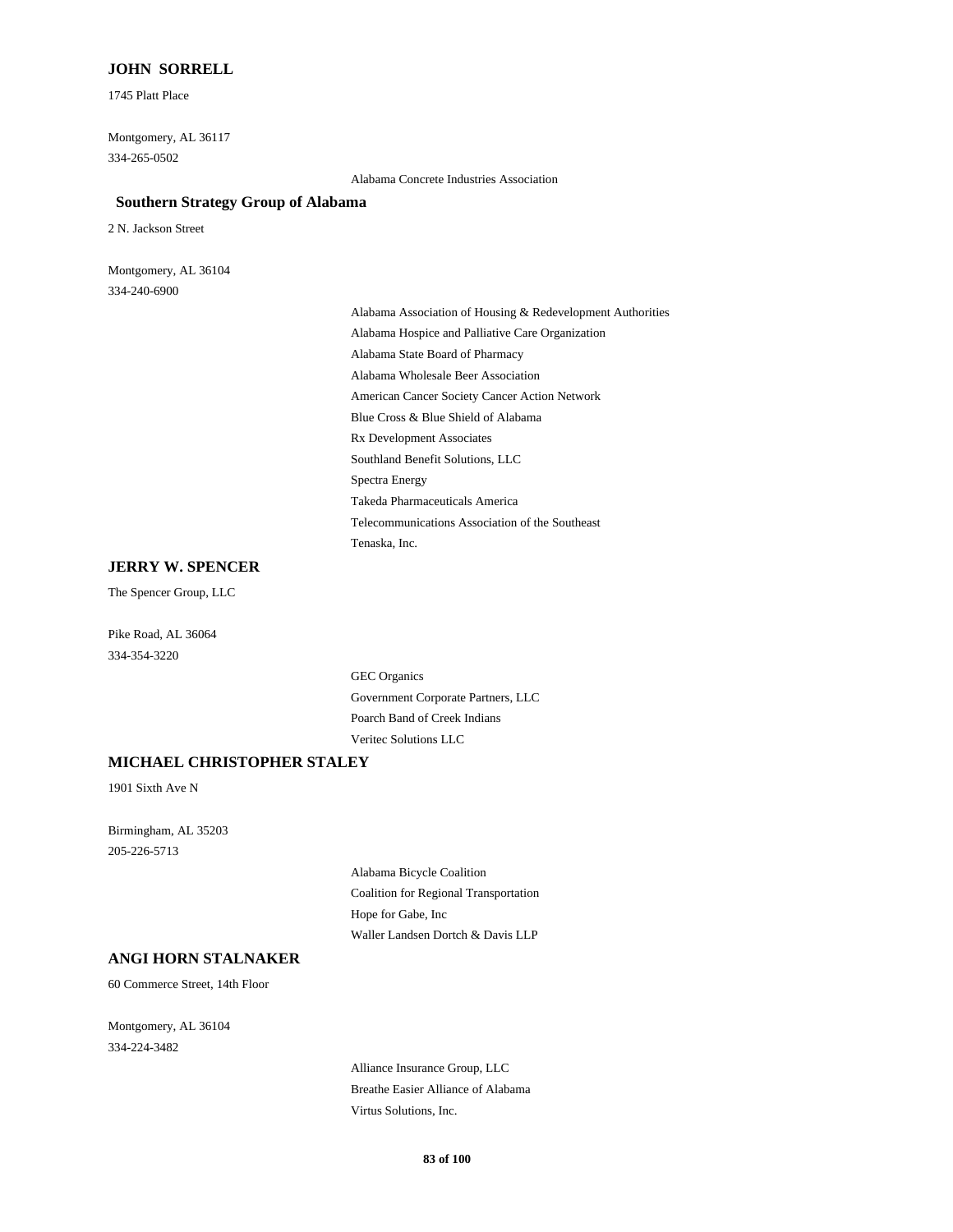#### **LYNES STANFIELD**

c/o Nielsen Merksamer, et al.

415-389-6800 San Rafael, CA 94901

Apple Inc.

# **KENNETH S. STEELY**

11 N. Water Street

251-439-7535 Mobile, AL 36602

Mobile County Probate Court

Allergan USA, Inc.

# **EVONNE STELLATO**

c/o 2350 Kerner Blvd., Ste. 250

415-389-6800 San Rafael, CA 94901

**STEPHEN STETSON**

400 S. Union St.

334-832-9060 Montgomery, AL 36104

Arise Citizens' Policy Project

# **JAMES DAVID STEWART**

One Federal Place

Birmingham, AL 35203 205-521-8368

> Community Choice Financial Bradley Arant Boult Cummings LLP Alliance of Automobile Manufacturers Learning Through Sports, LLC Vulcan Materials Company Pfizer Inc. National Association of Public Insurance Adjusters

### **JEFFERSON DAVIS STEWART III**

One Federal Place

205-521-8837 Birmingham, AL 35203

> Alliance of Automobile Manufacturers Associated Builders & Contractors of Alabama, Inc. ALATEC, Inc. Advantage Capital Partners, LLC Alabama Association of REALTORS Avion Solutions, Inc. Brookdale Senior Living, Inc. BAE Systems, Inc. Bradley Arant Boult Cummings LLP

**84 of 100**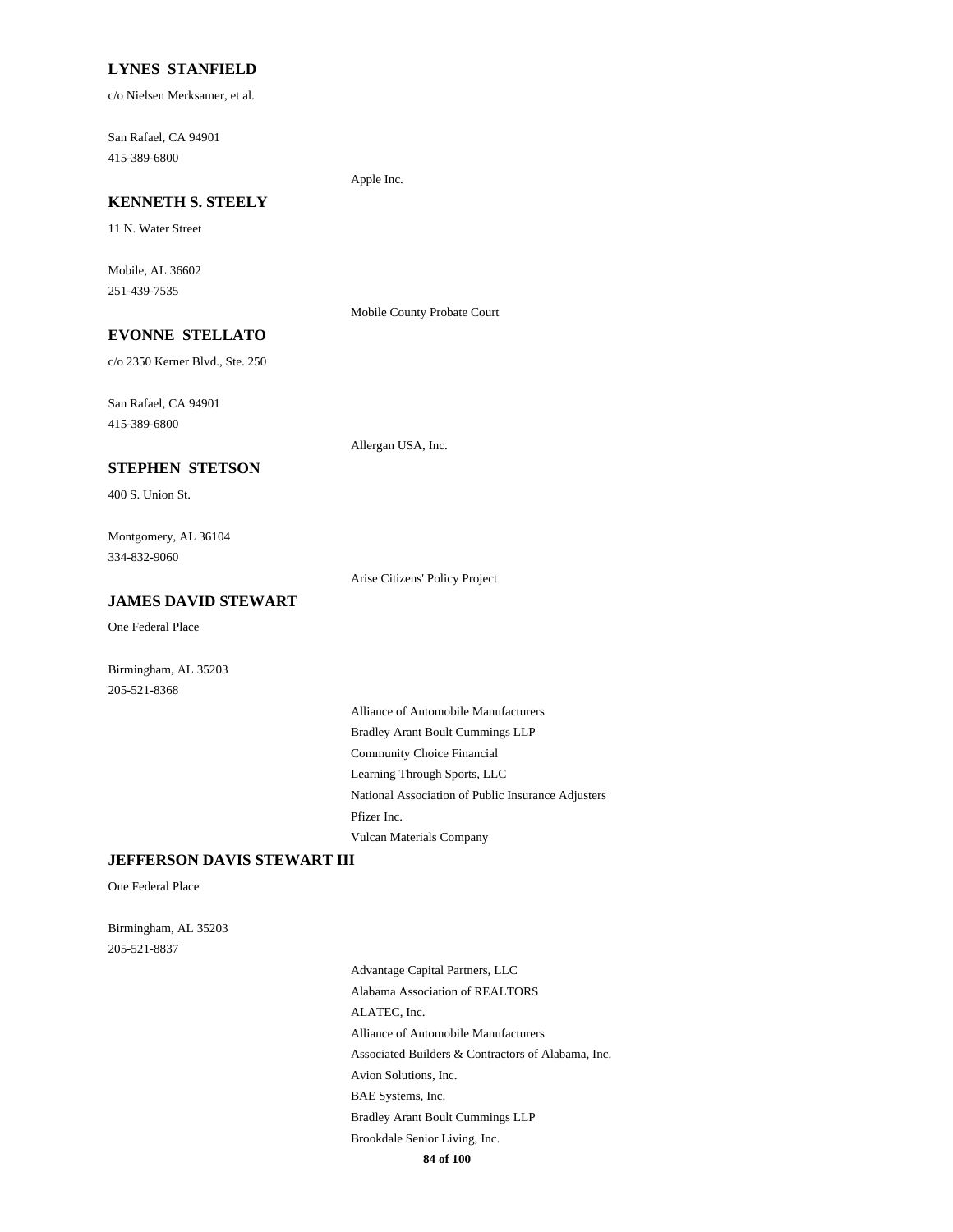Insurance Auto Auctions Corp. Enhanced Capital Partners,LLC Electric Cities of Alabama M&R Strategic Services, Inc. Learning Through Sports, LLC Jones Lang Lasalle Americas Inc. EBSCO Industries, Inc. City of Anniston CAE USA Inc. Business Council of Alabama Dynetics, Inc. Community Choice Financial Colonial Management Group MedImpact Healthcare Systems, Inc. Torch Technologies, Inc The Laclede Group The Kroger Company Waggoner Engineering, Inc Vulcan Materials Company Verizon Wireless Inc StudentsFirst Radiance Technologies, Inc. Pfizer Inc. National Association of Public Insurance Adjusters Stonehenge Capital Company, LLC Retirement Systems of Alabama Raytheon Company

### **SARAH STOKES**

2829 2nd Ave S

Birmingham, AL 35233-2838 205-745-3060

Southern Environmental Law Center

# **ELIZABETH STOLL**

1266 W Paces Ferry Rd

404-352-1375 Atlanta, GA 30327

Baxter Healthcare Corporation

# **A. GORDON STONE**

2 North Jackson Street

334-832-9911 Montgomery, AL 36104

Higher Education Partnership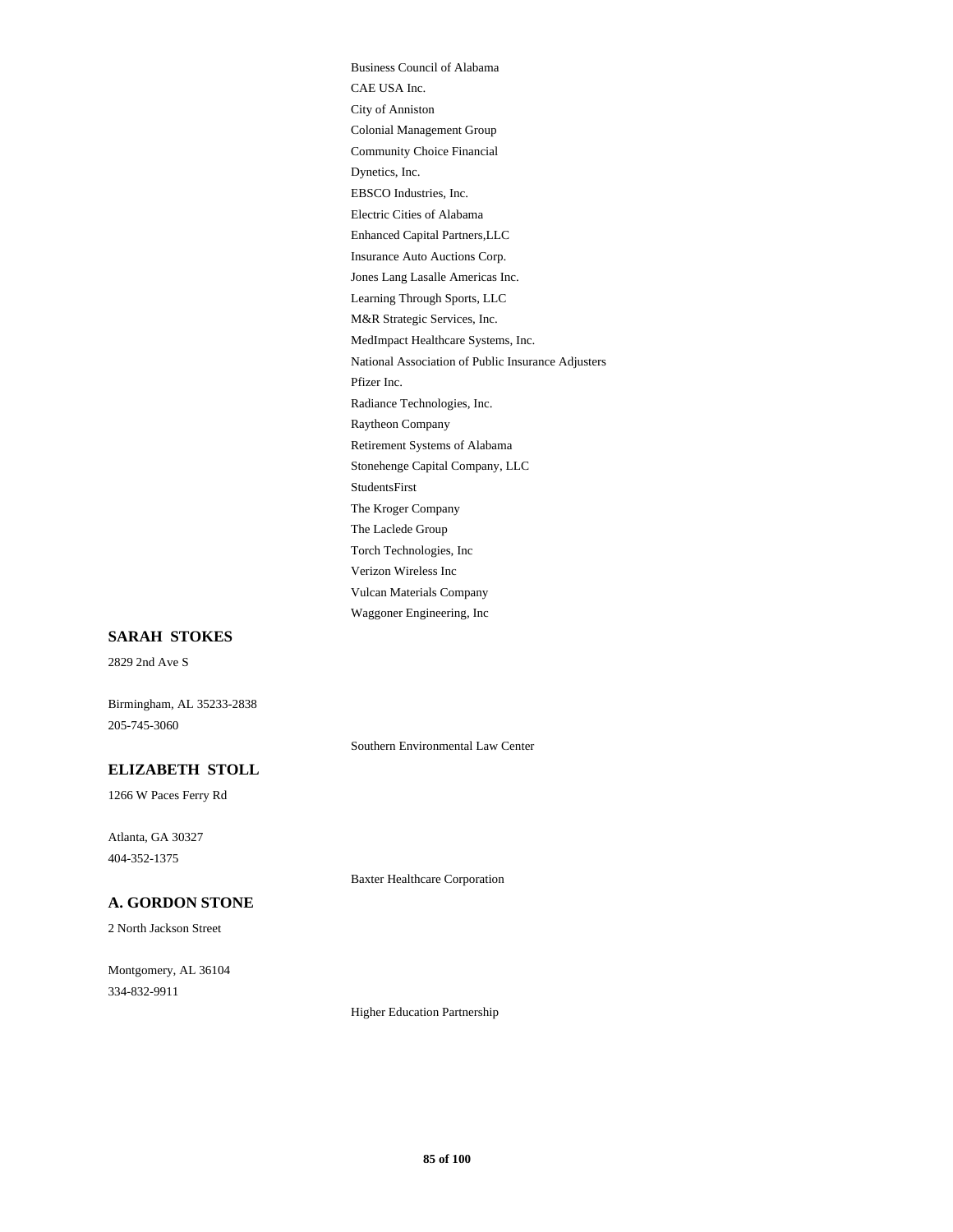### **J. ROBIN STONE**

2 North Jackson Street

334-262-4657 Montgomery, AL 36104

Blue Cross & Blue Shield of Alabama

# **DAVID STOUT**

P.O. Box 1188

334-832-9060 Montgomery, AL 36101-1188

Alabama Arise

# **SEAN S STRICKLER**

P.O. Box 244014

334-215-2732 Montgomery, AL 36124

Alabama Rural Electric Association of Cooperatives

### **ZACK STUDSTILL**

836 Washington Avenue

334-265-1684 Montgomery, AL 36104

Alabama Dental Association

# **MICHAEL W. SULLIVAN**

2229 1st Avenue North

205-241-9607 Birmingham, AL 35203

> Lobbyist Group, LLC, The Free The Hops Alabama Community Financial Services Association (ACFSA) National Rifle Association of America Wine Institute, The Title Pawn Council of Alabama Oasis Legal Finance

#### **JULIE SWANN**

P.O. Box 4177

334-834-9790 Montgomery, AL 36103

Alabama Education Association

# **DAX SWATEK**

121 Coosa Street

334-262-5200 Montgomery, AL 36104

> Dax R. Swatek & Associates, L.L.C. Swatek, Azbell, Howe & Ross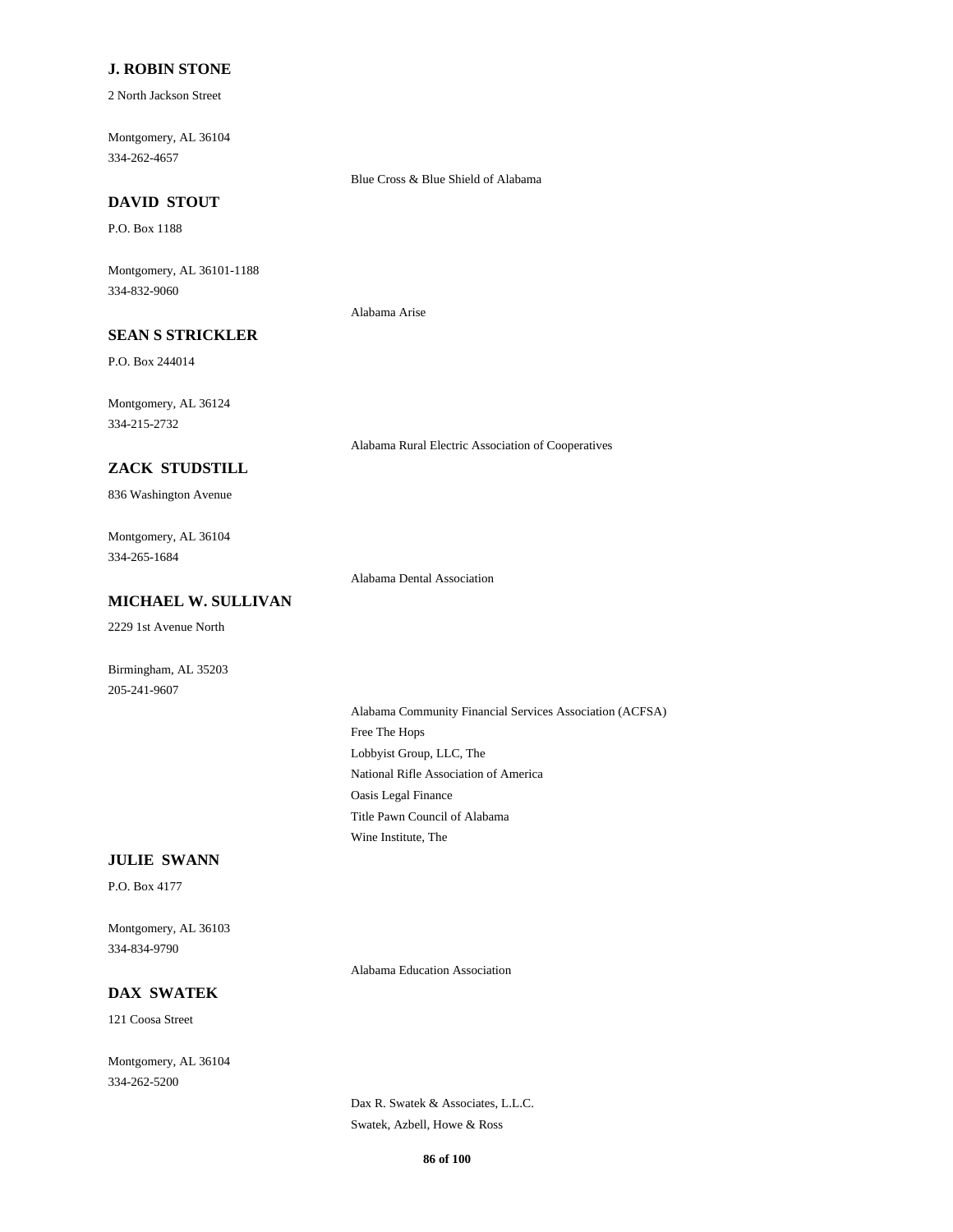#### **Swatek,Azbell,Howe & Ross, LLC**

121 Coosa Street

334-262-5200 Montgomery, AL 36104

> Nucor Corporation Retirement Security Initaitive Select Management Resources, Inc. Massey, Stotser & Nichols, PC Maximus National Alliance for Public Charter Schools Sight Savers of America Trinity Medical Center University of West Alabama Zoom Motorsports, LLC Southern Communications Services Inc dba Southern LINC Wireless The Downey Law Firm The Howe Group, LLC Charter Communications Breland Companies CHSPSC, LLC Community Education Centers, Inc. City of Anniston Better Basics, Inc. Alabama Asphalt Pavement Association Advance America Cash Advance, Inc Alabama Coalition for Public Charter Schools Alabama Road Builders Association Alabama Probate Judges Association Daniel Corporation John C.M. Ross & Company, Inc. HealthSouth Corporation Learning Through Sports, LLC Marshall Business Alliance LKQ Corporation Fresenius Medical Center DIRECTV, INC Dax R. Swatek & Associates, L.L.C. Dish Network FanDuel, Inc. DraftKings, Inc

#### **JOHN F. TANNER**

PO Box 380832

205-403-9905 Birmingham, AL 35238

> Georgia Crown Distributing Company Alabama Crown Distributing Co. Wine & Spirits Wholesalers of America, Inc Republic National Distributing Company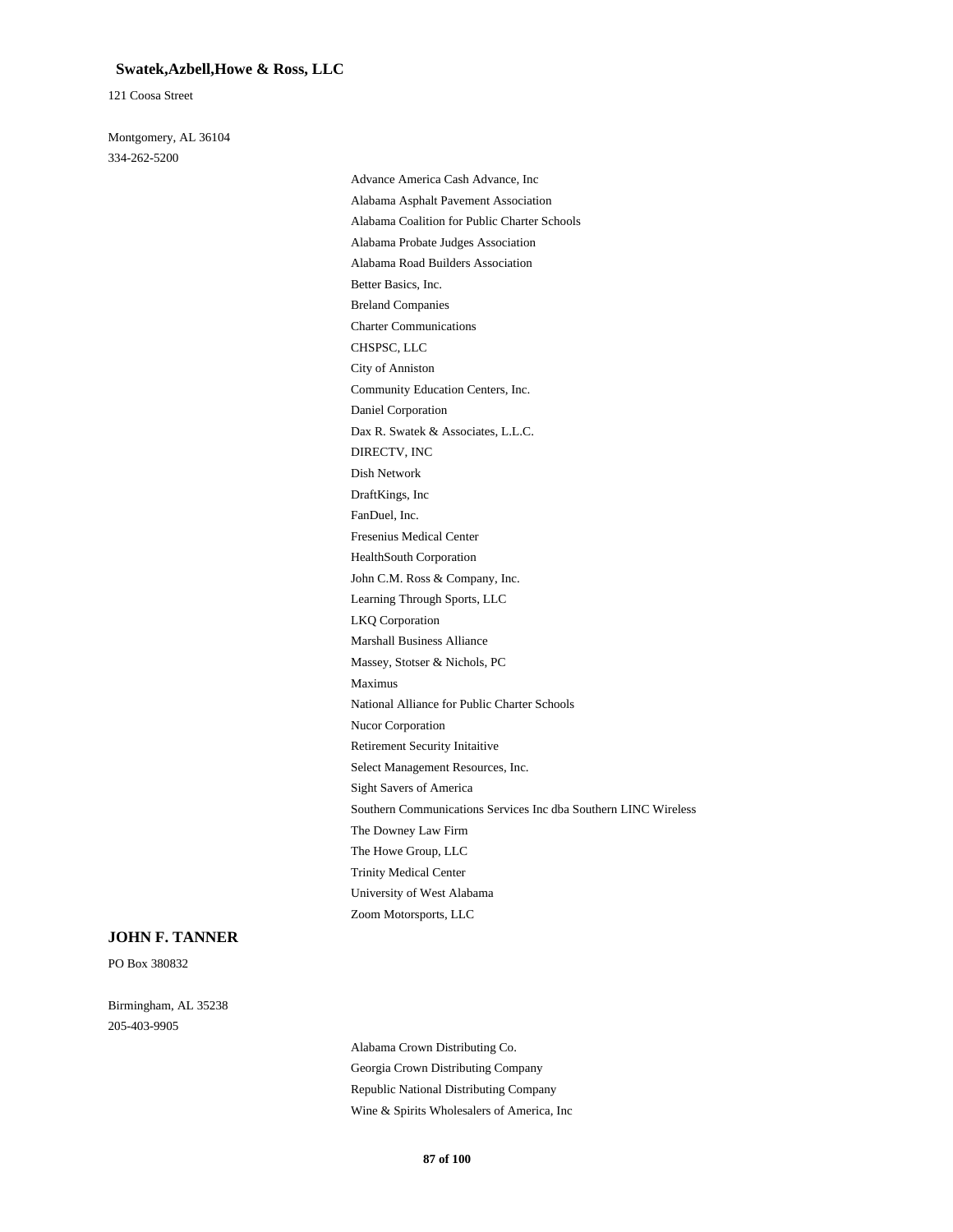### **CHARLES M. TAYLOR**

423 S Hull Street

334-262-2577 Montgomery, AL 36104

Fine, Geddie & Associates, LLC

# **JOHN A. TEAGUE**

Government Corporate Partners, LLC

334-265-8086 Montgomery, AL 36104

> InfoPro Corporation Government Corporate Partners, LLC Total Political Solutions, LLC Teague, Gray & Moore,LLC

### **TAMI EZELL TEAGUE**

Government Corporate Partners, LLC

334-265-8086 Montgomery, AL 36104

> Alabama Power Company Alabama Lenders Association American Heart Association Total Political Solutions, LLC Government Corporate Partners, LLC

#### **Teague Gray & Moore LLC**

441 High St

Montgomery, AL 36104 334-265-8086

Pinnacle Networx, LLC

Cliffs Natural Resources

# **JULIET A. TERRY**

900 Lee Street East, Suite 1227

304-344-3040 Charleston, WV 25301

#### **NEIL G TEW**

PO Box 1286

334-265-2782 Montgomery, AL 36130-1286

Alabama State Troopers Association

# **TREVOR THEUNISSEN**

1929 Sophie Wright Place

202-412-1450 New Orleans, LA 70130

Uber Technologies, Inc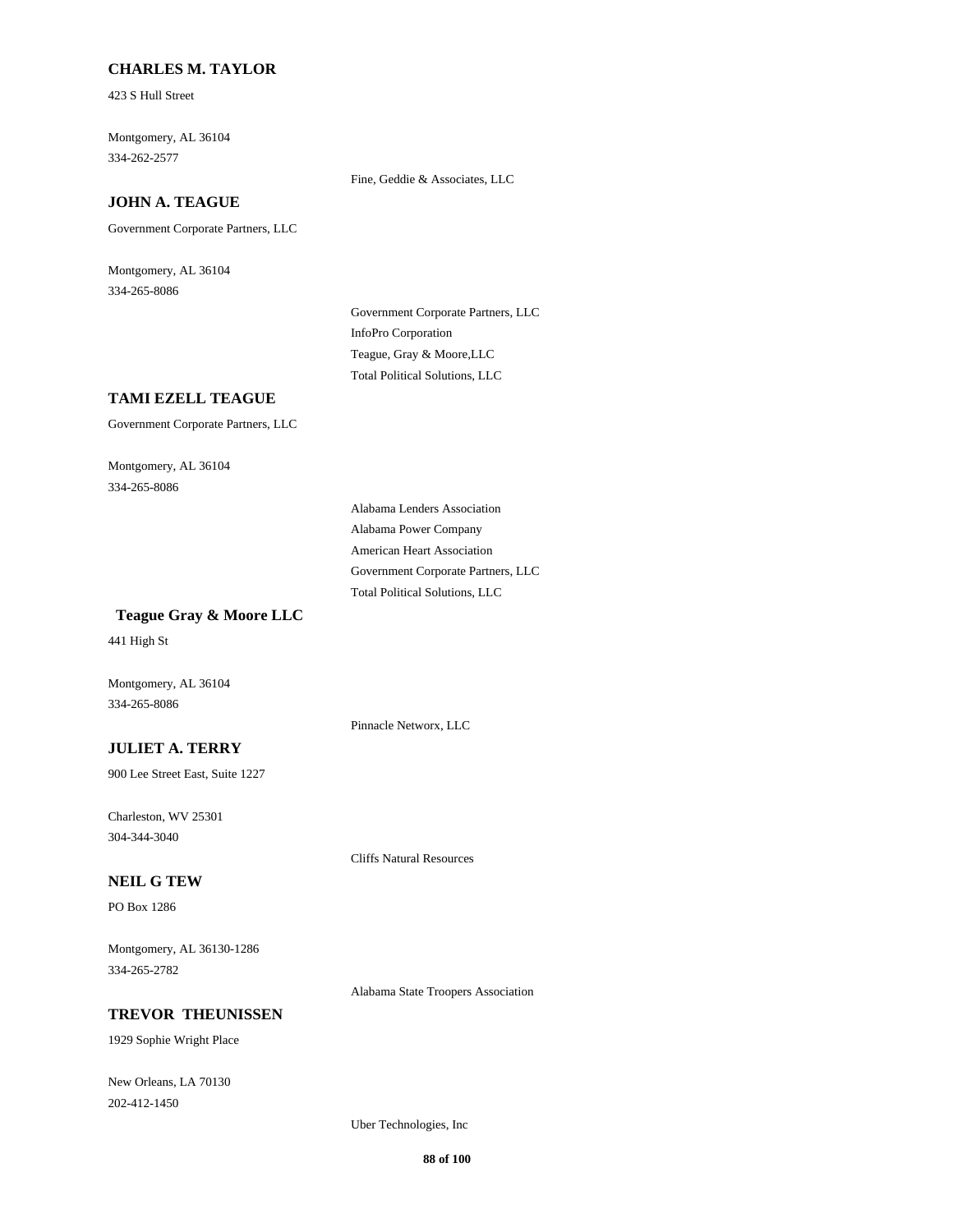### **DAVID L. THOMAS**

2572 Weston Street

334-209-0508 Auburn, AL 36832

### Eagle 1 Resources

Ford Motor Company

**DONALD ALAN THOMAS**

2801 Highway 280 South, Suite 200

205-251-1193 Birmingham, AL 35235-2484

# **ADAM THOMPSON**

215 S. Monroe St., Suite 420

850-391-4200 Tallahassee, FL 32301

Excellence in Education National, Inc.

# **BRANDI THOMPSON**

c/o Nielsen Merksamer, et al.

415-389-6800 San Rafael, CA 94901

Novartis Vaccines

# **BRENDA THOMPSON**

P.O. Box 4177

Montgomery, AL 36103 334-834-9790

# Alabama Education Association

**ROBERT D TIMMONS**

514 Washington Avenue

334-264-7827 Montgomery, AL 36104-4385

Alabama Sheriffs Association

### **BARTLEY E. TOMLINSON III**

PO Box 866

334-782-6603 Montgomery, AL 36101-0866

Kimberly H. Adams, P.C.

# **DUPLE JANTELLE TRAVILLION**

942 South Shady Grove Road

901-818-7558 Memphis, TN 38120

FedEx Corporation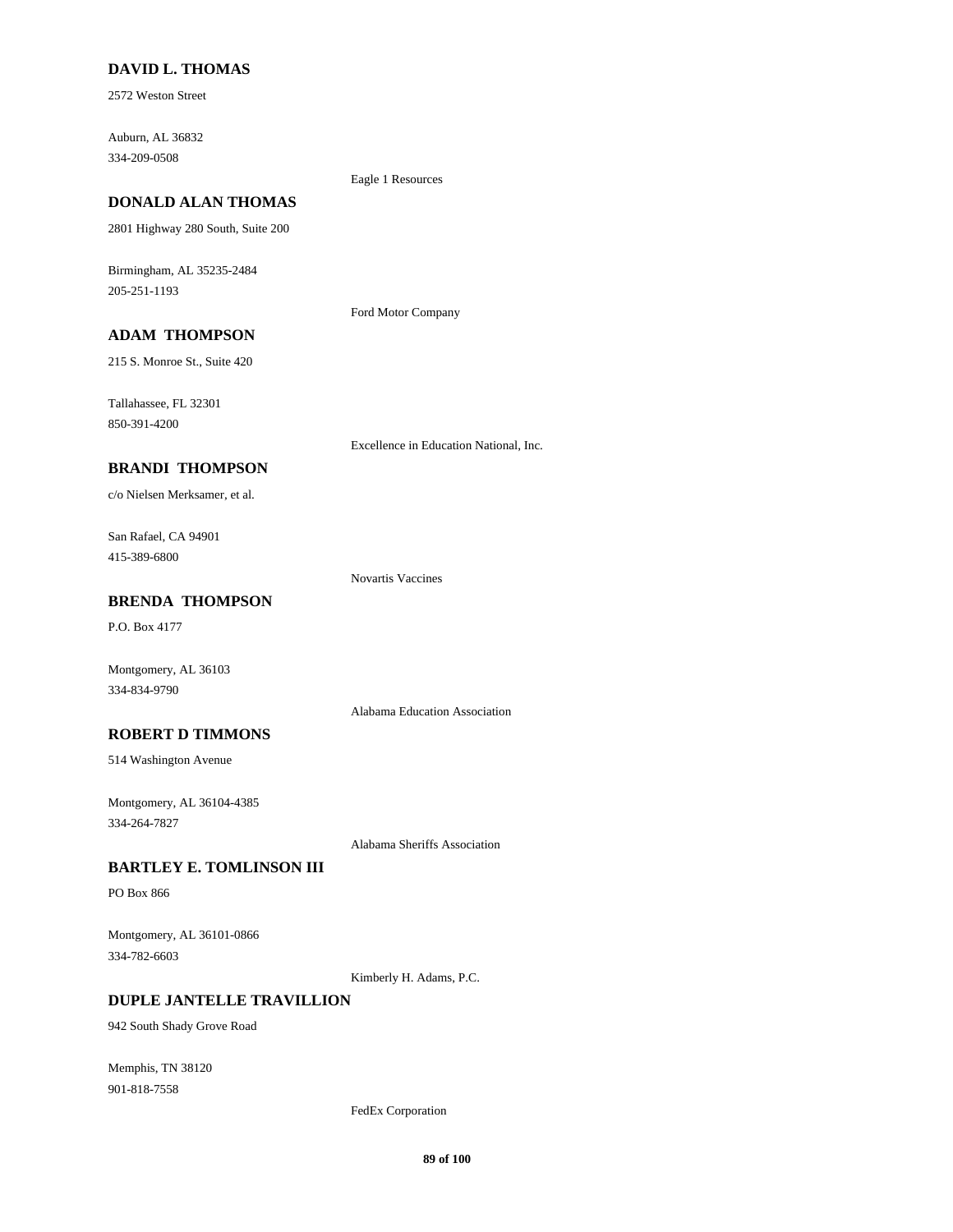# **CURTIS TRAVIS**

P.O. Box 4177

334-834-9790 Montgomery, AL 36103

Alabama Education Association

# **JUAN TRIPPE**

3821 Country Club Road

801-643-7003 Zebulon, NC 27597

Indivior PLC

# **DONNIE LAWRENCE TUCKER**

190 Huckleberry Lane

334-567-6825 Wetumpka, AL 36092

Crosby Drinkard Group

### **KENNETH J. TUCKER**

P.O. Box 240002, M/C JB-50

256-937-5532 Huntsville, AL 35813-6402

Boeing Company, The

# **LISSA A. TUCKER**

P.O. Drawer 230488

Montgomery, AL 36123-0488 334-277-9700

Alabama Association of School Boards

# **WILLIAM D. TUNNELL**

P.O. Box 4177

334-834-9790 Montgomery, AL 36103

Alabama Education Association

### **ALBERT F. TURNER**

P.O. Box 685

334-683-8748 Marion, AL 36756

> Emerson Company Alabama Association of Black County Officials Greene Track Incorporated Perry County Commission Perry County Civic League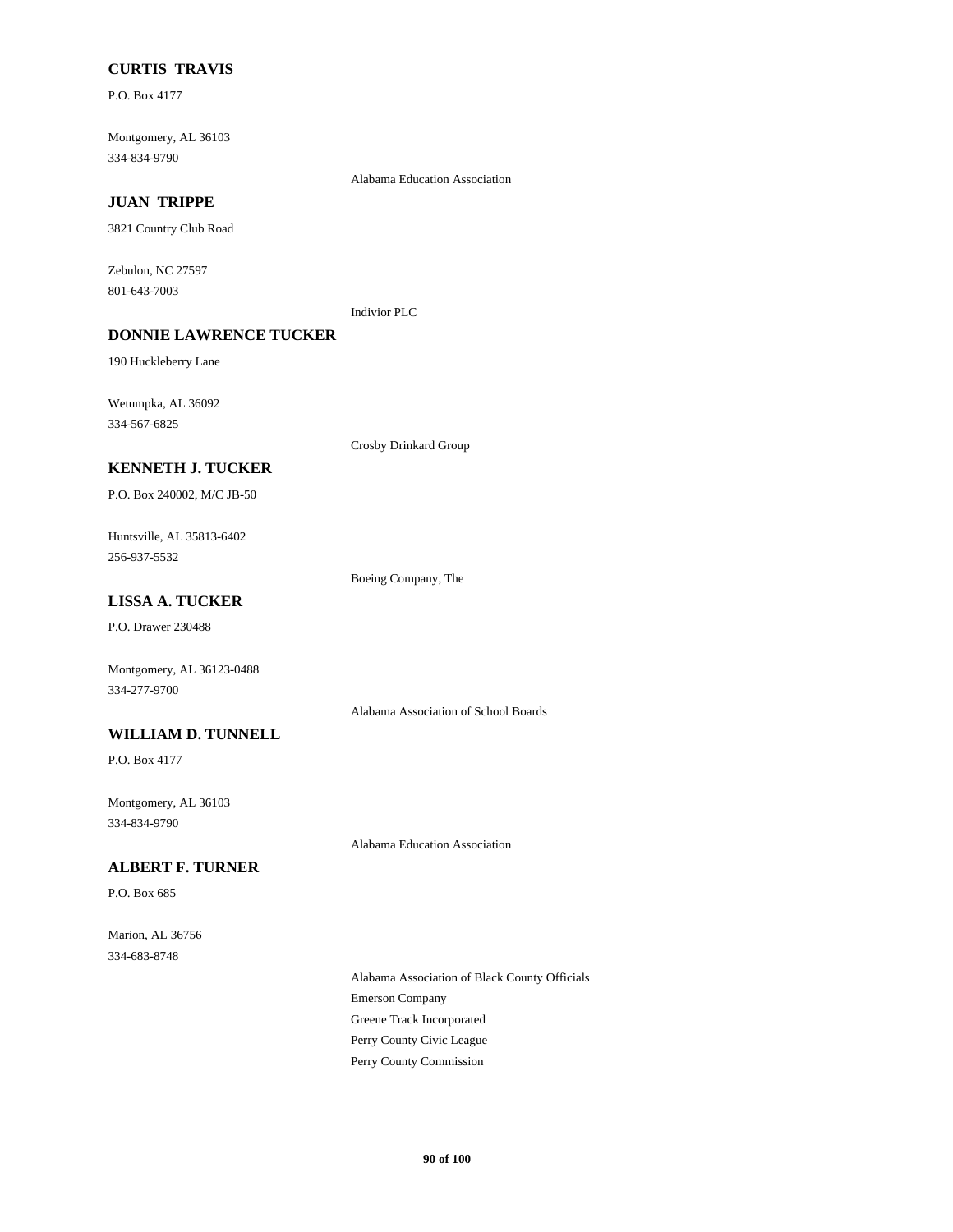### **LORENA G TURNER**

One Ravinia Drive

678-462-8279 Atlanta, GA 30346

T-Mobile USA, Inc.

# **ADA VAN-WYHE**

825 K Street, Second Floor

916-287-9220 Sacramento, CA 95814

**SOMMER H. VAUGHN**

#### StudentsFirst

121 Coosa Street

334-262-5200 Montgomery, AL 36104

> Dax R. Swatek & Associates, L.L.C. Swatek, Azbell, Howe & Ross

# **MARCUS VEAZEY**

100 M Street, SE #500

202-484-4484 Washington, DC 20003

Dutko Worldwide LLC

# **PAUL E. VERCHER**

610 Preserve Parkway

205-588-2780 Hoover, AL 35226

United States Steel Corporation

# **VICTOR VERNON**

2 North Jackson Street

334-834-6000 Montgomery, AL 36101-0076

Business Council of Alabama

Charter Communications

# **TAYLOR C VICE**

5990 Monticello Drive

334-235-8830 Montgomery, AL 36117

**LARRY A. VINSON**

P.O. Box 240757

334-260-7970 Montgomery, AL 36124-0757

Alabama Civil Justice Reform Committee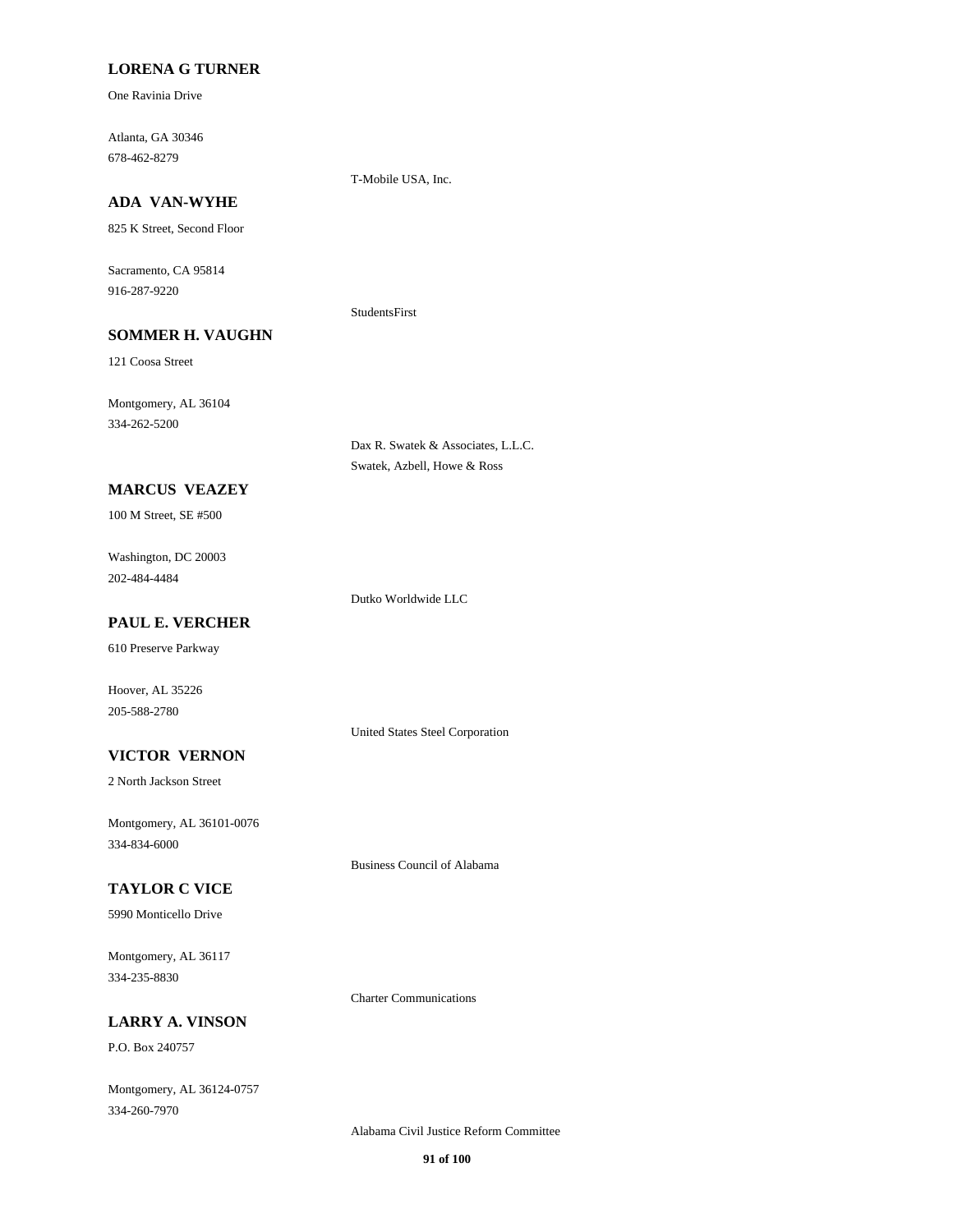Alabama Council of the American Institute of Architects Alabama Self-Insurers Association

### **THOMAS JOSEPH VOCINO**

600 S. Court Street

334-229-6019 Montgomery, AL 36104

ASU Center for Leadership and Public Policy

## **CAROL VUCOVICH**

5950 Carmichael Place

334-356-2220 Montgomery, AL 36117

Alabama Association of Independent Colleges & Universities

### **JEREMY S WALKER**

522 Wahington Avenue

334-262-3808 Montgomery, AL 36104

Alabama Association of REALTORS

#### **MAECI WALKER**

445 Dexter Avenue

334-264-0598 Montgomery, AL 36104

Christie Strategy Group

# **MIKE L. WALKER**

390 Shoshone Drive

Montevallo, AL 35115 205-665-4639

International Brotherhood of Electrical Workers (I.B.E.W.)

## **R.B. WALKER**

770 Washington Avenue

334-832-3885 Montgomery, AL 36104

# **TODD WALKER**

1830 28th Avenue South

205-870-9768 Birmingham, AL 35209 Alabama Power Company

Associated Builders & Contractors of Alabama, Inc.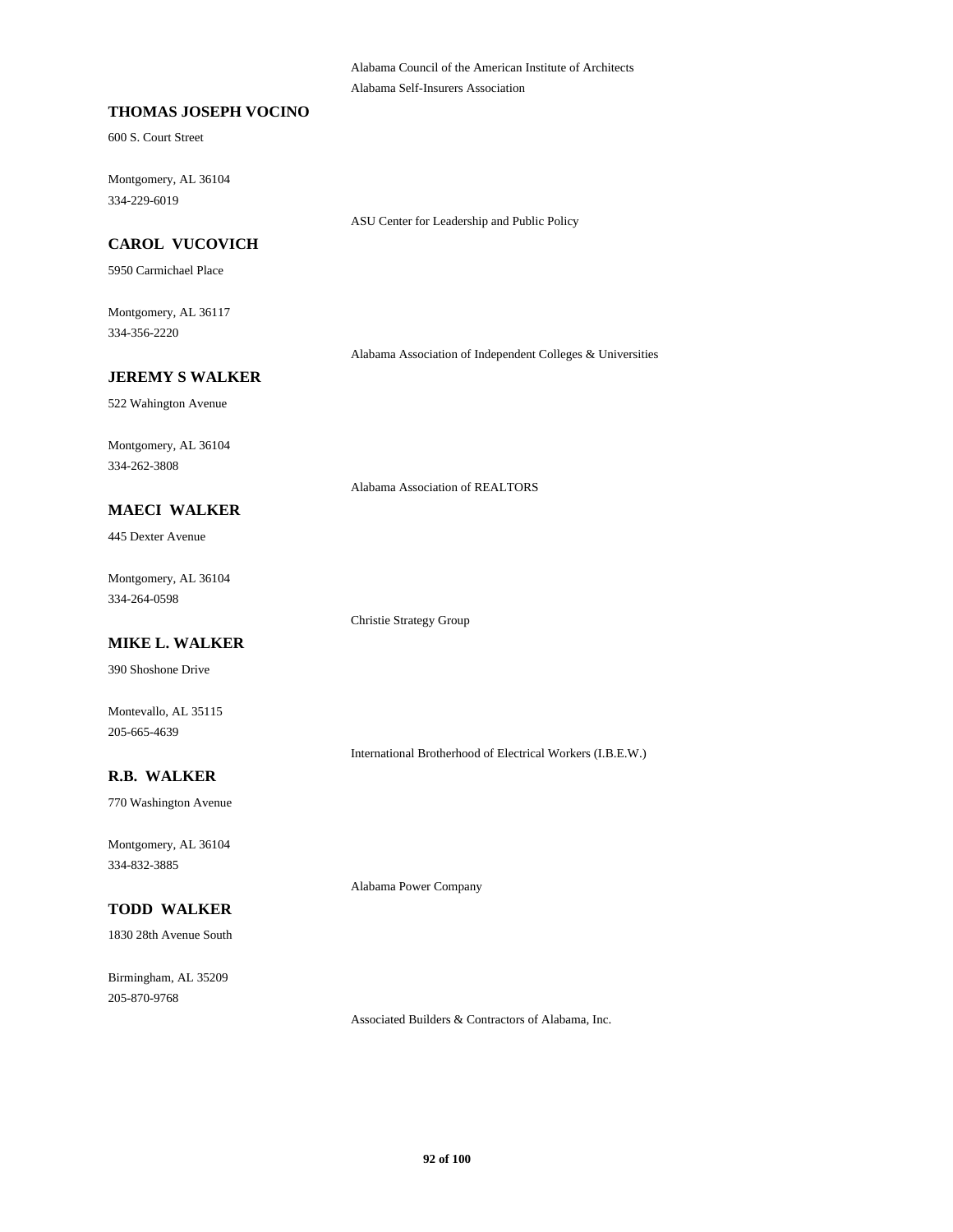### **THOMAS G. WALKER, JR.**

Post Office Box 6

205-665-3535 Montevallo, AL 35115

American Village Citizenship Trust

### **SARAH WARBELOW**

Human Rights Campaign

202-572-8981 Washington, DC 20036

Human Rights Campaign

# **JOSEPH EDWARD WARD**

828 Washington Avenue

334-262-4177 Montgomery, AL 36104

Alabama Education Retirees Association

# **MICHAEL D. WARD**

225 Church Street

256-535-2030 Huntsville, AL 35801

Chamber of Commerce Huntsville/Madison County

# **RANDAL HARLAN WARD**

11245 Chantilly Parkway Court

Montgomery, AL 36117 334-834-1848

Automotive Aftermarket Association Southeast

### **PAMELA WARE**

2 North Jackson Street

334-834-6000 Montgomery, AL 36101-0076

### **MICHELE WAREN**

836 Washington Avenue

334-265-1684 Montgomery, AL 36104

Alabama Dental Association

Business Council of Alabama

# **KEITH E. WARREN**

2777 Zelda Rd

334-269-9990 Montgomery, AL 36106

Warren & Company Inc.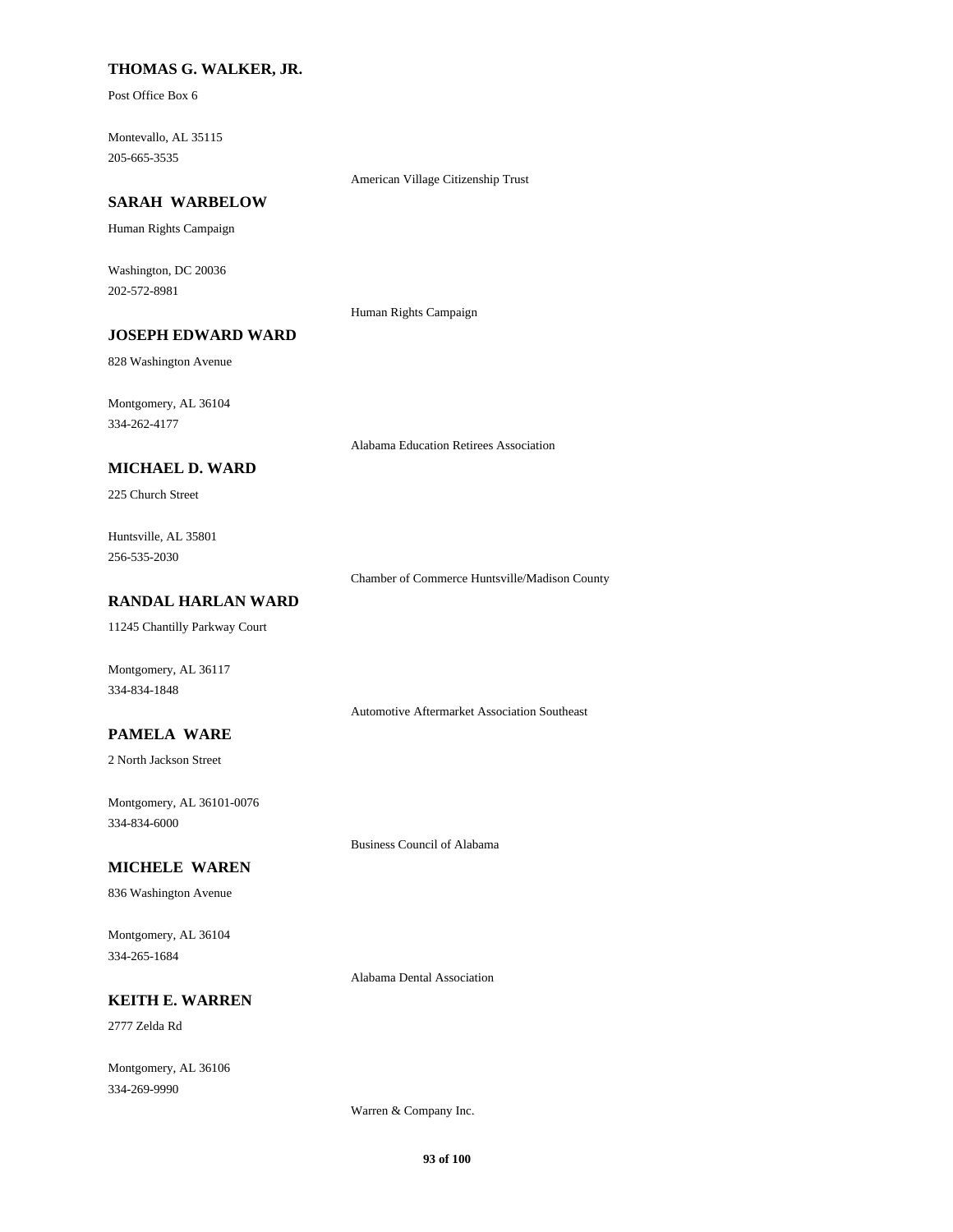### **CLEO WASHINGTON**

770 Washington Avenue, Suite 180

334-467-7524 Montgomery, AL 36104

AT&T Alabama

#### **JERRY WAYNE WATTS**

1012 Watermill Cir

205-370-8374 Birmingham, AL 35242

EarthLink

### **CHALMER George WAYLAND, III**

900 Wildwood Ave

870-718-0921 Sherwood, AR 72120

FGA Action, Inc

#### **MIKE WEEKS**

Post Office Box 56

### 334-263-3407 Montgomery, AL 36101-0056

America's Health Insurance Plans Alabama Propane Gas Association Alabama Power Sports Association Delta Dental Insurance Company Association of Alabama Life Insurance Companies American Council of Life Insurers Alabama Pawnbrokers Association Alabama Cemetery Association Alabama Concrete Industries Association

#### **WESLEY RYAN WELCH**

1099 New York Avenue, NW

202-638-0125 Washington, DC 20001

#### **TERRI LEE WELDON**

1925 Breckenridge Plaza

678-226-3658 Duluth, GA 30096 City of Opelika Forbes-Tate

Charter Communications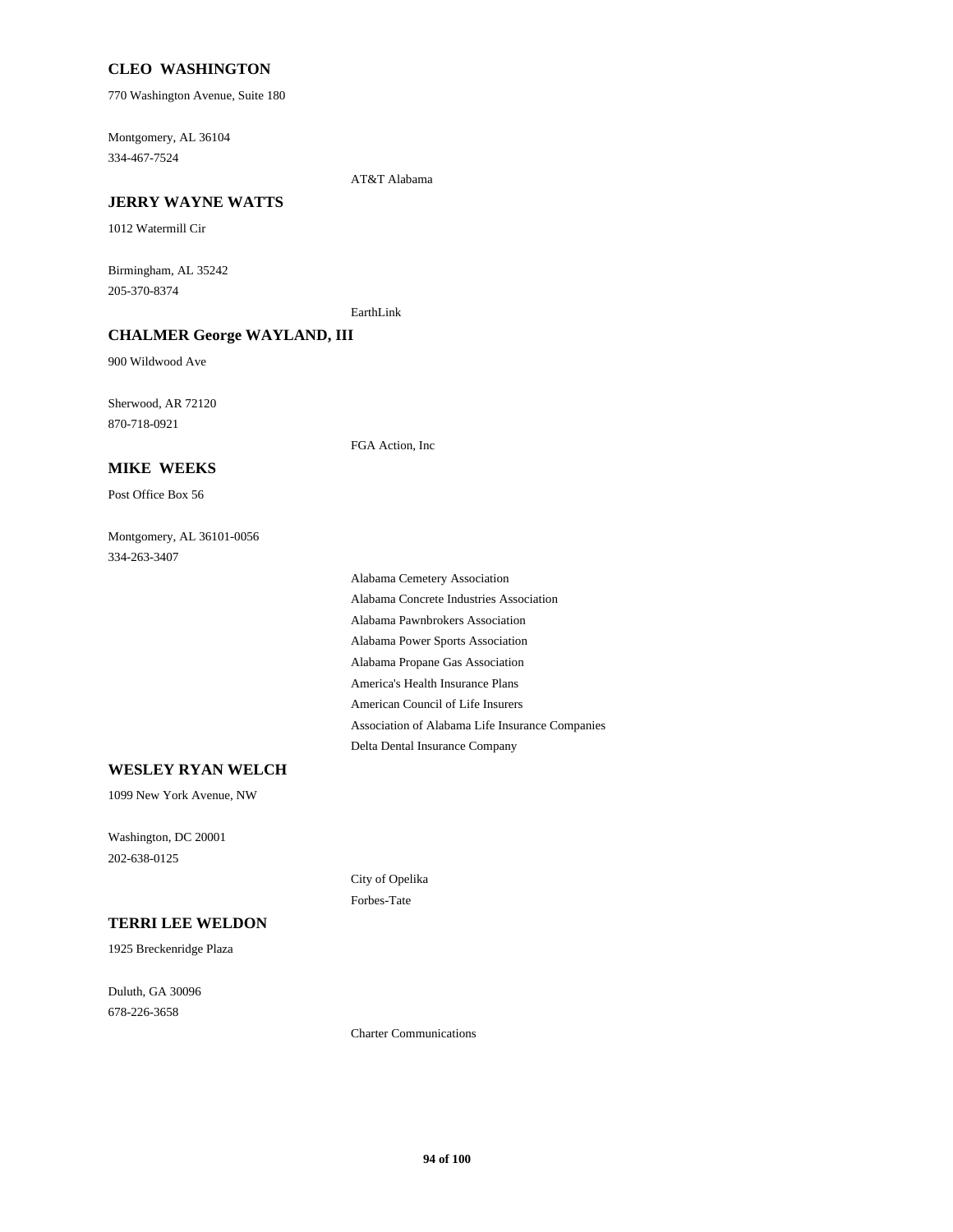#### **ALAN WEST**

1101 Pennsylvania Ave, NW

202-879-6805 Washington, DC 20004

Citigroup Management Corp.

# **DEBRA K WEST**

101 Constitution Avenue, NW

202-624-2000 Washington, DC 20001

American Council of Life Insurers

# **DAVIS BLAKE WESTBROOK**

22 Inverness Parkway Suite 200

205-437-2164 Birmingham, AL 35242

League of Southeastern Credit Unions

### **MARGARET WHATLEY**

770 Washington Ave

334-272-8781 Montgomery, AL 36104

Alabama Hospital Association

# **SHARON WHEELER**

P.O Box 4177

334-834-9790 Montgomery, AL 36103-4177

Alabama Education Association

### **JENNIFER GAIL WHISENANT**

2101 Providence Park

205-980-0540 Birmingham, AL 35242

Birmingham Automobile Dealers Association

#### **RICHARD C. WHITAKER**

848 Washington Avenue

334-261-2000 Montgomery, AL 36104

Medical Assoc. of the State of Alabama/Alabama Board of Medical Examiners

# **JARROD JOEL WHITE**

P.O. Box 2906

251-415-7310 Mobile, AL 36652

> Keep Mobile Growing Plains All American Pipeline, L.P.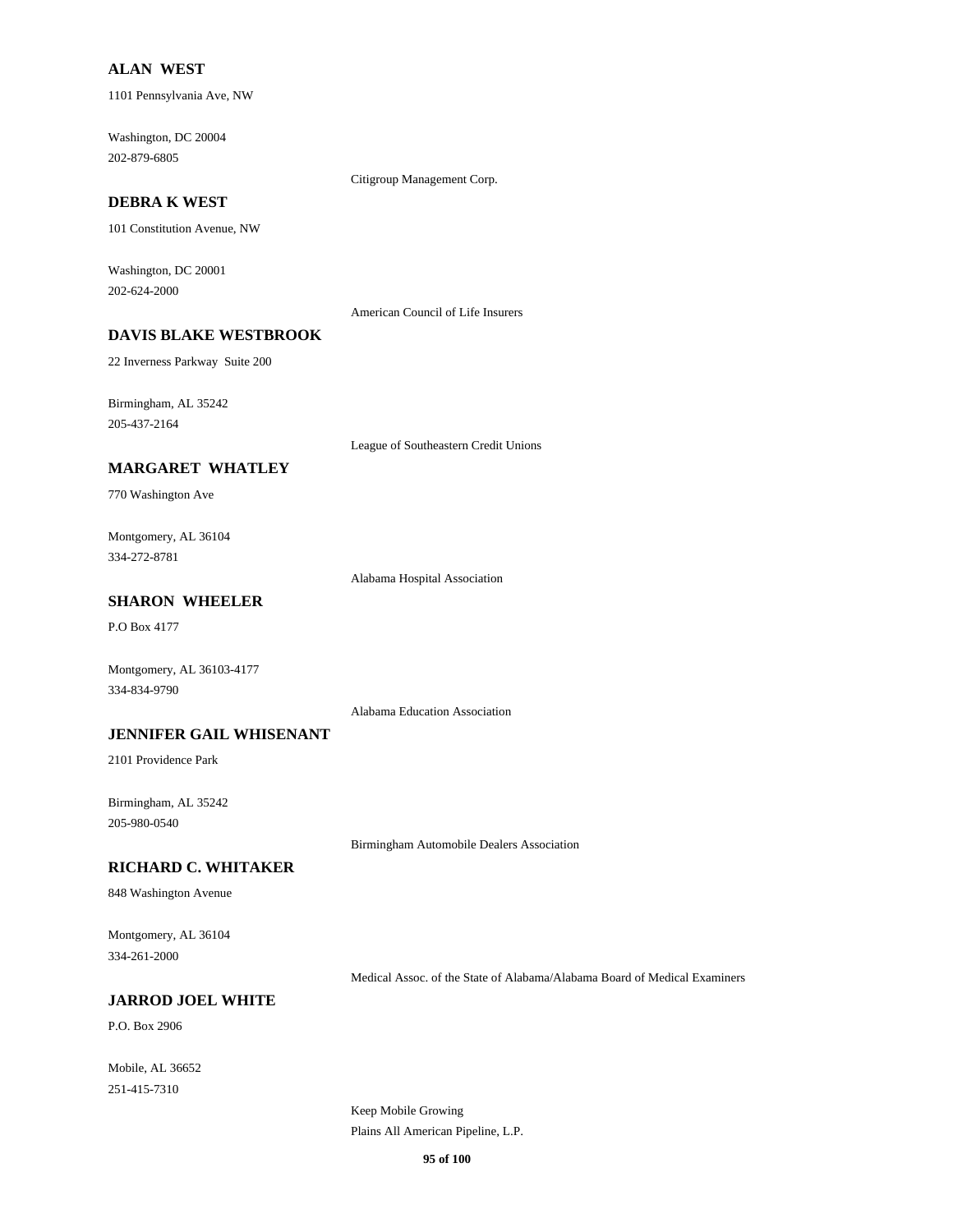#### **JOEL WIGGINS**

P O Box 241607

334-244-7828 Montgomery, AL 36124

#### **DONNA W. WILHELM**

Post Office Box 1090

251-621-4217 Daphne, AL 36526-1090

## **RANDY V. WILHELM**

2350 Montevallo Road

205-837-3736 Birmingham, AL 35223 Mercy Medical

Kemp Management Solutions, LLC Corrections Consultants, LLC Tennessee Valley BRAC Committee Windom,Galliher & Associates The Dore Energy Corporation

Alabama Manufactured Housing Association

### **GLEN WILKINS**

2090 Lawrenceville-Suwanee Road

770-962-7909 Suwanee, GA 30024

### **JOE B. WILKINS**

21982 University Lane

251-981-3771 Orange Beach, AL 36561

# **BO B. WILLIAMS**

1449 Medical Park Drive South

205-510-1500 Birmingham, AL 35213

American Heart Association

Columbia Southern University

Wal-Mart Stores, Inc.

# **CHRIS A. WILLIAMS**

6987 Halcyon Park Drive

334-244-4001 Montgomery, AL 36117

Associated General Contractors of America, Inc.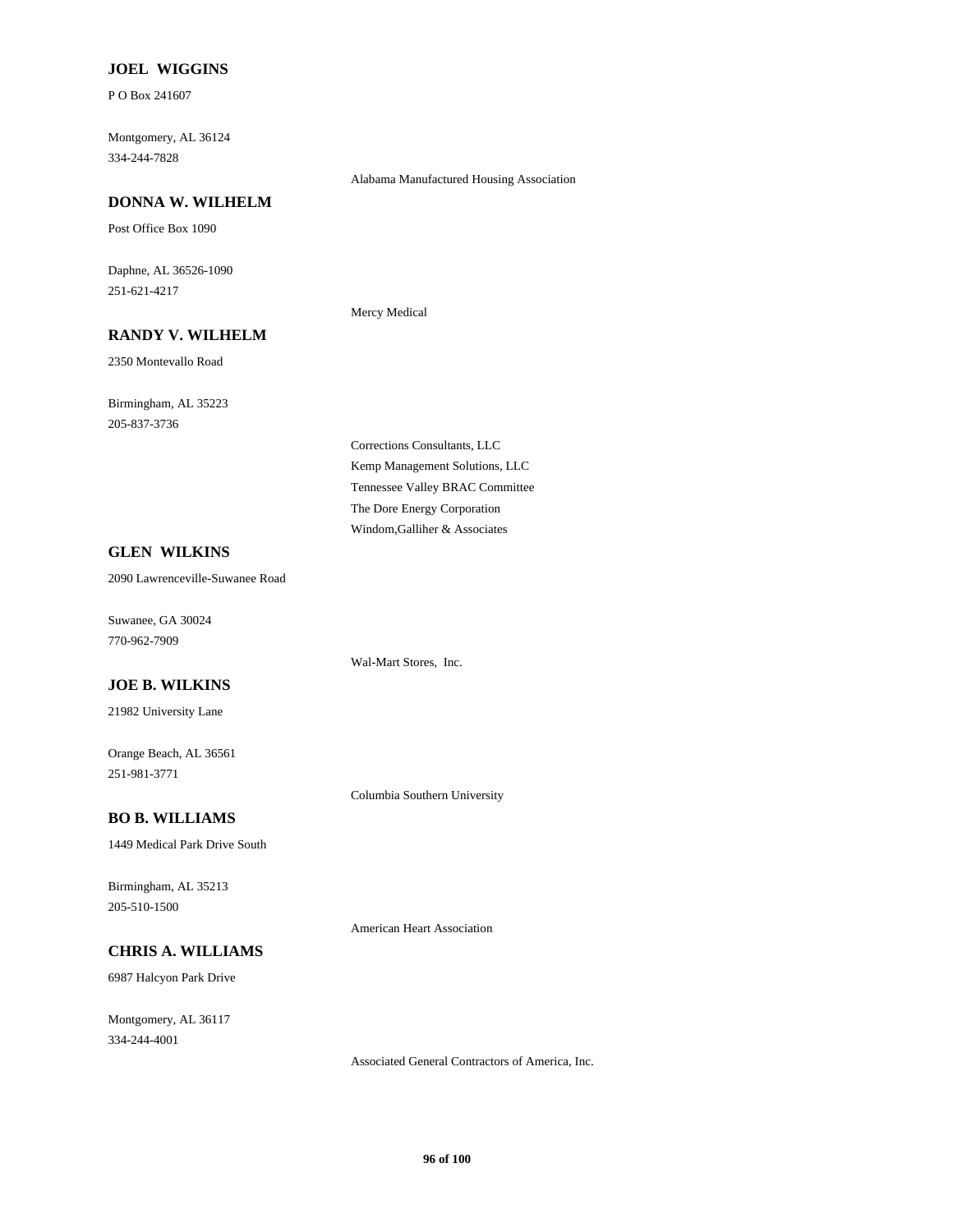### **JAMES WILLIAMS**

P.O. Box 244014

334-215-2732 Montgomery, AL 36124

# **MARK J. WILLIAMS**

453 S. Hull Street

334-269-5117 Montgomery, AL 36104 Alabama Rural Electric Association of Cooperatives

Credit Union Coalition of Alabama Deloitte Consulting LLP Alabama Court Specialists Association Citizens for a Better Alabama H.I.D./ Health Information Designs, LLC Smart Work Ethics Eli Lilly and Company H.D.I. Solutions, LLC

# **NOLAN WILLIAMS**

3057 County Road 71

334-797-3455 Newton, AL 36352

Alabama School Nutrition Association

# **TAYLOR WILLIAMS**

770 Washington Avenue

Montgomery, AL 36104 334-241-7372

# Power South Energy

AT&T Alabama

3196 Highway 280 East

**TERRI Q. WILLIAMS**

205-215-1332 Birmingham, AL 35243

# **FREDDIE WILLIAMS, JR**

P.O. Box 4177

334-834-9790 Montgomery, AL 36103

Alabama Education Association

# **DONALD E. WILLIAMSON**

500 North East Blvd

334-272-8781 Montgomery, AL 36117

Alabama Hospital Association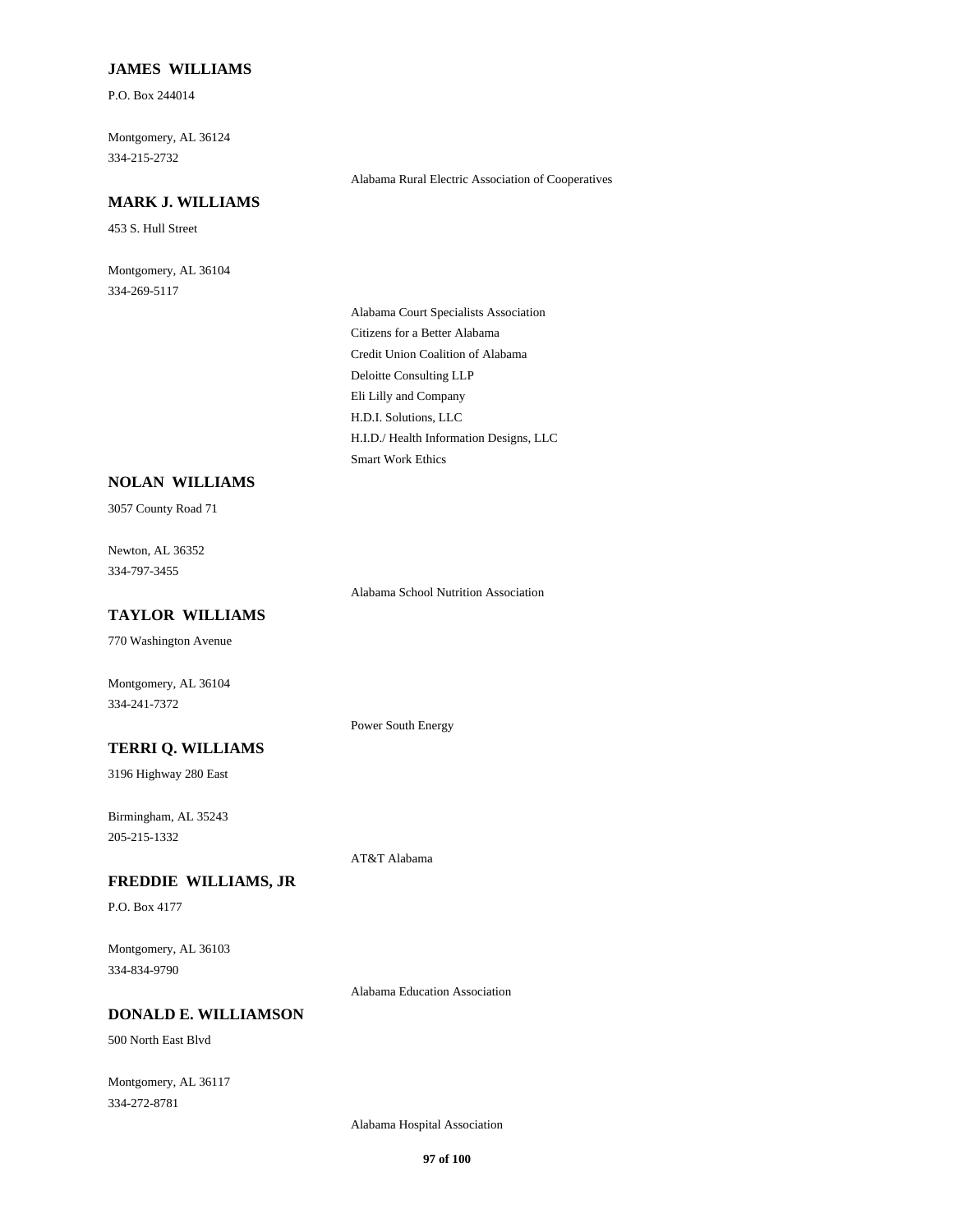#### **FRANK WILLIFORD**

4266 Lomac Street

334-271-1987 Montgomery, AL 36106

#### Williford  $&$  Associates, LLC

# **BETTYE WILLIS**

Windstream Communications

678-351-2049 Atlanta, GA 30309

Windstream Communications, Inc

# **RICHARD S. WILLIS**

Public Affairs Counsel Inc.

205-533-7899 Birmingham, AL 35242

> American Bail Coalition MedXSYS, LLC Shelby County, Alabama Sheriff's Department

#### **HERB RAYMOND WINCHES**

1620 Stonewall Drive

205-410-6091 Birmingham, AL 35226

> UAB Football Foundation Alabama Football Coaches Association

#### **E. BRUCE WINDHAM**

1320 North Airport Road

205-221-8950 Jasper, AL 35504

American Coalition for Clean Coal Electricity

# **STEVE WINDOM**

P. O. Box 1949

334-241-0078 Montgomery, AL 36102

Windom,Galliher & Associates

#### **Windom, Galliher & Associates**

Post Office Box 1949

334-241-0078 Montgomery, AL 36102-1949

> Alabama Funeral Directors Association Alabama Deer Association Alabama Board of Dental Examiners Alabama Jobs Foundation Alabama Physical Therapy Association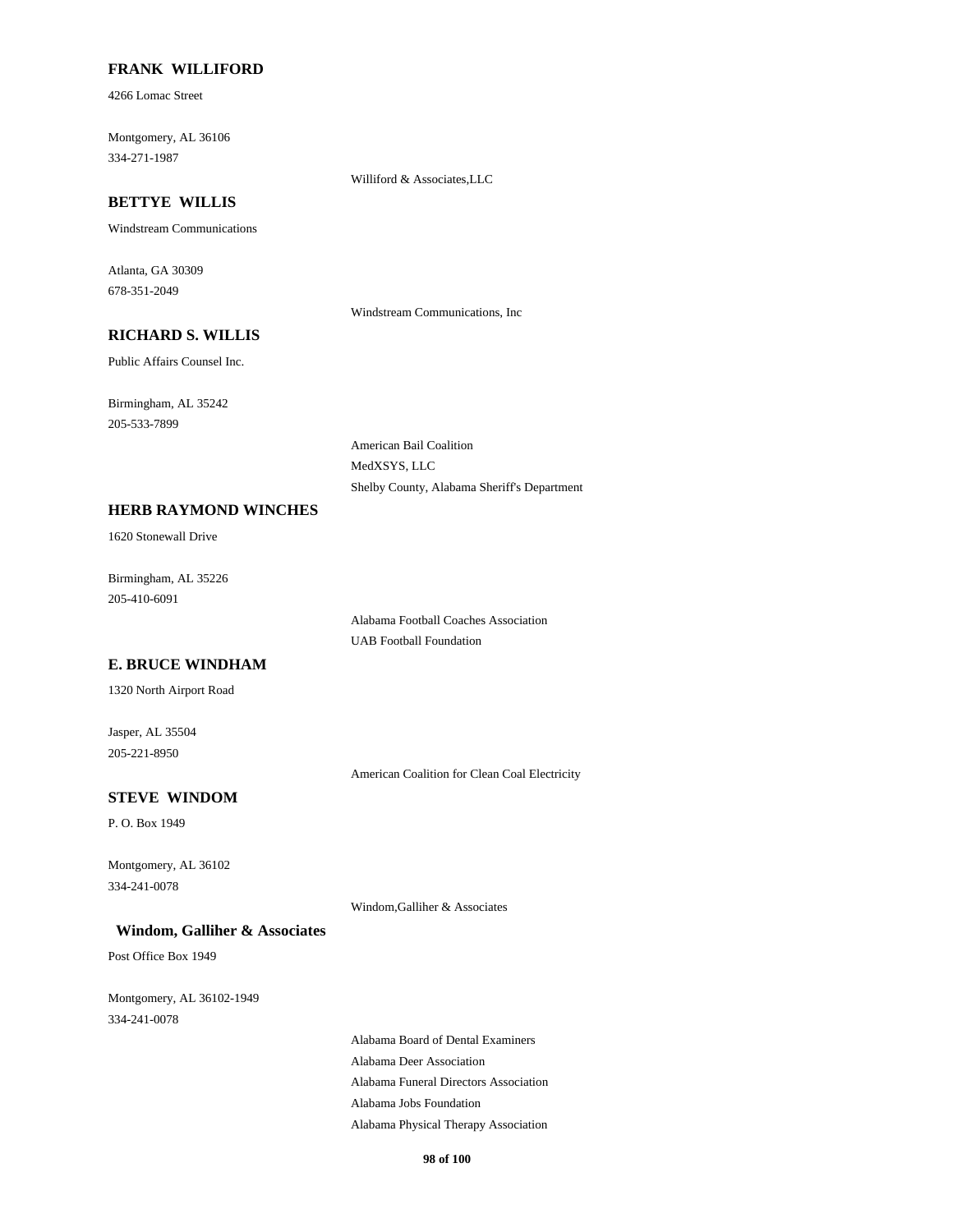Volkert , Inc. Alabama Power Company University of North Alabama Genesis Health Technologies LLC Downtown Mobile Alliance Connections Education LLC Huntsville Hospital Gulf Distributing Co. of Mobile, LLC Great West Financial and GWFS Equities, Inc. AT&T Alabama ARC Terminals Holdings, LLC American Heart Association Cobbs, Allen & Hall Brookwood Medical Center Brookwood Baptist Health Johnson & Johnson Software Technology Inc (STI) Sodexo Oracle America, Inc United Naturals, Inc State Farm Mutual Automobile Insurance Company, Inc. South University MHM Correctional Services, Inc Marmaris Group , Inc LifeSouth Community Blood Centers, Inc On-Line Information Services, Inc. d/b/a AlaCourt NHS Management LLC Muniservices, LLC d/b/a/ Revenue Discovery Systems

#### **Women's Resource Group**

1348 Magnolia Curve

334-315-8003 Montgomery, AL 36106

Planned Parenthood Southeast

### **KEITH WOOD**

2428 Old St. Augustine Road

850-893-3379 Tallahassee, FL 32301

# **MARK J. WOOD**

770 Washington Ave. Suite 430

334-832-3880 Montgomery, AL 36104 Purdue Pharma LP

Alabama Power Company